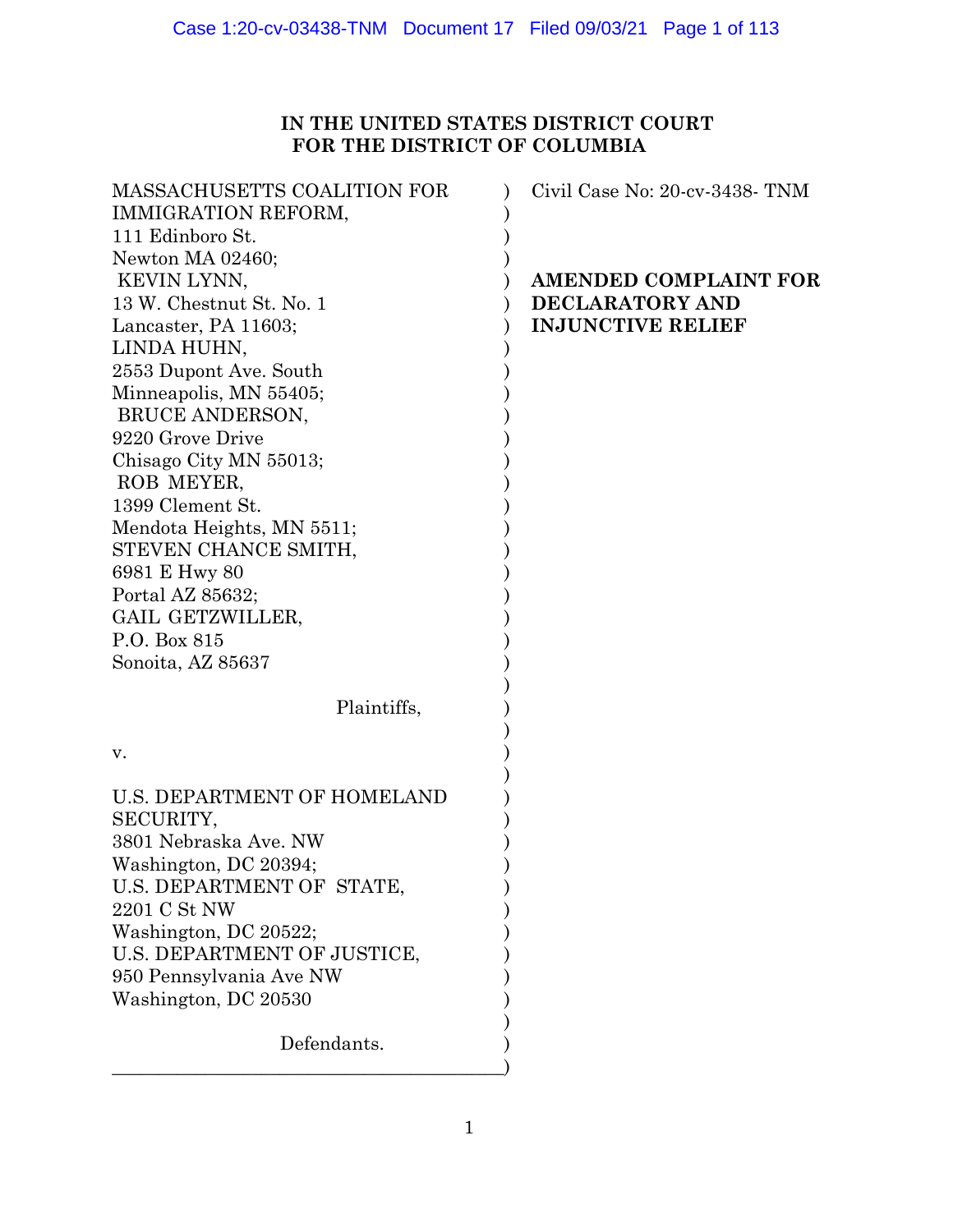## **I. INTRODUCTION**

1. In 1970, President Nixon signed the National Environmental Policy Act ("NEPA") into law. The Nat'l. Env't. Policy Act of 1969, Pub. L. No. 91-190, 42 U.S.C. 4321-4347 (Jan. 1, 1970). Known widely as the "Magna Carta" of our nation's environmental laws, NEPA espouses the ideals of public participation and democracy by giving citizens a voice in government decision making.

2. The era of the New Deal and later, the Great Society, created and expanded a federal administrative state. Contemporaneously, Congress also passed a series of laws to enable the federal judiciary to protect the public and state and local governments from federal administrative overreach. The first of these was the Administrative Procedure Act ("APA") Pub. L. No. 79–404, 60 Stat. 237, enacted June 11, 1946, followed by the Freedom of Information Act ("FOIA") 5 U.S.C. § 552, enacted in 1966. NEPA is the last in the series of these laws designed to force transparency and accountability on the administrative state, and included the most comprehensive public disclosure obligations.

3. As interpreted over the next five decades, NEPA has become one of the mechanisms through which the public can participate in federal decisionmaking process in connection with those federal actions impacting the environment.[1](#page-1-0) NEPA also expressly requires the federal government to "create and maintain conditions under which man and nature can exist in productive

<span id="page-1-0"></span><sup>1</sup> Public participation under NEPA serves to improve the agency's process by ensuring that a "larger audience can provide input as necessary to the agency making the relevant decisions." *Dept. of Transp. v. Pub. Citizen*, 541 U.S. 752, 768 (2004).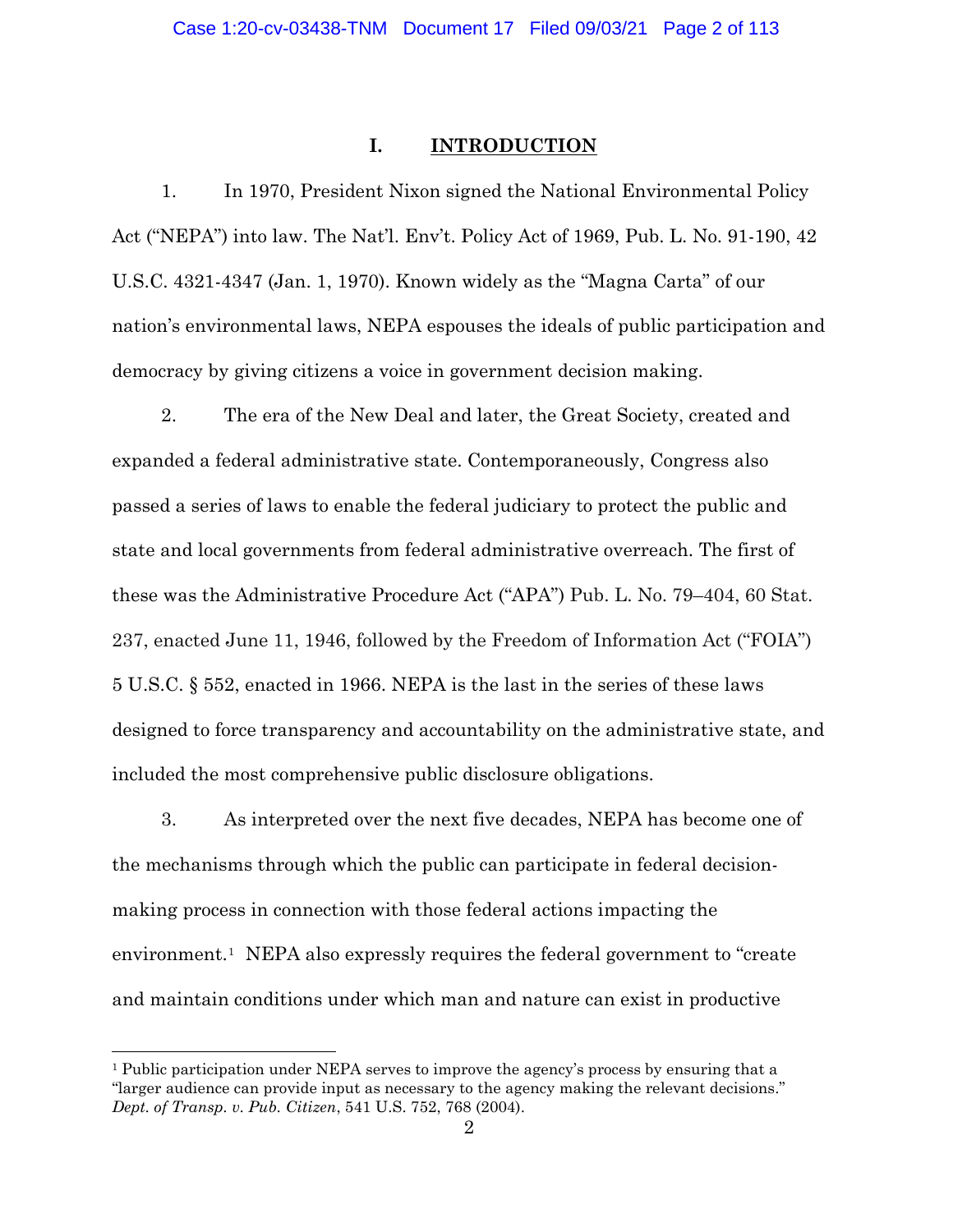## Case 1:20-cv-03438-TNM Document 17 Filed 09/03/21 Page 3 of 113

harmony, and fulfill the social, economic, and other requirements of present and future generations of Americans." 42 U.S.C. § 4331.

4. The Congressional declaration of a need for a "national" policy was no accident. Support for a law like NEPA grew in part out of an increasing concern that the vastness of the federal administration can cause agencies to work at cross purposes with each other regarding actions that impact the environment.[2](#page-2-0)

5. Congress's embrace of NEPA, as well as of other major

environmental statutes that soon followed<sup>[3](#page-2-1)</sup> also grew out of a public consensus that environmental protections were needed given that the American population had grown substantially in the prior decades and that population growth can yield harmful environmental impacts. NEPA is explicitly concerned with the harmful impacts resulting from unending population growth. Indeed, "population growth" is the first concern addressed in NEPA's "Congressional declaration of national environmental policy." 42 U.S.C. § 4331(a). As referenced in the statutory notes, Congress specifically called for a study on population growth, which was passed as "An Act to establish a Commission on Population Growth and the American

<span id="page-2-0"></span><sup>2</sup> NEPA was the brainchild of Senator Henry "Scoop" Jackson, known for his support for conservation and wilderness. Jackson's own Interior Committee had witnessed a perfect example of the right hand not knowing what the left was doing in federal agencies in 1967 and 1968 regarding Florida's Everglades. On the one hand, the Interior Department and the National Park Service were seeking to acquire more land and protection for Everglades National Park. On the other, the Army Corps of Engineers and other federal agencies planned dams and canals that might drain the Everglades and the Department of Transportation proposed building a giant airport right next to them. Jim Kirshner, *NEPA, the National Environmental Policy Act*, HISTORY LINK (Aug. 27, 2011), https://www.historylink.org/File/9903.

<span id="page-2-1"></span><sup>3</sup> Major Congressional action following NEPA included the creation of the Environmental Protection Agency, the Endangered Species Act, the Clean Water Act, the Clean Air Act, as well as others.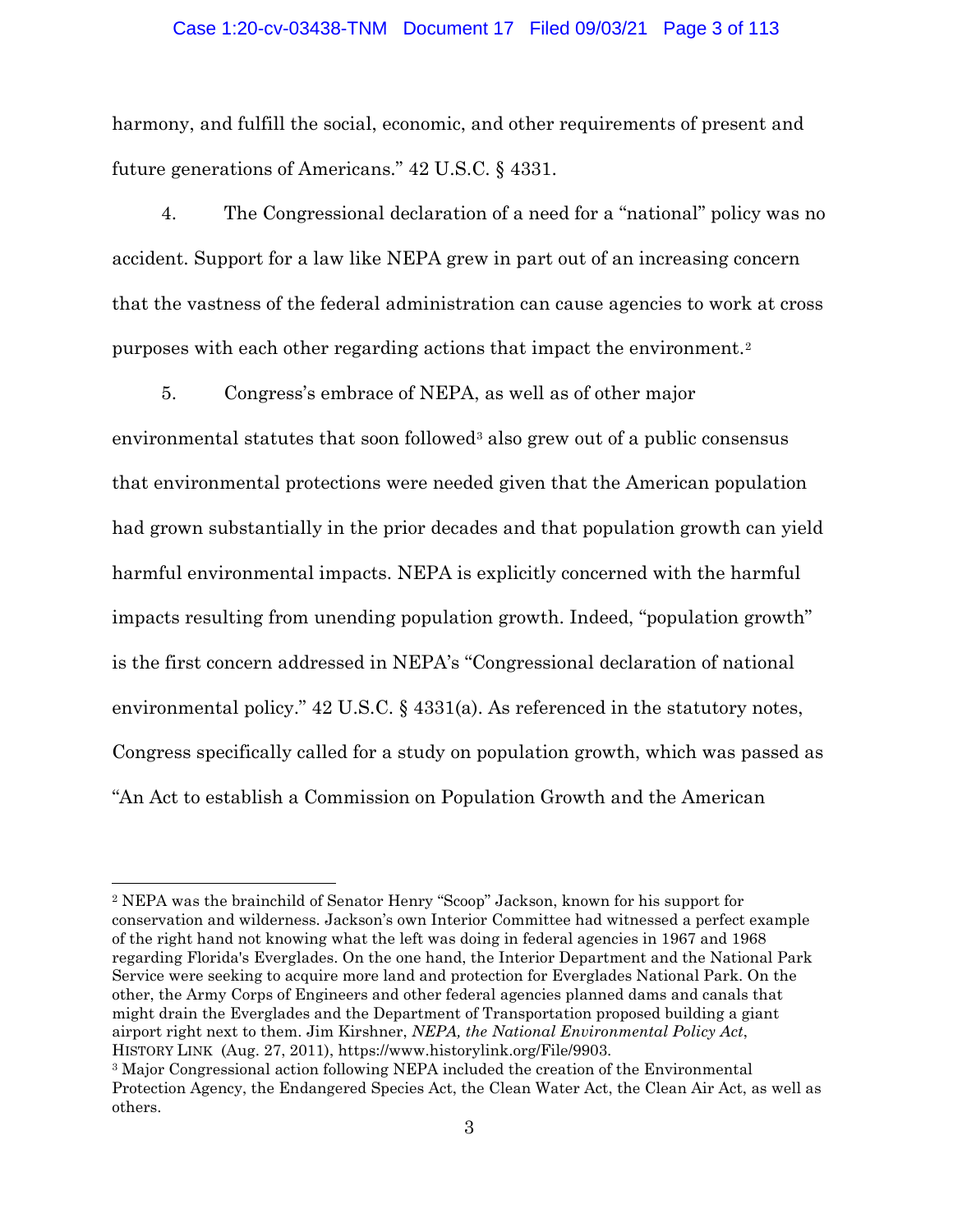Future." Pub. L. No. 91-213, § 2, 84 Stat. 67 (1970). This commission, chaired by John D. Rockefeller III (the "Rockefeller Commission"), was established to "conduct and sponsor such studies and research and make such recommendations as might be necessary to provide information and education to all levels of government in the United States, and to our people regarding a broad range of problems associated with population growth and their implications for America's future." *Id.*

6. In its March 27, 1972 report, the Rockefeller Commission examined population growth's effect on "Resources and the Environment." The Commission studied both the implications of population growth in "local areas" as well as in the "nation as a whole." Regarding domestic population growth, it concluded:

1) Population growth is one of the major factors affecting the demand for resources and the deterioration of the environment in the United States. The further we look into the future, the more important population becomes. 2) From an environmental and resource point of view, there are no advantages from further growth of population beyond the level to which our past rapid growth has already committed us. Indeed, we would be considerably better off over the next 30 to 50 years if there were a prompt reduction in our population growth rate. This is especially true with regard to problems of water, agricultural land, and outdoor recreation. 3) While the nation can, if it has to, find ways to solve the problems growth creates, we will not like some of the solutions we will have to adopt. With continued growth, we commit ourselves to a particular set of problems: more rapid depletion of domestic and international resources, greater pressures on the environment, greater dependence on continued rapid technological development to solve these problems, and a more contrived and regulated society. So long as population growth continues, these problems will grow and will slowly, but irreversibly, force changes in our way of life. And there are further risks: Increasing numbers press us to adopt new technologies before we know what we are doing. The more of us there are, the greater is the temptation to introduce solutions before their side effects are known. With slower population growth leading to a stabilized population, we gain time to devise solutions, resources to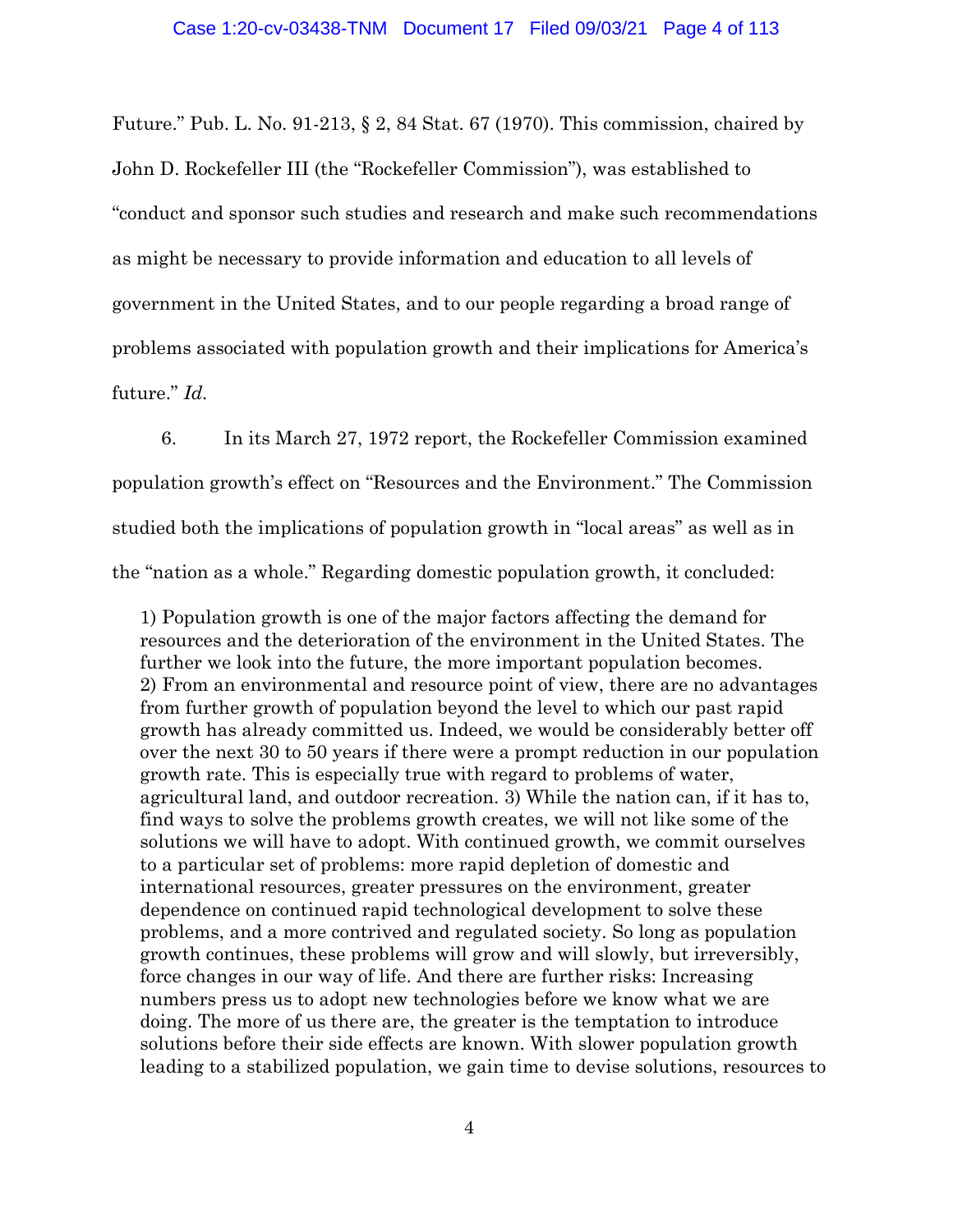implement them, and greater freedom of choice in deciding how we want to live in the future.[4](#page-4-0) 

7. While media sensationalism of the period made a number of far more

catastrophic (and ultimately untrue) population related predictions,<sup>[5](#page-4-1)</sup> the

Commission's report found not that Americans would be destroyed by population

growth, but rather that Americans cannot live nearly as *freely* in a country with a

larger and denser population:

Imbedded in our traditions as to what constitutes the American way of life *is freedom from public regulation*—virtually free use of water; access to uncongested, unregulated roadways; freedom to do as we please with what we own; freedom from permits, licenses, fees, red tape, and bureaucrats; and freedom to fish, swim, and camp where and when we will. Clearly, we do not live this way now. Maybe we never did. But everything is relative. *The population of 2020 may look back with envy on what, from their vantage point, appears to be our relatively unfettered way of life*.[6](#page-4-2)

8. With 2020 now in hindsight, this prediction is indeed prescient.

Regulations, red tape, permits, and fees seem to be an inescapable and growing

part of everyday life. Just in the past fifty years, since the adoption of NEPA, the

US population has grown substantially, from 203 million to over 330 million.

Environmental regulation has commensurately increased, even as major

environmental statutes are now only infrequently passed.<sup>[7](#page-4-3)</sup>

<span id="page-4-0"></span> $\overline{a}$ <sup>4</sup> COMM'N ON POPULATION GROWTH AND THE AM. FUTURE, POPULATION AND THE AMERICAN FUTURE 42 (1972).

<span id="page-4-1"></span><sup>5</sup> For instance, in 1968, Paul Erlich published the book "The Population Bomb" and frequented the Tonight Show with a host of predictions of imminent mass doom that have not aged particularly well.

<span id="page-4-2"></span><sup>6</sup> COMM'N ON POPULATION GROWTH AND THE AM. FUTURE, *supra* note 4, at 51.

<span id="page-4-3"></span><sup>7</sup> In the 1970s, when Americans had a broad consensus regarding environmental problems such as clean water, clean air, and the protection of open space and biodiversity, there was support for bipartisan environmental laws. Today a lack of public consensus on issues, such as the impacts of carbon in American life, has led some presidential administrations to unilaterally use administrative agencies to impose policies in the name of environmental protection that were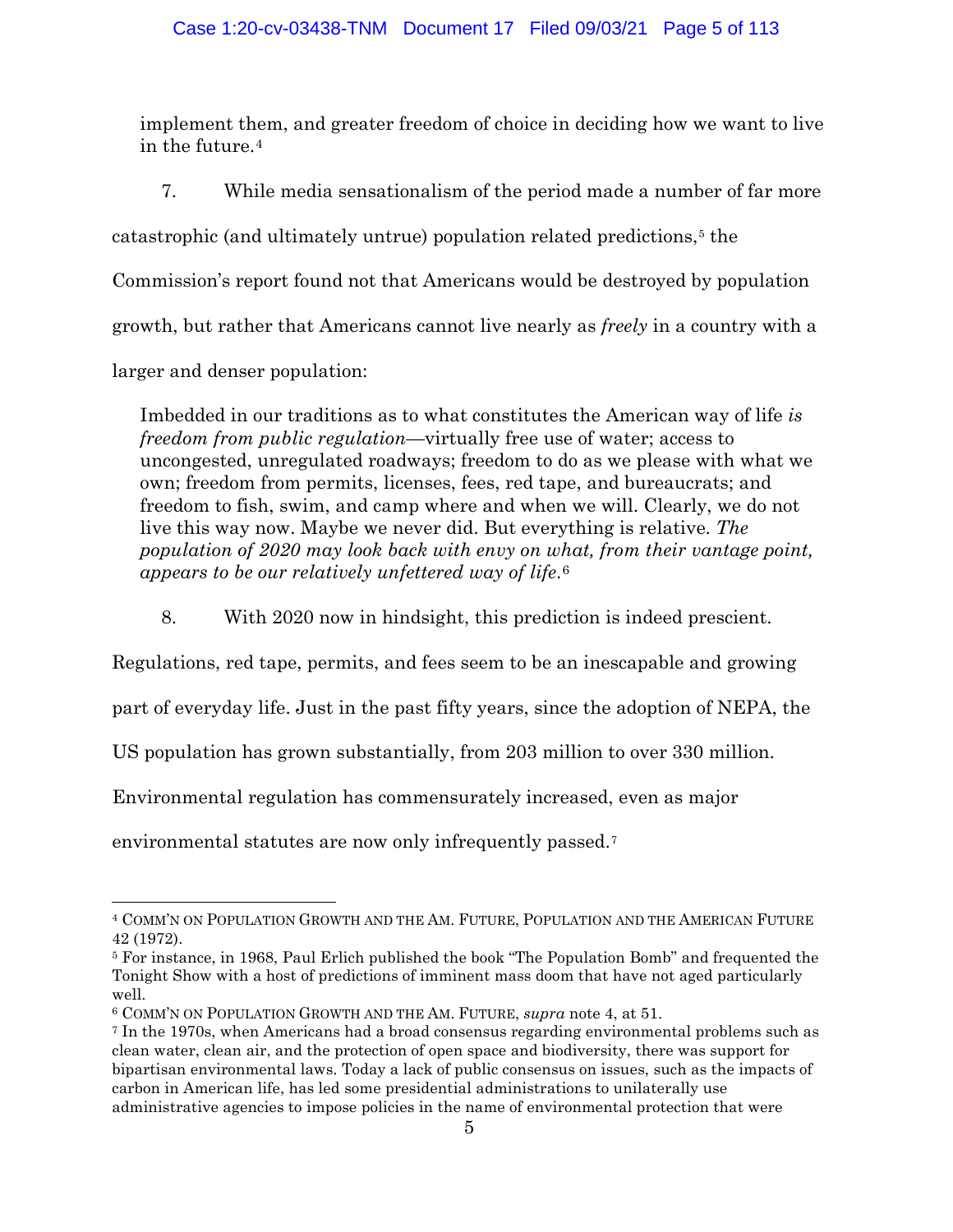## Case 1:20-cv-03438-TNM Document 17 Filed 09/03/21 Page 6 of 113

9. The Rockefeller Commission discussed both the causes of population growth and its effects. The Commission explained that fertility and immigration are the drivers of population growth in the modern day. Though the Commission noted that in prior times, such as the first decade of the twentieth century, "40 percent of the population growth" was "attributable to immigration," it chose to focus mostly on an analysis centering on birthrates for its projections into the future from the vantage point of March 1972.[8](#page-5-0) Notably, in early 1972, despite changes to the immigration system passed in 1965 that would result in significant changes many years later, immigrants had been declining as a share of the U.S. population for decades. Therefore, the Commission's emphasis on birthrates rather than immigration in the report is not surprising. Today, after decades of an ever-increasing immigrant share of the population, the need to recognize immigration as the source of U.S. population growth is obvious. Future projections of population reveal that immigration, not fertility, is the primary source of current and future population growth. According to the census's latest projections, at current rates, immigration is projected to be 95% of the population growth of the next forty years.[9](#page-5-1)

never sanctioned by Congress. For instance, President Biden's Executive Order 13990 purports to have the authority to determine specific values for the "social costs" of greenhouse gases in virtually every regulatory program administered by the federal government and thus regulate vast areas of American life. Laws like NEPA and the APA provide some check upon the power of administrative agencies from simply imposing new, consequential actions that will have sweeping changes on American citizens without any public involvement whatsoever. <sup>8</sup> *Id.* at 17.

<span id="page-5-1"></span><span id="page-5-0"></span><sup>9</sup> *See* Steven Camarota & Karen Zeigler, *Projecting the Impact of Immigration on the U.S. Population*, CTR. FOR IMMIGR. STUD. (Feb. 4, 2019), https://cis.org/Report/Projecting-Impact-Immigration-US-Population.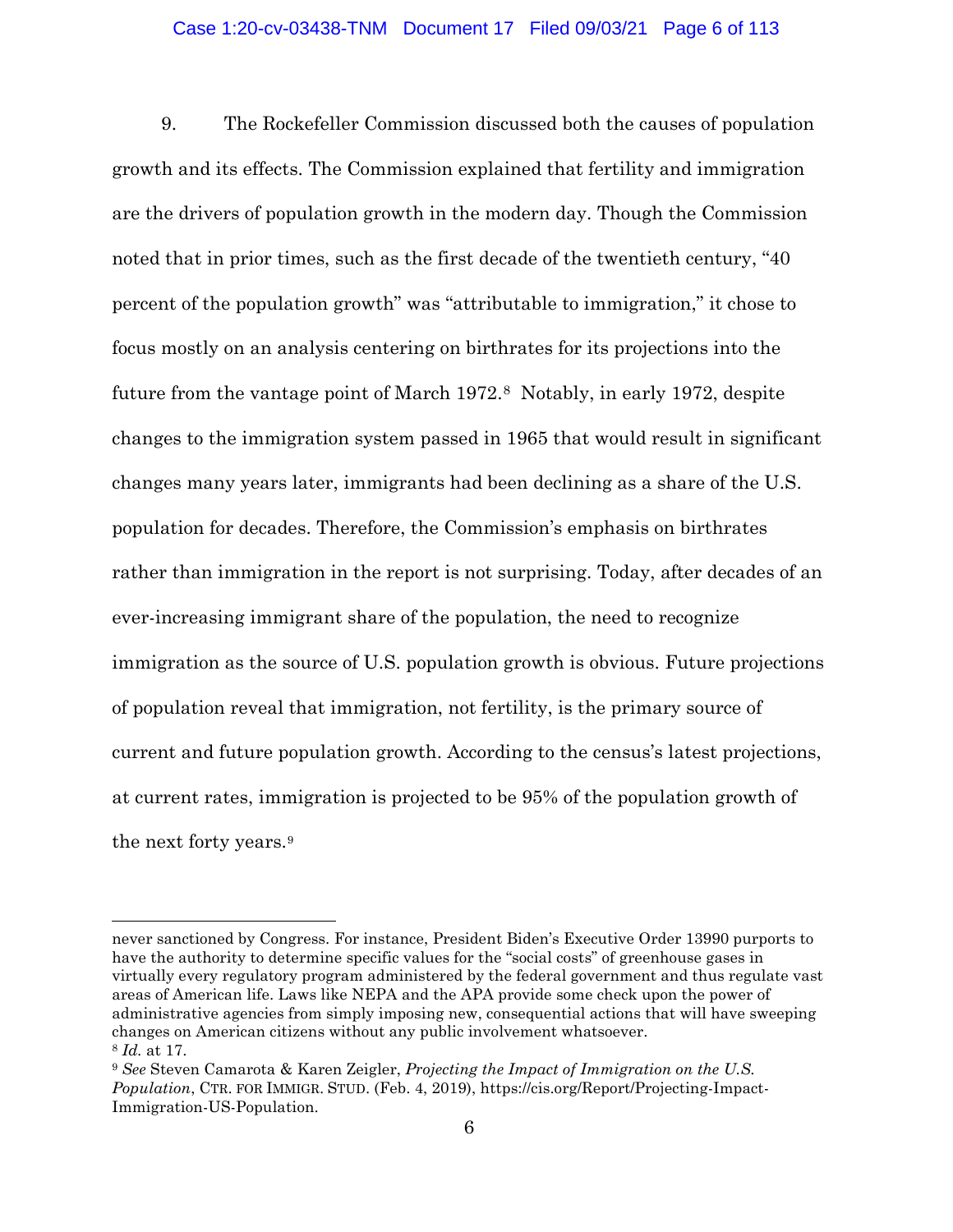### Case 1:20-cv-03438-TNM Document 17 Filed 09/03/21 Page 7 of 113

10. The Congressional reference to the Rockefeller Report establishes that NEPA's original proponents did not consider that federal agencies policies directly accelerating population growth should be exempt from the new law mandating agencies to analyze, take public comment, and consider the environmental effects of their actions. NEPA itself does not expressly exempt immigration related decision making. Significantly, the publication of the Rockefeller Report, which specifically authorizes and implements a study of American population growth, proves that when NEPA was passed, the prospect of forecasting the effects of population was not deemed to be too difficult for government agencies to accomplish.

11. NEPA was designed to promote informed decision-making, and informed decision-making in connection with the causes and environmental effects of population growth goes to the very heart of the Congressional concerns, purpose, and goals set forth in the Act. In the fifty years since NEPA's adoption, it has become obvious that environmentally informed decision-making regarding population growth is inextricably intertwined with immigration related activities.

12. While NEPA does not apply to the private actions of citizens, it does impose a duty upon federal agencies to consider the environmental consequences of their own actions. Immigration is population growth implemented through federal policy. Immigration induced population growth does not primarily occur through the free choices of Americans, as fertility driven population growth does.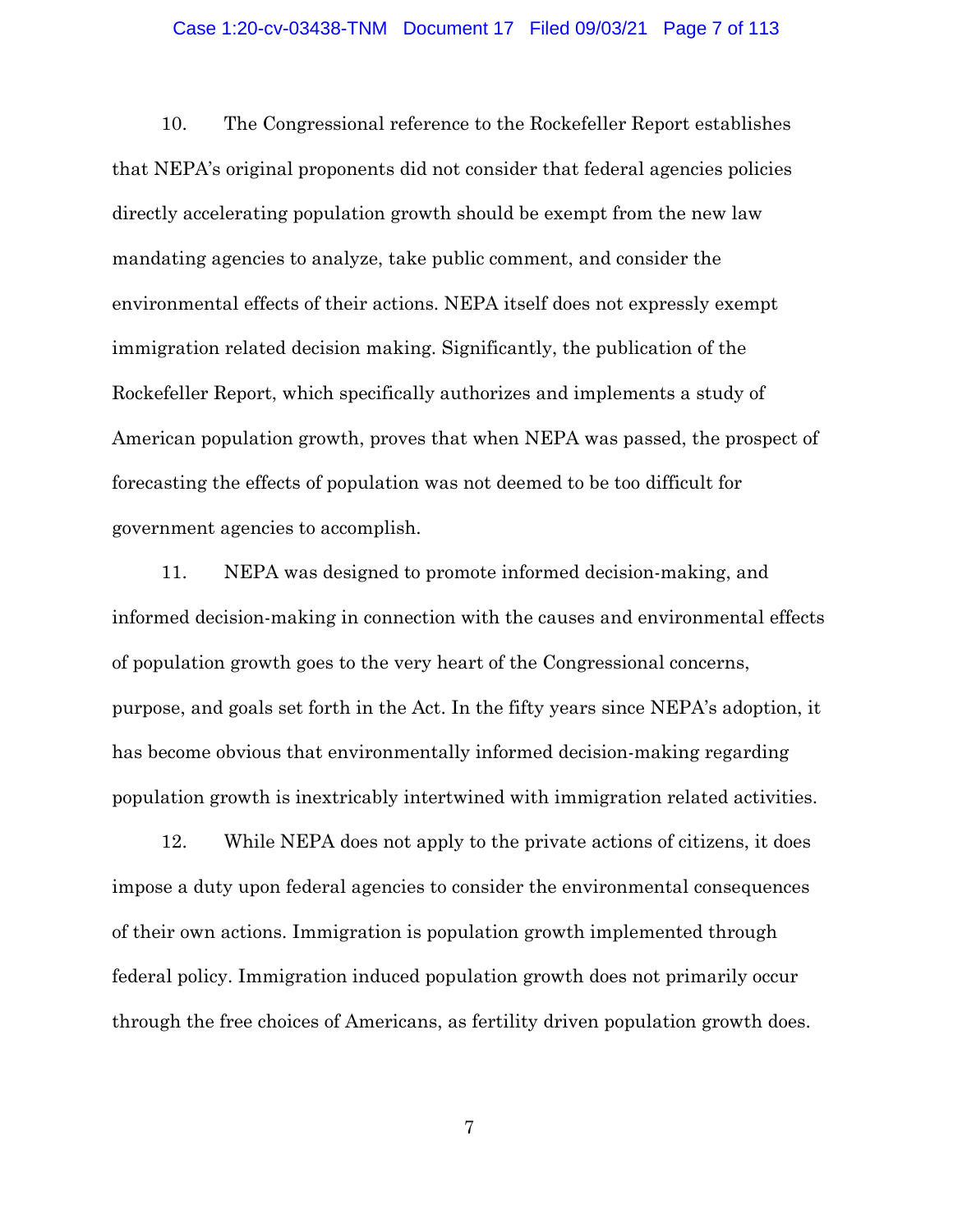## Case 1:20-cv-03438-TNM Document 17 Filed 09/03/21 Page 8 of 113

13. If NEPA should apply to *any* government policy, it should be to federal policies that induce population growth. When the federal government makes the choice to create population growth through immigration,<sup>[10](#page-7-0)</sup> it makes a decision yielding significant and foreseeable environmental consequences. Yet, despite NEPA's plain language, federal agencies continually make choices and take actions that directly increase the American population without conducting *any* NEPA review. This pattern has continued for decades, indeed, it has continued since NEPA was adopted. When it comes to agency decision-making about immigration, American citizens are continually denied a seat at the table.

14. The courts have held that NEPA applies when there is discretion attached to any agency action that widely impacts the environment. The Immigration and Nationality Act ("INA"), which establishes U.S. immigration law, delegates many areas of discretion to federal agencies.[11](#page-7-1) The transition between the Trump and Biden administrations regarding immigration administration has been stark. The changes to immigration policies has already had a profound influence on the "human environment." No immigration laws were changed that

<span id="page-7-1"></span><span id="page-7-0"></span><sup>10</sup> Population growth through government policies encouraging their citizens to choose to have more children, is a far more complex matter. Government created incentives meant to change family planning decisions by citizens often miss the mark, but as long as large numbers of foreign nationals wish to emigrate, inducing population growth through immigration has the direct and reasonably predictable effect of increasing the size of the American population. <sup>11</sup> Richard Boswell, a law professor specializing in immigration, characterizes the grant of discretion to agencies as follows: Congress "delegated broad, and arguably unchecked discretion to a myriad of government agencies to enforce the immigration statutes." Immigration law, Professor Boswell asserts, is a "patchwork of promulgations" that represents a "tide-like shift between restrictiveness and openness towards immigrants." While "unchecked" discretion is an overstatement in many situations, the implementation of immigration programs is widely recognized as entailing a vast array of discretionary choices that affect immigration policy in a host of ways. RICHARD BOSWELL, ESSENTIALS OF IMMIGRATION LAW 1 (2d ed. 2009).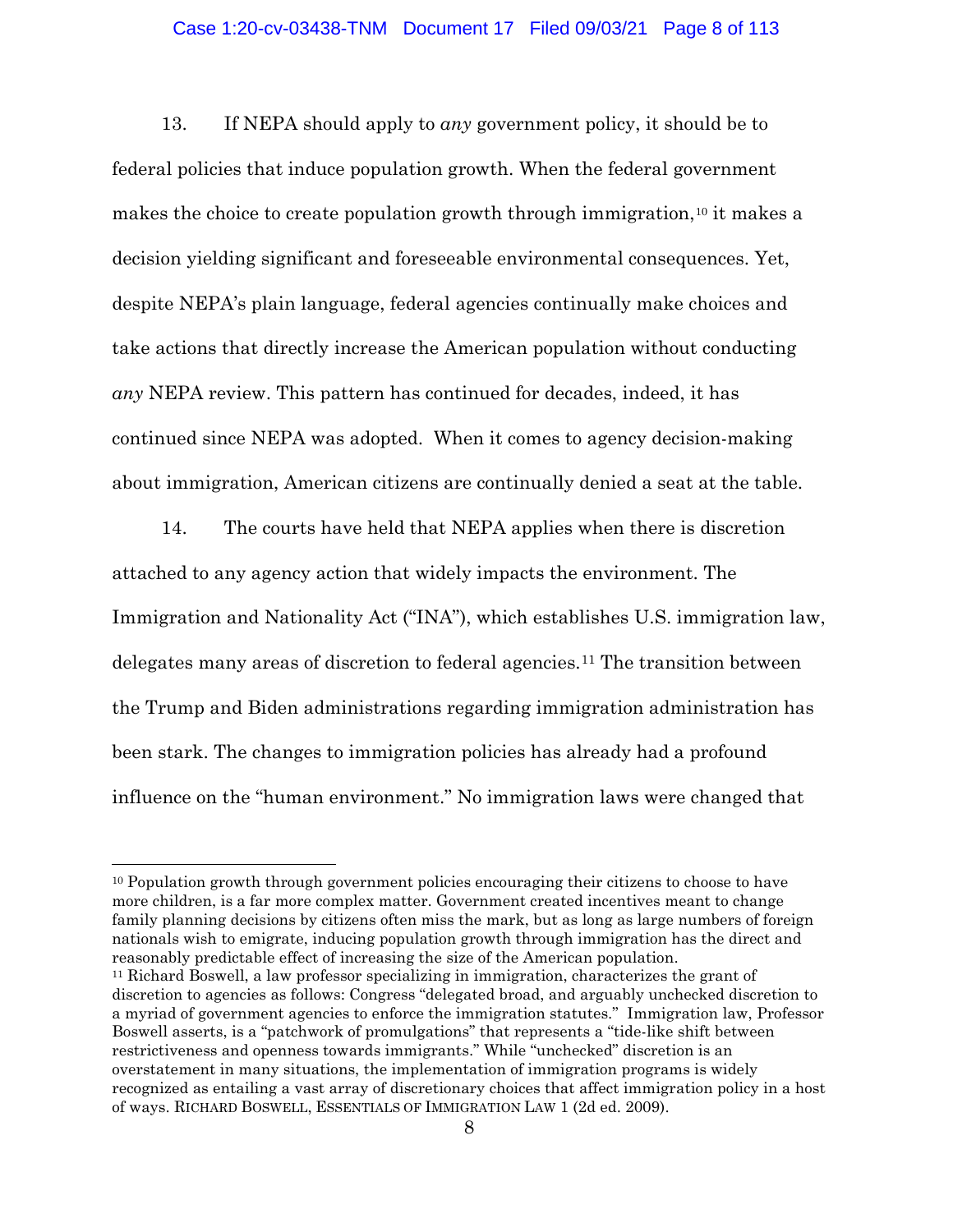### Case 1:20-cv-03438-TNM Document 17 Filed 09/03/21 Page 9 of 113

led to these actions which are yielding ongoing, vastly significant environmental effects— which means they qualify as actions subject to NEPA.

15. There are three primary agencies that have implemented the most environmentally consequential immigration policy changes: the Department of Homeland Security ("DHS") and its component agencies, the Department of State ("DOS") and the Department of Justice ("DOJ"). DHS regulates the entry and settlement of foreign nationals into the United States through its authority to regulate, implement, and administer immigration law and policy. DOS regulates the entry and settlement of foreign nationals through its role in the provision of visas. DOJ administers the nation's immigration courts. To a substantial and increasing degree, most American population growth in the past several decades has been caused and continues to be caused by the entry and settlement of foreign nationals as a result of discretionary choices by these federal agencies.

16. The current administration has adopted the overarching policy choice of inducing high levels of population transfer from other countries into the United States, as evidenced by its public statements and its actions. Defendants' actions precipitating and encouraging this large scale population transfer, the mass entrance and settlement of foreign nationals into the United States, has created and will continue to create significant environmental impacts. The settlement of foreign nationals in the United States increases the U.S. population. Their entry, when not via legal ports of entry, also results in significant environmental degradation in the southern borderlands, including the border of Arizona, where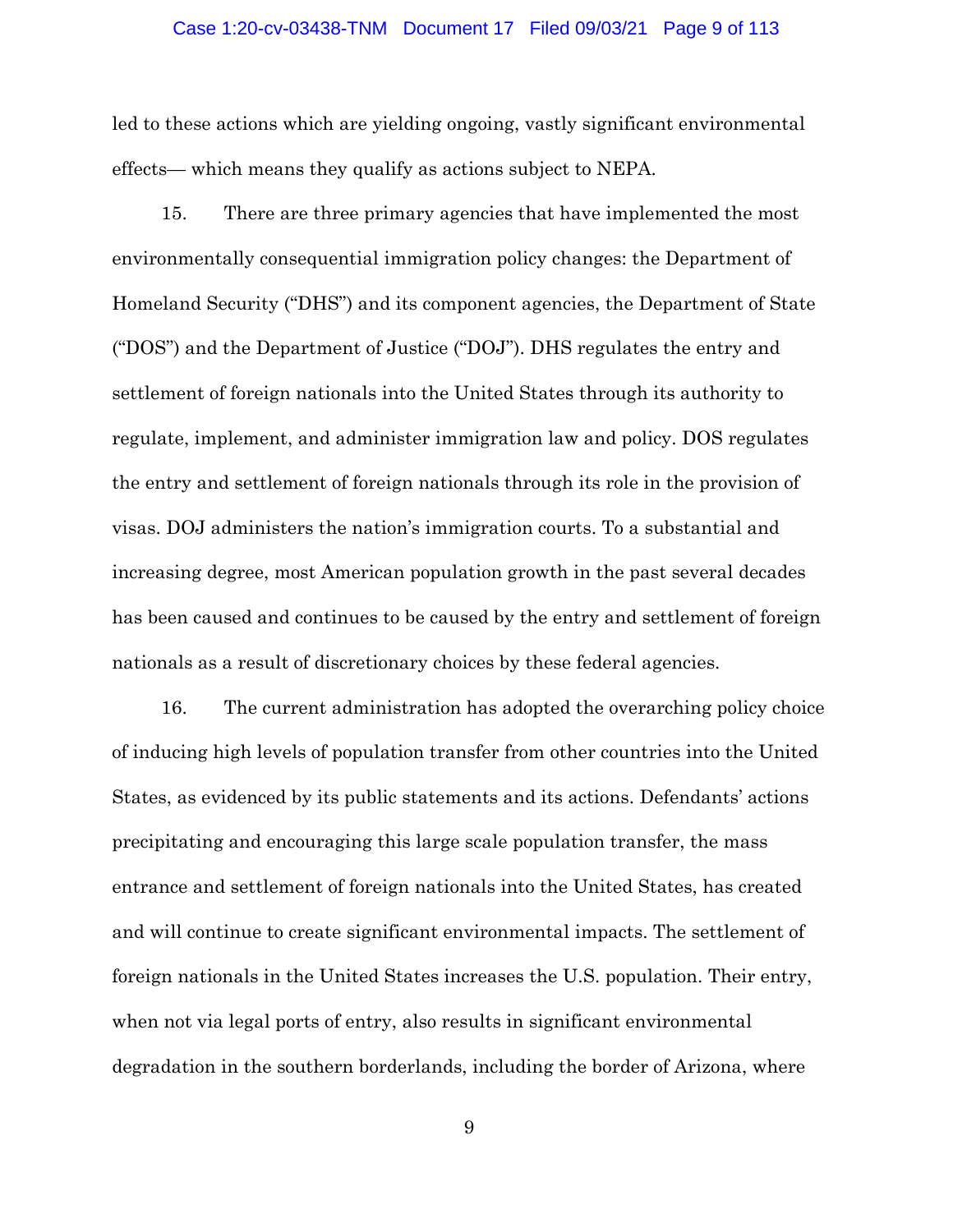## Case 1:20-cv-03438-TNM Document 17 Filed 09/03/21 Page 10 of 113

Plaintiffs Steven Chance Smith and Gail Getzwiller live and work. NEPA recognizes that agencies must not make environmentally unenlightened decisions without any awareness of their consequences about major actions that may have significant environmental impacts. *See Kleppe v. Sierra Club*, 427 U.S. 390, 394 (1976). NEPA therefore mandates DHS, DOS, and DOJ to conduct environmental reviews of their immigration increasing actions prior to the commencement of such actions.

17. The current presidential administration has ignored the myriad environmental consequences of its immigration actions by failing to conduct any NEPA review of the actions at issue. Ironically, on his first day in office, President Biden signed Executive Order 13990, "Protecting Public Health and the Environment and Restoring Science To Tackle the Climate Crisis." 86 Fed. Reg. 7,037 (Jan. 20, 2021). This order stated that: "Our Nation has an abiding commitment to empower our workers and communities; promote and protect our public health and the environment." *Id.* In order to do so, it listed, among other things: "ensur[ing] access to clean air and water; ... "hold[ing] polluters accountable, including those who disproportionately harm communities of color and low-income communities; reducting greenhouse gas emissions; ... "prioritiz[ing] both environmental justice and the creation of the well-paying union jobs necessary to deliver on these goals." *Id*.

18. Further, in Executive Order 14008 "Tackling the Climate Crisis at Home and Abroad," 86 Fed. Reg. 7619 (Jan. 27, 2021), President Biden declared a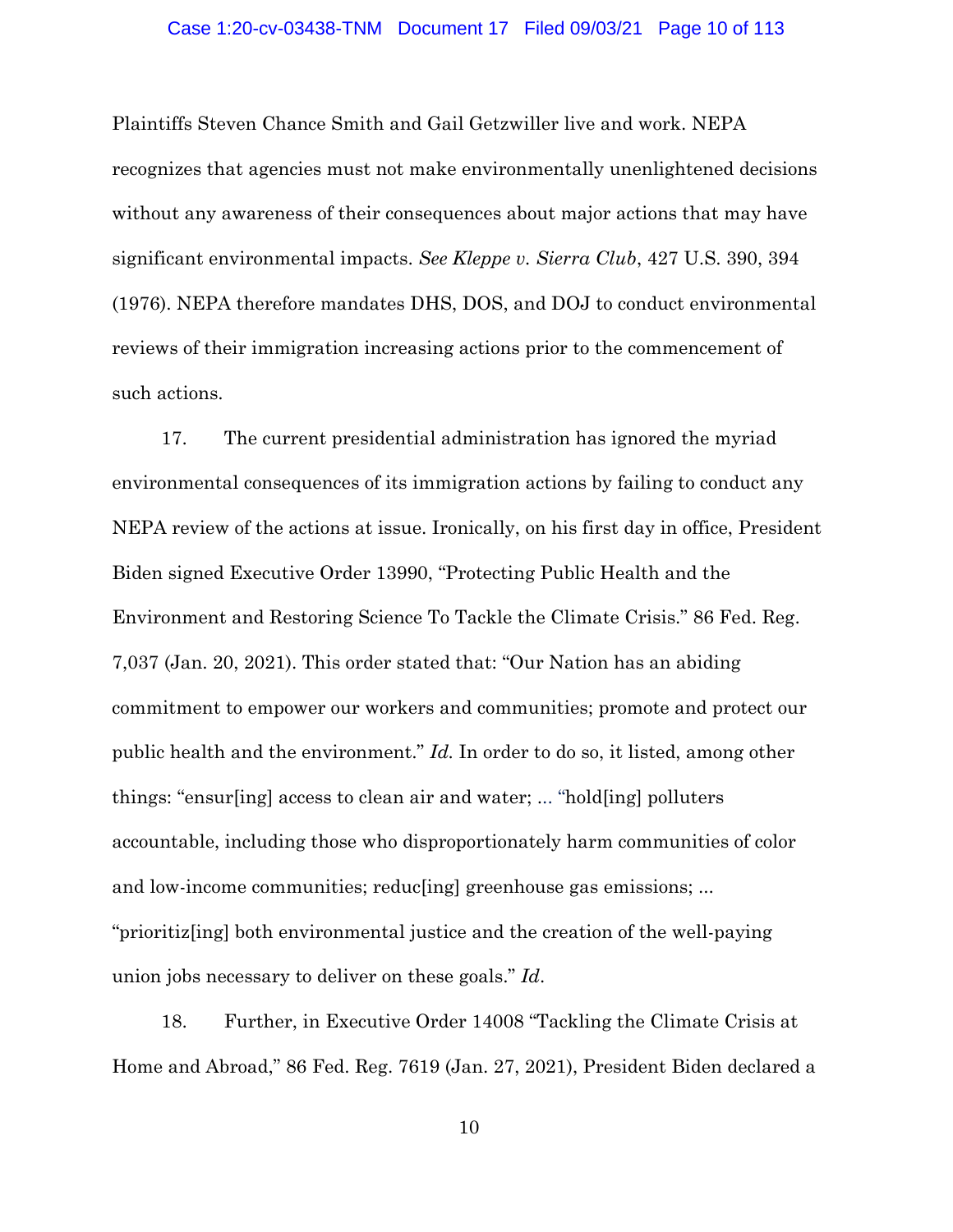## Case 1:20-cv-03438-TNM Document 17 Filed 09/03/21 Page 11 of 113

goal of conserving at least 30% each of our lands and waters by the year 2030 in order to preserve biodiversity and safeguard our health and food supplies. Yet, as a NEPA analysis would reveal, immigration-driven population growth exacerbates the very problems the Biden administration's environmental order purports to remedy. Population growth induced effects include, but are not limited to: development that overtakes and degrades our lands and waters, lost wildlife habitat, increases in pollution, decreased access to clean air and water, and increased greenhouse gas emissions, the particular subject of the Executive Order. Environmental impacts from immigration also tend to most heavily affect communities of color and low income communities. The point is not to blame foreign nationals for being particularly prone to causing environmental degradation, but to recognize that all humans cause environmental impacts, and to begin to correct the federal government's delusion that foreign nationals cease having an ecological footprint the minute they cross the U.S. border.

19. At the same time agencies such as the Department of Interior and the Environmental Protection Agency are calling upon American citizens to reduce their use of energy, resources, and land, the agencies that administer immigration policy are inviting more and more foreign nationals into America, without *any*  NEPA analysis. This administration's planned population increases will only make its most important stated environmental goals harder to achieve. Furthermore, an increased population will force American citizens to make even more drastic changes to their lives to have any hope of meeting the environmental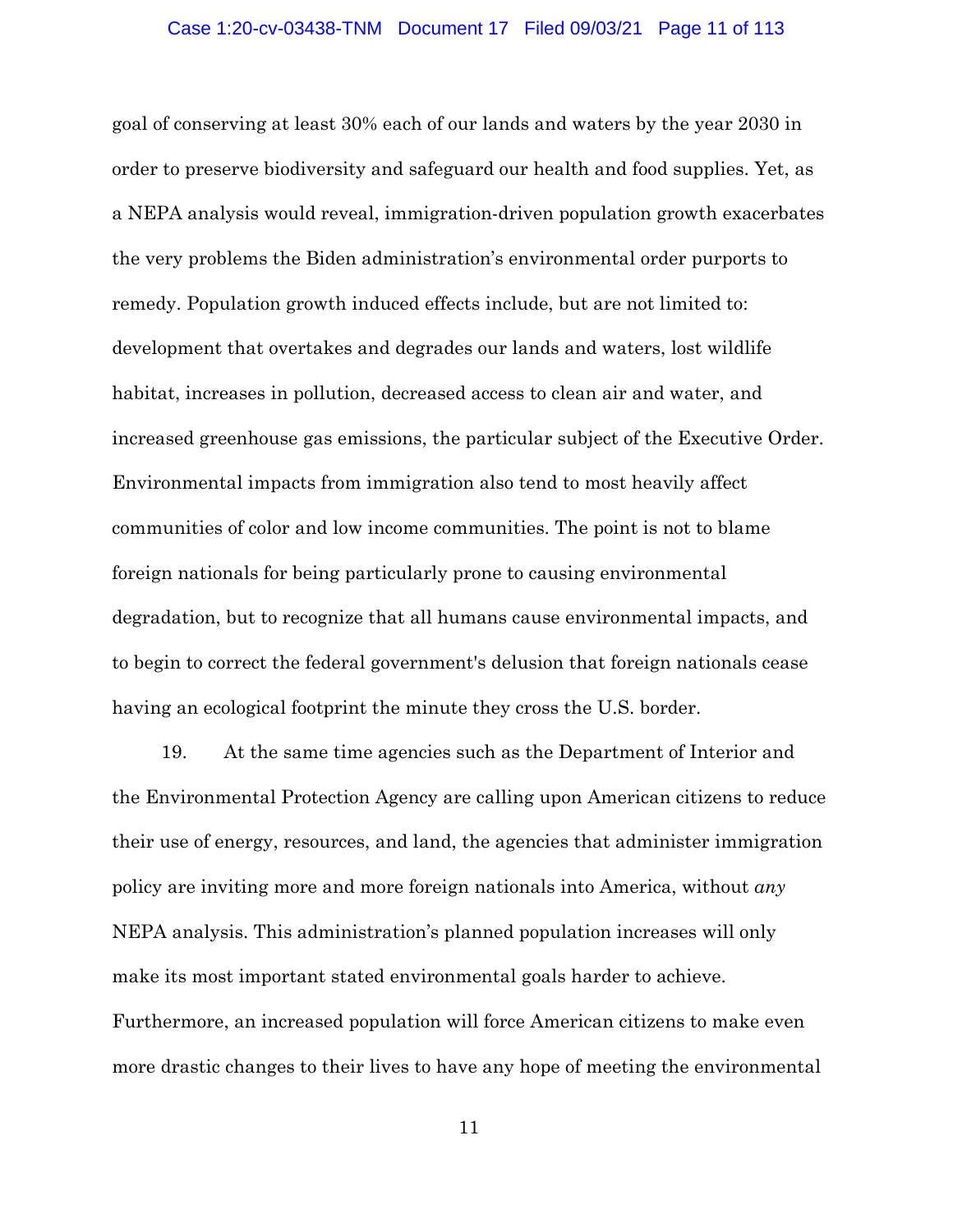## Case 1:20-cv-03438-TNM Document 17 Filed 09/03/21 Page 12 of 113

goals that the Biden Administration envisions. As noted above, one of NEPA's primary purposes is to prevent our unelected executive agencies from making decisions that work at cross purposes when it comes to environmental protection. Ensuring a public voice in federal actions that result in such wholesale changes to the American way of life, natural resources, and communities is the quintessential reason Congress passed NEPA.

20. NEPA mandates that federal agencies discuss these potential impacts with the public publicly and listen to their comments *before* the executive agencies implement the actions that will carry out that plan. NEPA's transparency requirements intend to prevent both the public from losing track of what the federal government is doing, and the federal government from losing track of how the public is reacting to their actions.

21. Plaintiffs seek to compel DHS, DOS, and DOJ to comply with NEPA in connection with its actions that expand the entry into and settlement of myriad foreign nationals in the United States. Plaintiffs seek a declaration from this Court that Defendants are violating NEPA and an injunction to require Defendants to comply with the law. Further, Plaintiff asserts that, in the course of approving its agency actions implementing its programs regulating the entry into and settlement of foreign nationals in the United States, Defendants have continually violated their fundamental obligation to engage in well-reasoned, nonarbitrary decision-making under the Administrative Procedure Act, ("APA"). *See* 5 U.S.C. § 701 *et seq*.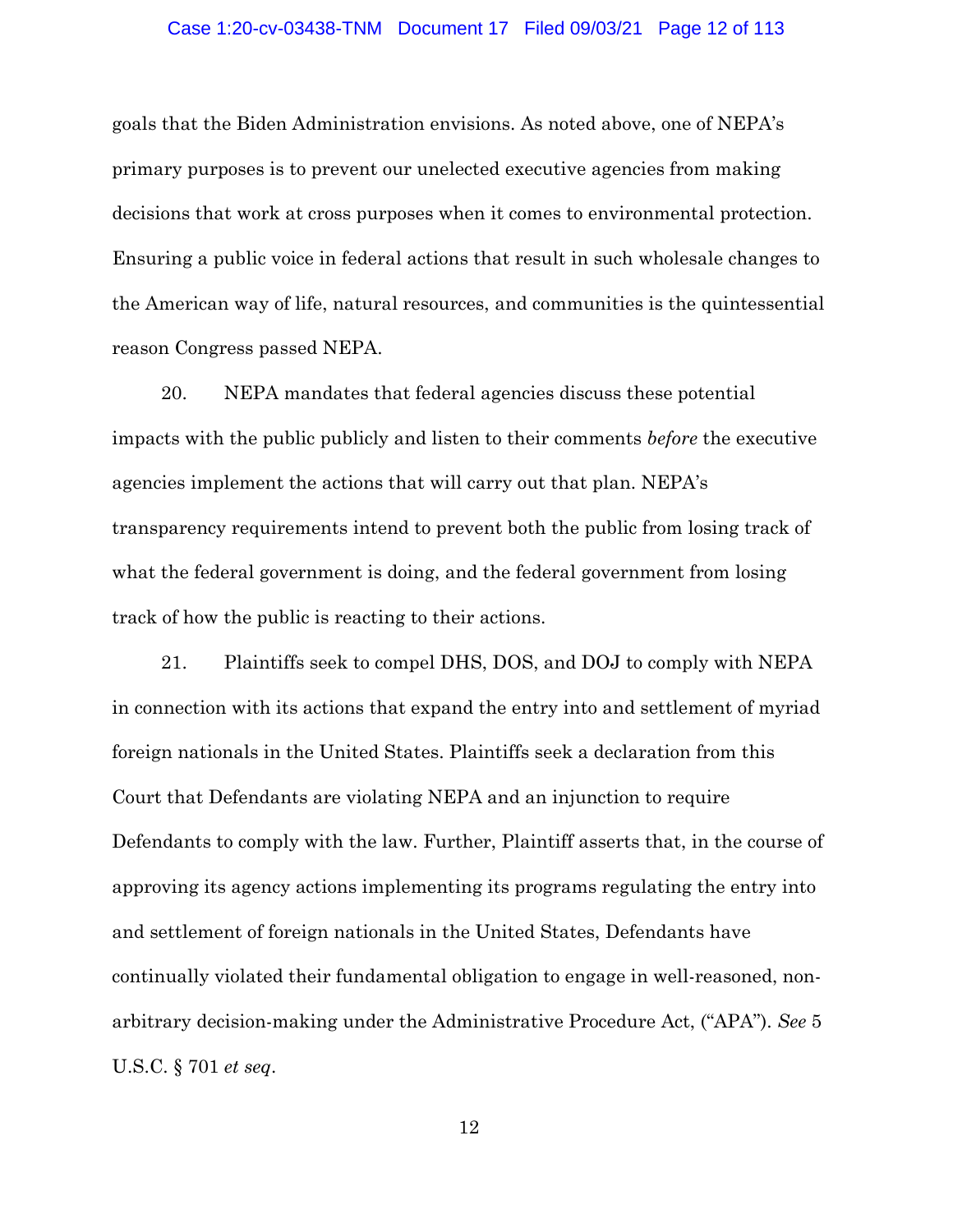## Case 1:20-cv-03438-TNM Document 17 Filed 09/03/21 Page 13 of 113

22. Plaintiffs hereby specifically challenge the implementation of nine recent actions taken by the Biden Administration to augment the American population (the "Biden Population" actions), and the implementation of DHS's final NEPA procedures which arbitrarily and capriciously created no framework to for DHS, DOS, and DOJ to comply with NEPA when implementing immigration related actions, including the Biden Population actions.

## **II. JURISDICTION AND VENUE**

23. This Court has jurisdiction over this action pursuant to 28 U.S.C. § 1331 (2012), 5 U.S.C. § 706 (APA), and 28 U.S.C. § 1361 (mandamus). Plaintiffs also seek declaratory and injunctive judgment and further relief pursuant to 28 U.S.C. § 2202.

24. Venue in this judicial district is proper under 28 U.S.C. § 1391(e) because this is an action against an agency of the United States.

## **III. PARTIES**

## **A. PLAINTIFFS**

25. Plaintiff Massachusetts Coalition for Immigration Reform ("MCIR") is a nonpartisan, membership-based public interest group.

26. The members of the Massachusetts Coalition for Immigration Reform (MCIR) are citizens united by their belief that record levels of mass immigration into the United States in recent years, both legal and illegal, have distinctly negative effects on our environment and quality of life, as well as on taxpayers and the wages of working Americans. MCIR therefore takes a strong interest in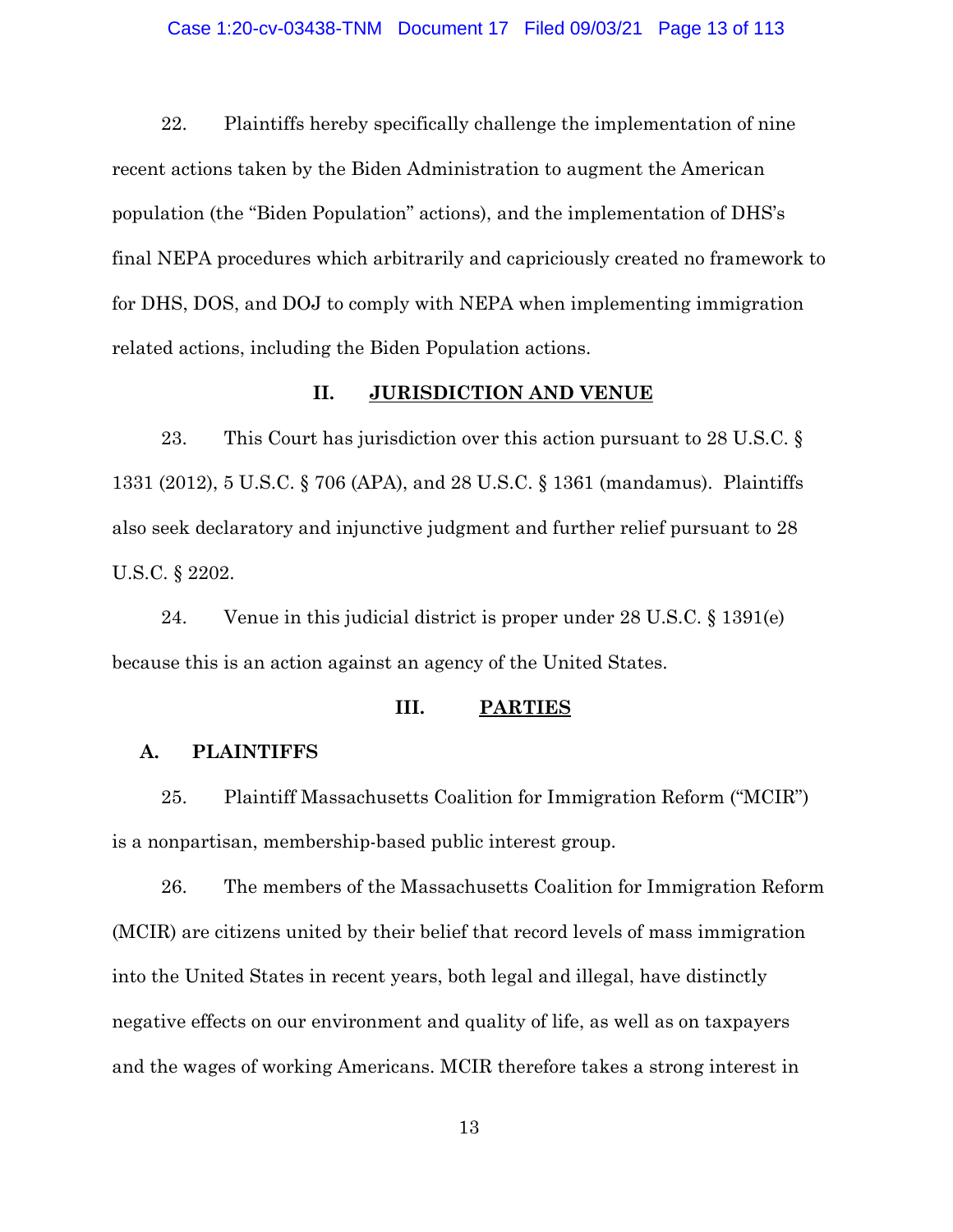#### Case 1:20-cv-03438-TNM Document 17 Filed 09/03/21 Page 14 of 113

seeing implementation of NEPA live up to the statute's mandate that the federal government engage in environmentally informed decision-making. MCIR and its members, including, specifically, Henry Barbaro, Steve Kropper, David Holzman, and Mike Hanauer are being, and will continue to be, harmed by the failure of DHS and USCIS to comply with NEPA.

27. Henry Barbaro is a co-chair of MCIR and lives in Newton, Massachusetts and has lived in the state for sixty-one years, his entire life. He is also a member of the New England Coalition for Sustainable Population and was a member of the Sierra Club and was on its Population Committee for the Boston area. Mr. Barbaro has devoted his entire adult life to environmental work; he graduated with a B.S. in Environmental Science from UMass Amherst and a Masters in Natural Resources Planning (with an emphasis on water chemistry) from the University of Vermont. He is a naturalist with an avocation watching and photographing wildlife, natural landscapes, and other open spaces. In his role as a career environmental scientist and community planner, Mr. Barbaro helps communities protect their water resources (e.g., drinking water aquifers, wetlands, rivers, streams, floodplains) and promote land use laws and ordinances (e.g., on-site sewage disposal, land use zoning, subdivision regulations) so as to protect neighborhood character and the natural resources of the communities. In his free time, he often participates in volunteer river clean-ups.

28. Steve Kropper has served as co-chair of the Massachusetts Coalition for Immigration Reform (MCIR) for over a decade. He has lived in the Boston area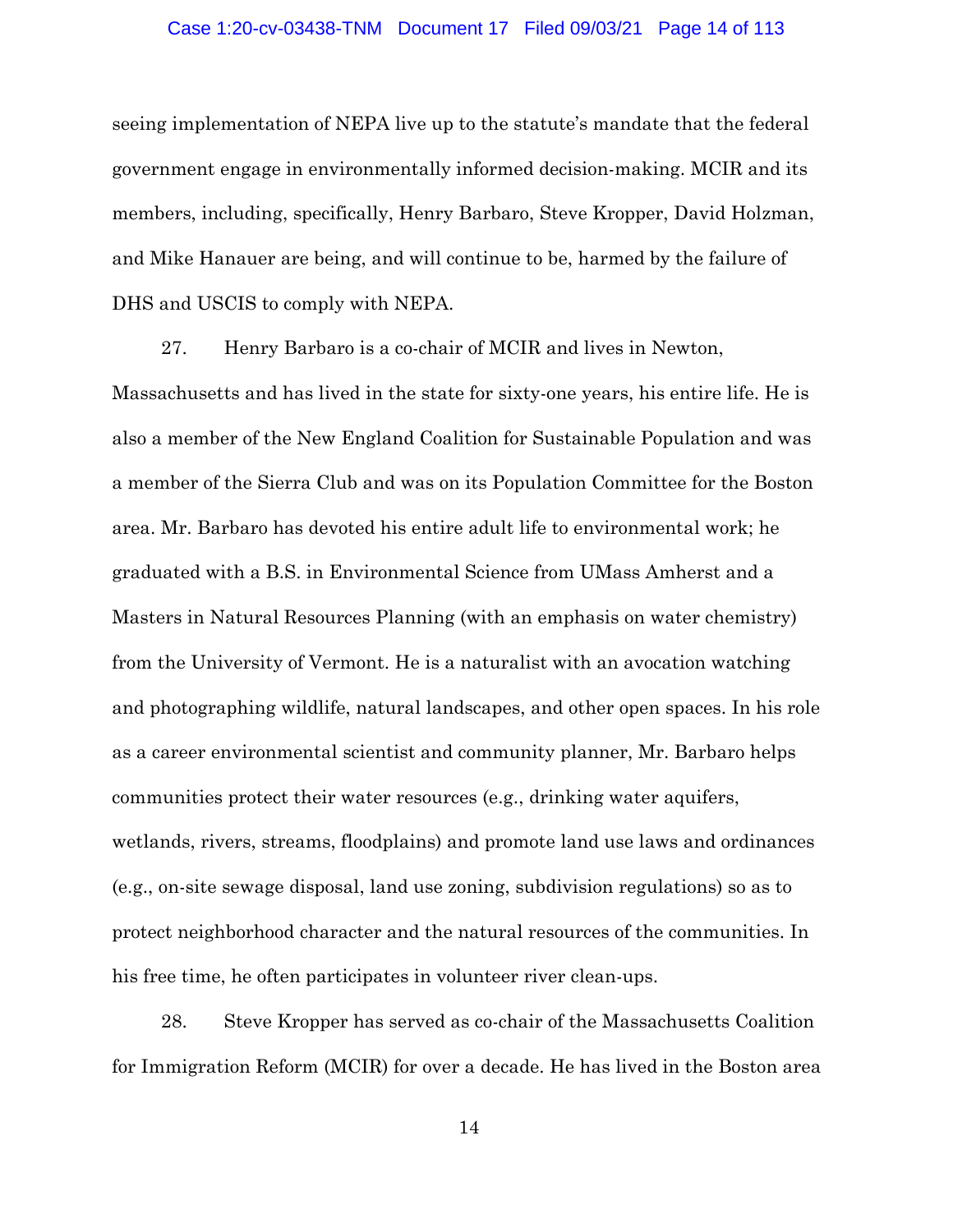#### Case 1:20-cv-03438-TNM Document 17 Filed 09/03/21 Page 15 of 113

for a total of 50 years and was born in Needham, Massachusetts. He has an MBA from Cornell University and a BA from Boston University. Since 1979, his professional life has revolved around three sectors: cleantech; telecommunications and wireless communication, and big data. Professionally, he is currently an entrepreneur. Since 1972, he has been an active member of the Sierra Club, the Wilderness Society, the Appalachian Mountain Club, the Green Mountain Club, and other environmental organizations. More recently, he founded Windpole Ventures to provide specialized meteorology data to both wind farm developers and managers of the electrical grid to assist in renewable energy source integration. Politically, his politics are "progressive, supporting liberal causes and Democrat candidates since 1976." He believes that current levels of immigration, and resultant population footprint growth, are negatively affecting social justice and environmental justice.

29. David Holzman is a member of MCIR and is a resident of Lexington, Massachusetts, which is 10 miles from downtown Boston. A freelance journalist by trade, he holds bachelor's degree in Zoology from UC Berkeley. Mr. Holzman is an environmental activist who has written about protection and stewardship of the environment for New York Times, the Washington Post, and the Boston Globe over the last twenty years. He used to be a member of Zero Population Growth and the Sierra Club but quit over their denial of U.S. overpopulation causes.

30. Mike Hanauer is a member of MCIR and a longtime Massachusetts resident who has resided in Carlisle, Massachusetts for the past 19 years. He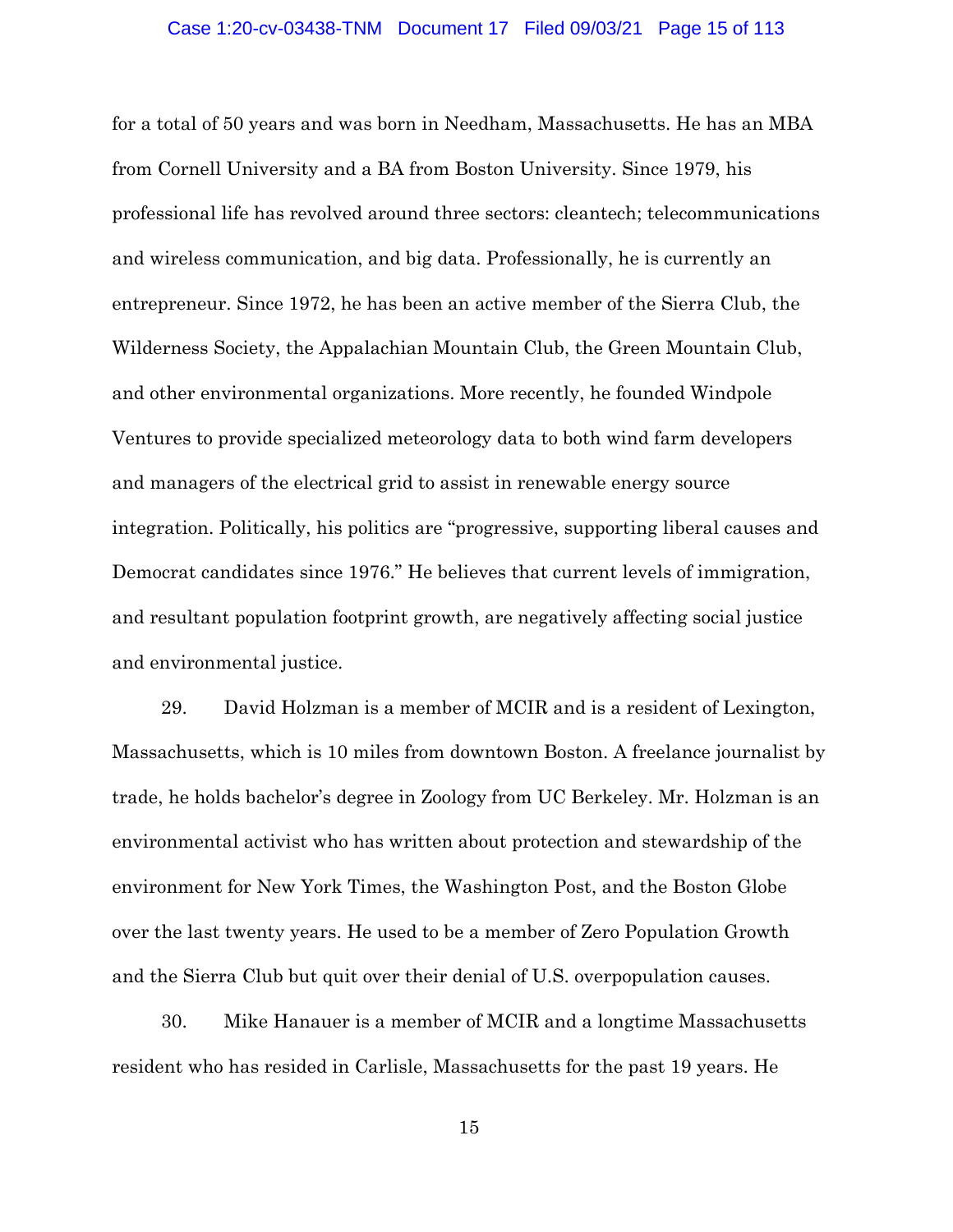#### Case 1:20-cv-03438-TNM Document 17 Filed 09/03/21 Page 16 of 113

graduated from college with a BS in electrical engineering, with additional training in psychology, computers, and systems engineering from the University of Massachusetts in Lowell; he then obtained an MS in Engineering Management from Northeastern University. An ardent environmentalist, he believes that "true sustainability should be a major goal of all environment organizations, and that population growth (led largely by immigration) in the overarching issue of the century." Mr. Hanauer has been a sustainability, climate change, and population activist for over twenty-five years. He has served as a climate action coordinator, has been co-chair of the New England Coalition for Sustainable Population and chair of Zero Population Growth of Greater Boston. He has also served as a Director on the National Board of Zero Population Growth (now Population Connection). He was inspired to this life of activism because of his love for nature; he continues this fight to combat the harms he experiences personally because of immigration-led population growth.

31. Plaintiff Kevin Lynn is Executive Director at Progressives for Immigration Reform (PFIR), which exists to protect American workers from unemployment and wage suppression caused by unfair labor and trade practices. He is also a member of a few environmental organizations, such as Respect Farmland and Lancaster Against Pipelines. He is a long time progressive and Democrat, and his primary goal in forming PFIR was to have an open conversation about immigration within the left, especially on what are the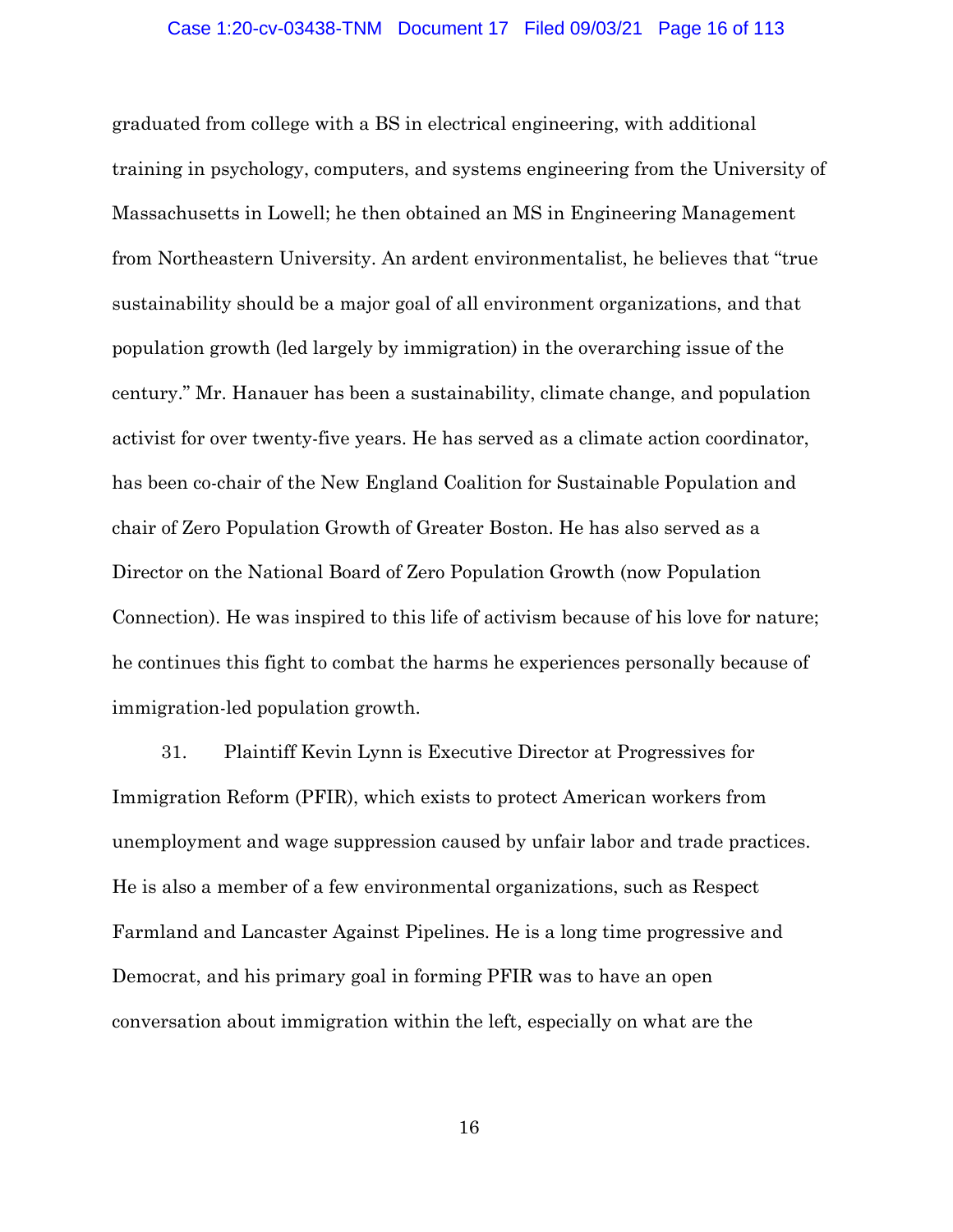#### Case 1:20-cv-03438-TNM Document 17 Filed 09/03/21 Page 17 of 113

unintended consequences of immigration and more particularly on the environment and workers' rights.

32. Plaintiff Linda Huhn is a citizen of Minnesota. She was born in Minnesota, and has lived in the state for 72 years, most of her life. She now resides in Minneapolis. Ms. Huhn has been involved in environmental activism for decades. She has been a longtime member of Zero Population Growth, the Minnesota Public Interest Research Group (founded by activist Ralph Nader), and The Nature Conservancy. She also participates in volunteer work trips to rehabilitate state parks and wildlife habitats. A graduate of Mankato State College, she is a professional event and nature photographer.

33. Plaintiff Rob Meyer has spent most of his career in Minnesota and has lived in the twin cities since 1980. He majored in Economics at Augsburg College in Minnesota and received an MBA in Business Economics from the University of Washington. Throughout his life as an environmental activist, he has belonged to a variety of environmental organizations including the Center for Biological Diversity, Negative Population Growth, The Trust for Public Land, Northeastern Minnesotans for Wilderness, Friends of the Boundary Waters Wilderness, National Resources Defense Council, and the Minnesota Land Trust, and others.

34. Plaintiff Bruce Anderson is a resident of Chisago City, Minnesota. When he was in high school, his parents purchased 120 acres of forest land and wetlands in north central Minnesota. It was exploring the natural landscapes and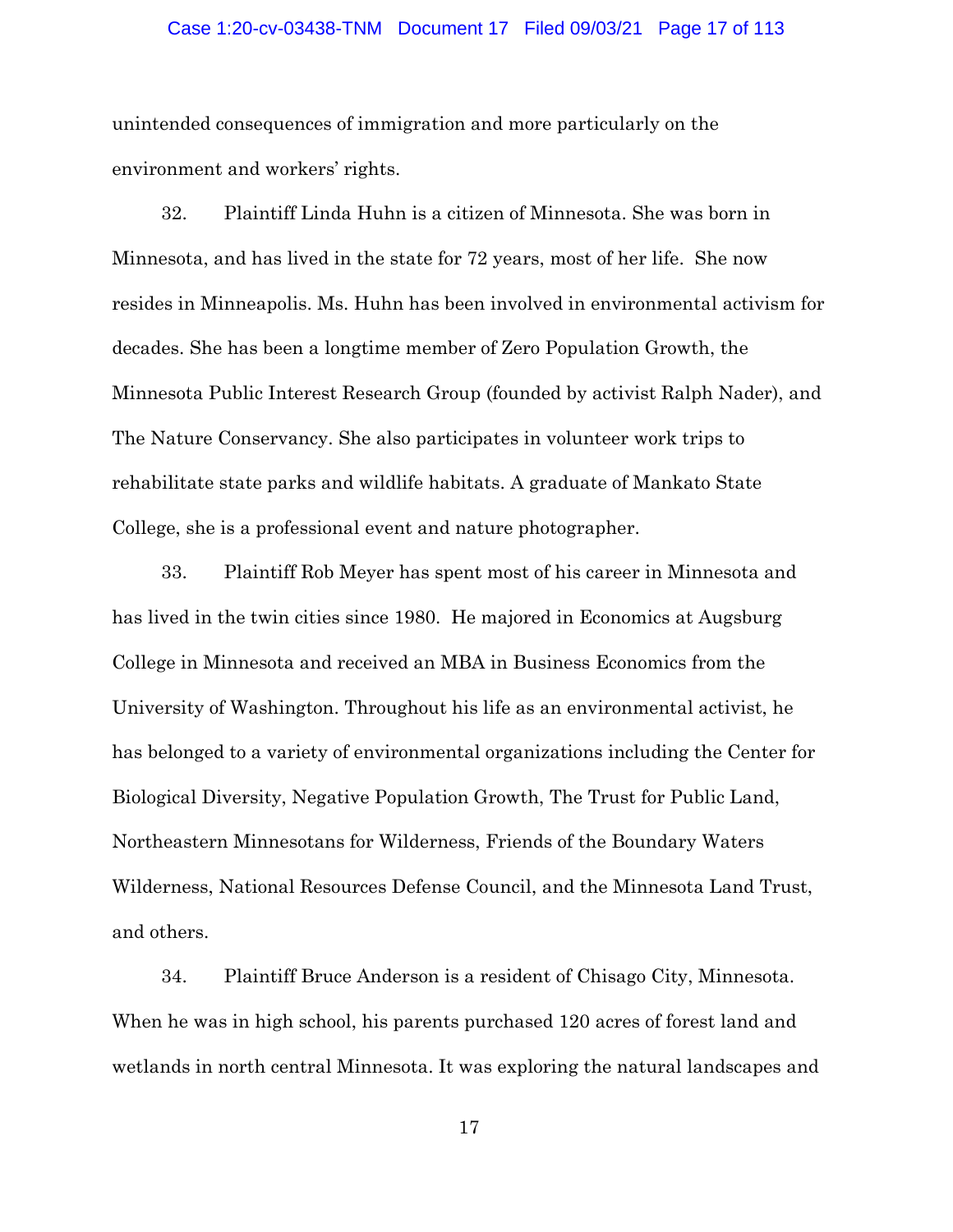wild places on this property that sparked his love of nature that launched his natural resources education and career. He graduated from North Dakota State University in 1977 with a degree in Range Management (Botany Department) with a minor in Wildlife Management. Following graduation, he began a long career with the U.S. Forest Service as a Range Management Specialist and Wildlife Biologist. He began as a range management specialist in the National Grasslands of SE North Dakota, and then continued in the Badlands of Western North Dakota, the Black Hills National Forest (NF) of South Dakota, the Custer NF in South Central Montana, Nez Perce NF in West Central Idaho and finally the Superior NF in Northeast Minnesota. After leaving the Forest Service, he was hired by the Minnesota Department of Natural Resources and had a four-year career as an Assistant Wildlife Manager in northern Minnesota.

35. Plaintiff Chance Smith is a cattle rancher who manages an 87 square mile ranch on the border with Mexico about 33 miles east of the border town of Douglas, Arizona. He lives a few miles away from the ranch where he works. Mr. Smith is deeply connected to the land where he lives and works and the ranching way of life. His family lived in Wilcox, Arizona before he was born. They lived on a ranch on the border in the Chiricahua Mountains, was in his mother's family since the 1800's. Parts of the original land have changed hands over time but Mr. Smith's parents still own and live on a small 20 square mile ranch from the original land in Arizona. Mr. Smith grew up ranching, and it has always been his way of live, from the time he lived on his family's farm in Wilcox. After graduating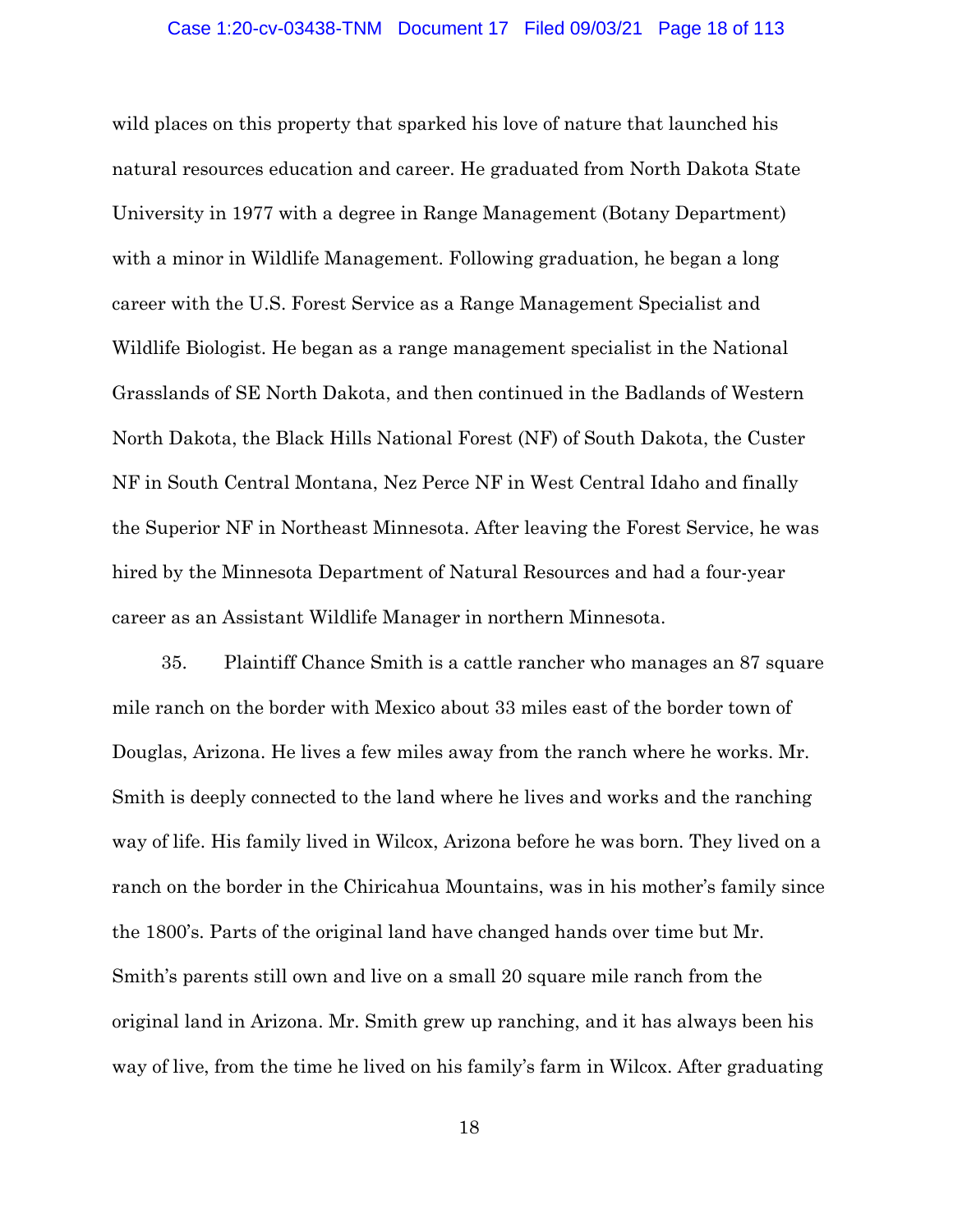#### Case 1:20-cv-03438-TNM Document 17 Filed 09/03/21 Page 19 of 113

high school, he got a degree in animal husbandry, and then returned to racing, first in New Mexico, and then Arizona where he currently works.

36. Plaintiff Gail Getzwiller is a cattle ranch owner who owns and manages two ranches, a 3000 acre ranch in Benzon, Arizona and a 70 acre ranch in Sonoita, Arizona. She has lived in Arizona managing these ranches for 40 years. She loves the land in Arizona that she lives on and all of the borderland surrounding her own ranches. She believes that ranchers are true environmentalists—their very economic viability depends on the health of the land they live on. In her belief, environmental activist and author Wendell Berry said it best that the "care of the Earth is our most ancient and most worthy, and after all, our most pleasing responsibility. To cherish what remains of it and to foster its renewal is our only hope."

#### **B. DEFENDANTS**

37. Defendant DHS is a federal agency established in 2003, pursuant to the Homeland Security Act ("Act") passed on November 25, 2002. *See* Pub. L. No. 107–296, 116 Stat. 2135. Under the Homeland Security Act, most of the immigration functions originally delegated to the Attorney General by the Immigration and Nationality Act (INA) were transferred to the Secretary of Homeland Security. Prior to the Homeland Security Act's passage, these immigration functions were housed in a subdivision of the DOJ, the Immigration and Naturalization Service ("INS"). The INS was then dissolved, and DHS is now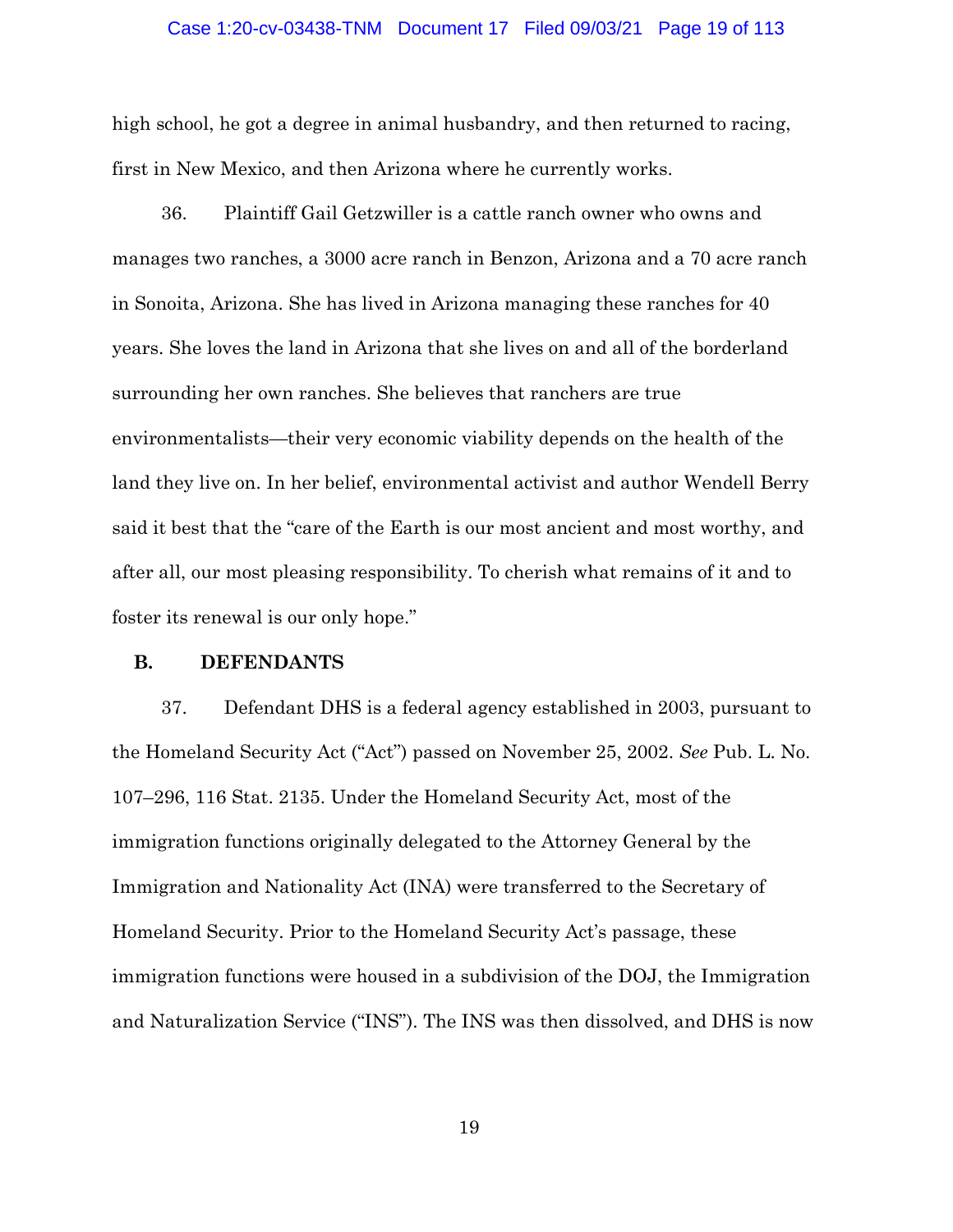## Case 1:20-cv-03438-TNM Document 17 Filed 09/03/21 Page 20 of 113

the principal of the five major departments of the executive branch of the federal government with a role in the immigration process.[12](#page-19-0)

38. Pursuant to this grant of authority, DHS is now the agency mandated to administer border security, immigration enforcement, naturalization, and establish and administer rules governing the granting of visas or other forms of permission to enter the country. *See* Pub. L. No. 107–296, 116 Stat. 2178, 2187. DHS now carries out the functions of the former INS, that is, the regulation of immigration into the U.S., through three sub-agencies, U.S. Customs and Border Protection ("CBP"), and Immigration and Customs Enforcement ("ICE"), and U.S. Citizenship and Immigration Services ("USCIS"), CBP and ICE took over the law enforcement functions of INS. USCIS took over the service and benefits functions of INS. CBP is responsible for inspecting both persons and goods arriving at the border and granting or denying entry to the United States. ICE is responsible for investigating and enforcing violations of the immigration laws within the United States. USCIS adjudicates benefits for immigrants and non-immigrants, such as granting and extending visas, green cards, and naturalization, and reviews appeals of visa decisions. ICE is responsible for enforcement of immigration laws and has the authority to enter into agreements with states and subdivisions of states and with local law enforcement. CBP prevents unauthorized entry of foreign nationals. USCIS reviews petitions for immigration, adjustment of status,

<span id="page-19-0"></span> $12$  The five major departments of the executive branch of the federal government involved in the immigration process are the Department of Homeland Security, the Department of State, the Department of Justice, the Department of Labor, and the Department of Health and Human Services.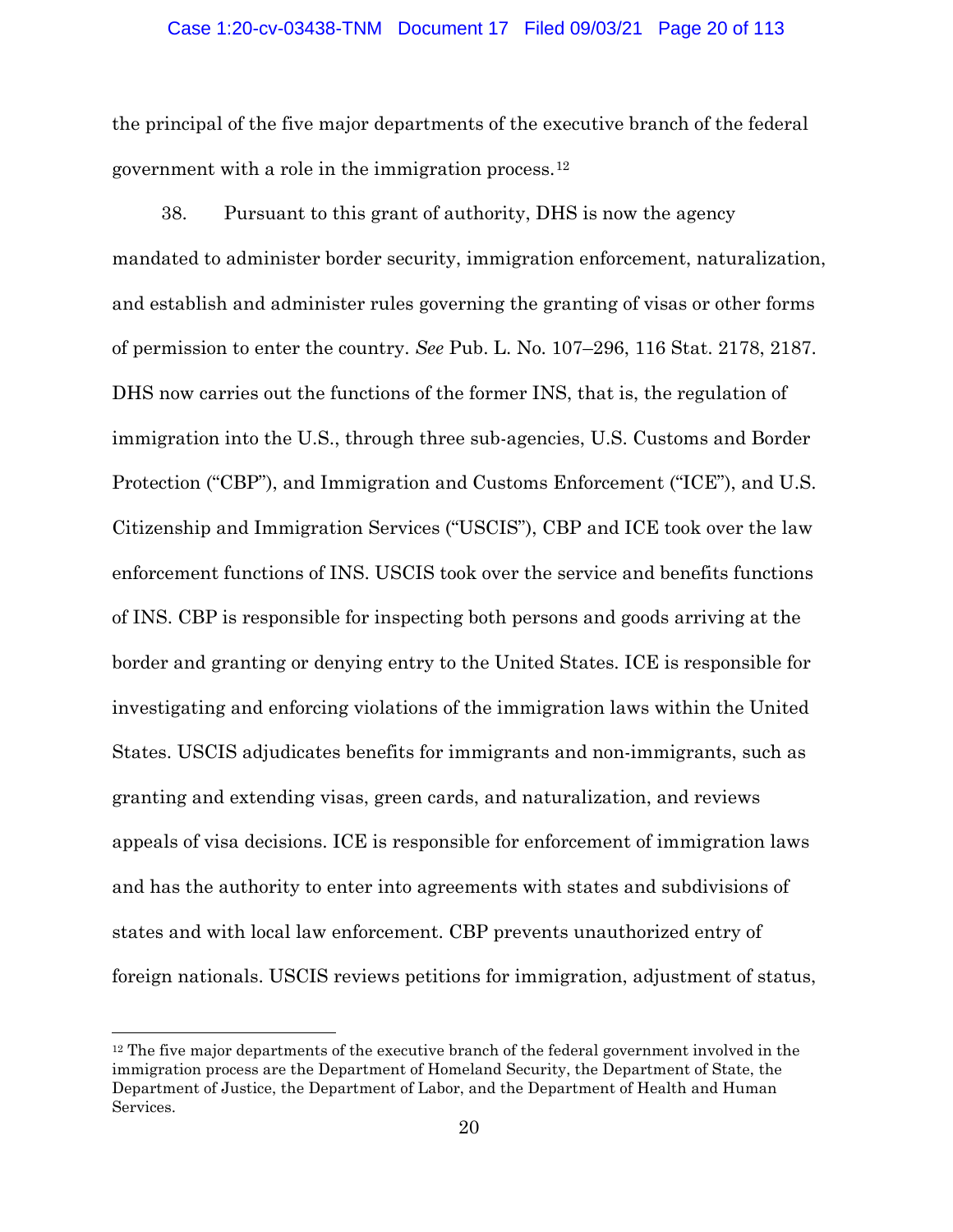## Case 1:20-cv-03438-TNM Document 17 Filed 09/03/21 Page 21 of 113

and naturalization, as well as asylum and refugee applications, and is the main agency implementing visa related regulations.

39. Defendant DOS is a federal agency. DOS issues visas to foreign nationals wishing to enter the U.S. overseas through U.S. consulates abroad. Consular officers screen visa applications and grant or deny visas.[13](#page-20-0) DOS also issues opinions on refugee and asylum petitions and implements cultural and exchange programs.

40. Defendant DOJ is a federal agency. After 2003, when most immigration functions were transferred to the Department of Homeland Security, the DOJ retained authority over the Executive Office of Immigration Review ("EOIR"). EOIR comprises the immigration courts and the Board of Immigration Appeals (BIA). Immigration judges preside over removal hearings in the immigration courts, and their rulings can be appealed to the BIA. The Homeland Security Act placed the EOIR directly under the control of the Attorney General.

41. DHS, DOS, and DOJ control most immigration policy in the United States. As federal agencies, all three, DHS, DOJ, and DOS are subject to NEPA and the APA. In accordance with NEPA, all three agencies have adopted NEPA regulations to guide their discretionary agency action decision making.

## **IV. LEGAL AND FACTUAL BACKGROUND**

## **A. THE ADMINISTRATIVE PROCEDURE ACT**

<span id="page-20-0"></span><sup>&</sup>lt;sup>13</sup> Authority over visas is shared by DOS and DHS, because DOS issues the visas overseas (by a consular officer) and DHS promulgates rules governing the requirements for the visa. CBP also has the power to refuse admission at the U.S. border or port of entry.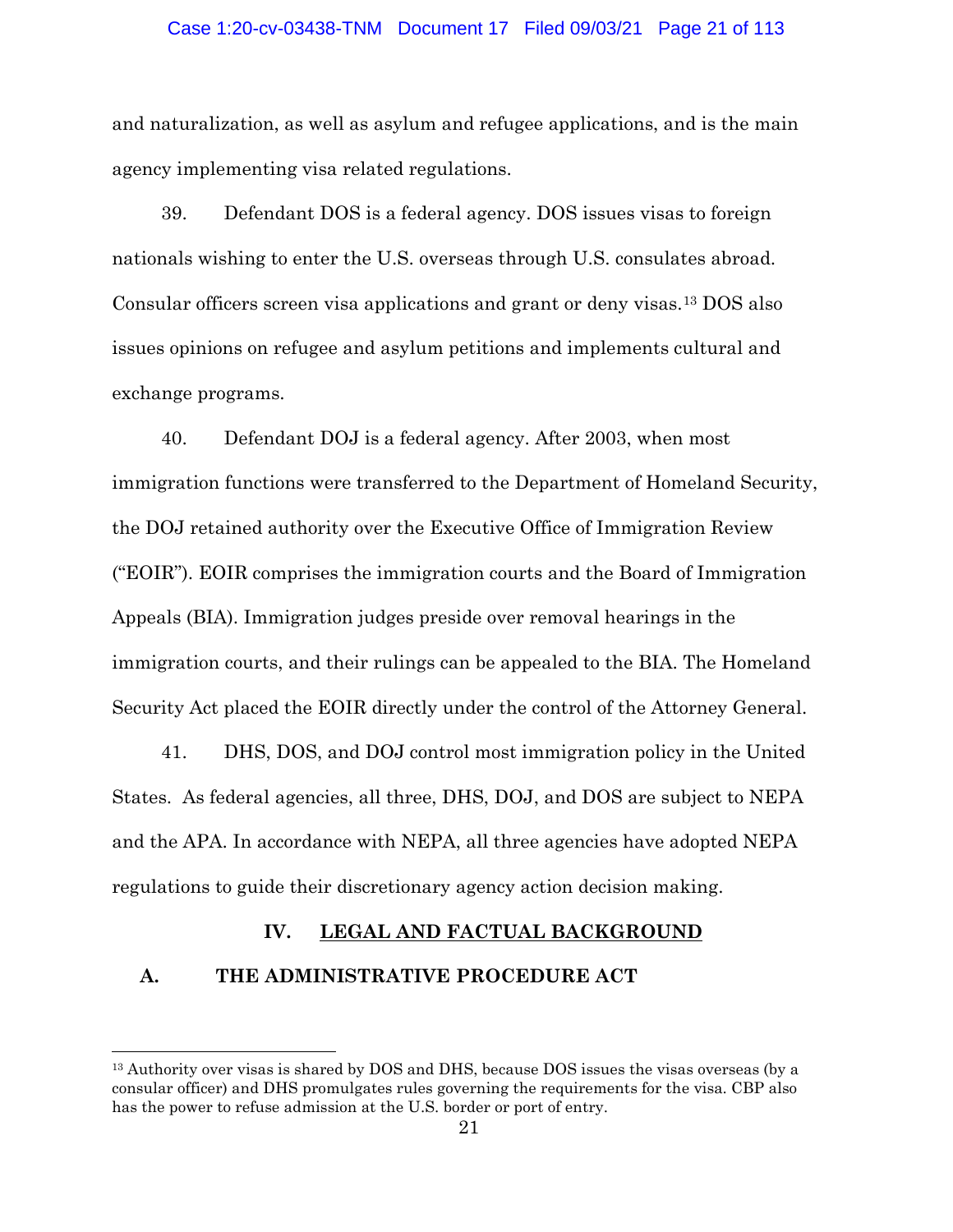42. The APA provides for judicial review of federal agency actions. *See* 5 U.S.C. § 701 *et seq*. Under the APA, a reviewing court must "hold unlawful and set aside agency action, findings, and conclusions" found to be "arbitrary, capricious, an abuse of discretion, or otherwise not in accordance with law[.]" 5 U.S.C. § 706(2)(A) (2012).

43. A federal agency must examine the relevant data and articulate a satisfactory explanation for its action, including "a rational connection between the facts found and the choice made*."*[14](#page-21-0) An agency must explain in an explicit and rational manner how its decision is based upon and complies with the relevant factors specified in the controlling statutory provision(s), together with applicable agency regulations.[15](#page-21-1) A reviewing court may set aside, as arbitrary and capricious, agency factual findings and conclusions found to be unsupported by substantial record evidence. 5 U.S.C. § 706(2).

## **B. THE NATIONAL ENVIRONMENTAL POLICY ACT**

44. NEPA was the first major environmental law of the United States, and it has often been called the "Magna Carta" of the nation's environmental laws. NEPA expressly recognizes Congressional concern for "the profound influences of population growth" on "the natural environment[.]" 42 U.S.C. § 4331(a). Through NEPA, Congress directs, in relevant part, that the Federal Government shall:

use all practicable means, consistent with other essential considerations of national policy, to improve and coordinate Federal plans, functions, programs, and resources to the end that the Nation may—

<span id="page-21-1"></span><span id="page-21-0"></span><sup>14</sup> *Motor Vehicle Mfrs. Ass'n of the U.S. Inc.* v. *State Farm Mut. Auto. Ins. Co*., 463 U.S. 29, 43 (1983) (*quoting Burlington Truck Lines* v. *United States*, 371 U.S. 156, 168 (1962)). <sup>15</sup> *See id*. at 42-43.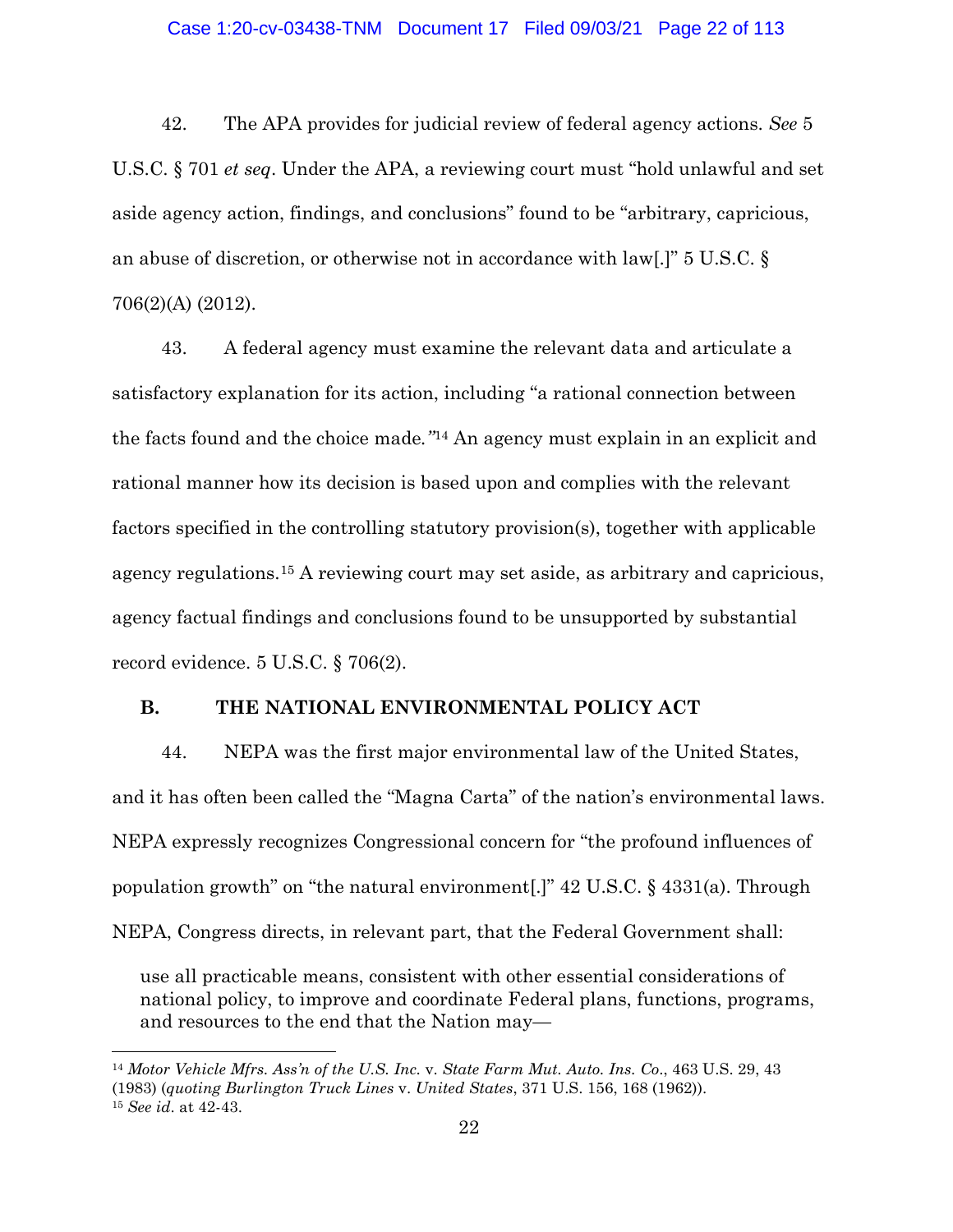(1) fulfill the responsibilities of each generation as trustee of the environment for succeeding generations;

(2) assure for all Americans safe, healthful, productive, and esthetically and culturally pleasing surroundings;

(3) attain the widest range of beneficial uses of the environment without degradation, risk to health or safety, or other undesirable and unintended consequences;

(4) preserve important historic, cultural, and natural aspects of our national heritage, and maintain, wherever possible an environment which supports diversity and variety of individual choice;

(5) *achieve a balance between population and resource use* which will permit high standards of living and a wide sharing of life's amenities ... . 42 U.S.C. § 4331(b) (emphasis added).

45. To accomplish its goals, NEPA requires each federal agency to

identify and consider the environmental impacts of its proposed federal actions.

*See generally* 42 U.S.C. § 4331. Each agency must also consider alternatives and

mitigating measures which could avoid or reduce such impacts before

implementing federal agency actions that may significantly affect the

environment. To these ends, NEPA establishes, in relevant part:

The Congress authorizes and directs that, to the fullest extent possible: (1) the policies, regulations, and public laws shall be interpreted and administered in accordance with the policies set forth in this Act, and (2) all agencies of the Federal Government shall--

. . .

(C) include in every recommendation or report on proposals for legislation and other major Federal actions significantly affecting the quality of the human environment, a detailed statement by the responsible official on—

(i) the environmental impacts of the proposed action,

(ii) any adverse environmental effects which cannot be avoided should the proposal be implemented,

(iii) alternatives to the proposed action,  $\dots$ 

(v) any irreversible or irretrievable commitment of resources which would be involved in the proposed action should it be implemented. 42 U.S.C. § 4332.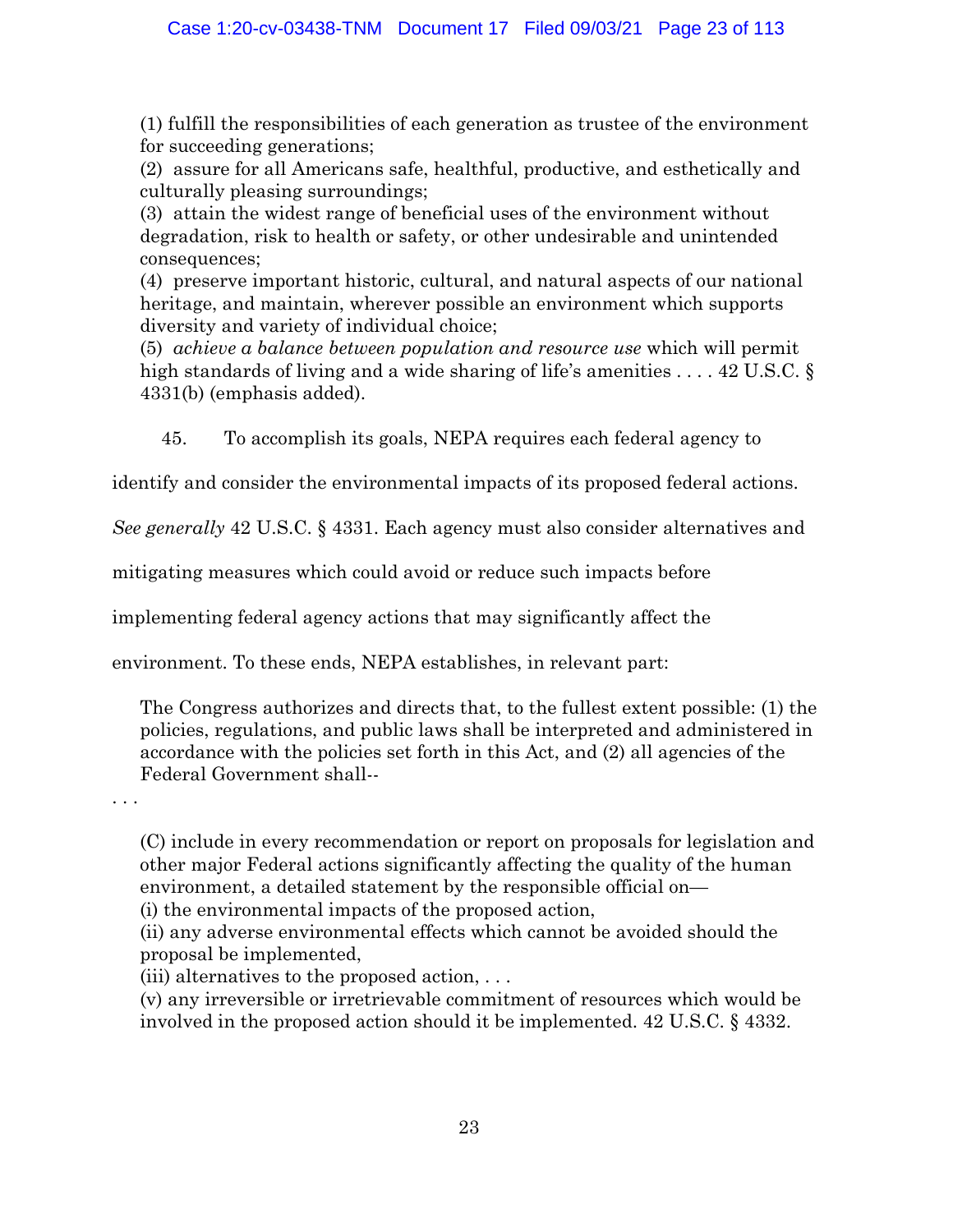46. NEPA is designed to inject environmental considerations early into a federal agency's decision-making process in order to "ensure that agencies consider environmental impacts in their planning and decisions." 40 C.F.R. § 1501.2(a). NEPA is also designed to engage the public through comment. NEPA promotes its sweeping commitment to environmental protection "by focusing Government and public attention on the environmental effects of proposed agency action." *Marsh v. Oregon Natural Resources Council*, 490 U.S. 360, 371 (1989); *see* 40 C.F.R. § 1500.1(b); *see also* §§ 1503.1(a)(2)(v) (inviting comments and requesting information and analyses), 1506.6 (public involvement) (2020). Because public involvement is paramount in the NEPA process, each agency shall "[p]rovide public notice of NEPA-related hearings, public meetings, and other opportunities to comment, and the availability of environmental documents so as to inform those persons and agencies who may be interested or affected by their proposed actions." 40 C.F.R. § 1506.6(b). NEPA thus is, at the very least, an environmental disclosure and public participation tool.

47. NEPA established the White House Council on Environmental Quality ("CEQ"), which issues regulations guiding agencies' compliance with NEPA. *See* 42 U.S.C. § 4341 *et seq.* (2012); 40 C.F.R. § 1500 (2020). CEQ regulations were first promulgated in 1978 and were substantially updated in 2020. In 1978, CEQ's regulations provided that each federal agency shall adopt procedures to ensure that its "decisions are made in accordance with [NEPA's] policies and procedures . . . ." 40 C.F.R. § 1505.1 (archived). The current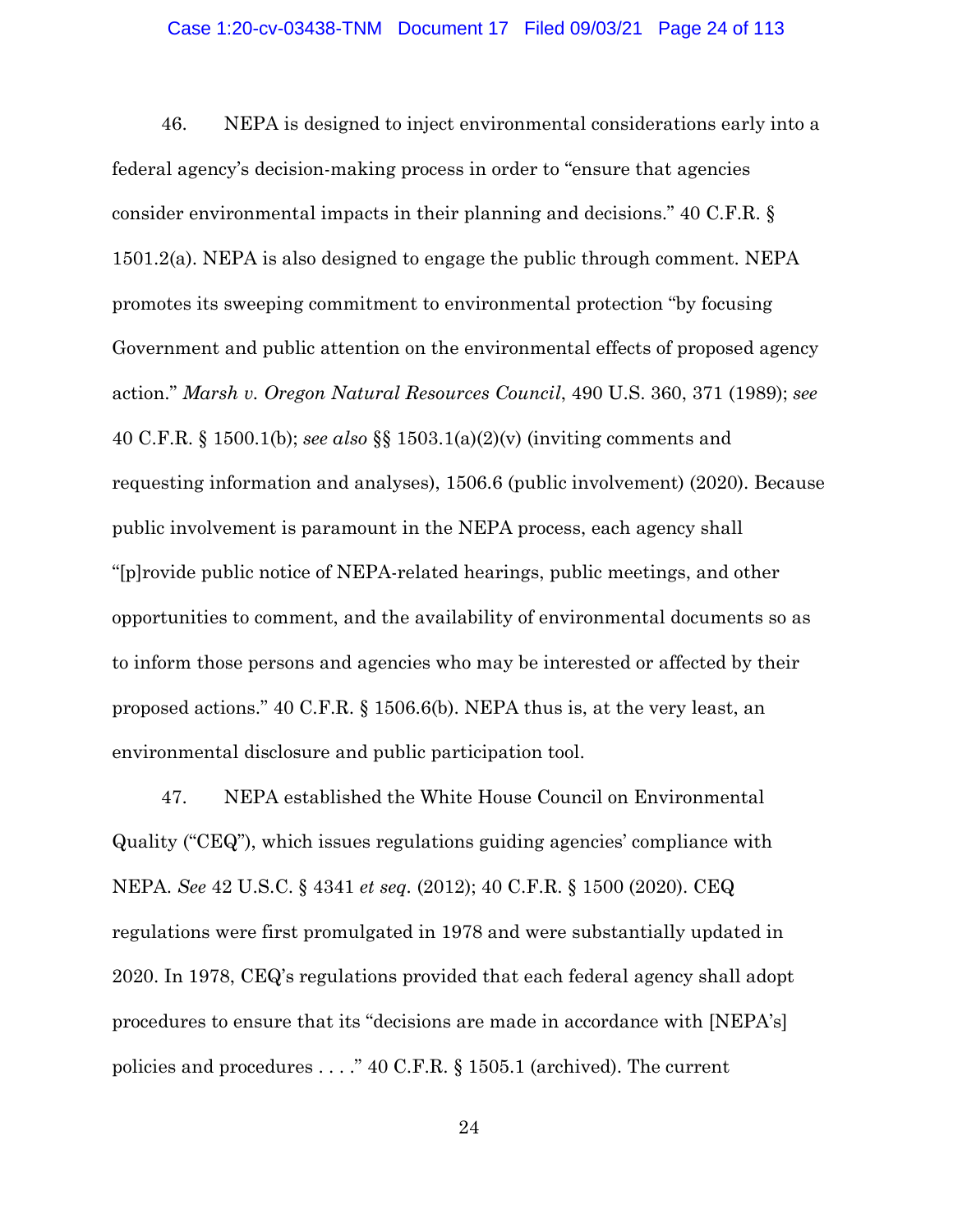## Case 1:20-cv-03438-TNM Document 17 Filed 09/03/21 Page 25 of 113

regulations originally set a deadline of September 15, 2021 for every federal agency to promulgate new NEPA procedures in accordance with the 2020 CEQ regulations. Recently, CEQ announced that it was extending this deadline by two years, until September 14, 2023, in order for CEQ to engage "in an ongoing and comprehensive review of the 2020 Rule for consistency with the nation's environmental, equity, and economic priorities; to evaluate the process CEQ used in developing the 2020 Rule; and to consider whether the 2020 Rule properly and lawfully interprets and implements NEPA." 86 Fed. Reg. 34,154 (June 29, 2021).

48. These regulations define what constitutes agency action and set forth the process for determining whether an action or program significantly affects the quality of the human environment; "Major federal actions" are defined to include "new and continuing activities including projects and programs entirely or partly financed, assisted, conducted, regulated, or approved by federal agencies; [and] new or revised agency rules, regulations, plans, policies, or procedures . . . ." 40 C.F.R.  $\S$  1508.1 (q)(2) (2020).

49. An agency must specifically ensure that its NEPA procedures provide for designating the major decision points for the agency's principal programs likely to have a significant effect on the human environment and assuring that the NEPA process corresponds with them. *Id*.

50. Pursuant to 42 U.S.C. § 4332(C), each agency is required to prepare an "Environmental Impact Statement" ("EIS") for each "major federal action[] significantly affecting the quality of the human environment. . . ."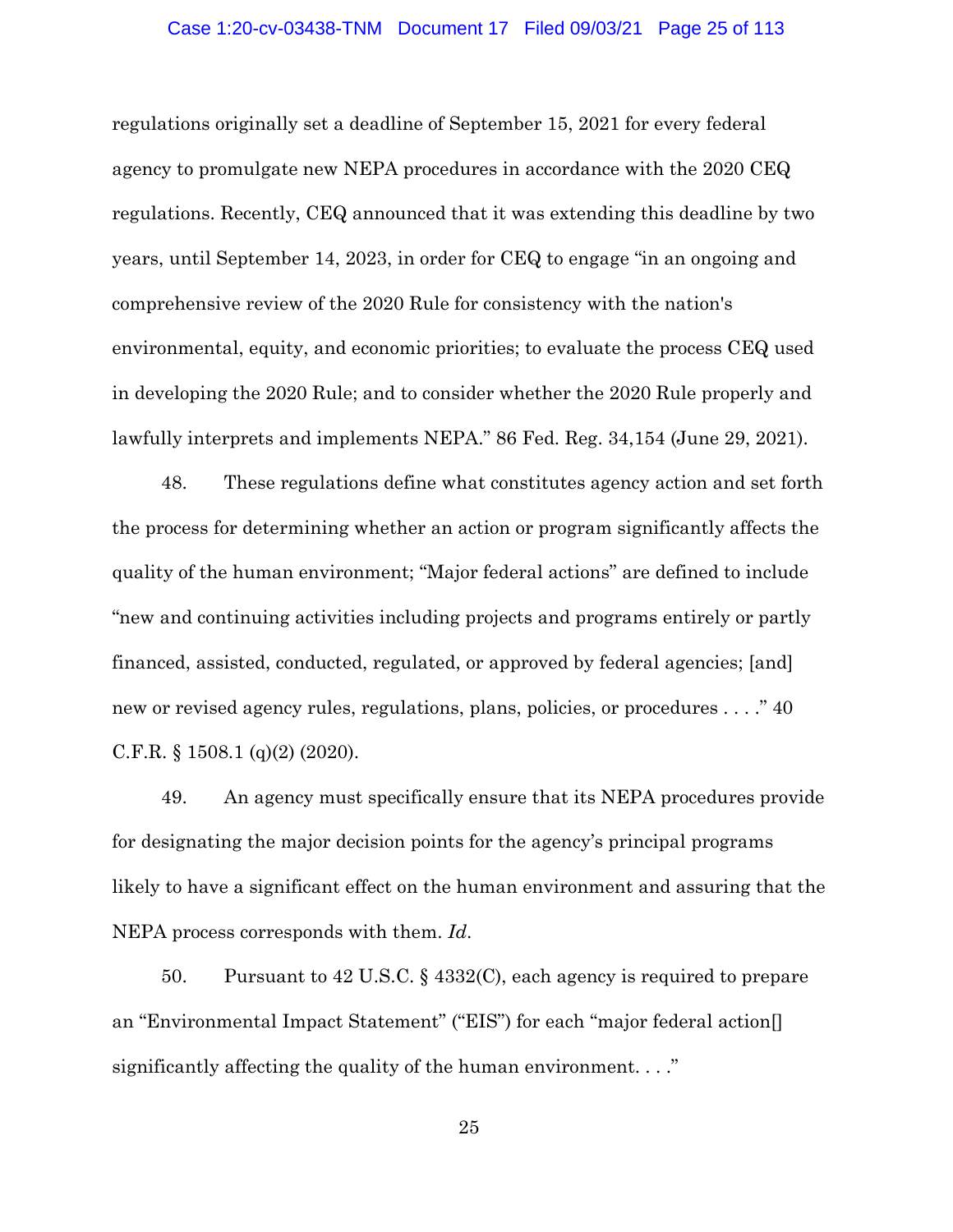### Case 1:20-cv-03438-TNM Document 17 Filed 09/03/21 Page 26 of 113

51. CEQ regulations provide for the preparation of a document known as an Environmental Assessment ("EA") to enable an agency to determine whether a particular action may have a significant impact on the quality of the human environment and thus require preparation of an EIS. 40 C.F.R. § 1501.5 (2020).

52. An EA or EIS must also discuss and analyze alternatives to a proposed program or project, including a "no-action" alternative, which may have less environmental impact than the proposed action, as well as mitigation measures in relation to potential environmental impacts. *See* 40 C.F.R. §§ 1502.14, 1502.16 (2020).

53. CEQ regulations provide that "agencies shall evaluate in a single environmental impact statement proposals or parts of proposals that are related to each other closely enough to be, in effect, a single course of action." 40 C.F.R. § 1502.4(a). An adoption of a new agency program is an action for which an EIS may be prepared. *See* 40 C.F.R. § 1502.4(b) (2020). When preparing EISs on programmatic actions, agencies may evaluate if actions have "relevant similarities, such as common timing, impacts, alternatives, methods of implementation, media, or subject matter." 40 C.F.R. § 1502.4(b)(ii) (2020).

54. For those federal actions that are not categorically excluded and are, following completion of an EA, determined not to have "a significant impact on the human environment" and thus do not require preparation of an EIS, the agency issues a "finding of no significant impact" ("FONSI"). 40 C.F.R. § 1501.6 (2020).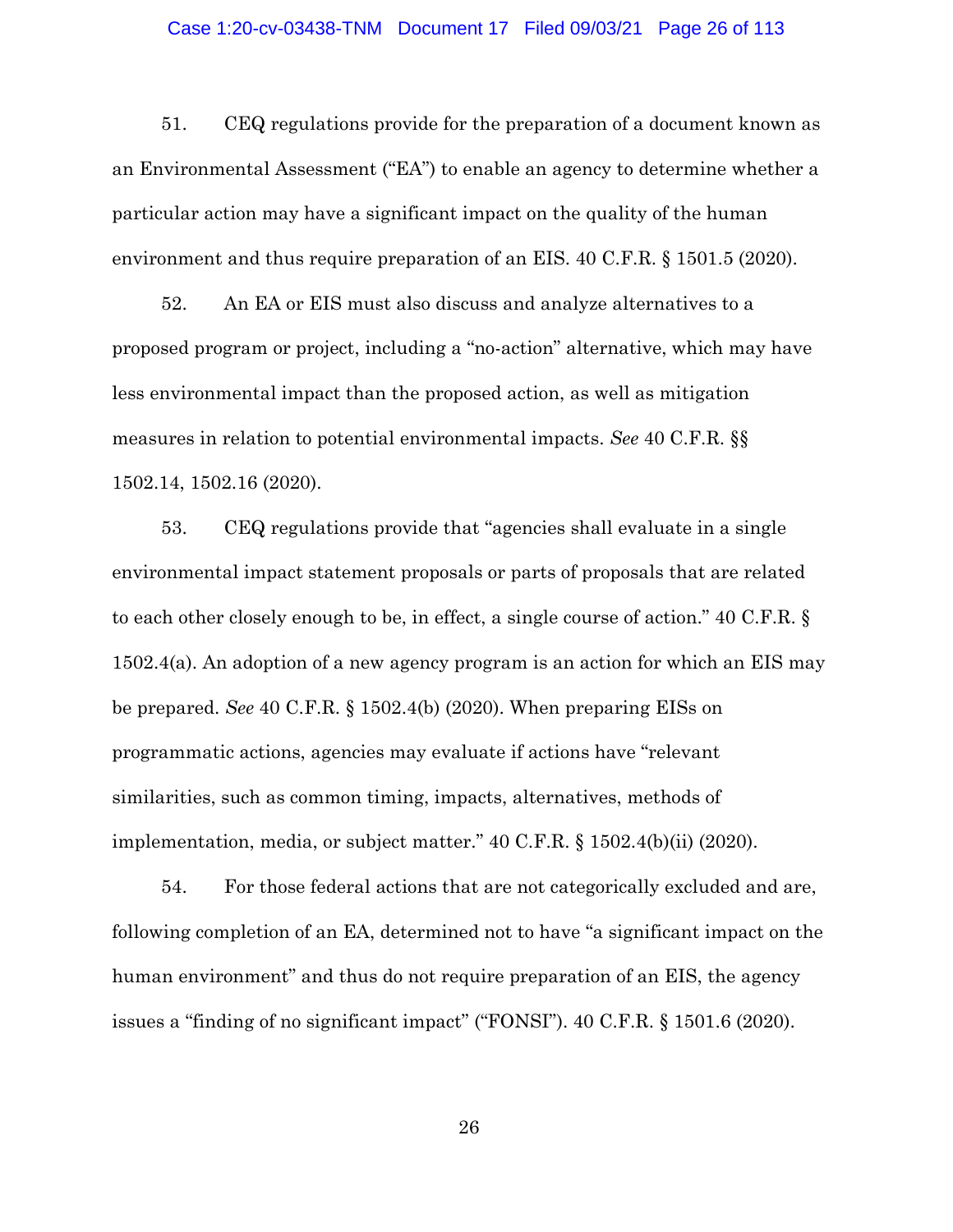55. CEQ issued a handbook explaining the NEPA process in 2007 called "A Citizen's Guide to NEPA" which it updated in 2021 which includes a helpful visual of the NEPA process:[16](#page-26-0)



\*Significant new circumstances or information relevant to environmental concerns or substantial changes in the proposed action that are relevant to environmental concerns may<br>necessitate preparation of a supplemental EIS following either the draft or final EIS or the<br>Record of Decision (CEQ NEPA Regulatio

<span id="page-26-0"></span><sup>16</sup> COUNCIL ON ENV'T QUALITY, A CITIZEN'S GUIDE TO NEPA 8 (2021).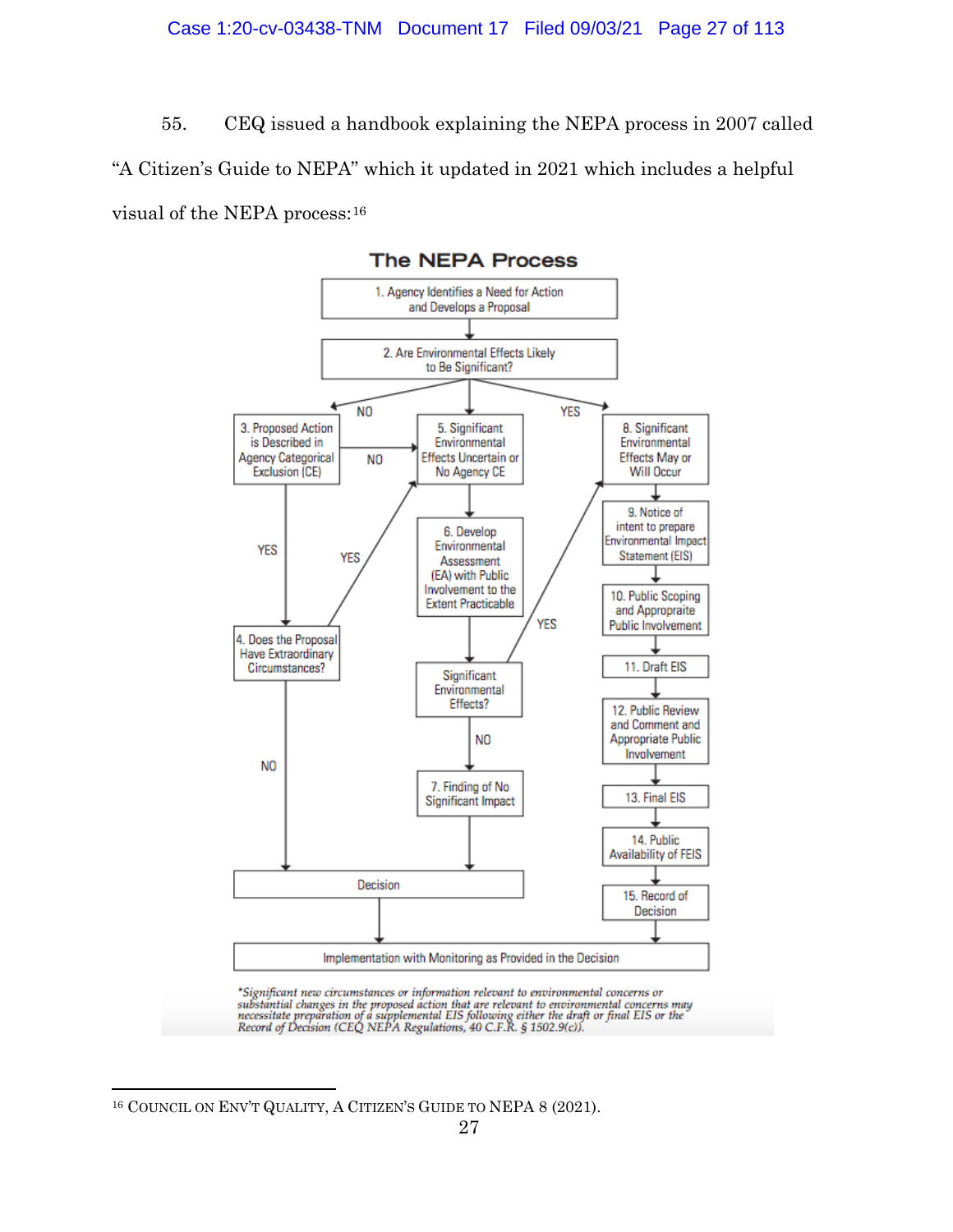# **C. THE NEPA PROCEDURES PROMULGATED BY IMMIGRATION AGENCIES**

56. The complete absence of NEPA in DHS, DOJ, and DOS's immigration

decision making dates back decades, to the agencies' respective initial adoption of

these CEQ-mandated NEPA regulations.

# **1. DOJ's NEPA Regulations**

57. The DOJ originally promulgated its NEPA regulations in January

1981. 46 Fed. Reg. 7,953 (Jan. 26, 1981), 28 C.F.R. § 61 (2021). The DOJ's NEPA regulations largely do not address immigration related actions, but they contained an Appendix specifically governing INS. *See id.* at app. C. These regulations include a brief description of INS itself:

The INS administers and enforces the immigration and national[it]y laws. This includes determining the admissibility of persons seeking entry into the United States and adjudicating requests for benefits and privileges under the immigration and nationality laws. The enforcement actions of INS involve the prevention of illegal entry of persons into the United States and the investigation and apprehension of aliens already in the country who because of inadmissibility at entry or misconduct committed following entry may be subject to deportation. In carrying out its statutory enforcement responsibilities[,] the INS is authorized to arrest and detain aliens believed to be deportable and to effectuate removal from the U.S. of aliens found deportable after hearing. *Id*.

58. With respect to INS, the DOJ's NEPA regulations specifically applied to "efforts associated with the leasing, purchase, design, construction, and maintenance of new and existing INS facilities." *Id.* Thus, in 1981, the DOJ, then the federal agency primarily responsible for implementing the immigration process in the U.S., acknowledged that its mission included managing the entrance and permanent residence of foreign nationals. Yet its NEPA regulations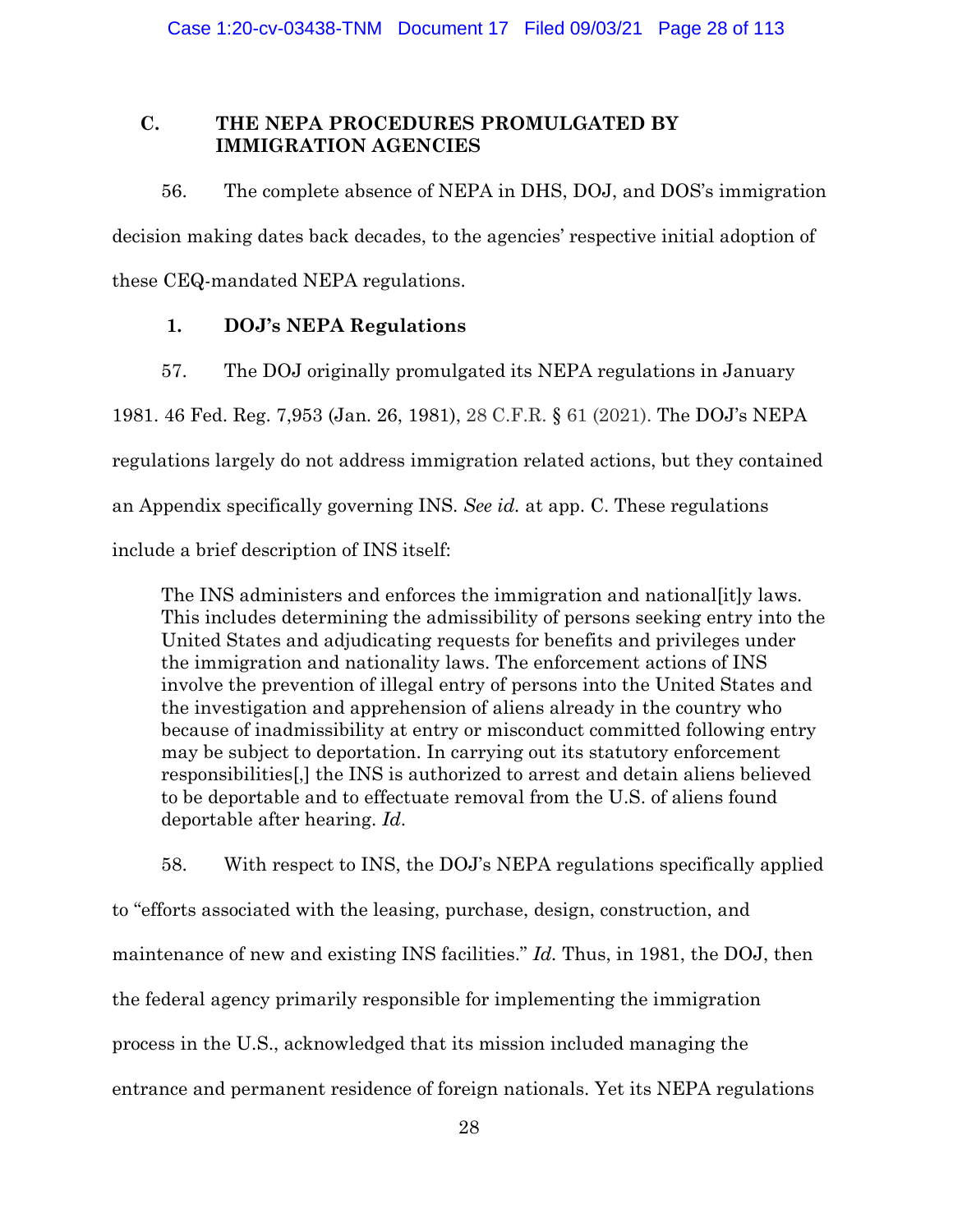#### Case 1:20-cv-03438-TNM Document 17 Filed 09/03/21 Page 29 of 113

simply did not contemplate whether its decisions in furtherance of that mission would have environmental impacts. Indeed, the NEPA regulations only address the issue of those occasions when INS physical facilities require construction or expansion-- such as when a larger number of foreign nationals need to be detained than existing facilities could hold. Appendix C therefore reveals a basic misunderstanding on DOJ's part of the purpose of NEPA. It is not a mandate to conduct environmental review before constructing, expanding, leasing, designing, or purchasing a new physical structure. It is, rather, a mandate for environmentally enlightened decision-making.

59. These DOJ NEPA regulations do, however, demonstrate that INS did not consider its entire immigration mission to be somehow categorically excluded from NEPA compliance. An agency that reviews one of its actions, and determines that action fits a specified categorical exclusion has indeed conducted NEPA review, albeit the lowest level of environmental review. If this was the DOJ's stance, that immigration actions were categorically excluded from review, it could have created a categorical exclusion for immigration related actions. Rather, the DOJ operated as though immigration-related actions were exempt from NEPA compliance by the NEPA statute itself. In the decades after the DOJ promulgated these NEPA regulations, DOJ never cited NEPA at all in the myriad regulations, policies, and other actions DOJ promulgated and undertook to both create and update large-scale immigration programs.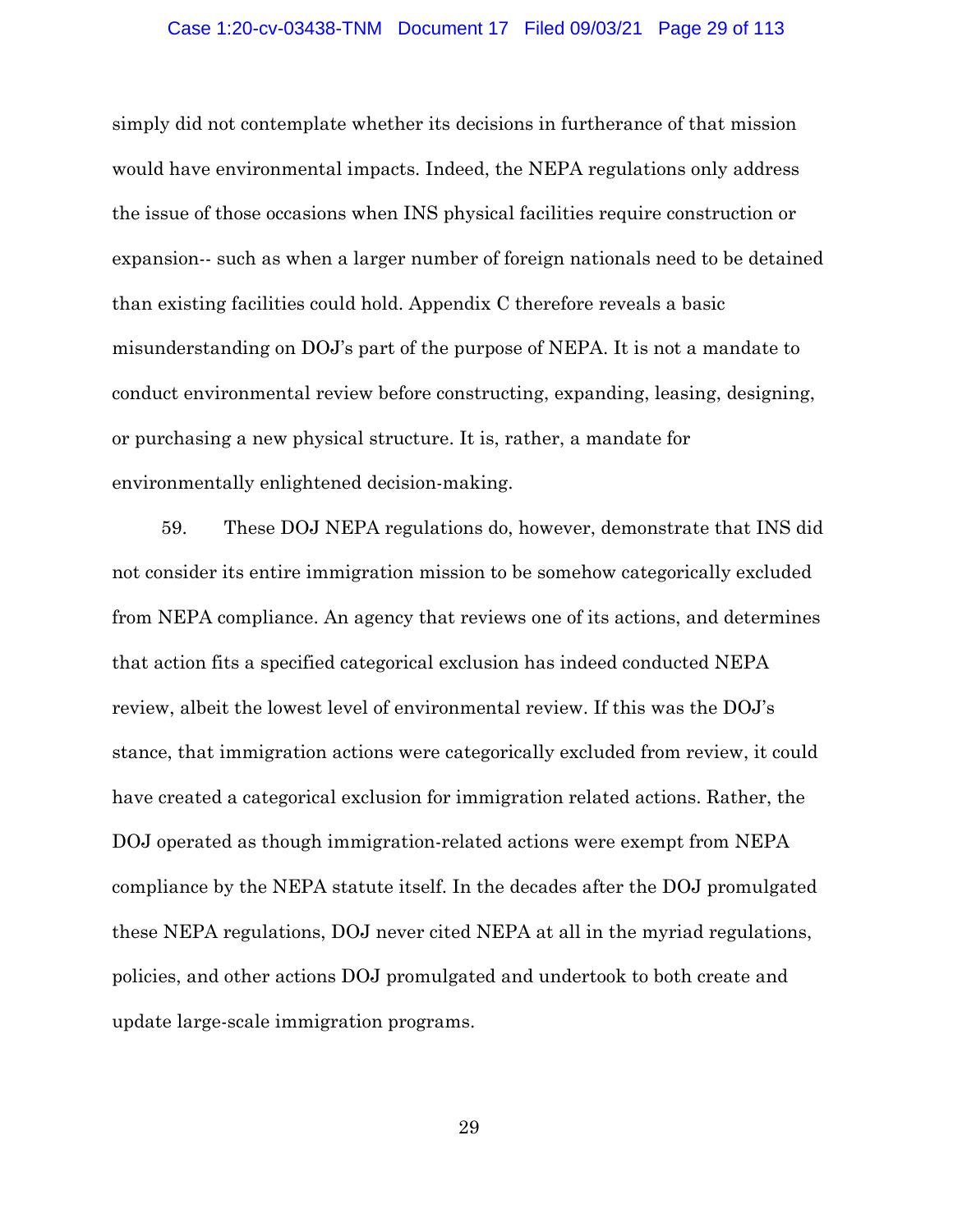## Case 1:20-cv-03438-TNM Document 17 Filed 09/03/21 Page 30 of 113

60. While DOJ no longer performs most of its prior immigration functions, it retains those of the Executive Office of Immigration Review (EOIR). There is still no mention of the immigration courts nor the Board of Immigration Appeals in DOJ's NEPA procedures. Clearly, at no point has the DOJ conducted any scoping to determine whether or not EOIR's mandate could possibly have environmental impacts, including when the Homeland Security Act reorganized the structure of immigration processes in the United States and placed the EOIR directly under the control of the Attorney General.

## **2. DOS's NEPA Regulations**

61. DOS promulgated its NEPA regulations in 1980. 45 Fed. Reg. 59,553 (Sept. 10, 1980) (to be codified at 22 C.F.R. pt. 161). DOS's NEPA regulations set up no framework for analyzing the potential environmental impacts resulting from the entrance of foreign nationals through its issuance of visas. DOS simply did not and does not contemplate whether its regulations or policies governing its visa programs might result in a difference of many millions of foreign nationals entering the United States, much less what environmental impacts would result from those admissions. DOS's NEPA regulations at least appear to set up a categorical exclusion for the provision of visas themselves from the application of NEPA review.

62. Section  $161.7(b)(2)$  of the NEPA regulations defines the following as one of its categorical exclusions: "Provision of consular services–visas, passports and citizenship, and special consular services, such as issuing or reviewing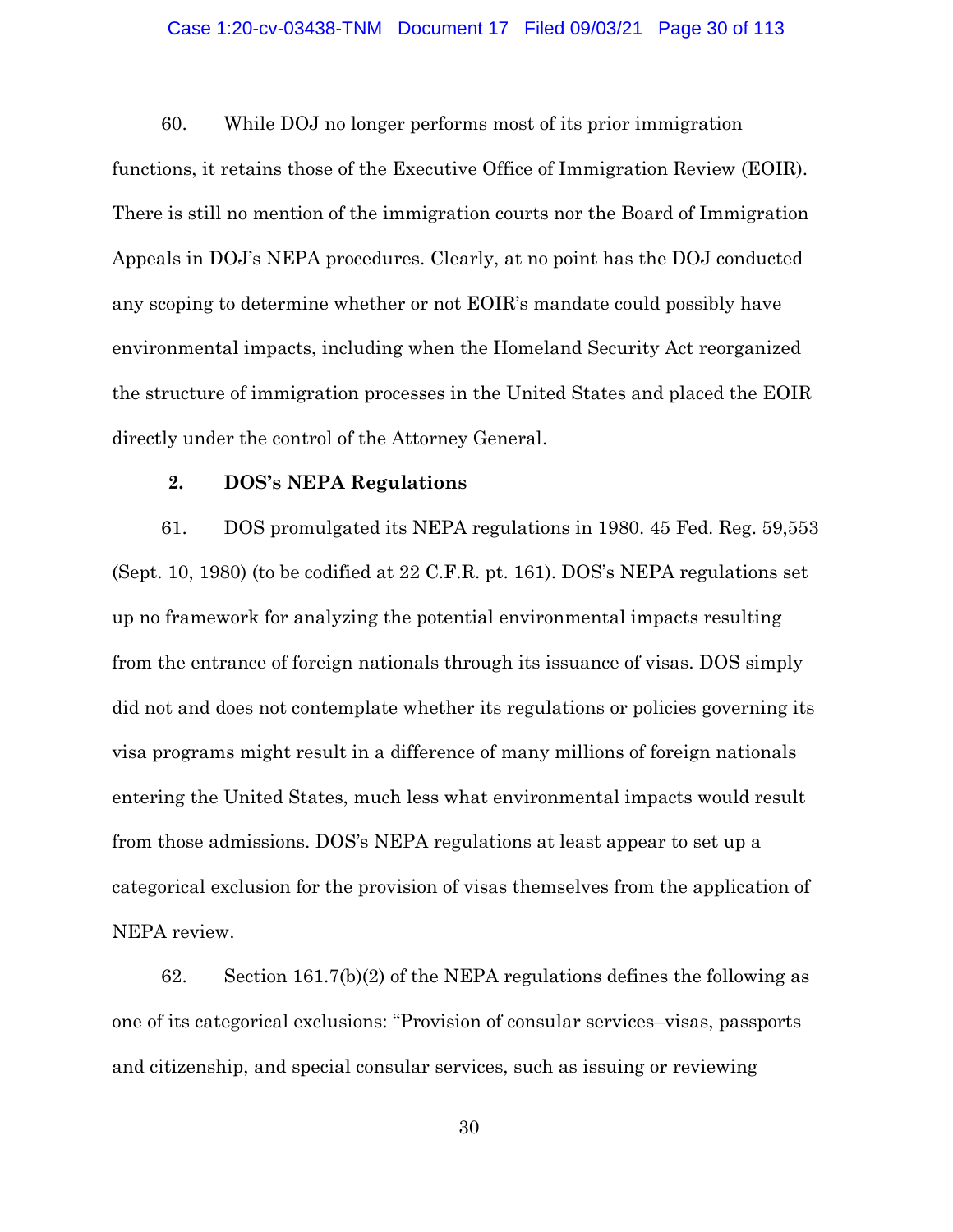passports and visas, taking legal depositions, notarizing absentee ballots and other documents and delivering retirement checks, social security payments and veterans benefits." The underlying logic of the categorical exclusion appears to assume that the issuance of a visa to a foreign national allowing that individual to enter, and possibly settle into the United States, is no different from mere paperwork undertaken to provide services to citizens abroad. This assumption is disconnected from the reality that, en masse, the issuance of visas means more than paperwork: it significantly drives population growth, even when visas granted are intended to be temporary.[17](#page-30-0) DOS does not cite any administrative evidence for this categorical exclusion. Strangely enough, however, while the DOS has never put any of its major decisions regarding visas through any sort of NEPA review, it also has never specifically cited this categorical exclusion as an explanation, or cited it at all. Historically, DOS has simply failed to mention NEPA altogether rather than make use of this categorical exclusion.

## **3. DHS's NEPA Procedures**

 $\overline{a}$ 

63. In 2002, the creation of the DHS offered a chance to rectify the mistake that the INS had made in failing to properly apply NEPA to its administration of the entry and settlement of foreign nationals in the United States. The creation of DHS included a massive reorganization of the agencies in charge of immigration processes in the U.S.—presumably because Congress felt

<span id="page-30-0"></span> $17$  How many foreign nationals remain in the country on a long-term basis is unclear, but it is potentially a large source of population growth. In 2019, DHS released a report showing that 676,422 visa holders overstayed their visa in FY 2019. U.S. DEPT. OF HOMELAND SEC., FISCAL YEAR 2019 ENTRY/EXIT OVERSTAY REPORT 13 (2020).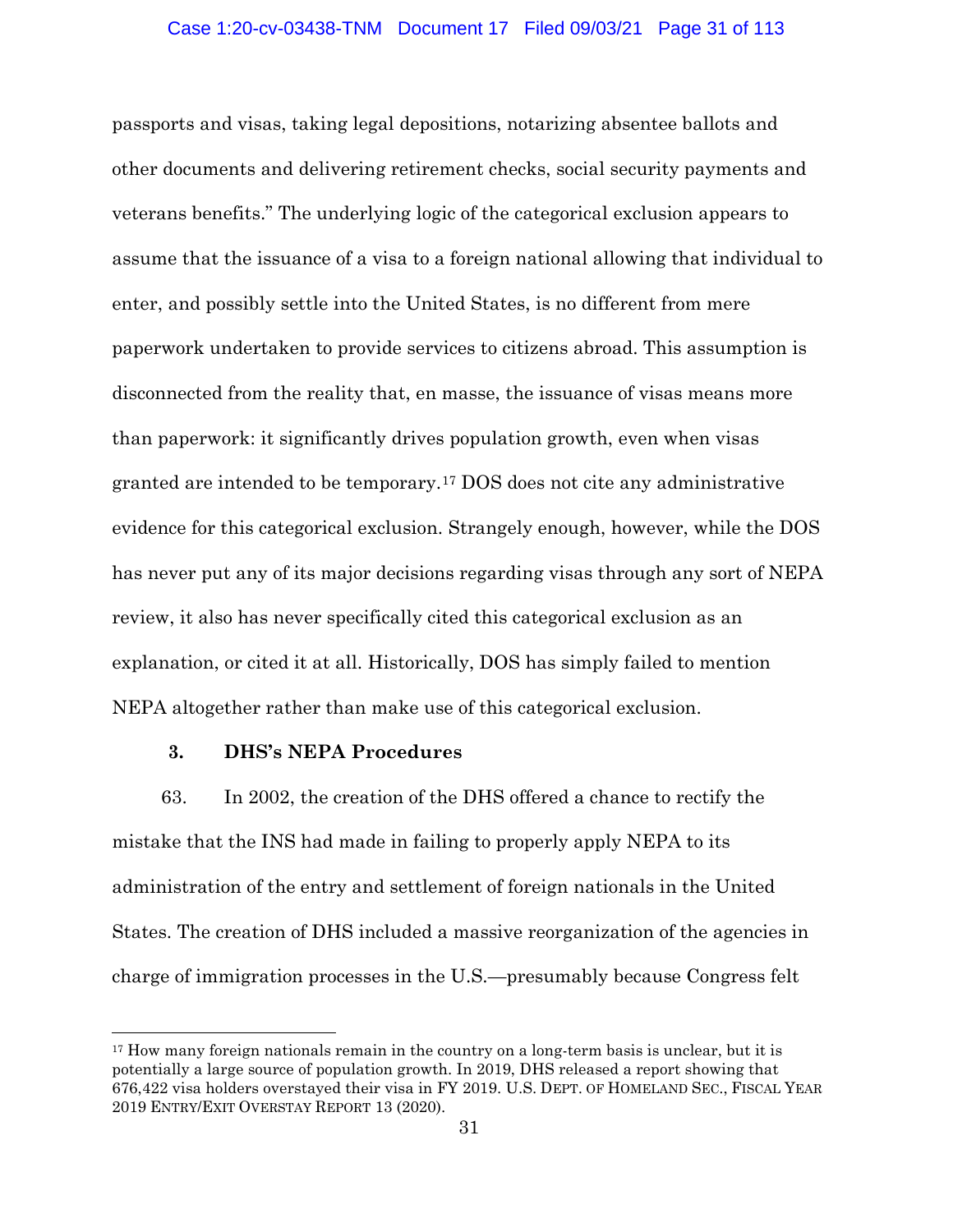the current structure was not meeting the needs of Americans. For instance, under the INS, the enforcement functions of what would become ICE and CBP were housed in the same sub agency as the naturalization functions of what would become USCIS. This reorganization included a years-long initial process that promulgated new NEPA procedures. However, during its promulgation of new NEPA procedures, DHS did not take the opportunity to evaluate whether any lessons could be learned regarding the environmental effects of immigration, a significant part of its mandate, over the years since 1981. According to DHS's administrative record, its development of its categorical exclusions included at least one "legal" or "environmental" professional from INS.[18](#page-31-0) DHS has never made public, however, what this expert contributed, and there is no record support that it included reasoned analysis regarding the potential environmental effects of immigration policies, including whether immigration related activities are lawfully exempt from NEPA or subject to a categorical exclusion..

64. DHS's procedures were finalized in 2014 with the issuance of DHS Directive 02301, Implementation of the National Environmental Policy Act ("Directive"), and Instruction Manual 023-01-001-01 ("Instruction Manual"), Notice of the Final Directive and Instruction Manual was published in the *Federal Register* on November 26, 2014 and became effective on March 26, 2015. 79 Fed. Reg. at 70,538. Together, the Directive and the Instruction Manual, which went through public notice and comment, and established legally consequential

<span id="page-31-0"></span><sup>&</sup>lt;sup>18</sup> U.S. DEPT. OF HOMELAND SEC., ADMINISTRATIVE RECORD FOR CATEGORICAL EXCLUSIONS (2006).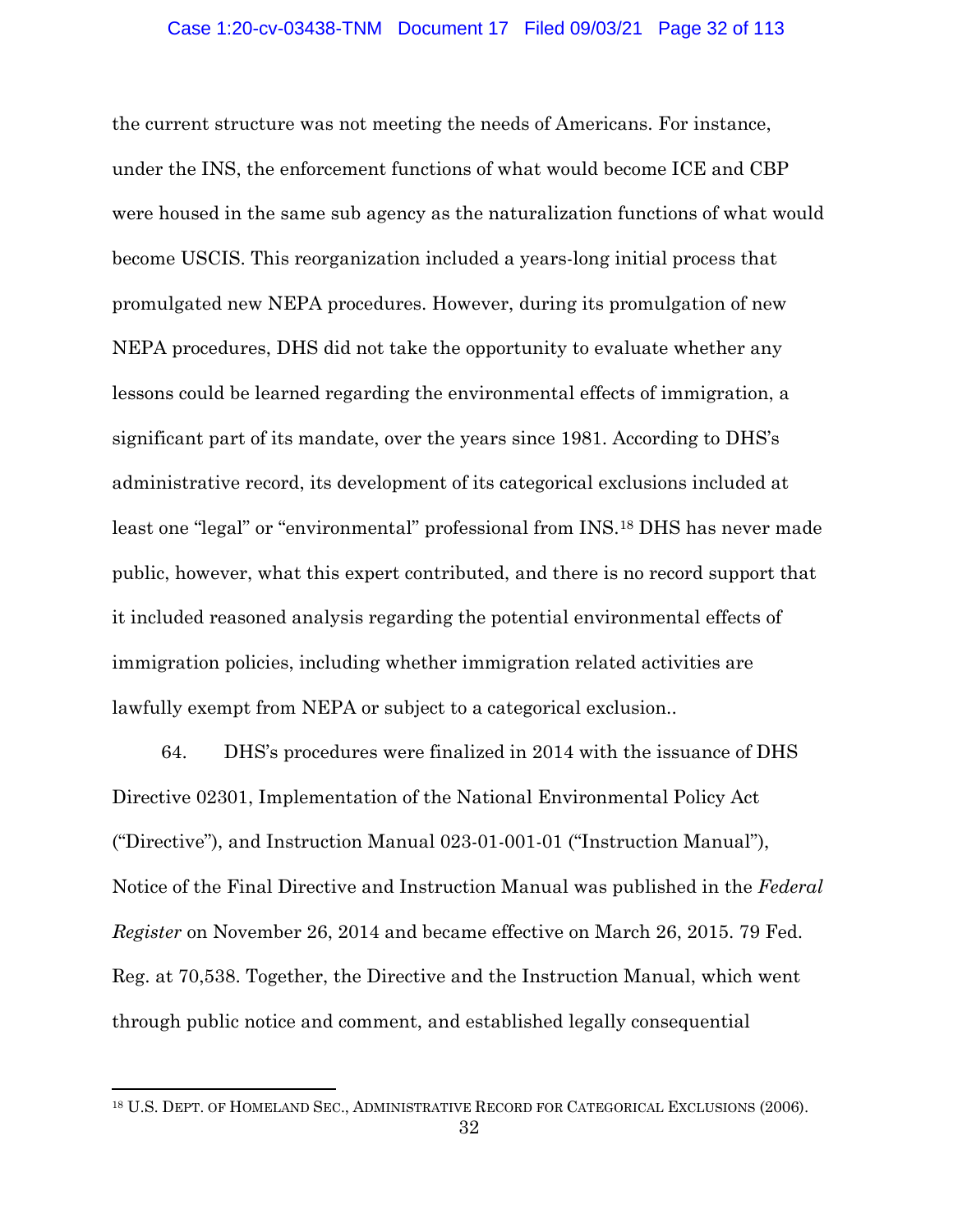## Case 1:20-cv-03438-TNM Document 17 Filed 09/03/21 Page 33 of 113

procedures, constituted final agency action under the Administrative Procedures

Act. According to DHS itself:

 $\overline{a}$ 

Together, the Directive and Instruction apply to all of the Components of DHS and help ensure the integration of environmental considerations into DHS decision making as required by NEPA. The Instruction serves as the DHS implementing procedures for NEPA (as required by 40 CFR 1505.1 and 1507.3) and includes the Department's list of Categorical Exclusions, found in Appendix A, Table 1.[19](#page-32-0)

65. DHS chose not to follow the DOJ's example by publishing its procedures in the Code of Federal Regulations. Functionally, however, DHS's NEPA procedures operate and bind DHS in the same manner as DOS's, and DOJ's, and any others that have been published in the Code of Federal Regulations.

66. The Instruction Manual continued to perpetuate the INS blindspot regarding the myriad environmental consequences of its actions concerning the entry into and settlement of mass numbers of people into the United States. The administrative record suggests that the only influence that the INS NEPA expert had on the new procedures was in the formation of one categorical exclusion:

D1 Minor renovations and additions to buildings, roads, airfields, grounds, equipment, and other facilities that do not result in a change in the functional use of the real property (e.g. realigning interior spaces of an existing building, adding a small storage shed to an existing building, retrofitting for energy conservation, or installing a small antenna on an already existing antenna tower that does not cause the total height to exceed 200 feet and where the FCC would not require an environmental assessment or environmental impact statement for the installation).

<span id="page-32-0"></span><sup>19</sup> *Administrative Revisions to DHS Instruction 023-01-001-01 Rev 01 - DHS Categorical Exclusions under the National Environmental Policy Act*, U.S. DEPT. OF HOMELAND SEC. (last visited Aug. 30, 2021), https://www.dhs.gov/administrative-revisions-dhs-instruction-023-01-001-01-rev-01.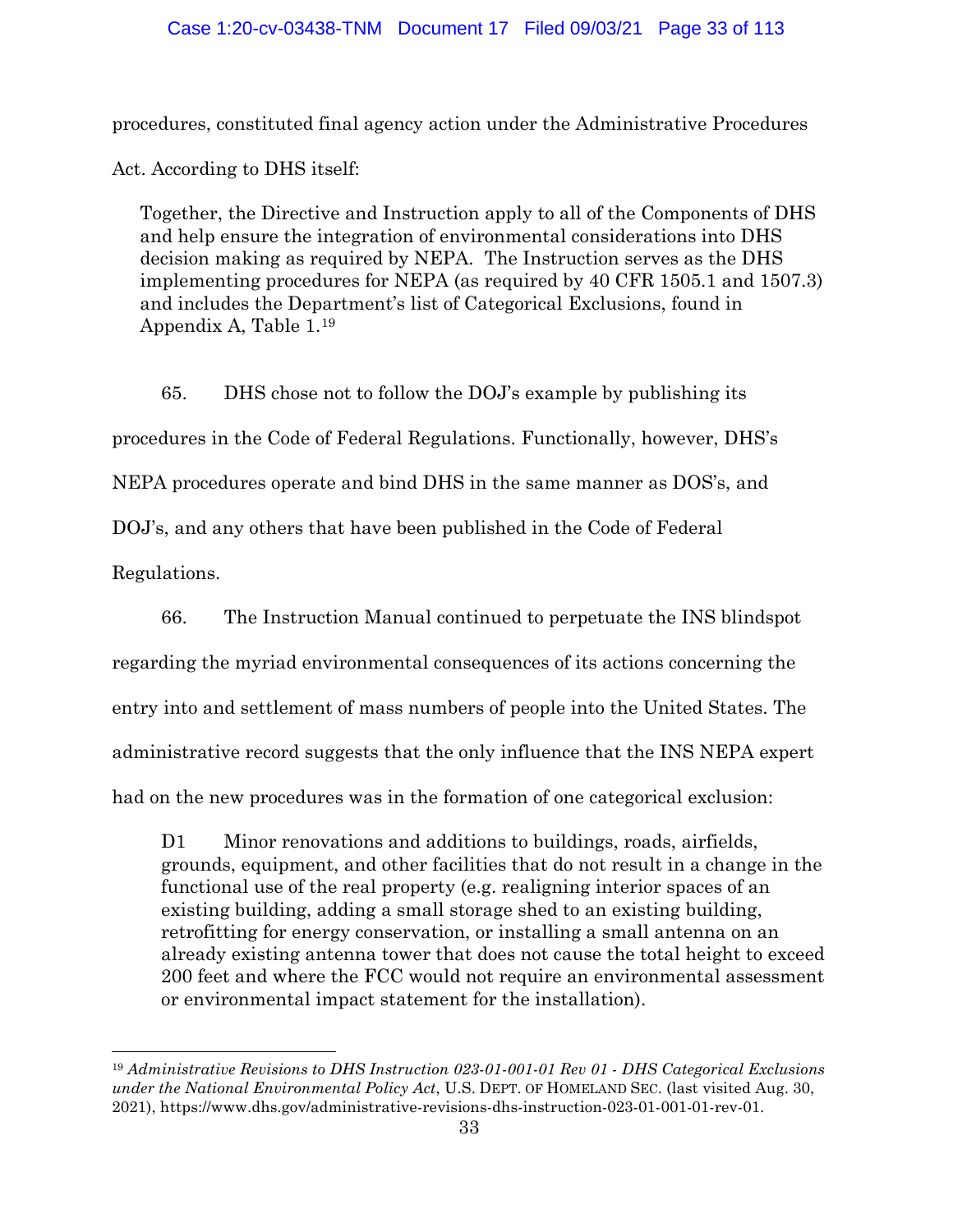67. This categorical exclusion, which is unrelated to immigration

altogether, comes in part from the "legacy categorical exclusion" of INS:

Reference: 28CFR61 Appendix C: 10. Actions Which Normally Do Not Require Either an Environmental Impact Statement or an Environmental Assessment: (a) Construction projects for existing facilities including but not limited to: Remodeling; replacement of building systems and components; maintenance and operations repairs and general improvements when such projects do not significantly alter the initial occupancy and program of the facility or significantly impact upon the environment.

68. The administrative record of the DHS NEPA procedures, therefore,

shows that despite having one or more environmental experts from INS, DHS applied only extremely narrow consideration of the potential environmental impacts of the three new sub agencies that would take over its functions. DHS only considered the potential environmental consequences of ICE and CBP for construction related actions—even though that is only a small part of those agencies' missions. Furthermore, DHS never considered the potential environmental effects of the entire mandate of USCIS at all. None of the categorical exclusions on DHS's list adopted in Appendix A of the Instruction Manual relate in any way to USCIS's mandate of visa and citizenship related activities[.20](#page-33-0) Nor does DHS consider whether positive actions taken that hamper ICE and CBP's ability to prevent illegal aliens from crossing and staying in the United States, have the potential to impact the environment. The administrative

<span id="page-33-0"></span><sup>20</sup> *See* U.S. DEPT. OF HOMELAND SEC., INSTRUCTION MANUAL 023-01-001-01, REVISION 01, IMPLEMENTATION OF THE NATIONAL ENVIRONMENTAL POLICY ACT (NEPA) A-1 to A-30 (2014).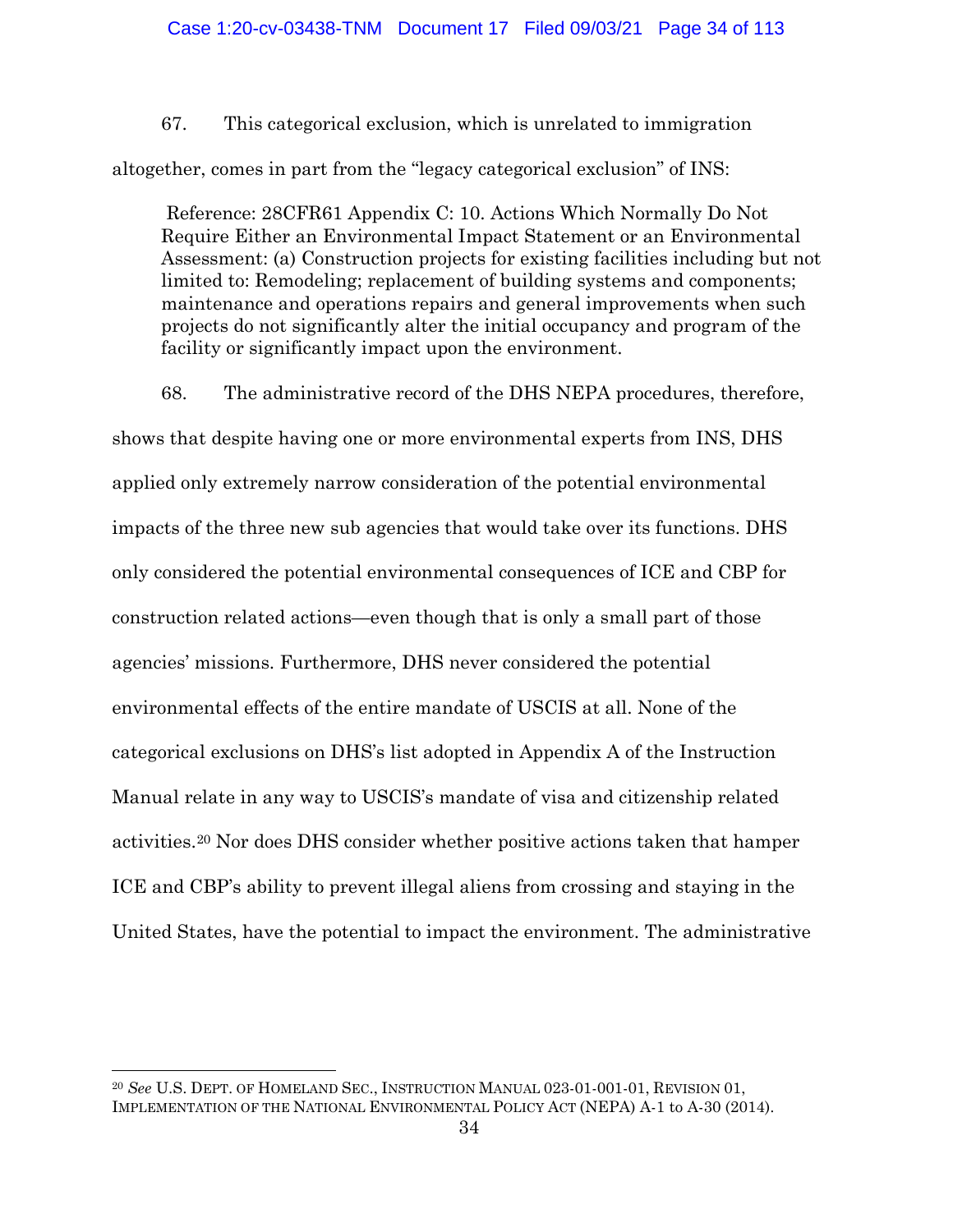## Case 1:20-cv-03438-TNM Document 17 Filed 09/03/21 Page 35 of 113

record of DHS's Categorical Exclusions show these impacts were not contemplated.[21](#page-34-0)

69. In promulgating new NEPA procedures to replace the INS NEPA procedures, DHS acted in an arbitrary and capricious manner by failing to consider whether the INS's programs and actions had in fact resulted in any individual or cumulative impacts in the decades after the adoption of NEPA. To investigate such a question required no speculation or forecasting-- such effects had already happened. DHS clearly failed to consider the question of whether INS's NEPA review process was based on reason and fact.

70. DHS's Instruction Manual, as finally promulgated, failed to adopt any instructions to agency personnel, as to how to either conduct an environmental impact statement or an environmental assessment for immigration related actions environmental analysis, or as to what categorical exclusion might apply when it considers the adoption of an immigration related action.

71. Therefore, a visual representation of the NEPA process in the immigration context, as adapted from that of the general NEPA process in a Citizens' Guide to NEPA, looks like this:





<span id="page-34-0"></span><sup>21</sup> *See* U.S. Dept. of Homeland Sec., Synopsis of Administrative Record to Support Proposed New Categorical Exclusions Under the National Environmental Policy Act (2014).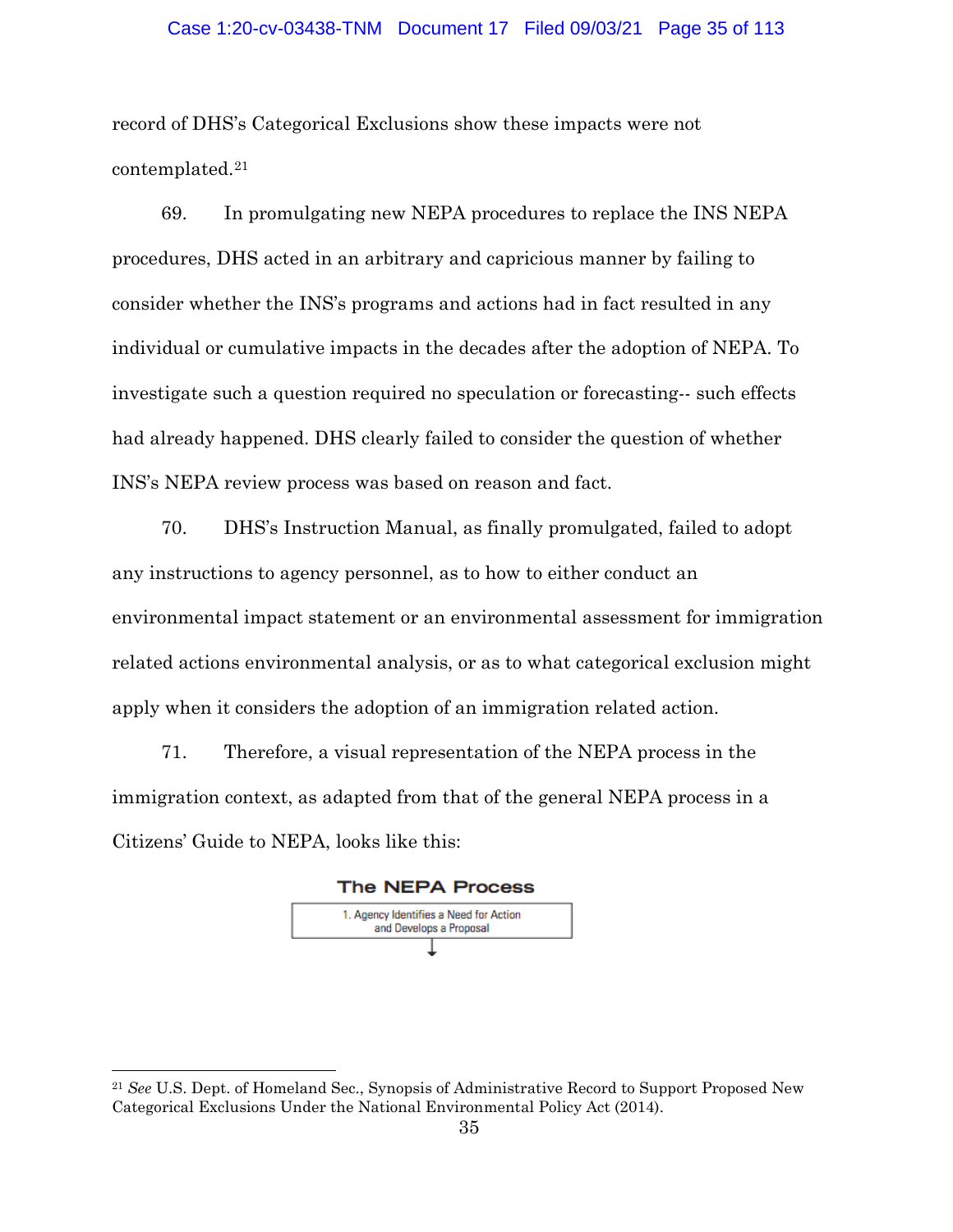## Case 1:20-cv-03438-TNM Document 17 Filed 09/03/21 Page 36 of 113

72. The absolute silence of the DHS NEPA procedures in connection with the administration of immigration policies appears to stem from DHS's belief that the scope of NEPA itself pertains only to those instances when an agency builds a physical structure. But the scope of NEPA is not that narrow. The purpose of NEPA is not to ensure some level of environmental review occurs only when an agency may be involved in the purchase or construction of a physical structure. Rather, the core purpose of NEPA is to ensure that, before a federal agency undertakes a federal action, its decision-makers consider the range of potential environmental impacts the action may have on the "human environment[.]" 42 U.S.C. § 4332(1)(C) (2020).

73. The administrative record of DHS's Instruction Manual demonstrates the agency never even contemplated the question of whether NEPA applies to immigration related actions before the Manual was finally promulgated. However, due to efforts by the public through the APA notice and comment process, and challenging the issue in federal courts, upon information and belief, DHS did engage in a series of inconsistent and irrational post hoc justifications under the radar. These justifications are to be found in the NEPA sections of final and proposed immigration regulations.[22](#page-35-0)

74. Before the 2014 procedures, DHS (and INS before DHS replaced it), failed to mention NEPA entirely when promulgating immigration related

<span id="page-35-0"></span><sup>22</sup> *See e.g.* 80 Fed. Reg. 23680 (Apr. 29, 2015); 81 Fed. Reg. 13039 (Mar. 11, 2016); 81 Fed. Reg. 82398 (Nov. 18, 2016); 82 Fed. Reg. 5238 (Jan. 17, 2017). In these regulations, DHS determined that the actions were categorically excluded.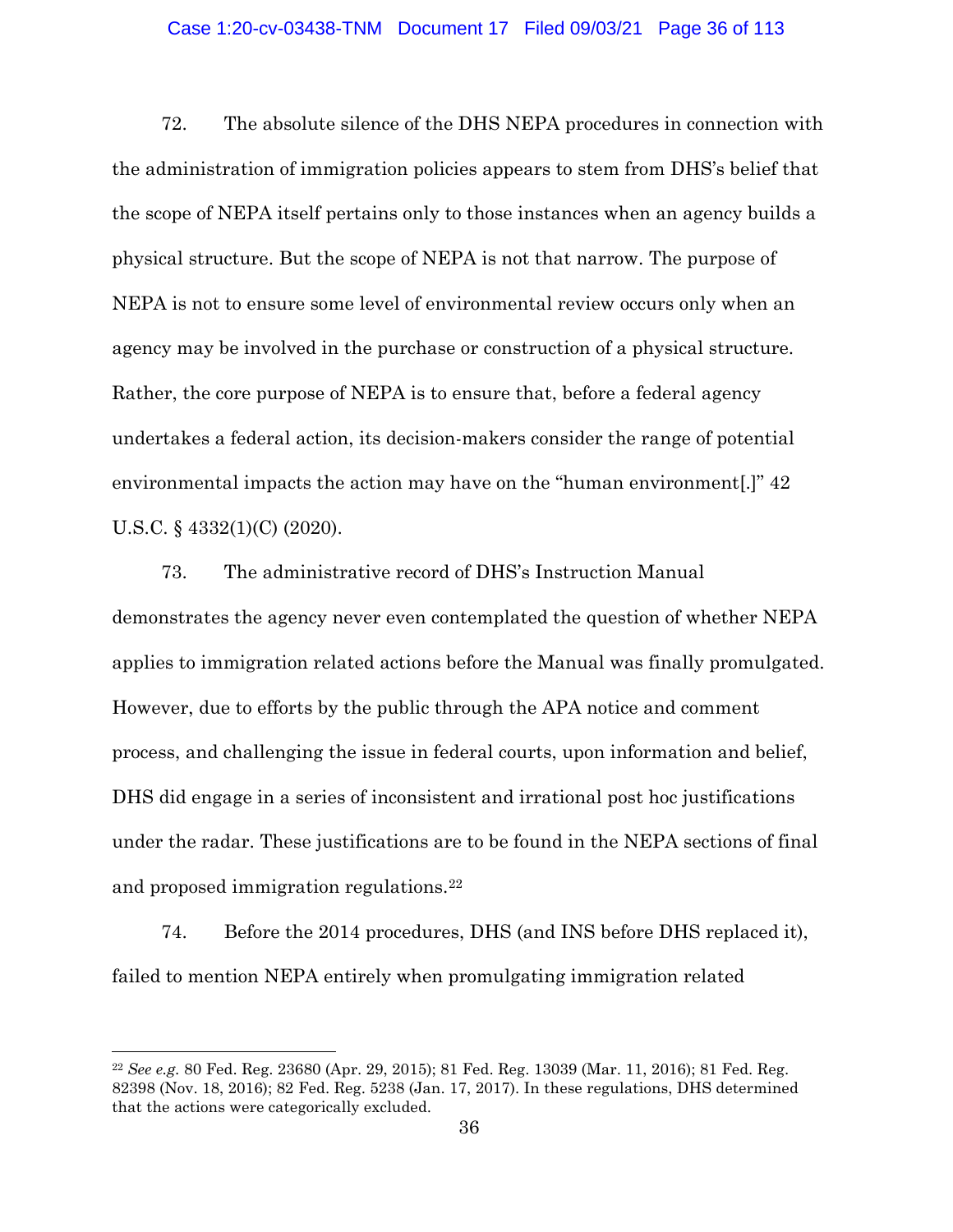### Case 1:20-cv-03438-TNM Document 17 Filed 09/03/21 Page 37 of 113

regulations. Starting in 2015, following public comments, DHS invoked the application of categorical exclusions in promulgating immigration regulations. It specifically relied on Instruction Manual Categorical Exclusion A3, parts (a) and (d):

Promulgation of rules, issuance of rulings or interpretations, and the development and publication of policies, orders, directives, notices, procedures, manuals, advisory circulars, and other guidance documents" that are either: a) "Those of a strictly administrative or procedural nature;" or d): "Those that interpret or amend an existing regulation without changing its environmental effect.[23](#page-36-0)

75. Upon information and belief, categorical exclusion A(3), both parts (a) and (d), was not developed with any consideration of the impacts resulting from DHS's actions relating to immigration, and accordingly, the application of these particular categorical exclusions is self-evidently the result of DHS officials sifting through DHS's list of categorical exclusions and picking two that are broad enough to cover any kind of action.

76. The Instruction Manual does not define what "administrative or procedural" means. It might refer to regulations that make no substantive change in enforcement of the regulation at issue. However, the immigration actions that result in the admission of foreign nationals into the United States are substantive, and result in individual and cumulative impacts. "Administrative" could also technically mean "anything an agency does at all"—but such a categorical exclusion would entirely cancel NEPA. Meanwhile, categorical exclusion A3 (d),

<span id="page-36-0"></span><sup>23</sup> *See* U.S. DEPT. OF HOMELAND SEC., INSTRUCTION MANUAL 023-01-001-01, REVISION 01, IMPLEMENTATION OF THE NATIONAL ENVIRONMENTAL POLICY ACT (NEPA) A-1 to A-2 (2014).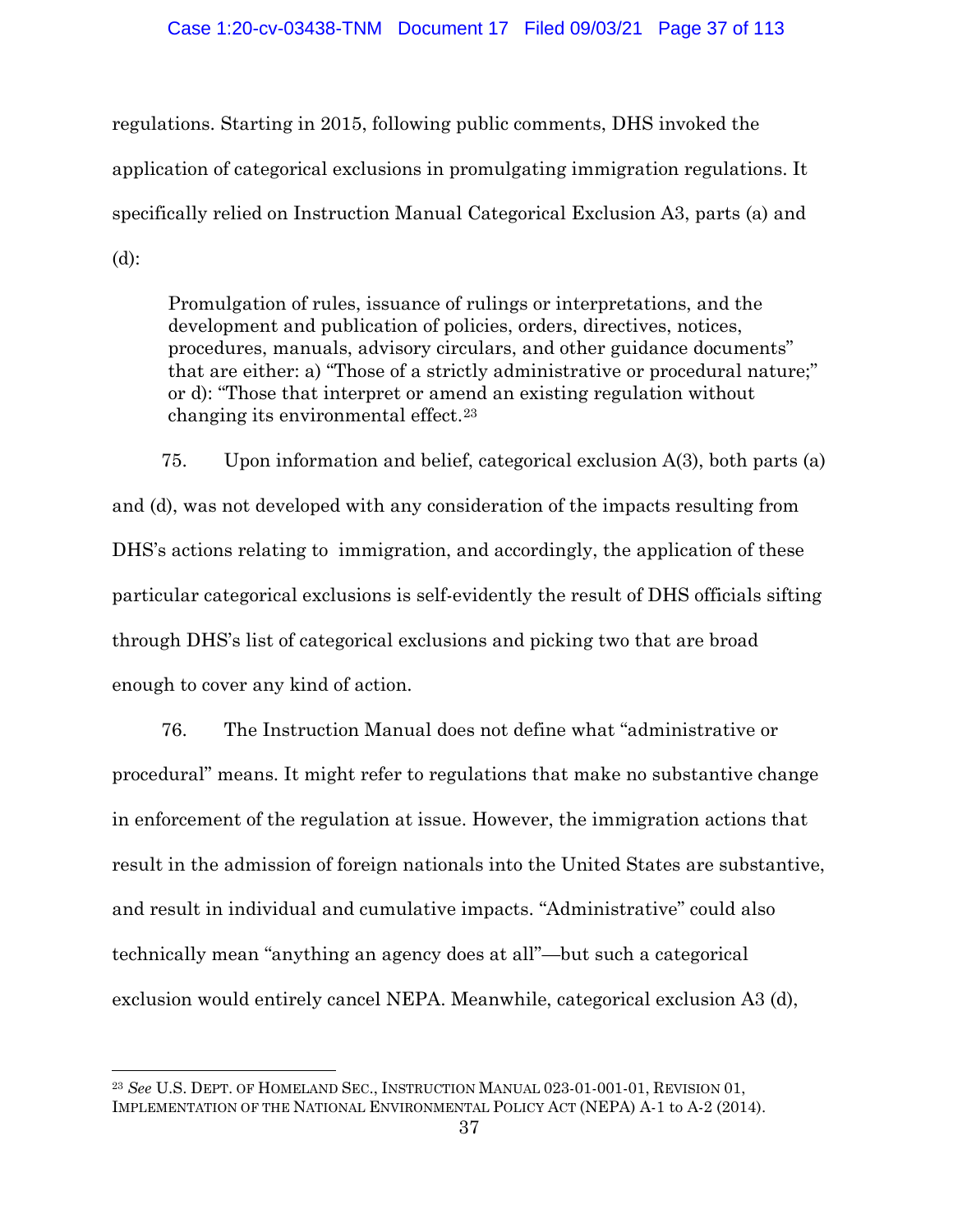#### Case 1:20-cv-03438-TNM Document 17 Filed 09/03/21 Page 38 of 113

which provides in relevant part: "Those that interpret or amend an existing regulation without changing its environmental effect" appears to be fundamentally tautological. Analysis at some level is required to determine whether a change to a regulation changes its environmental effect, particularly, if the regulation changes a program that itself never initially went through any NEPA analysis.

77. As of January 2017, DHS still cited these categorical exclusions. But it rightly did not try to go so far as to claim an exemption from NEPA for immigration related actions. DHS stated: "DHS agrees that NEPA applies to this, as to every, final rule-making." 82 Fed. Reg. 5238, 5271 (Jan. 17, 2017).

78. After a few years, DHS went further than simply citing two categorical exclusions which were unrelated to immigration as its basis for failing to conduct any NEPA review. In January 2019, DHS claimed in response to public comment on a proposed rule regarding immigration that NEPA did not apply to the rule at all. DHS stated that it had "analyzed this action and has concluded that NEPA does not apply due to the excessively speculative nature of any effort to conduct an impact analysis." 84 Fed. Reg. 888, 952 (Jan. 31, 2019).[24](#page-37-0)

79. In a recent joint proposed rule by DHS and EOIR, "Procedures for Credible Fear Screening and Consideration of Asylum, Withholding of Removal, and CAT Protection Claims by Asylum Officers," DHS and DOJ explicitly claimed

<span id="page-37-0"></span> $^{24}$  This regulation made some changes to the rules that must be followed for petitioners filing H-1B petitions on behalf of aliens subject to the H-1B cap.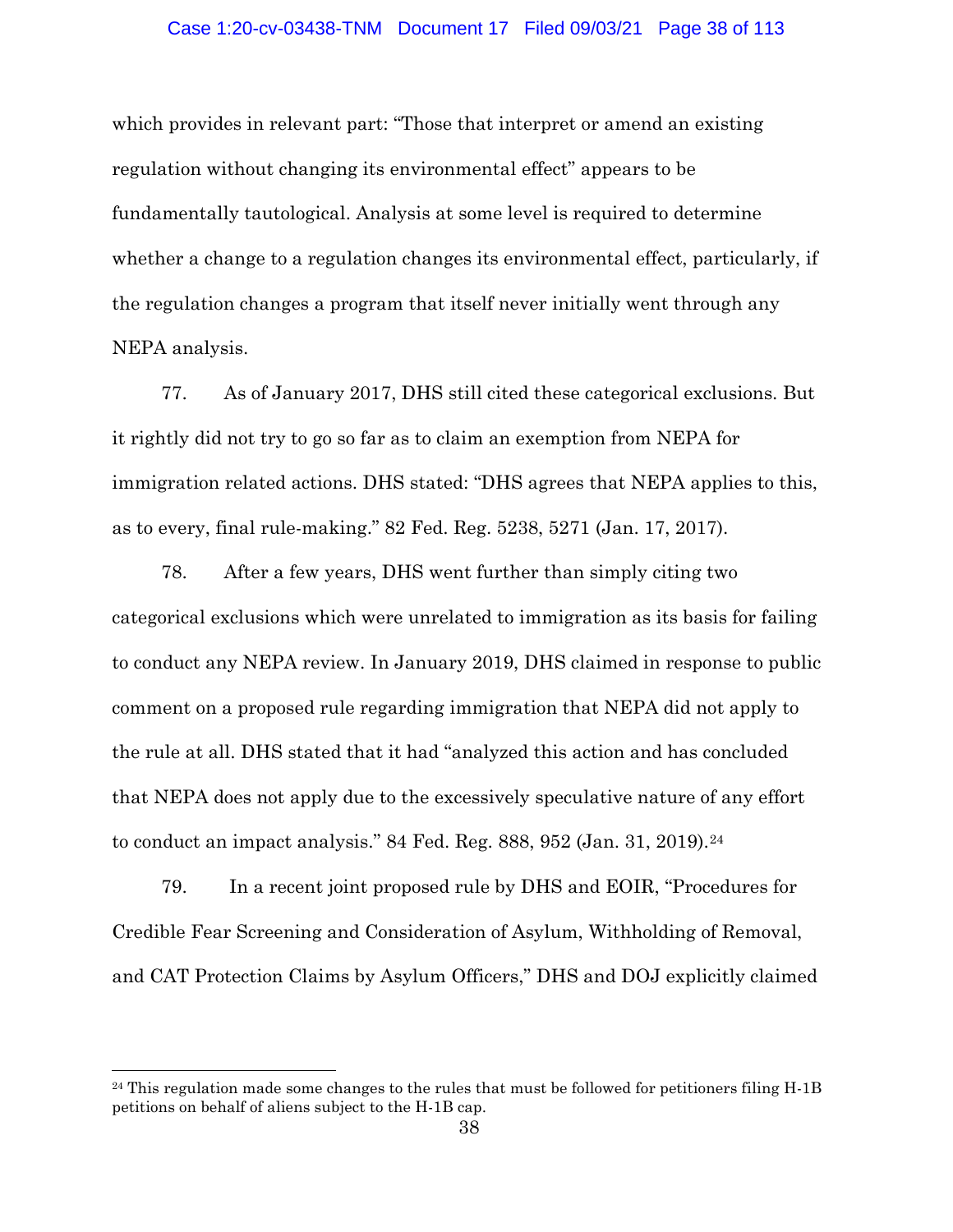### Case 1:20-cv-03438-TNM Document 17 Filed 09/03/21 Page 39 of 113

that NEPA does not apply to immigration in general.[25](#page-38-0) The rule proposes to change asylum policy such that it is probable that more foreign nationals will be admitted to the country.[26](#page-38-1) That is, the proposed rule admits its potential to increase the settled foreign born population of the United States-- possibly by a very large number ultimately, though DHS/DOJ admit they have not attempted to calculate any numbers. There is no inherent limit in the numbers of foreign nationals that could be admitted pursuant to this rule change. Regarding whether NEPA applies, the proposed rule states: "Generally, the Departments believe NEPA does not apply to a rule intended to change a discrete aspect of an immigration program because any attempt to analyze its potential impacts would be largely, if not completely, speculative." *Id*.

80. The Departments' claim to an exemption from NEPA for immigration programs is contrary to both NEPA and NEPA precedent. As soon as NEPA passed Congress, agencies attempted to avoid applying it by claiming that conducting NEPA analysis would be too speculative, but such mere assertions proved unavailing:

The agency need not foresee the unforeseeable, but by the same token neither can it avoid drafting an impact statement simply because describing the environmental effects of and alternatives to particular agency action involves some degree of forecasting. And one of the functions of a NEPA

<span id="page-38-0"></span><sup>25</sup> 86 Fed. Reg. 46906, 46939 (Aug. 20, 2021).

<span id="page-38-1"></span><sup>26</sup> The rule explicitly states that "The proposed rule could result in an increase in the number of noncitizens in expedited removal paroled out of custody." *Id*. Given that the administration plans to expand asylum eligibility by broadening what constitutes a "particular social group," it is reasonable to believe that a large number of foreign nationals will be granted the right to stay. Once admitted, asylees have a five-year pathway to citizenship under the law. *See* Andrew R. Arthur, *Is Biden's Plan a Five-Year Path to Citizenship for Every Illegal Migrant?*, CTR. FOR IMMIGR. STUD. (Aug. 31, 2021), https://cis.org/Arthur/Bidens-Plan-FiveYear-Path-Citizenship-Every-Illegal-Migrant.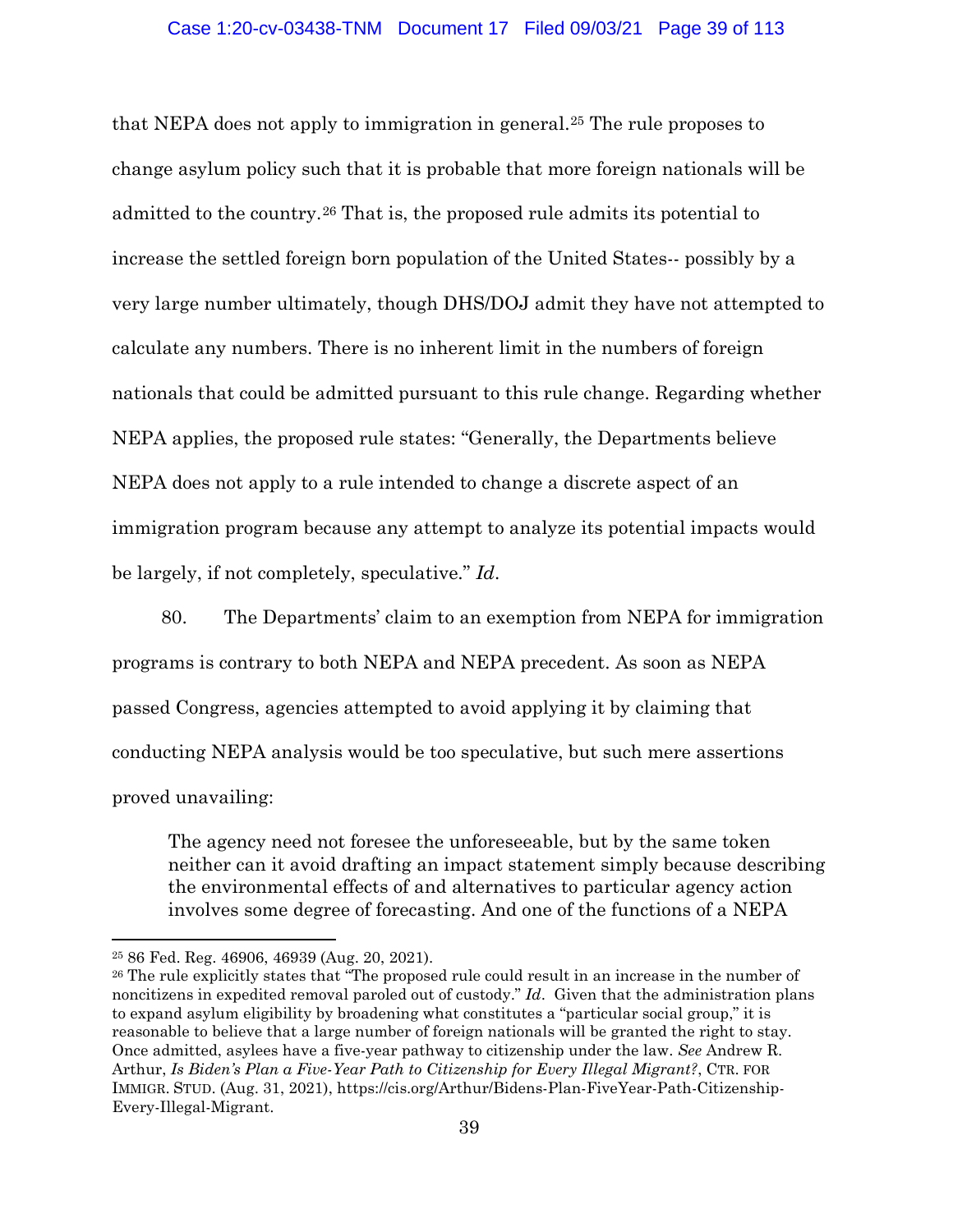statement is to indicate the extent to which environmental effects are essentially unknown. It must be remembered that the basic thrust of an agency's responsibilities under NEPA is to predict the environmental effects of proposed action before the action is taken and those effects fully known. Reasonable forecasting and speculation is thus implicit in NEPA, and we must reject any attempt by agencies to shirk their responsibilities under NEPA by labeling any and all discussion of future environmental effects as "crystal ball inquiry." *Scientists' Inst. for Public Info., Inc. v. Atomic Energy Comm'n,* 481 F.2d 1079, 1092 (D.C. Cir. 1973).

81. Furthermore, as is not surprising for a statute that explicitly mentioned population growth as its first area of concern, courts very early on that population growth inducing effects must be analyzed under NEPA. Courts have called it "plain common sense" that the number of people in an area has a significant effect on the environment, through factors such as urbanization, infrastructure development, pollution, and stress on natural resources. *See City of Davis v. Coleman*, 521 F. 2d 661, 675 (9th Cir. 1975).

82. Furthermore, immigration is just about the least speculative cause of growth-inducing impacts that the federal government does-- immigration by its very nature *is* the act of augmenting the population. DHS and DOJ recently argued that changes to an immigration program cannot be analyzed under NEPA because the agencies have no way to know how many people might come in through a certain change. Perhaps they do not know without attempting to calculate it. But attempting to calculate the effects of related programs on population growth and present that analysis to the public is the quintessential reason NEPA was passed.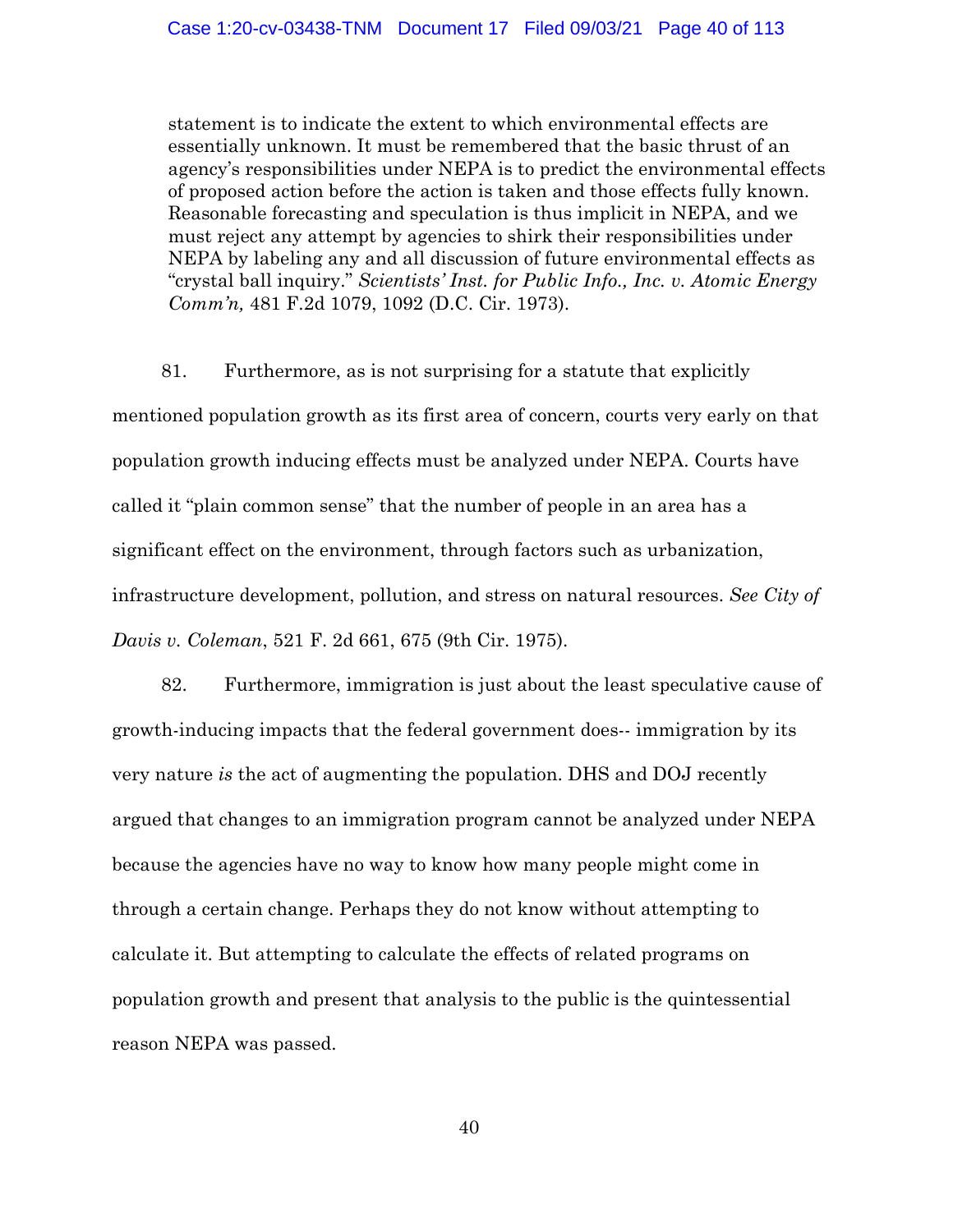### Case 1:20-cv-03438-TNM Document 17 Filed 09/03/21 Page 41 of 113

83. Certainly, past effects on the American population of specific immigration programs are calculable, and government agencies like the Census daily perform population projections into the future. Jessica Vaughan, the Director of Policy Studies at the Center for Immigration Studies has calculated that approximately 40 million foreign nationals have entered and settled in the United States through specific legal immigration programs in the years between the passage of NEPA and 2018.[27](#page-40-0) Those immigration programs were the Refugee/Asylum visa program, the Non-Immigrant Visas program, the Employment Immigration Visa program, Family Immigrant Visa program, and the Student and Exchange Visitor program. Over 80 separate implementing regulations created or amended them in the period between 1981, when the DOJ first promulgated NEPA regulations, and 2018. NEPA analysis was never conducted prior to the issuance of any of these regulations.

84. Given the immensity of these regulations' environmental impacts, both individually and cumulatively, DHS and DOJ clearly committed many individual NEPA violations during this period. These agencies had relied first on the DOJ's NEPA regulations 28 C.F.R. Part 61, and then on DHS's Instruction Manual to ensure their compliance with NEPA and the CEQ's regulations for implementing NEPA, 40 C.F.R. Parts 1500 to1508. If these regulations had not arbitrarily and capriciously failed to establish a procedural framework for the

<span id="page-40-0"></span><sup>&</sup>lt;sup>27</sup> 40 million does not comprise the total effect on the population of the United States of these programs because the immigrants also have descendants.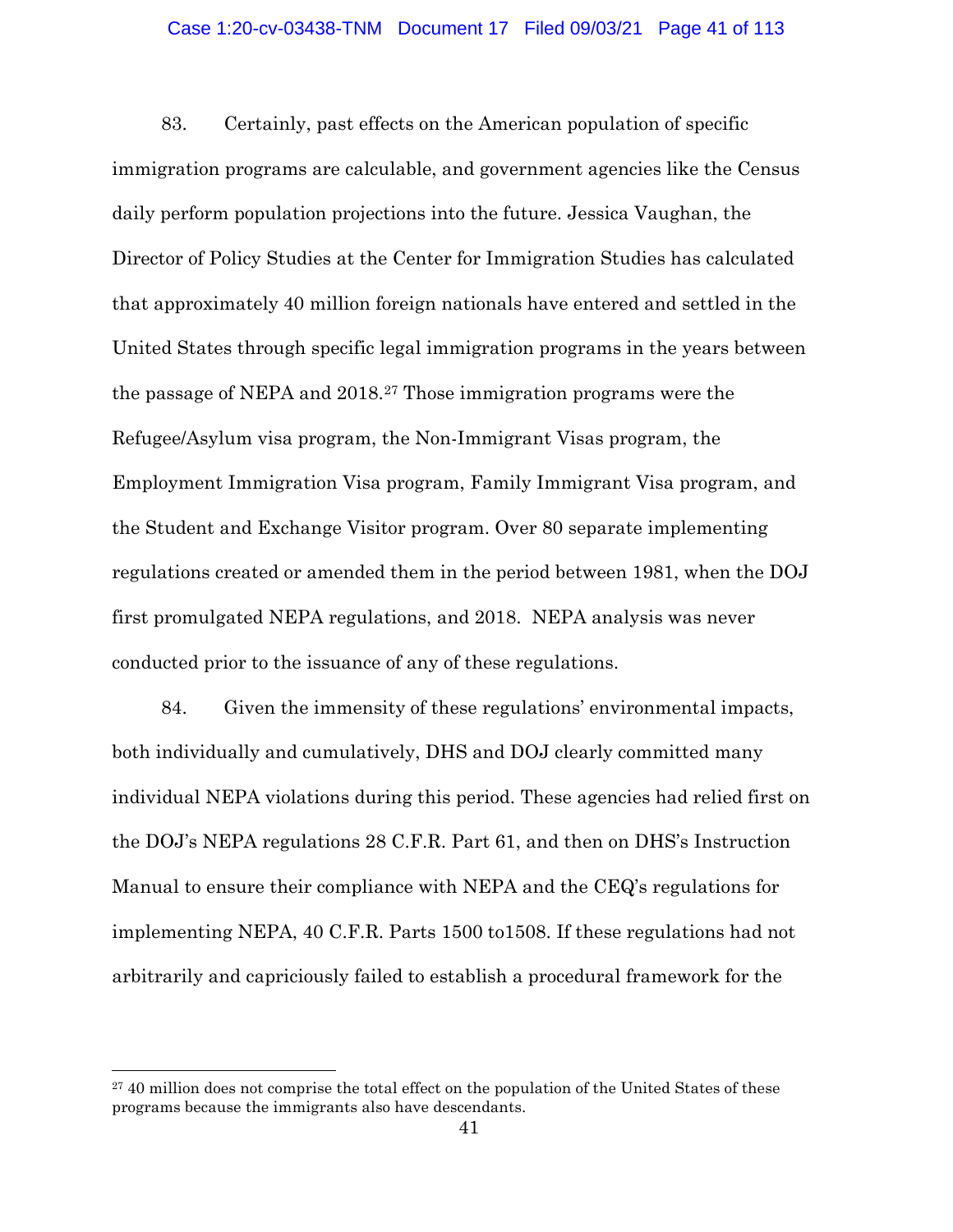### Case 1:20-cv-03438-TNM Document 17 Filed 09/03/21 Page 42 of 113

analysis of effects resulting from immigration related actions, the continuing violations of NEPA by INS and, subsequently, DHS would not have occurred.

85. Furthermore, DHS, and other agencies including DOJ and DOS which carry out immigration related actions jointly with DHS, continue to rely on DHS's Instruction Manual to ensure their compliance with NEPA.

86. The effects of DHS's NEPA procedures are to create and maintain a continuing de facto doctrine at DHS that a federal action inducing the mass entrance and settlement of foreign nationals does not have the potential to significantly impact the environment. This doctrine not only defies common sense and NEPA's mandate, but it is easily demonstrated false with modern environmental science.

## **D. The Environmental Significance of Population Growth**

# **1. The Environmental Effects of America's Past Decades of Immigration**

87. Population growth within the United States has been a key factor in a wide variety of environmental impacts. Some of the most prominent are: urban sprawl and farmland loss; habitat and biodiversity loss; an increase in worldwide levels of greenhouse gas emissions, and an increase in water usage and pollution. Plaintiffs have engaged environmental expert Dr. Philip Cafaro to summarize American population growth's significant environmental impacts.<sup>[28](#page-41-0)</sup>

<span id="page-41-0"></span><sup>&</sup>lt;sup>28</sup> Dr. Cafaro produced a report for Plaintiffs called "The Environmental Impact of Immigration" into the United States," which provides an overview of how population growth, as driven by immigration inevitably yields a host of significant impacts. The report can be accessed at https://cis.org/sites/cis.org/files/Litigation/NEPA/MCIR-v-USCIS/Cafaro.pdf.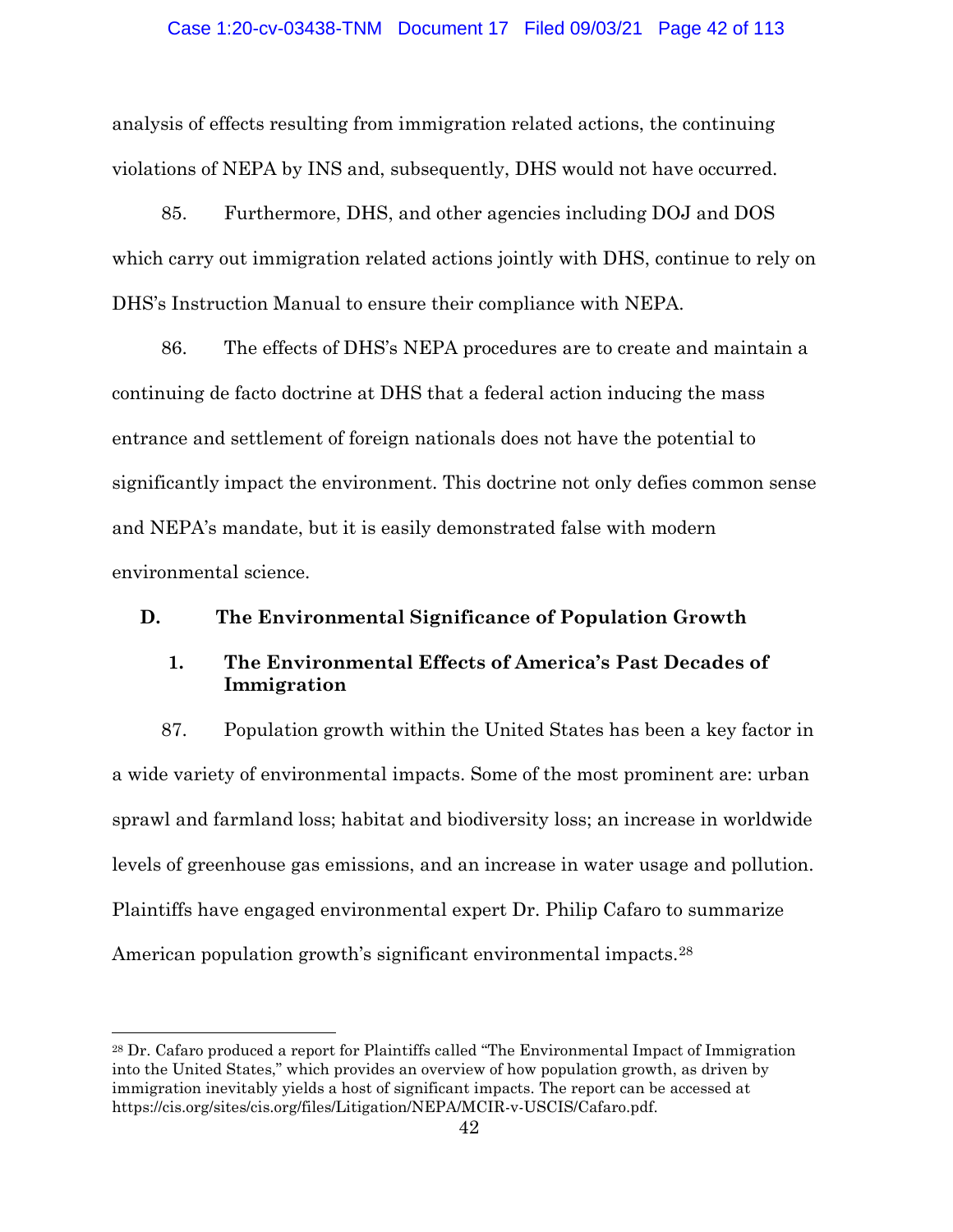### Case 1:20-cv-03438-TNM Document 17 Filed 09/03/21 Page 43 of 113

88. According to Dr. Cafaro, population growth is responsible for one of the leading environmental problems across the United States: urban sprawl, that is, new development on the fringes of existing urban and suburban areas.[29](#page-42-0) Sprawl increases overall energy and water consumption and air and water pollution, and decreases open space and natural wildlife habitat, endangering the survival of many species. From 1982 to 2010, a period of massive immigration, 41.4 million acres of previously undeveloped urban land was built on to accommodate the United States' growing cities and towns—an area approximately equivalent to the State of Florida.[30](#page-42-1)

89. Population growth also threatens to accelerate biodiversity loss and the extinction of animal and plant species. The United Nations Secretariat of the Convention on Biological Diversity estimates that humanity may be causing the extinction of one out of every three species on Earth in the next one to two hundred years.<sup>[31](#page-42-2)</sup> Conservation biologists agree that the most important "direct" drivers" of biodiversity loss are: habitat loss, the impacts of alien species, over-exploitation, pollution, and global climate change.<sup>[32](#page-42-3)</sup> They also believe that all five are caused by increased human population and the increased human activities associated with human population growth.

<span id="page-42-0"></span><sup>29</sup> *Id.* at 24.

<span id="page-42-1"></span><sup>30</sup> *Id*.

<span id="page-42-2"></span><sup>31</sup> *Id*. at 41.

<span id="page-42-3"></span><sup>32</sup> *Id*. at 42.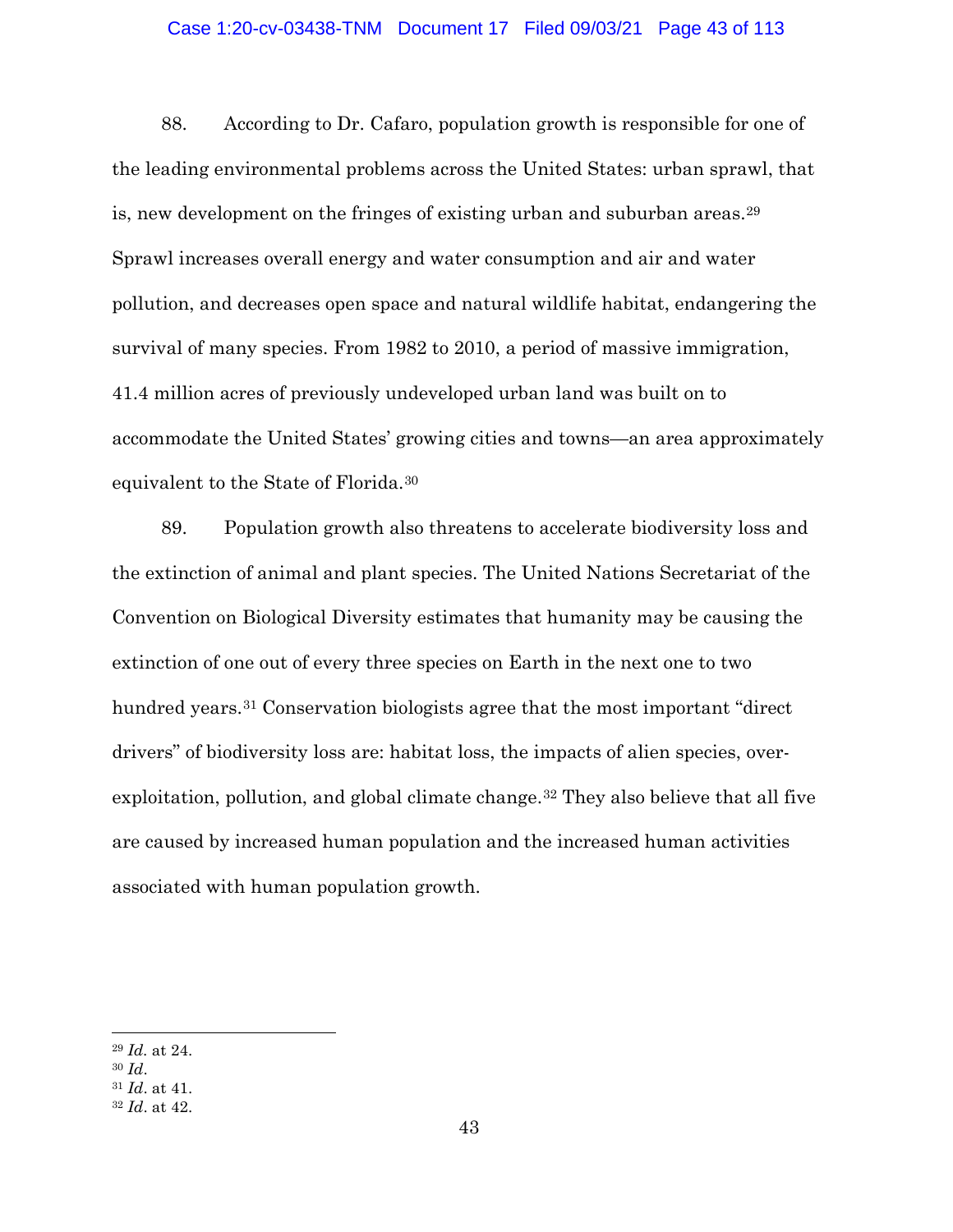### Case 1:20-cv-03438-TNM Document 17 Filed 09/03/21 Page 44 of 113

90. The carbon dioxide ("CO2") emissions produced in the United States have also increased because of immigration-driven population growth.<sup>[33](#page-43-0)</sup> Those foreign nationals that have settled in the United States produce an estimated four times more CO2 in the United States than they would have in their countries of origin. The estimated 637 tons of CO2 produced annually by U.S. immigrants is 482 million tons more than they would have produced had they remained in their home countries.[34](#page-43-1) Immigration to the United States is responsible for approximately 5 percent of the increase in annual world-wide CO2 emissions since 1980. These numbers do not even include the CO2 impacts of children born to United States immigrants.[35](#page-43-2)

91. Because a greater population uses more water, population growth also results in a higher aggregate water use. This higher aggregate use has put increased pressure on water systems, including rivers and underground aquifers. Water taken for human consumption is necessarily removed from an ecosystem, leading to a cascade of harmful environmental impacts. According to Dr. Cafaro, "when too much water is taken from these ecosystems for consumptive use by human beings, there may not be enough water left behind to perform these critical ecosystem services and functions."[36](#page-43-3)

<span id="page-43-0"></span><sup>33</sup> *Id*. at 58.

<span id="page-43-1"></span><sup>34</sup> *Id*. at 67.

<span id="page-43-3"></span><span id="page-43-2"></span><sup>35</sup> On January 27, 2021, the White House issued an Executive Order on Tackling the Climate Crisis At Home and Abroad, stating that "The Federal Government must drive assessment, disclosure, and mitigation of climate pollution and climate-related risks in every sector of our economy." https://www.whitehouse.gov/briefing-room/presidential-actions/2021/01/27/executiveorder-on-tackling-the-climate-crisis-at-home-and-abroad/ <sup>36</sup> CAFARO, at 79.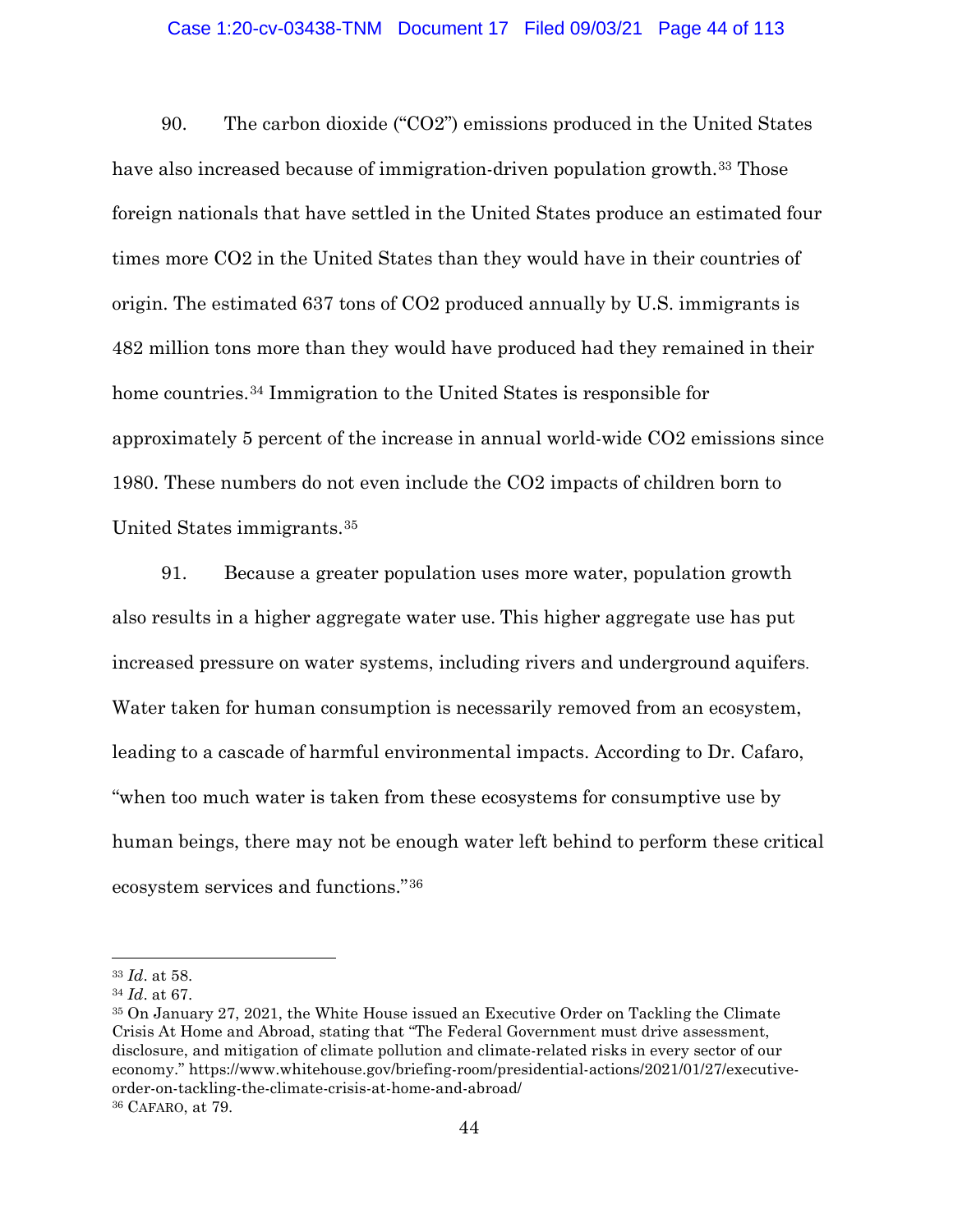## Case 1:20-cv-03438-TNM Document 17 Filed 09/03/21 Page 45 of 113

92. Given that population growth has caused so many impacts, it is not surprising that consideration of population-growth-inducing effects is routine for most federal agencies in their NEPA analysis. When Dr. Cafaro surveyed the "purposes and needs" sections of several recent federal and state agency EISs, he found that new, environmentally harmful projects are continually created around the country to accommodate immigration-driven population growth.[37](#page-44-0) These recent EISs cite anticipated or planned population growth as creating the need for a wide range of environmentally harmful new infrastructure, for example, transit projects, such as the creation of light rail systems, new airports, and projects for road-widening and road construction: energy projects, such as coal and natural gas development, new power plants, and pipelines, along with water supply projects, such as new dams and reservoirs.[38](#page-44-1)

# **2. Immigration's Environmental Impacts Will Only Grow Increasingly Significant Without Policy Change**

93. Immigration played a big role in past American population growth, and is set to play an even greater role in the future. Center for Immigration Studies Director of Research Steven Camarota has shown immigration accounted for about 57 percent of U.S. population growth between 1990 and 2017.[39](#page-44-2) He also demonstrates that the most recent Census Bureau projections indicate that the

<span id="page-44-0"></span><sup>37</sup> *Id*. at 16.

<span id="page-44-1"></span><sup>38</sup> *Id*. at 44.

<span id="page-44-2"></span><sup>39</sup> Steven A. Camarota, THE IMPACT OF IMMIGRATION ON U.S. POPULATION GROWTH 2 (2020), accessible at https://cis.org/sites/cis.org/files/Litigation/NEPA/MCIR-v-USCIS/Camarota.pdf.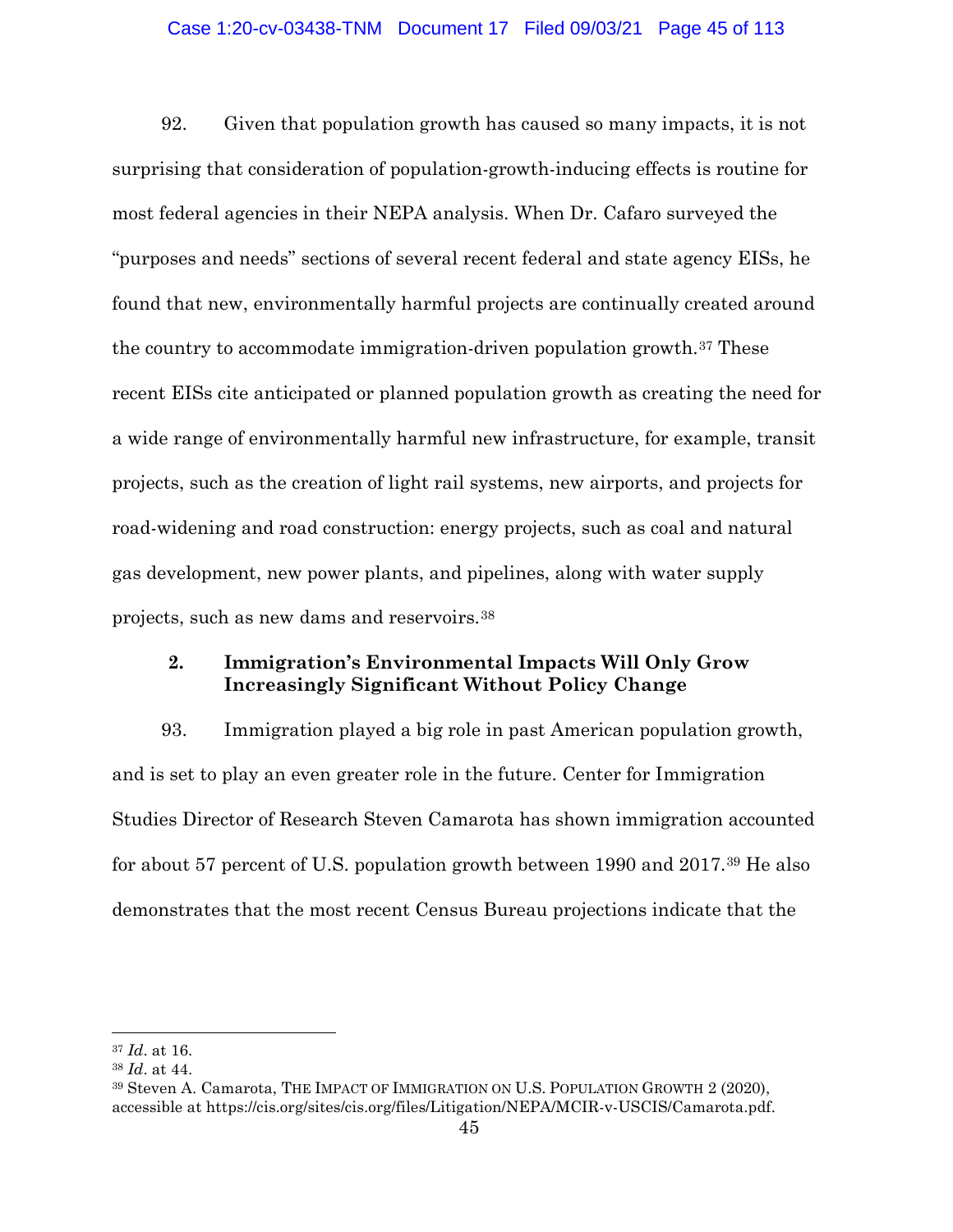### Case 1:20-cv-03438-TNM Document 17 Filed 09/03/21 Page 46 of 113

U.S. population will be nearly 85 million larger in 2060 than it otherwise would be if there were no new immigration.[40](#page-45-0)

94. The result of immigration actions already has been massive, federally induced, population growth. These impacts are amplified over time. Center for Immigration Studies Policy Director Jessica Vaughan has found that when foreign nationals enter the United States, the resulting population growth is not merely limited to those individuals who enter the country and the children they will have. Foreign nationals who ultimately become lawful permanent residents ("LPRs") can themselves sponsor further immigration to the country via what is known as "chain migration." One prominent team of researchers has calculated a chain migration "multiplier." This multiplier is based on data on family-sponsored immigration for the period 1996-2000.<sup>[41](#page-45-1)</sup> According to this research, every 100 original immigrants to the United States during this period sponsored another 345 family members as immigrants.[42](#page-45-2)

95. Immigration's effect on population growth will be even larger, and thus cause even more significant impacts, if new programs are adopted to increase immigration even further. Given the major impacts of population growth upon the environment, the adoption of any group of concerted actions to implement a specific policy or plan, or of any series of systematic and connected agency

<span id="page-45-0"></span><sup>40</sup> *Id*. at 1.

<span id="page-45-1"></span><sup>41</sup> Stacie Carr & Marta Tienda, *Family Sponsorship and Late-Age Immigration in Aging America: Revised and Expanded Estimates of Chained Migration*, 32 POPULATION RES. AND POL'Y REV. 825, 825 (2013).

<span id="page-45-2"></span><sup>42</sup> *Id.* at 844.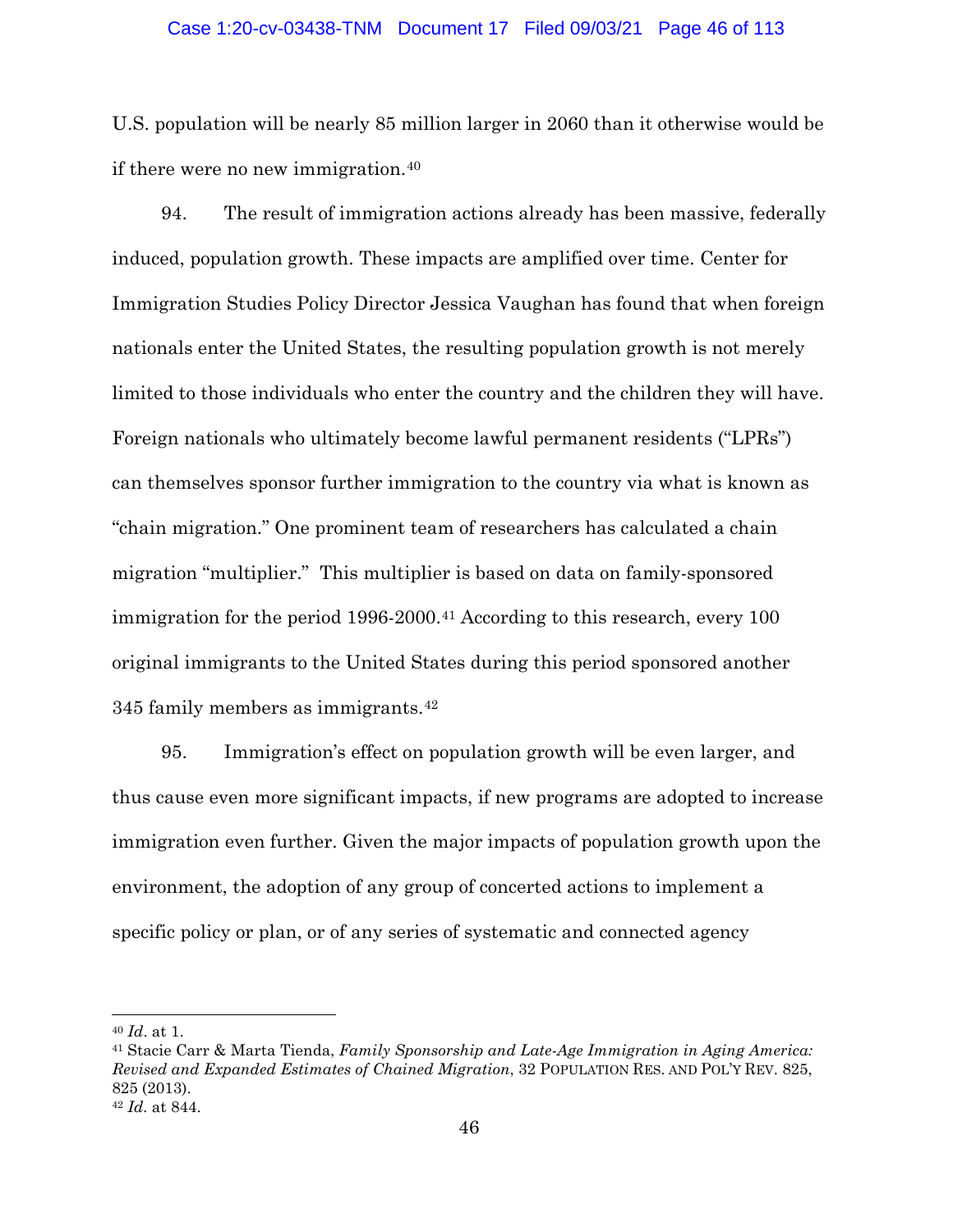decisions allocating agency resources to implement a specific statutory program or executive directive, with the aim or foreseeable consequence of substantially augmenting the American population through the entrance and settlement of foreign nationals, must go through environmental analysis under NEPA, for individual or cumulative effects.

96. The Biden administration has adopted a set of concerted actions in order to induce large scale population growth in the United States without conducting any NEPA review at any level.

## **V. ONGOING NEPA VIOLATIONS BY THE BIDEN ADMINISTRATION**

# **A. The Biden Administration Plan to Greatly Augment the American Population through Synergistic Actions on Immigration**

97. The Biden Administration has a general policy of increasing the settled population of the United States by promoting immigration and amnesties through myriad policies. In keeping with House and Senate proposals to expand immigration and provide amnesty to illegal aliens. DHS, DOS, and DOJ have carried out this general policy through a network of specific actions (the Biden Population Actions) that have been implemented. The promotion of the permanent settlement of millions of foreign nationals in the United States is no remote or speculative possibility that depends upon unforeseeable and irrational actions of third parties. The Biden administration has adopted a deliberate policy of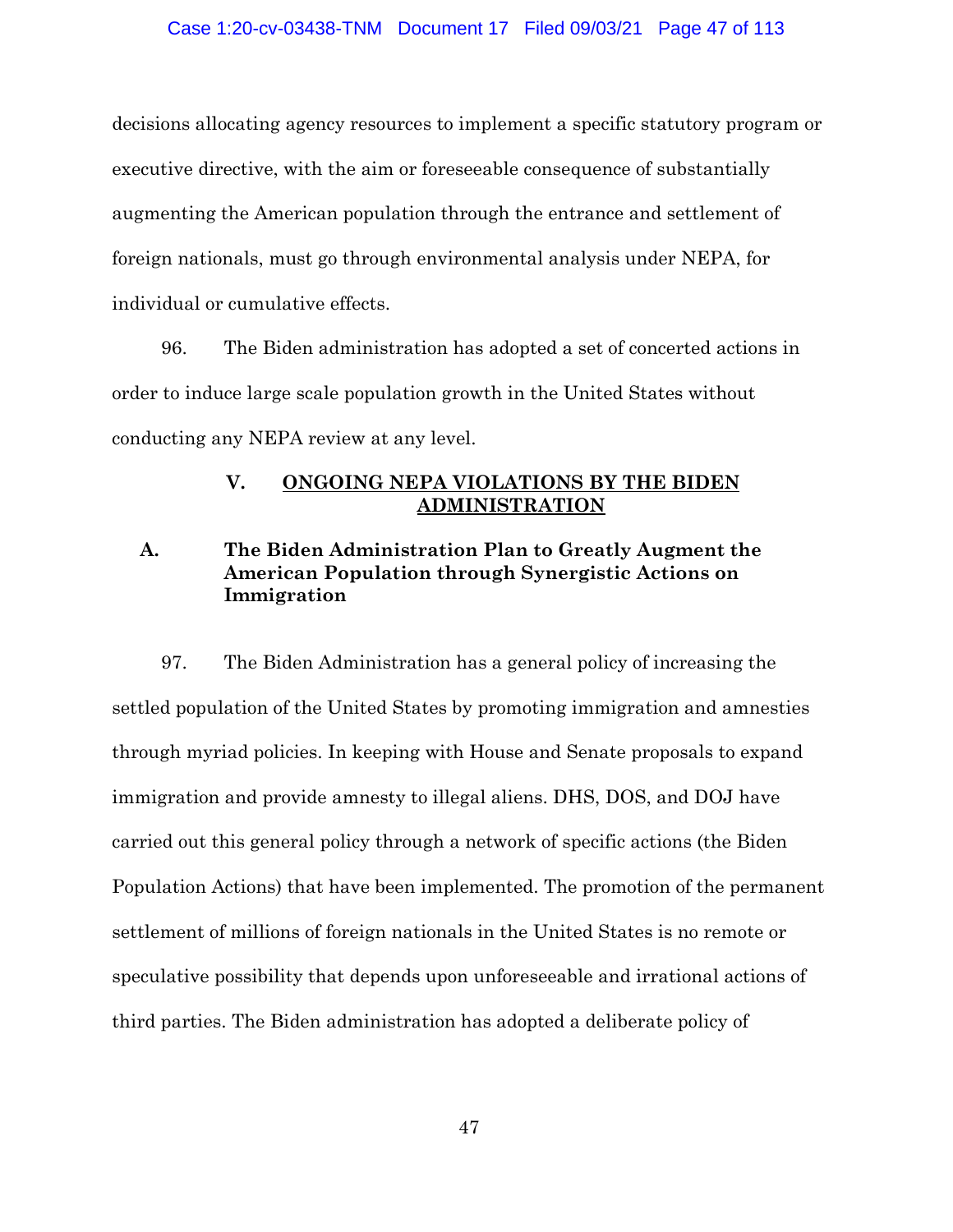### Case 1:20-cv-03438-TNM Document 17 Filed 09/03/21 Page 48 of 113

permanent population transfer from other countries to the United States,

implemented via administrative action where legislation is not possible.

98. For instance, Executive Order 14012 of February 2, 2021 announced that its policy must reflect the view that:

Our Nation is enriched socially and economically by the presence of immigrants, and we celebrate with them as they take the important step of becoming United States citizens. The Federal Government should develop welcoming strategies that promote integration, inclusion, and citizenship, and it should embrace the full participation of the newest Americans in our democracy. E.O. 14012, Feb. 2, 2021.

99. Likewise, Executive Order 14012 states in its policy section that "immigrants have come to the United States with little more than the clothes on their backs, hope in their hearts, and a desire to claim their own piece of the American Dream. These mothers, fathers, sons, and daughters have made our Nation better and stronger…" and the Biden Administration will "enhance lawful pathways for migration to this country and will restore and strengthen our own asylum system."

100. The Administration's May 3, "Statement by President Joe Biden on Refugee Admissions" stated that the United States Refugee Program is "a statement of who we are and who we want to be," and promised to "use every tool available" to increase the number of refugees settled in the United States.[43](#page-47-0)

101. These and many other references in Biden Administration public documents and statements make clear that the Biden Administration believes,

<span id="page-47-0"></span><sup>43</sup> Press Release, White House, Statement by President Joe Biden on Refugee Admissions (May 3, 2021), https://www.whitehouse.gov/briefing-room/statements-releases/2021/05/03/statement-bypresident-joe-biden-on-refugee-admissions/.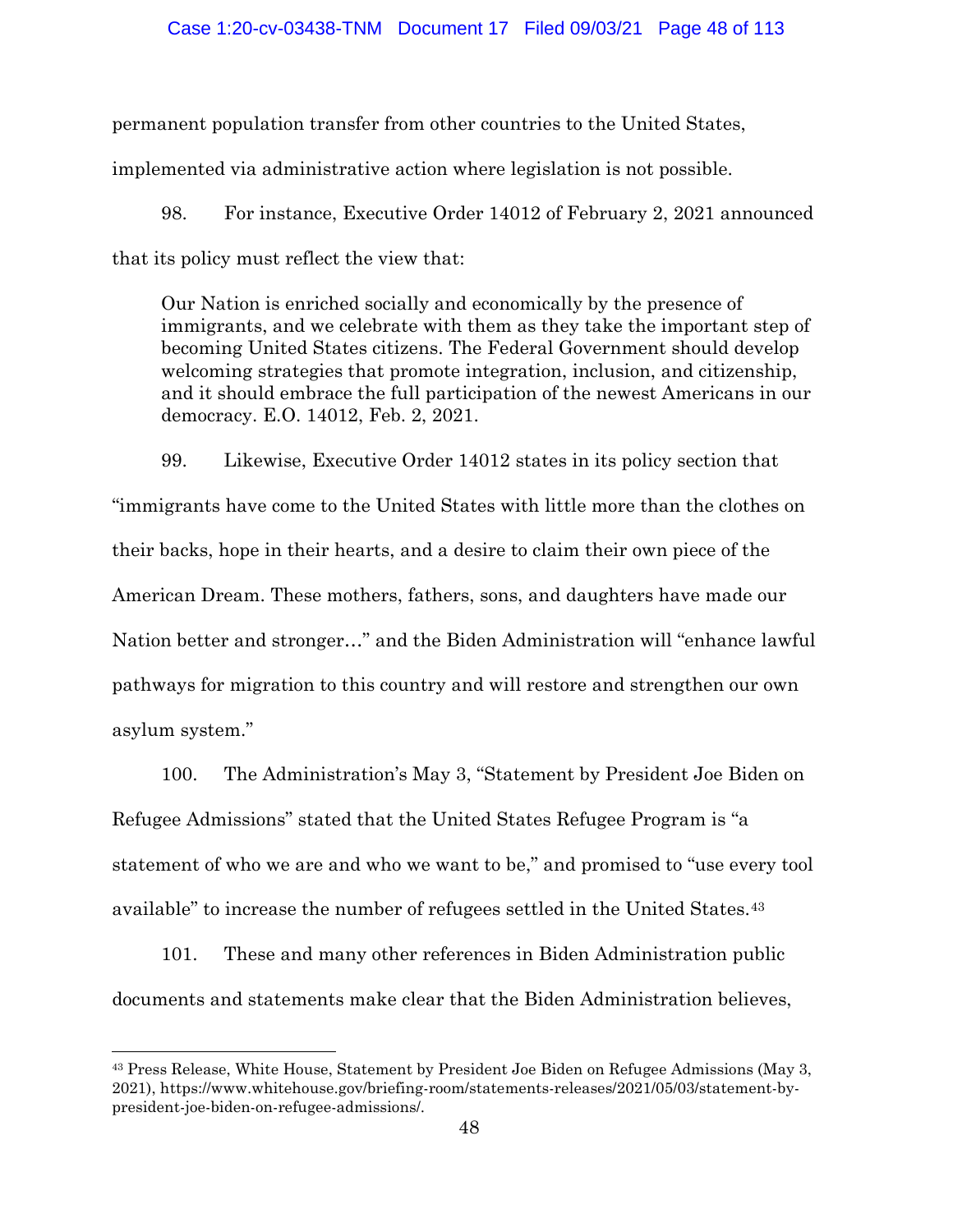#### Case 1:20-cv-03438-TNM Document 17 Filed 09/03/21 Page 49 of 113

when it comes to the entrance and permanent settlement of foreign nationals into the United States, that is, population augmentation through immigration, more is better. This case is not about whether or not such policies are good, bad, or neutral for the well-being of American citizens. It may be the case that they are good for some current American citizens and bad for others. However, such a policy undoubtedly has the potential to impact the human and natural environment of the United States. Therefore, any specific major agency actions taken in further of this policy must be analyzed under NEPA.

102. Even though generally the individuals that were the driving force behind NEPA were convinced that population growth was not in the interests of United States citizens, NEPA itself does not make actions that augment the population unlawful. But NEPA mandates a level of transparency and public involvement in the process of carrying out such actions.

103. DHS, DOS, and DOJ's NEPA regulations have assisted in enabling these agencies to fail to carry out their immigration related duties under NEPA in the past. These procedures now enable the Biden Administration to start a policy of massive population augmentation through the Biden Population Actions while entirely avoiding NEPA analysis.

104. Collectively and in isolation, these immigration-related actions have caused and will continue to cause significant effects to the quality of the environment where the plaintiffs live, work, and recreate. Defendants have not prepared an environmental impact statement nor an environmental assessment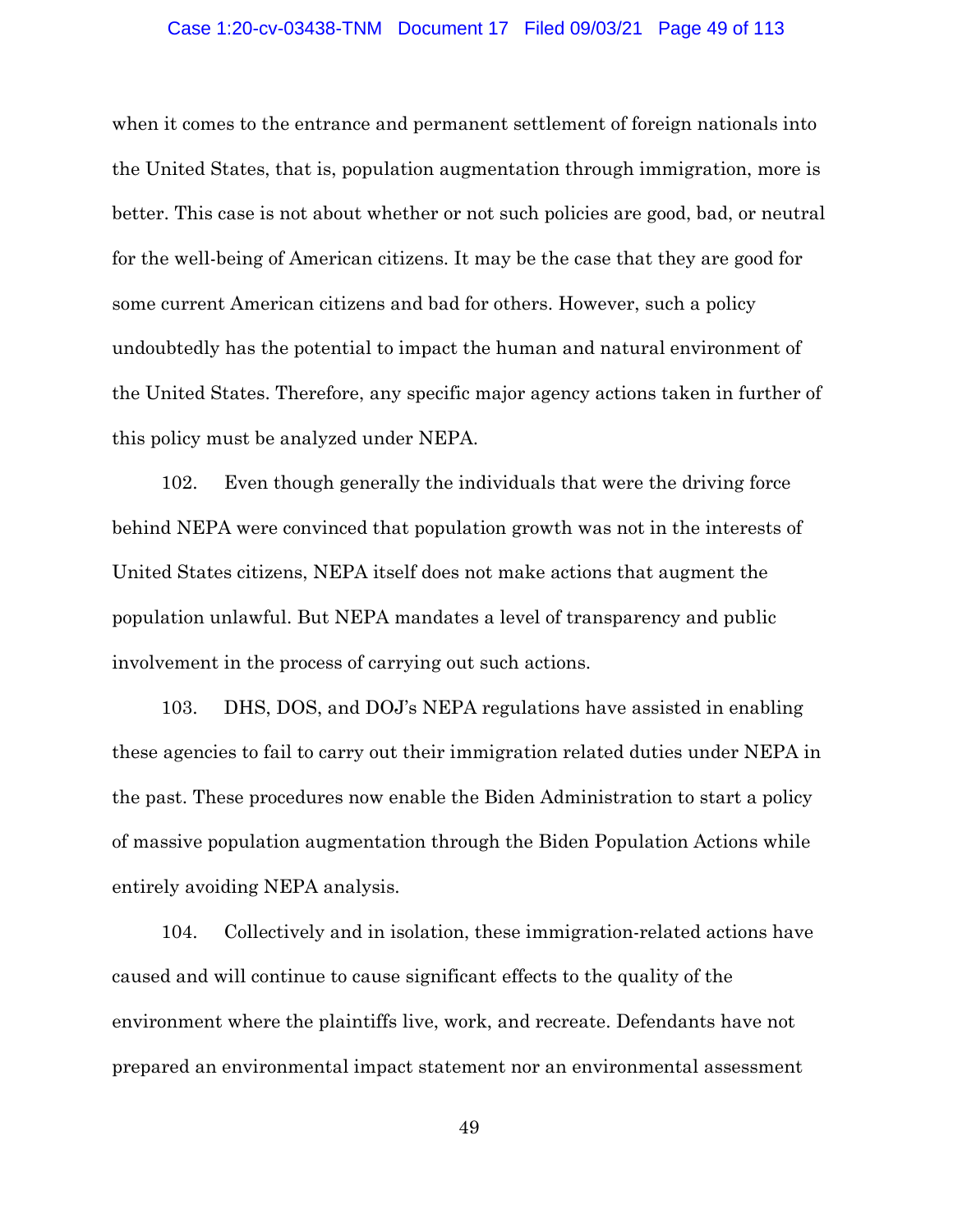#### Case 1:20-cv-03438-TNM Document 17 Filed 09/03/21 Page 50 of 113

for any of these actions. Defendants have not cited a categorical exclusion that would cover these actions. Nor can Defendants point to anything in any of their NEPA procedures that would provide guidance for how to conduct lawful environmental analysis for these actions.

105. This case does not identify every one of the ever growing list of actions that work synergistically in furtherance of the Biden Administration's population growth agenda. Nor does it challenge every department of the Cabinet that has the potential to affect immigration policy. This case challenges those major actions primarily determined and implemented by DHS, DOS, and DOJ impacting and with the potential to continue to impact the Plaintiffs both cumulatively and individually.

106. The nine Biden Population Actions listed below all work synergistically to augment the size of the American population, and they fall into three categories. All are affirmative, positive actions taken in order to achieve the overarching agenda laid out by President Biden's executive orders to substantially augment the population of the current American citizenry with a very large population of foreign nationals. These actions are *not* all of the actions that the Biden Administration is taking or has taken to augment the population. Such a listing would be impossible, particularly because, due to a lack of NEPA framework for any of Defendants' immigration actions, the public is not informed or even aware of all the actions in the first place. Many actions have been taken behind closed doors, and none have been open to public comment. Plaintiffs have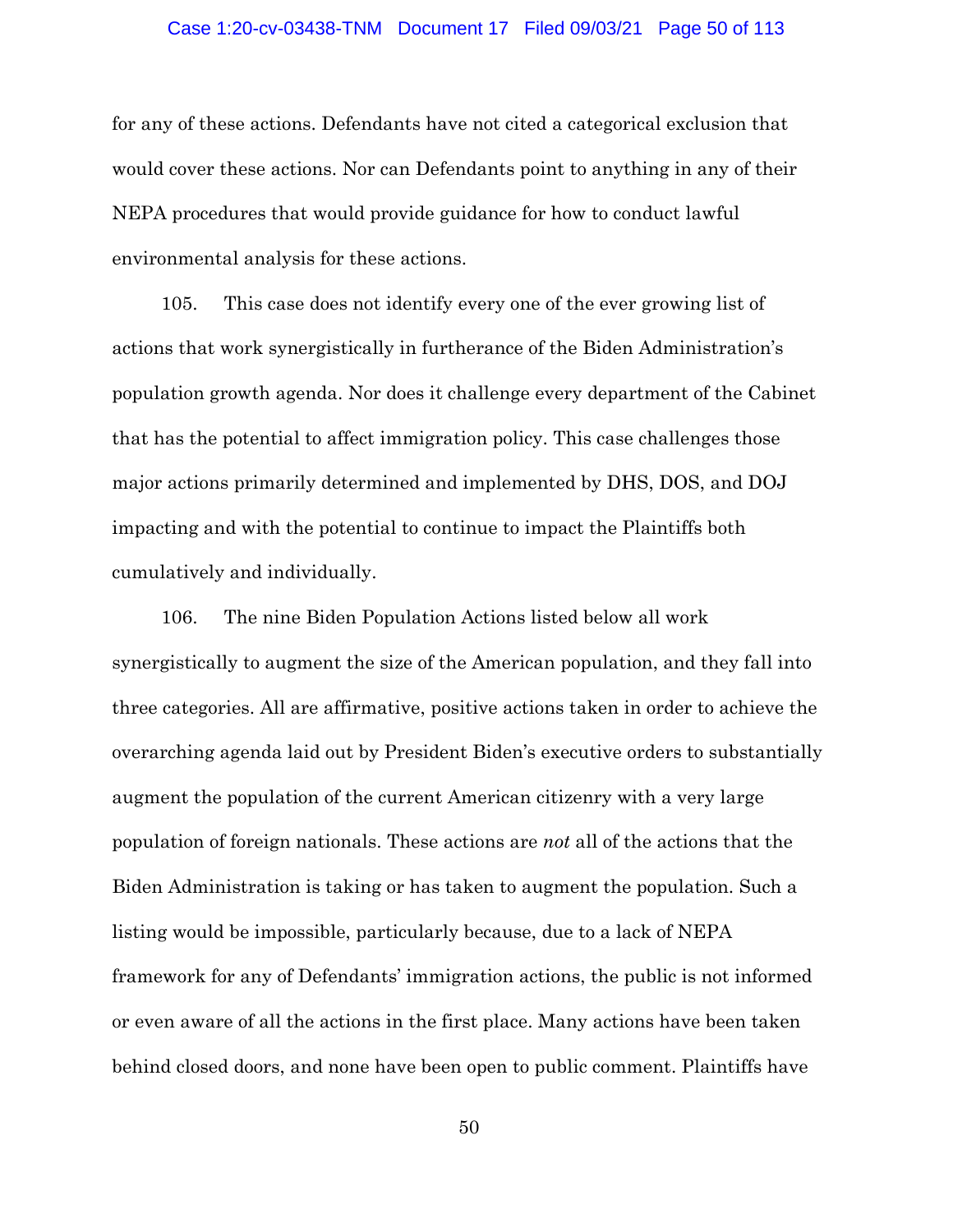#### Case 1:20-cv-03438-TNM Document 17 Filed 09/03/21 Page 51 of 113

therefore limited themselves to a finite list of major actions which, even without the holding of NEPA public hearings, Plaintiffs are aware of or know must exist. Plaintiffs have chosen the actions over which they are dismayed that no public hearings were afforded which they could attend to have their voices heard.

107. The nine Biden Population Actions are organized into three categories for organizational purposes. The first category of actions consists of those that ease entry at the southwest border; the second category concerns actions that dismantle interior enforcement, thereby granting those who have entered illegally a *de facto* right to stay; and the third category consists of actions expanding and creating "humanitarian" programs that directly grant permission to foreign nationals to enter the country through parole or the provision of visas.

# **1. First Category: agency actions which increased ease of illegal entry at the southern border**

108. First, the Biden Administration ordered a suspension of all border wall projects with Proclamation 10142 of January 20, 2021.<sup>[44](#page-50-0)</sup> It carried out this policy through several specific According to DHS's "Border Wall Plan Pursuant to Presidential Proclamation 10142, June 9, 2021" DHS has now "suspended performance of all border barrier contracts and southwest border barrier construction activities, with the exception of activities related to ensuring project sites are safe and secure in accordance with the terms and conditions of the

<span id="page-50-0"></span><sup>44</sup> Proclamation No. 10142, 86 Fed. Reg. 7225 (Jan. 20, 2021). DHS has often announced its activities. *DHS Announces Steps to Protect Border Communities from Wall Construction*, U.S. DEPT. OF HOMELAND SEC. (Apr. 30, 2021), https://www.dhs.gov/news/2021/04/30/dhs-announcessteps-protect-border-communities-wall-construction.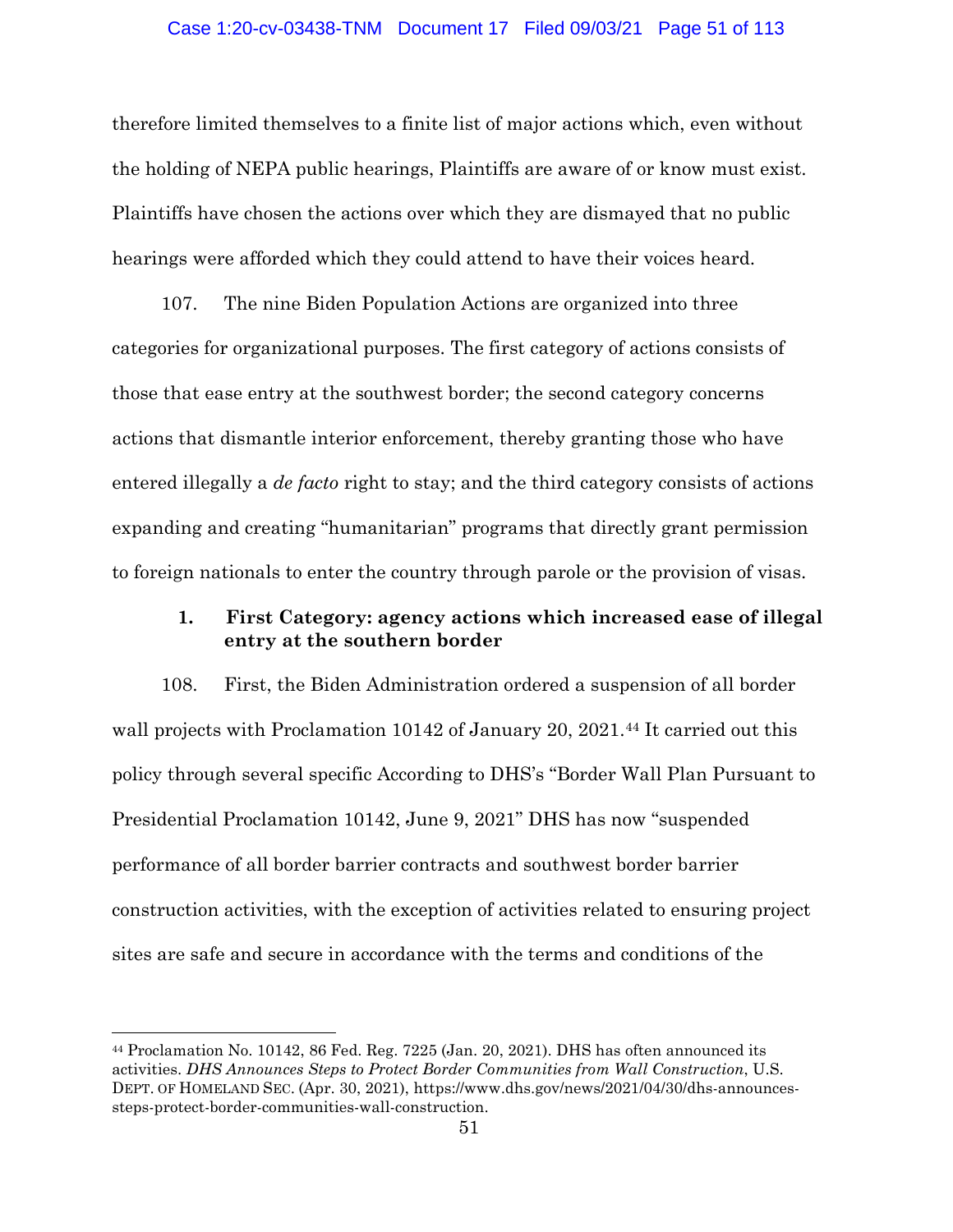### Case 1:20-cv-03438-TNM Document 17 Filed 09/03/21 Page 52 of 113

contracts."[45](#page-51-0) In this Proclamation, DHS proclaimed its intention to follow the NEPA process in analyzing what damage *building* the border wall had done, illustrating its persistent blind spot that only construction has the potential to create environmental effects. However, DHS's action to abruptly, and with no NEPA analysis, cease construction on the wall was environmentally significant in itself—and no waivers for NEPA were available under the law. Nor did DHS attempt to claim a waiver. DHS simply ignored the potential environmental significance of the act of encouraging border crossers by canceling the wall. DHS continues to terminate existing contracts in accordance with this plan.[46](#page-51-1)

109. Second, DHS and DOS took actions to end the policies which are collectively known as the "Remain in Mexico" policy.[47](#page-51-2) The Remain in Mexico policy consisted of four components: a) the Migrant Protection Protocols; b) the Asylum Cooperative Agreements; c) Prompt Asylum Case Review, and d) the Humanitarian Asylum Review Program. Under the Migrant Protection Protocols, non-Mexican foreign nationals seeking to enter the United States unlawfully through the Southern Border were returned to Mexico to wait there for the duration of their INA Section 240 removal proceedings.[48](#page-51-3) Through the Asylum

<span id="page-51-0"></span><sup>45</sup> U.S. DEPT. OF HOMELAND SEC., DEPARTMENT OF HOMELAND SECURITY BORDER WALL PLAN PURSUANT TO PRESIDENTIAL PROCLAMATION 10142 (June 11, 2021), accessible at https://www.dhs.gov/publication/department-homeland-security-border-wall-plan-pursuantpresidential-proclamation-10142.

<span id="page-51-1"></span><sup>46</sup> *DHS to Cancel Laredo Sector Border Barrier Contracts*, U.S. DEPT. OF HOMELAND SEC. (July 23, 2021), https://www.dhs.gov/news/2021/07/23/dhs-cancel-laredo-sector-border-barrier-contracts. <sup>47</sup> Exec. Order No. 14010, 86 Fed. Reg. 8267 (Feb. 2, 2021).

<span id="page-51-3"></span><span id="page-51-2"></span><sup>48</sup> U.S. DEPT. OF HOMELAND SEC., TERMINATION OF MPP PROGRAM MEMO (June 1, 2021), accessible at https://www.dhs.gov/publication/dhs-terminates-mpp-and-continues-process-individuals-mppunited-states-complete-their.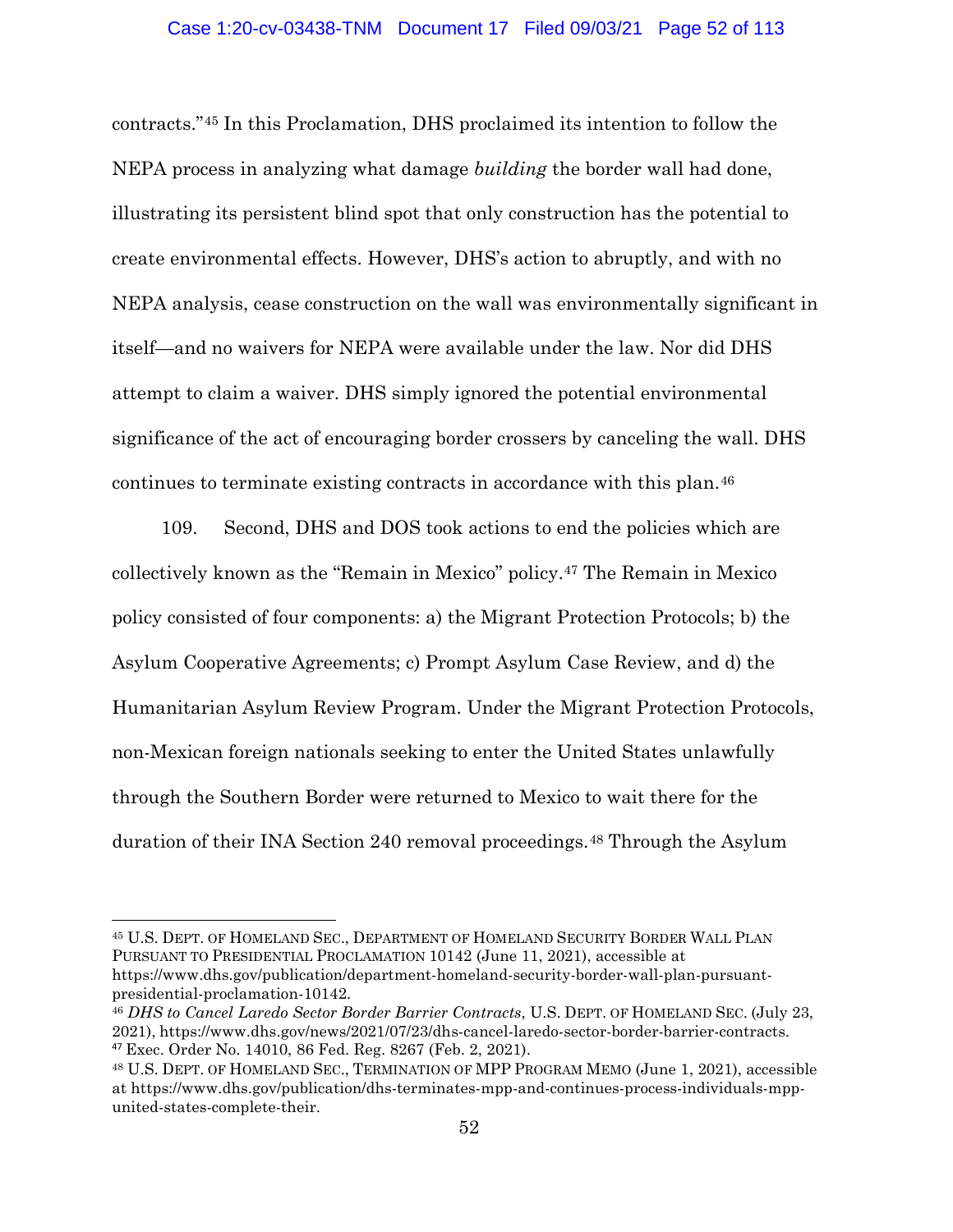Cooperative Agreements (ACAs) with Honduras, Guatemala, and El Salvador, aliens apprehended at the U.S. southern border were given the option to seek humanitarian relief in a regional country closer to the home country they were allegedly fleeing from persecution.[49](#page-52-0) The Prompt Asylum Case Review program expedited credible fear screenings for most non Mexican nationals. Finally, the Humanitarian Asylum Review Program efficiently handled asylum screenings at the southern border. Taken together, these initiatives were highly effective in discouraging asylum forum shopping by curtailing the number of illegal aliens permitted into the United States to possibly make an asylum defense against removal.

110. Third, upon information and belief, CBP agents have now adopted a policy of giving permission slips to seek more permanent legal status to those illegal border crossers they meet, and helping them board buses to destinations within the interior of the country. The new policy is to process and enable, rather than stop, statutorily unlawful entry by foreign nationals.[50](#page-52-1)

# **2. Second Category: agency actions that dismantle interior enforcement**

<span id="page-52-0"></span><sup>49</sup> Press Release, U.S. Dept. of State, Suspending and Terminating the Asylum Cooperative Agreements with the Governments El Salvador, Guatemala, and Honduras (Feb. 6, 2021), https://www.state.gov/suspending-and-terminating-the-asylum-cooperative-agreements-with-thegovernments-el-salvador-guatemala-and-honduras/.

<span id="page-52-1"></span><sup>50</sup> Todd Bensman, *Catch-and-Bus: Thousands of Freed Border-Crossing Immigrants Are Dispersing Across America*, CTR. FOR IMMIGR. STUD. (Mar. 31, 2021), https://cis.org/Bensman/CatchandBus-Thousands-Freed-BorderCrossing-Immigrants-Are-Dispersing-Across-America; C. Douglas Golden, *Watch: Border Patrol Dropping Off Illegals at Bus Station, Sending Them Out of Town*, WESTERN J. (July 25, 2021), https://www.westernjournal.com/watch-border-patrol-dropping-off-illegals-busstation-sending-town/.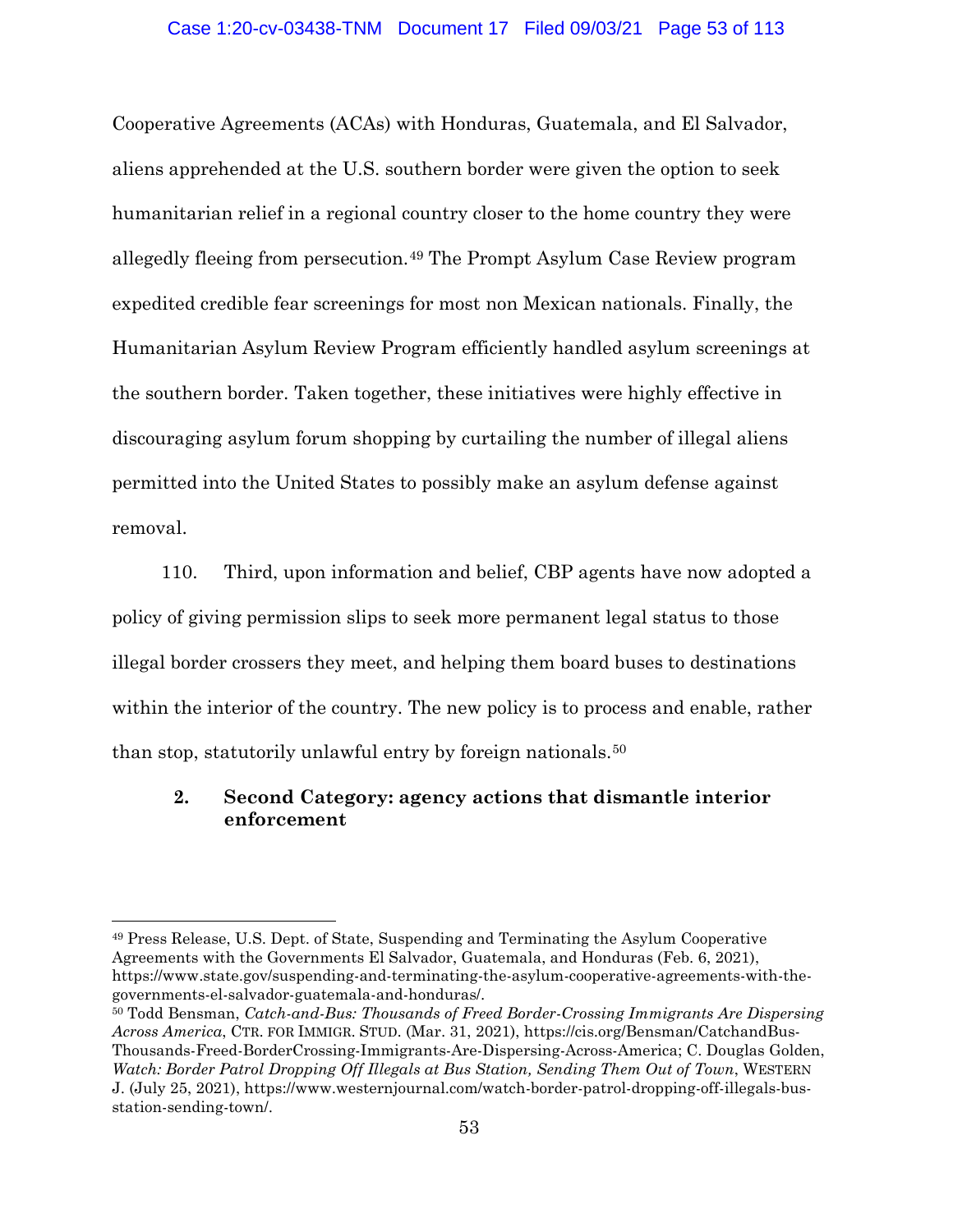### Case 1:20-cv-03438-TNM Document 17 Filed 09/03/21 Page 54 of 113

111. First, on February 18, 2021, in a memorandum labeled Policy Number 11090.1 from Tae D. Johnson to all Immigration and Customs Enforcement (ICE) employees, DHS prohibited Immigration and Customs Enforcement (ICE) from detaining and removing of all foreign nationals unlawfully present except those who meet a few narrow categories.<sup>[51](#page-53-0)</sup> This order was immediately binding on ICE employees and went into immediate effect. ICE applied this guidance to its Immigration Attorneys as well.<sup>[52](#page-53-1)</sup> This "guidance," which is, in fact, actually mandatory, significantly restricts the abilities of ICE agents to arrest and remove aliens from the interior of the United States.[53](#page-53-2)

112. Second, on April 23, 2021, DHS announced that it would stop fining aliens for failing to depart the United States.[54](#page-53-3) Failing to penalize illegal aliens for failing to leave, further removes increases the incentive to stay, and sends the message that DHS does not discourage illegal aliens from remaining in the United States.

113. Third, on July 15, 2021, the Attorney General reinstated administrative closure in EOIR's immigration courts with the publication of

 $\overline{a}$ 

<span id="page-53-1"></span><sup>52</sup> Memorandum from John D. Trasvifna, Principal Legal Advisor, U.S. Immigr. and Customs Enf't, to All OPLA Attorneys (May 27, 2021), https://www.ice.gov/doclib/about/offices/opla/OPLAimmigration-enforcement interim-guidance.pdf

<span id="page-53-0"></span><sup>51</sup> Memorandum from Tae D. Johnson, Acting Director, U.S. Immigr. and Customs Enf't, to All ICE Employees (Feb. 18, 2021), https://www.ice.gov/doclib/news/releases/2021/021821\_civilimmigration-enforcement interim-guidance.pdf.

<span id="page-53-2"></span><sup>53</sup> *See* Andrew R. Arthur, *ICE's Enforcement Guidance Wastes the Resources It Claims to Be Conserving*, CTR. FOR IMMIGR. STUD. (Feb. 23, 2021), https://cis.org/Arthur/ICEs-Enforcement-Guidance-Wastes-Resources-It-Claims-Be-Conserving.

<span id="page-53-3"></span><sup>54</sup> *See DHS Announces Rescission of Civil Penalties for Failure-to-Depart*, U.S. DEPT. OF HOMELAND SEC. (Apr. 23, 2021), https://www.dhs.gov/news/2021/04/23/dhs-announces-rescission-civilpenalties-failure-depart.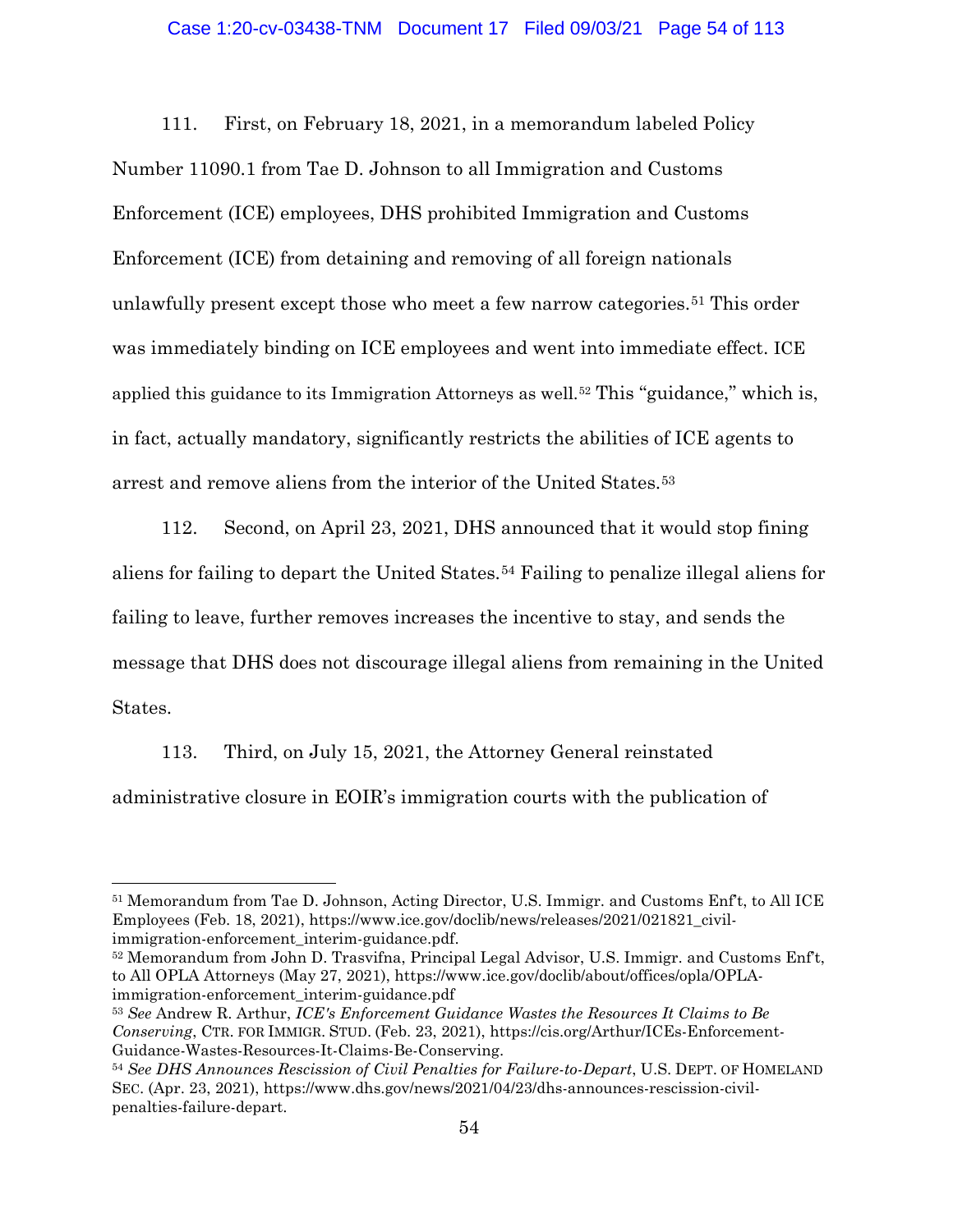*Matter of Cruz-Valdez*, 28 I&N Dec. 326 (A.G. 2021). This case overruled *Matter of Castro-Tum*, 27 I&N Dec. 271. Administrative closure is a process whereby a judge in an immigration court has the ability to remove the case from the docket without deciding the merits of it, leaving the case in adjudicatory limbo for an indefinite period of time.

114. Although the Attorney General's reinstatement of administrative closure described it as a "long-standing practice," history belies that assertion. Although adjudication of deportation cases began in the 1890s, the process for administrative closure was not created until nearly 100 years later, when it was established by policy, rather than by law, in 1984[.55](#page-54-0) Between 1984 and 2012, administrative closure required the consent of the prosecuting agency because it infringed upon that agency's prosecutorial discretion to determine which deportation or removal cases should be prosecuted and which ones should not. Further, well-established case law mandated that immigration judges or the Board of Immigration Appeals were required to adjudicate cases unless the prosecuting agency elected not to pursue them.[56](#page-54-1) Between 2012 and 2018, however, the consent of the prosecuting agency was no longer required, allowing immigration judges or the Board of Immigration Appeals to assume the roles of prosecutors and to pick and choose which cases should be prosecuted and move

<span id="page-54-0"></span><sup>55</sup> Memorandum for All Immigration Judges, from William R. Robie, Chief Immigration Judge, EOIR, Re: Operating Policy and Procedure 84-2: *Cases in Which Respondents/Applicants Fail to Appear for Hearing* at 1–2 (Mar. 7, 1984).

<span id="page-54-1"></span><sup>56</sup> *See, e.g., Matter of Lopez-Barrios*, 20 I&N Dec. 203, 204 (BIA 1990); *Matter of Gutierrez-Lopez*, 21 I&N Dec. 479, 480 (BIA 1996).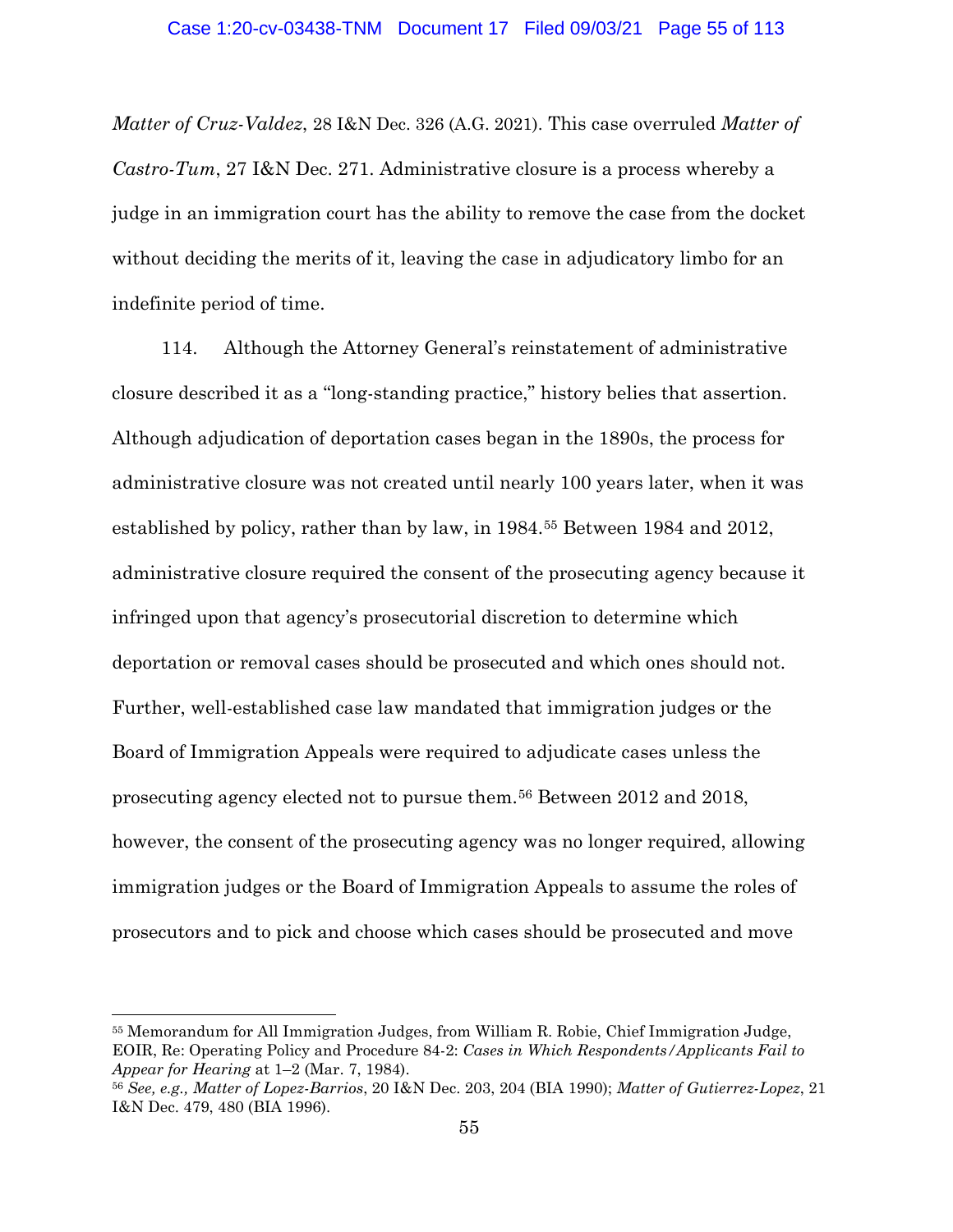### Case 1:20-cv-03438-TNM Document 17 Filed 09/03/21 Page 56 of 113

forward in the adjudicatory process. At most, the administrative closure reinstated by the Attorney General existed for only six years out of an adjudicatory history of approximately 130 years.

115. Similarly, although the Attorney General described administrative closure as "temporary," EOIR's own statistics belie that assertion. As of June 30, 2021, over 303,000 cases have been administratively closed by EOIR with the average length of closure being over 6,000 days, or approximately 17 years.[57](#page-55-0) Over 55,000 cases have been administratively closed for more than 30 years already.[58](#page-55-1) As of the third quarter of 2021, a total of 1.612 million cases were pending which means that *Cruz-Valdez* opens up the possibility of the Board of Immigration Appeals or individual immigration judges being able to administratively close a very large number of additional cases. [59](#page-55-2)

116. In practice, administrative closure has been used, not as a temporary technique for administrative reasons, but to close a large number of cases which then remain indefinitely suspended without a final resolution. One circuit court described the use of administrative closure as "an adjudicatory default. . .that. . . strikes directly at the rule of law." In particular, the administrative closure of cases with pending asylum applications contradicts the statutory requirement of 8

<span id="page-55-0"></span><sup>57</sup> EXEC. OFF. FOR IMMIGR. REV., ADJUDICATION STAT.: ADMINISTRATIVELY CLOSED CASES (2021), https://www.justice.gov/eoir/page/file/1061521/download.

<span id="page-55-2"></span><span id="page-55-1"></span><sup>58</sup> EXEC. OFF. FOR IMMIGR. REV., ADJUDICATION STAT.: INACTIVE BUT PENDING CASES BY FY OF ADMINISTRATIVE CLOSURE (2021), https://www.justice.gov/eoir/page/file/1307016/download <sup>59</sup> EXEC. OFF. FOR IMMIGR. REV., ADJUDICATION STAT.: ACTIVE AND INACTIVE PENDING CASES (2021), https://www.justice.gov/eoir/page/file/1139516/download.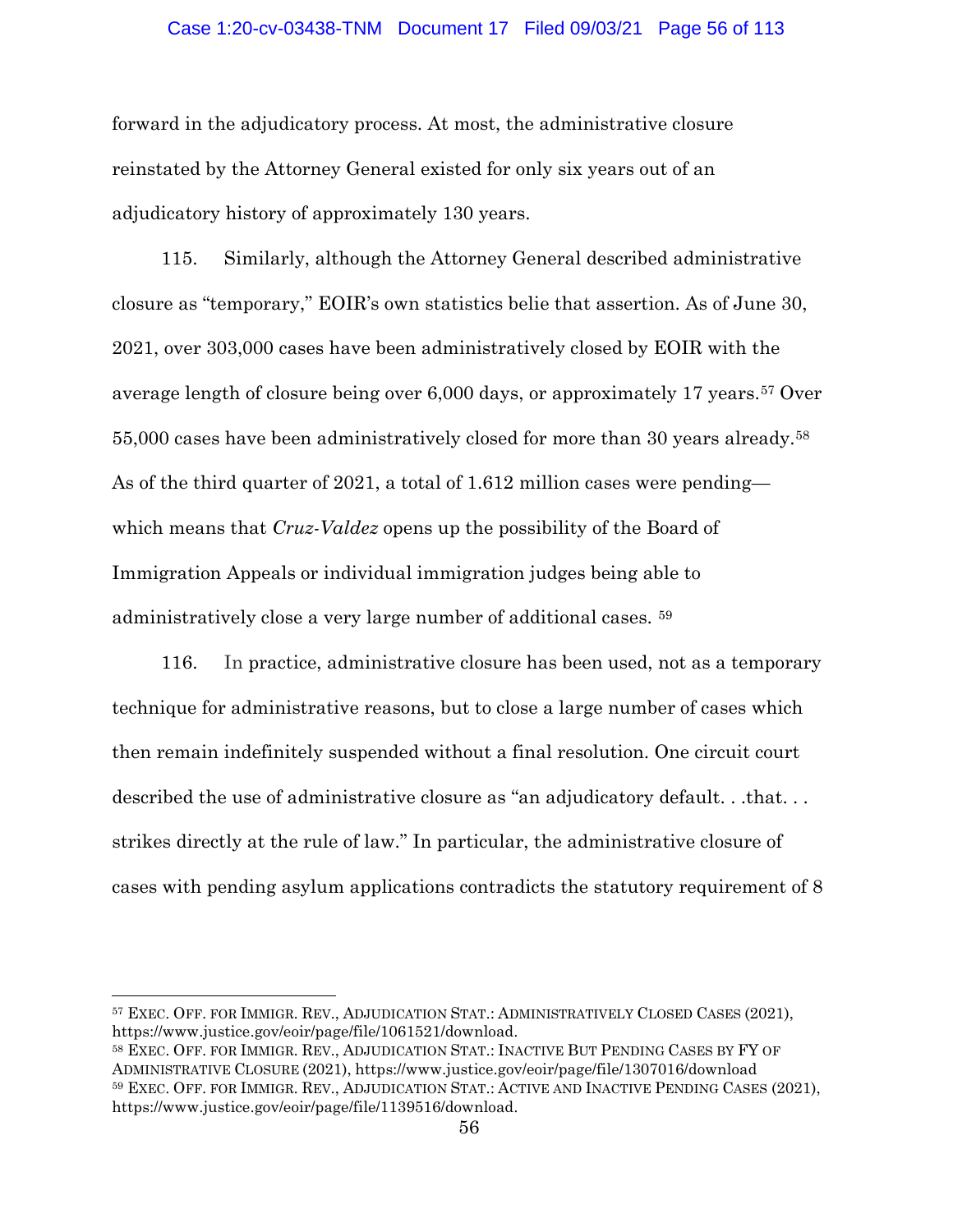U.S.C. 1158(d)(5)(A)(iii), that such applications should be adjudicated within 180 days absent exceptional circumstances.

117. No statute authorizes general administrative closure authority, no regulation explicitly authorizes it, and *Castro Tum* found that the Board of Immigration Appeals and immigration judges lack a delegation of such authority from the Attorney General. *Cruz-Valdez* grants that authority to the Board of Immigration Appeals and immigration judges. This decision therefore grants the authority to clear pending immigration court and Board of Immigration Appeals cases by simply taking them all off the docket without adjudication. It also violates a clear statutory mandate to adjudicate asylum cases within a specified period of time. The decision in *Cruz-Valdez*, which represents the consummation of the Attorney General's decision-making process under  $8 \text{ U.S.C. } 1103(g)(2)$ , and which imposed obligations from which legal consequences flow, including mandating agency inaction through administrative closure despite statutory deadlines to the contrary, constitutes a final agency action subject to judicial review.

118. *The Cruz-Valdez* decision by the Attorney General, in keeping with the Biden Administration's agenda to integrate larger numbers of foreign nationals into American society, further weakens interior enforcement. As the Supreme Court has found in *INS v. Doherty*, 502 U.S. 314, 323 (1992): "in a deportation proceeding...as a general matter, every delay works to the advantage of the deportable alien who wishes merely to remain in the United States."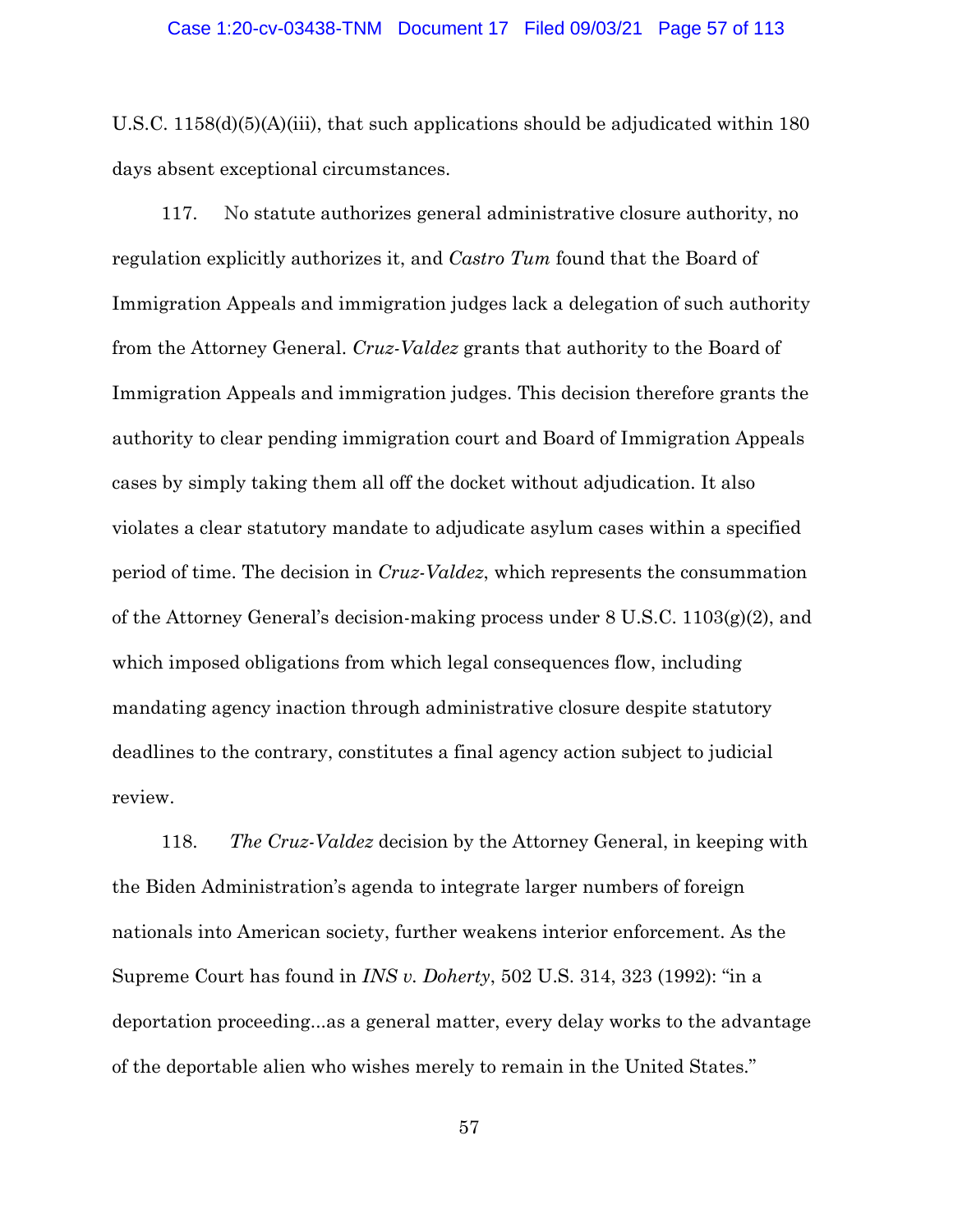# **3. Third Category: agency action to expand entry and settlement of foreign nationals on the basis of "humanitarian" concerns.**

119. First, this Administration took actions to substantially enlarge the

U.S. Refugee Admissions Program (USRAP), which augments the U.S. population through the resettlement of foreign nationals in various communities across the United States through a partnership between DOS and various refugee resettlement non-government organizations (NGOs).<sup>[60](#page-57-0)</sup> On May 3, 2021, President Biden raised the refugee admissions ceiling to 62,500 for this fiscal year, and in a statement said he intended to set a goal of 125,000 refugee admissions in fiscal year 2022, a more than eightfold increase from the original fiscal year 2021 USRAP admissions ceiling[.61](#page-57-1) This order reflected agency actions taken by DOS internally to implement the expansion to the program.

120. On April 19 , 2021 DOS's Bureau of Population Refugees and Migration published an "FY 2022 Notice of Funding Opportunity for Reception and Placement Program," ("R & P Program") Funding Opportunity Number: SFOP0008037 on grants.gov.<sup>[62](#page-57-2)</sup> In this notice, DOS stated that it:

Intends to award Cooperative Agreements (CA) for FY 2022 to wellqualified non-profit organizations able to offer a range of services

<span id="page-57-0"></span><sup>60</sup> *See* BUREAU OF POPULATION REFUGEES AND MIGRATION, U.S. DEPT. OF STATE, U.S. REFUGEE ADMISSIONS PROGRAM, https://www.state.gov/refugee-admissions/reception-and-placement/. This list of NGOs involved, all of whom have been involved in the USRAP resettlement for many years, is available at the Refugee Processing Center's website, at: https://www.wrapsnet.org/rp-agencycontacts/, last accessed August 28, 2021

<span id="page-57-1"></span><sup>61</sup> Press Release, White House, Statement by President Joe Biden on Refugee Admissions (May 3, 2021), https://www.whitehouse.gov/briefing-room/statements-releases/2021/05/03/statement-bypresident-joe-biden-on-refugee-admissions/.

<span id="page-57-2"></span><sup>62</sup> BUREAU OF POPULATION REFUGEES AND MIGRATION, U.S. DEPT. OF STATE, SFOP0008037, FY 2022 NOTICE OF FUNDING OPPORTUNITY FOR RECEPTION AND PLACEMENT PROGRAM (2021), https://www.grants.gov/web/grants/.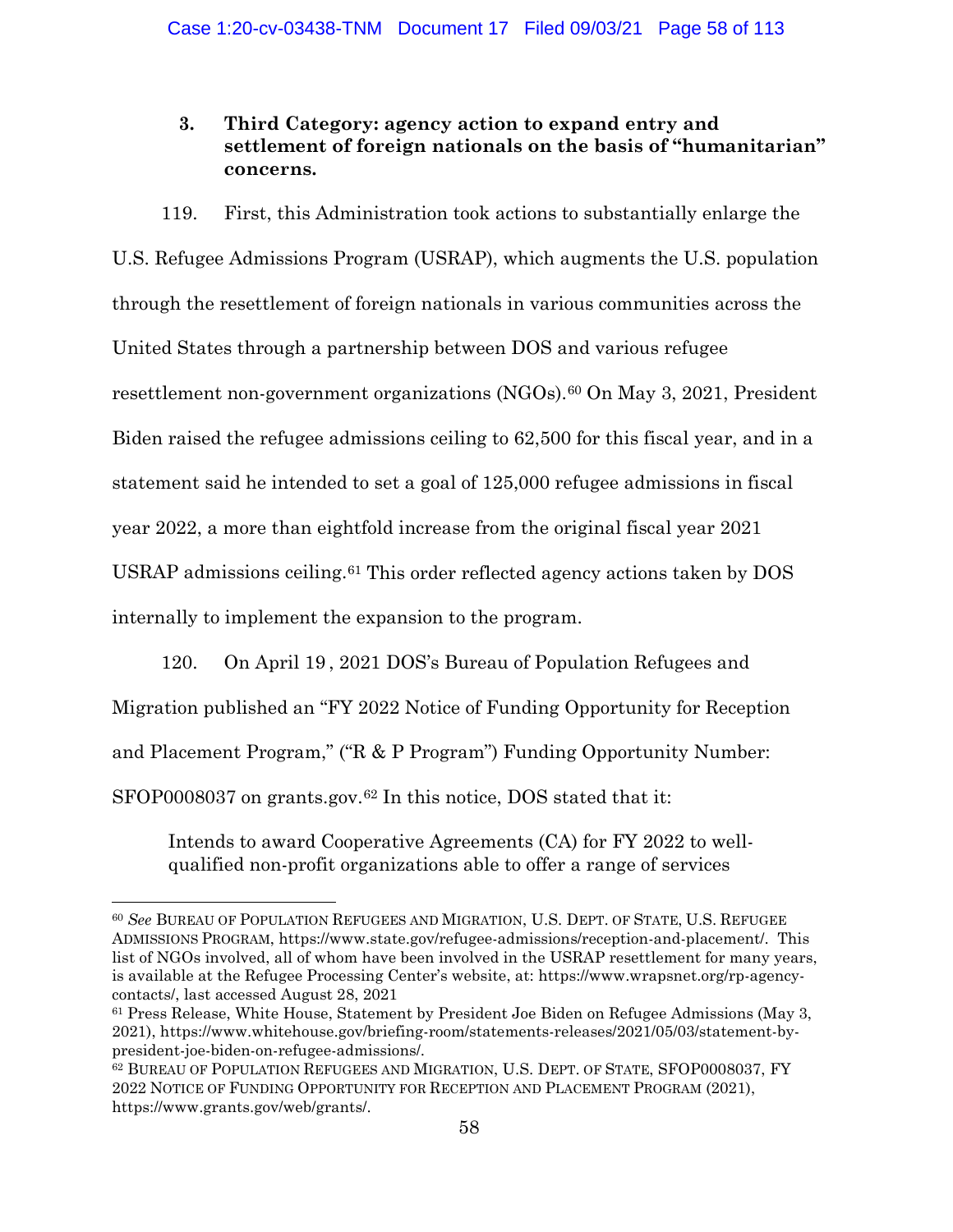throughout networks of multiple locations across the United States. This will include applicants that have demonstrated satisfactory performance under previous agreements with the Bureau and/or applicants that meet the selection criteria described below and have demonstrated the ability to provide required services.

121. DOS also posted a link to further information about its selection criteria (which it had determined in final form for FY 2022 before the notice was published for the program).[63](#page-58-0) The final criteria for FY 2022 included: "1) Be a wellestablished social service provider with demonstrated case management expertise and experience managing a network of affiliates that provide reception and placement or similar services to refugees or other migrant populations in the United States; 2) Have been a non-profit in operation for at least three full years with  $501(c)(3)$  status with the IRS, other than institutions of higher education; 3) Document the availability of private financial resources to contribute to the program; and 4) Operate in multiple locations across the United States." *Id*.

122. The deadline to submit proposals to be considered for such cooperative agreements was July 2, 2021. These contracts will increase assistance and other integration support to refugees who are resettled in communities selected by the applicant NGOs and approved by DOS. Through these contracts, DOS "partners with and provides partial financial support to non-governmental organizations (NGOs) to carry out the R & P Program." *Id*. Participating NGOs will "combine the Bureau's financial assistance and projected private resources for

<span id="page-58-0"></span><sup>63</sup> *See* Press Release, U.S. Dept. of State, FY 2022 Notice of Funding Opportunity for Reception and Placement Program (Apr. 19, 2021), https://www.state.gov/fy-2022-notice-of-funding-opportunityfor-reception-and-placement-program/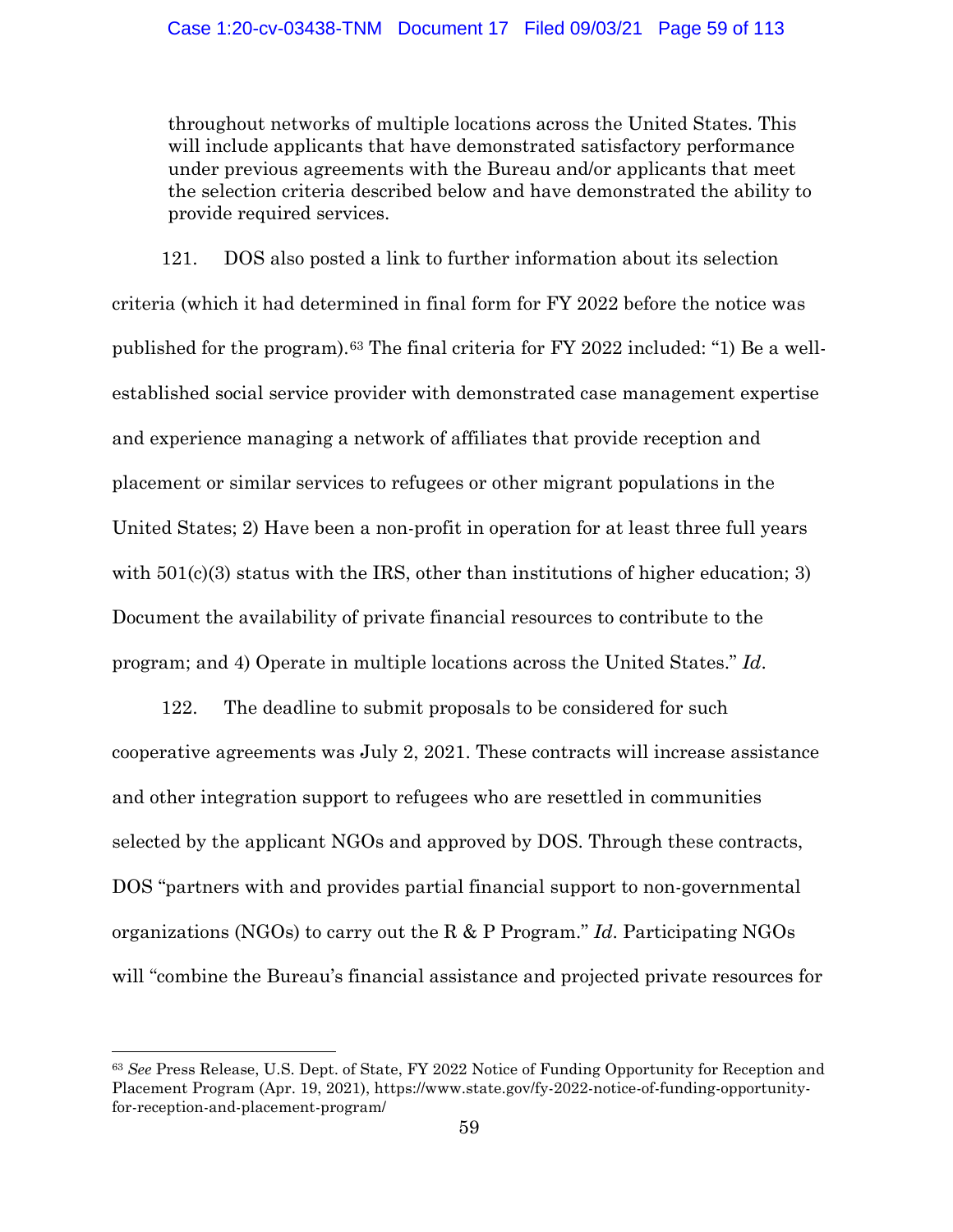#### Case 1:20-cv-03438-TNM Document 17 Filed 09/03/21 Page 60 of 113

the provision of R & P services for refugees admitted to the United States during the period October 1, 2021 through September 30, 2022." *Id*. Therefore, all of these contracts will have been finally awarded by Oct. 1, 2021. *Id*.

123. As part of their proposals, NGO applicants were required to name and provide other information about the capacities of their proposed "local affiliates" throughout the United States that will do the actual work of resettling refugees.[64](#page-59-0) At no stage in any of this process, which will determine the communities throughout the United States that will receive refugees in FY 2022, has the process been open to any kind of public transparency. Nor will the public, including the instant Plaintiffs, be able to view the contracts even after they are made final and determine which communities across the country will receive refugees. These decisions taking place out of the public eye will include such considerations as: which NGO local affiliates in which communities will handle resettlement, maximum resettlement capacity for each location, which nationalities could be resettled in that location, the availability of local resources for language or financial help, and the actual number of admitted refugees who will resettled in that community over the course of the fiscal year.

124. Second, this Administration has started a new program through the use of parole authority by DHS specifically for Afghani nationals. On August 23, 2021, DHS issued a memorandum from DHS Secretary Alejandro Mayorkas to

<span id="page-59-0"></span><sup>64</sup> *See* BUREAU OF POPULATION REFUGEES AND MIGRATION, U.S. DEPT. OF STATE, SFOP0008037, FY 2022 NOTICE OF FUNDING OPPORTUNITY FOR RECEPTION AND PLACEMENT PROGRAM, 2022 R&P – Abstract Template (2021), https://www.grants.gov/web/grants/.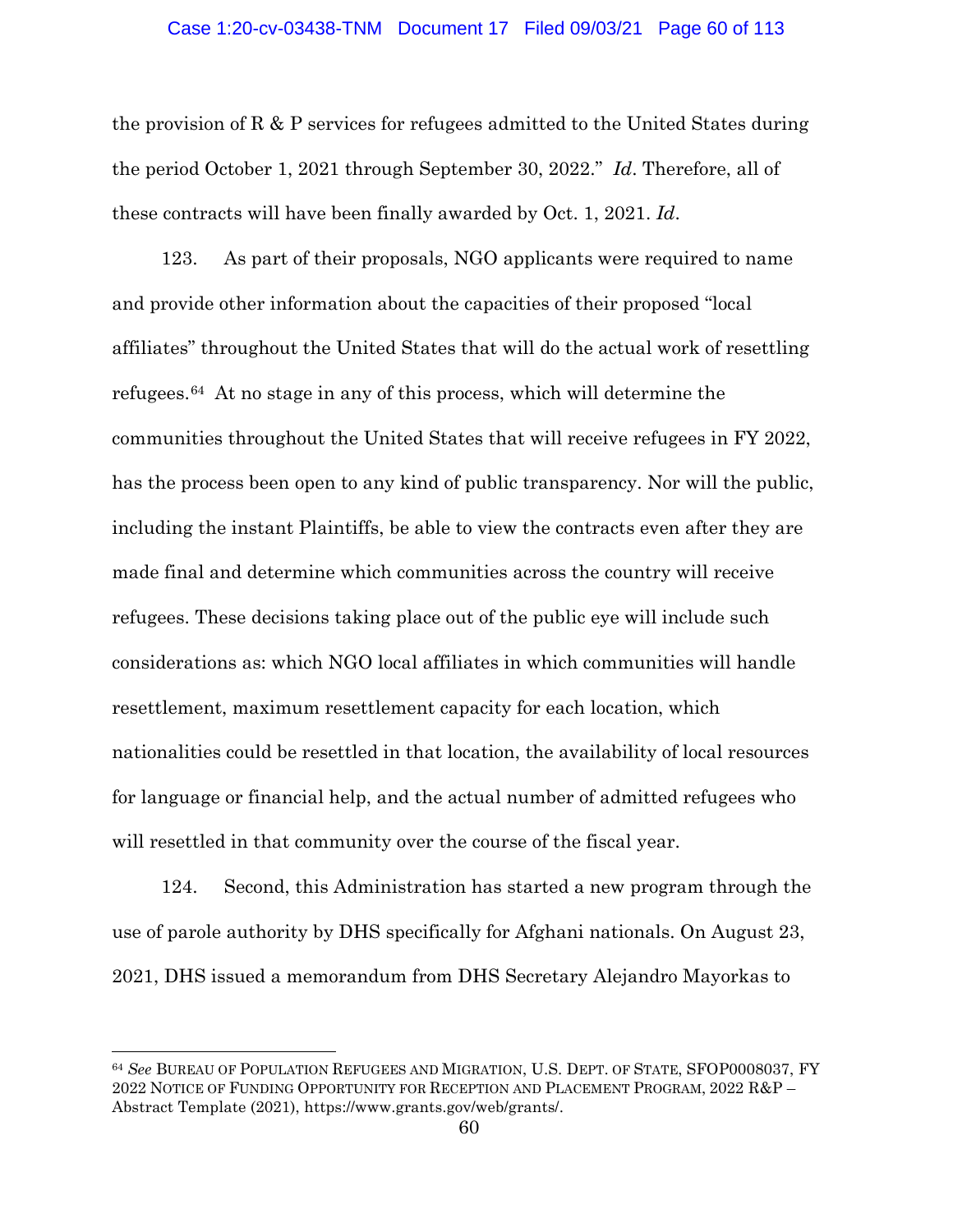Troy Miller, Commissioner of CBP, "Guidance for the Immigration Processing of Afghan Citizens During Operation Allies Refuge." This memorandum invokes Section 212(d)(5) of the INA for CBP officers to use parole for the "processing, transporting, and relocating" of Afghan nationals for a period of two years.[65](#page-60-0) It creates another pathway for Afghani nationals to enter the U.S. in addition to the refugee resettlement program and the Special Immigrant Visa for Afghanis created by statute.

125. Third, this Administration has restarted a program through the use of parole authority by DHS in lieu of a refugee program specifically for Central Americans. On March 10, 2021, DOS announced that it was "expanding legal pathways to enter the United States by reopening the Central American Minors (CAM) program."[66](#page-60-1) The CAM program was originally created in 2014. It used the Secretary of Homeland Security's authority to grant parole[67](#page-60-2) or refugee status to allow certain categories of aliens without lawful status to petition to bring their minor children to the United States. The program went into immediate effect, by opening previously closed cases. DOS's announcement also explained that CAM's scope would be expanded.

<span id="page-60-0"></span><sup>&</sup>lt;sup>65</sup> The Immigration and Nationality Act (INA) gives the Secretary of Homeland Security discretionary authority to parole into the United States temporarily under such conditions as he may prescribe "only on a case by case basis for urgent humanitarian reasons or significant public benefit any alien applying for admission to the United States." 8 C.F.R. § 212.5 (2021). The words "case by case" basis shows that parole was not meant to be an alternate refugee program but the Obama Administration and, now, the Biden Administration, have seen the authority to grant parole to individual foreign nationals on a case by case basis as source of creating new programs to augment the population.

<span id="page-60-2"></span><span id="page-60-1"></span><sup>66</sup> Press Release, U.S. Dept. of State, Restarting the Central American Minors Program (Mar. 10, 2021), https://www.state.gov/restarting-the-central-american-minors-program/. <sup>67</sup> See footnote 65, *infra*.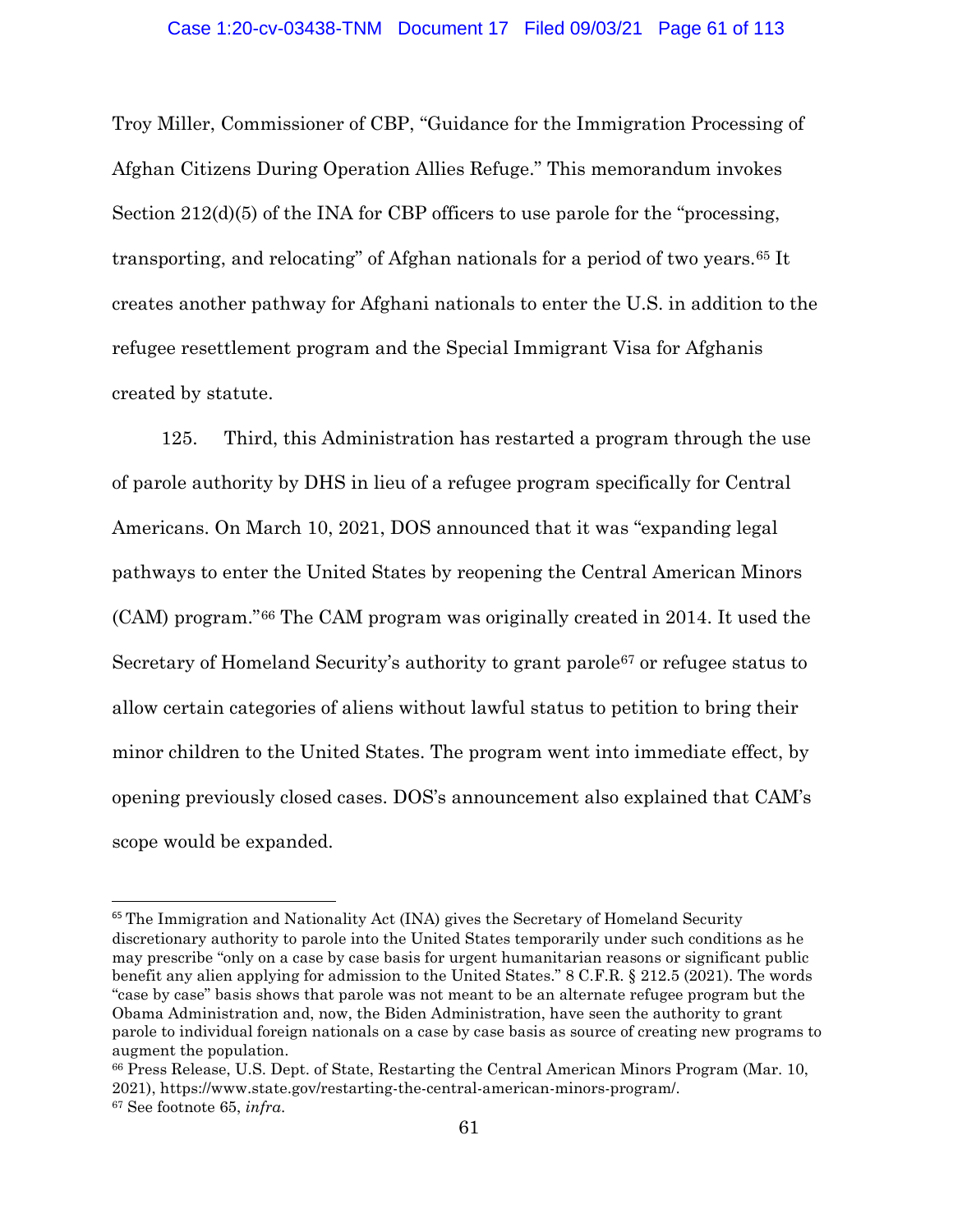126. On June 15, 2021, DHS and DOS released a joint statement updating its progress expanding CAM. They would be expanding the criteria of those who could petition to obtain parole to minor children in Central America.[68](#page-61-0) The expansions would "dramatically expand" the CAM program. The press release states that:

Eligibility to petition will now be extended to include legal guardians (in addition to parents) who are in the United States pursuant to any of the following qualifying categories: lawful permanent residence; temporary protected status; parole; deferred action; deferred enforced departure; or withholding of removal. In addition, this expansion of eligibility will now include certain U.S.-based parents or legal guardians who have a pending asylum application or a pending U visa petition filed before May 15, 2021. It will allow them to petition for access to the U.S. Refugee Admissions Program on behalf of their children who are nationals of El Salvador, Guatemala, or Honduras for potential resettlement in the United States.

127. These expansions, which appear to take effect immediately, are part

of the general agenda to promote migration from Central America through this

expansion of legal pathways to seek humanitarian protection in the United States.

# **4. How the First and Second Categories of Biden Population Actions have not just induced Population Growth, but ignited a border crisis at the southwest border**

128. The three actions from the second category, which expand the right

to remain in the United States, work hand in glove with the three actions in the

first category, which make it easier to enter the United States at the southwest

border. These two categories of actions together yield increasing population

<span id="page-61-0"></span> $\overline{a}$ <sup>68</sup> *See* Press Release, U.S. Dept. of State, Joint Statement by the U.S. Department of State and U.S. Department of Homeland Security on the Expansion of Access to the Central American Minors Program (June 15, 2021), https://www.state.gov/joint-statement-by-the-u-s-department-ofstate-and-u-s-department-of-homeland-security-on-the-expansion-of-access-to-the-centralamerican-minors-program/.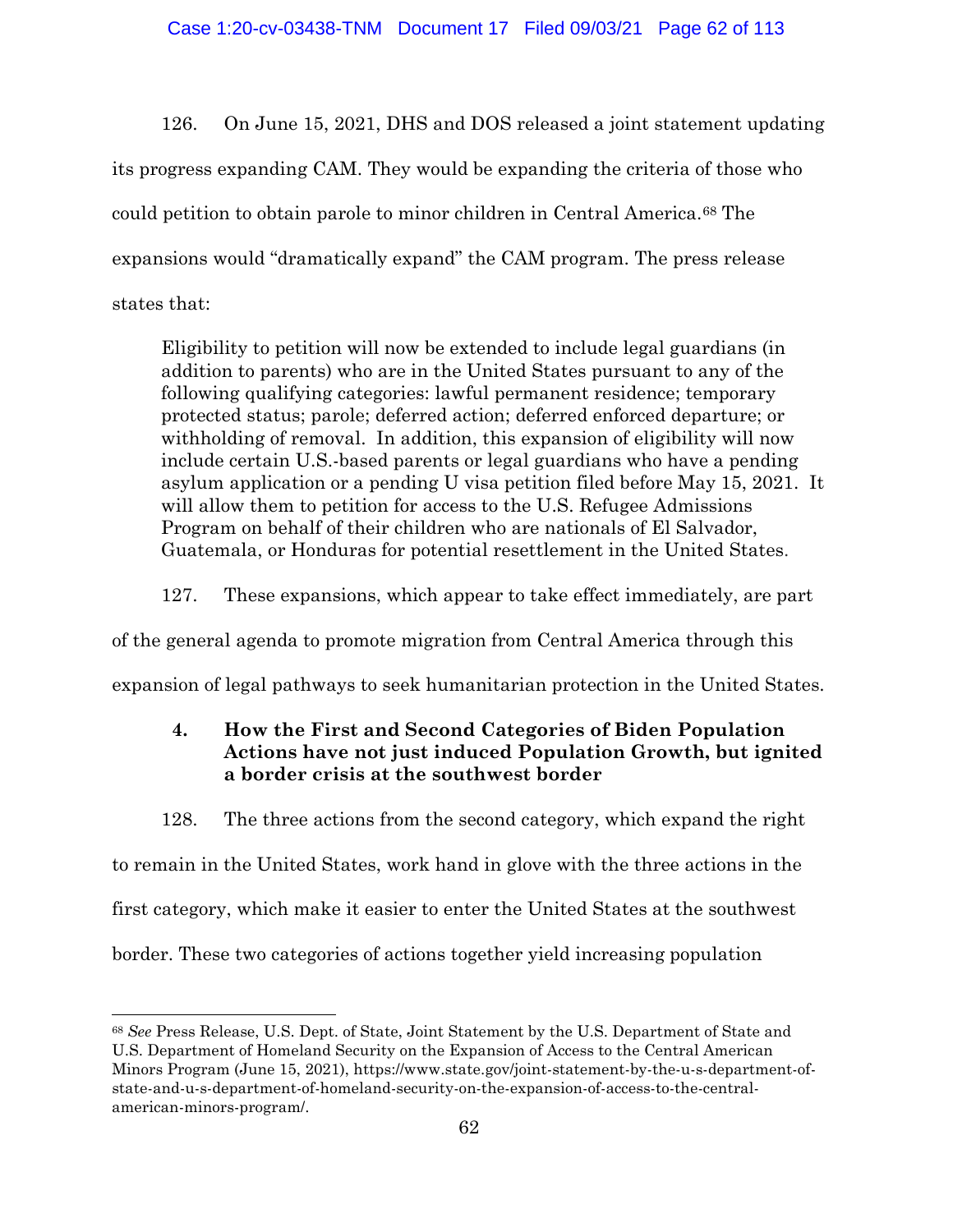### Case 1:20-cv-03438-TNM Document 17 Filed 09/03/21 Page 63 of 113

growth in the United States. Without these new federal actions that allow individuals already here to integrate into American society, foreign nationals who have already entered here would not stay. In addition, the evidence overwhelmingly establishes that allowing foreign nationals who have previously entered to integrate and remain is a key incentive for foreign nationals who are considering whether to migrate to the southwest border. Federal actions that send the message to foreign nationals that entrance into the country comes with the right to settle and obtain the benefits of integration into U.S. society is known to be a key incentive to foreign nationals who migrate by crossing the southern border illegally.[69](#page-62-0)

129. The immigration actions addressed above create synergistic effects that must be evaluated under NEPA. *See e.g. Kleppe v. Sierra Club*, 427 U.S. 390 (1976). A cumulative impact analysis is essential to determine and evaluate their effect. The cumulative nature of actions that augment the U.S. population makes it all the more necessary for DHS's NEPA procedures themselves to create a framework that ensures such analysis. It is the lack of a proper framework in DHS's procedures that leads DHS and other agencies implementing immigration policy to falsely contend, without any sort of record evidence, that NEPA exempts immigration programs because calculation of their effects would be too "speculative." Yet federal agencies routinely carry out NEPA analysis of actions

<span id="page-62-0"></span><sup>69</sup> Todd Bensman, *New DHS Threat Assessment: Expect a Mass Illegal Migration Crisis Next Year*, CTR. FOR IMMIGR. STUD. (Nov. 1, 2020), https://cis.org/Bensman/New-DHS-Threat-Assessment-Expect-Mass-Illegal-Migration-Crisis-Next-Year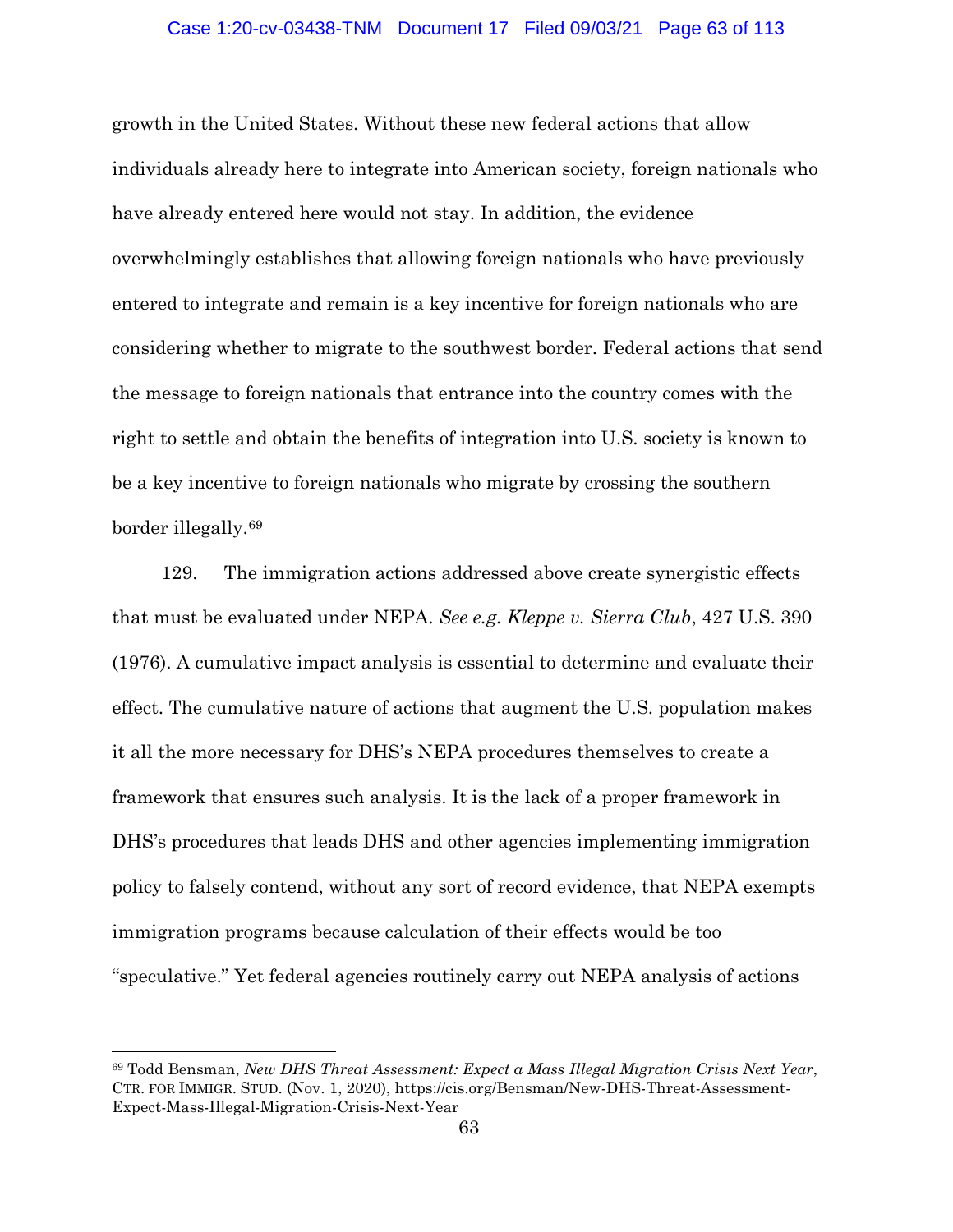### Case 1:20-cv-03438-TNM Document 17 Filed 09/03/21 Page 64 of 113

that are much more speculative than the effects on population growth induced by immigration. An example of a far more diffuse and speculative environmental effect than population growth is climate change, the precise calculation of which in a wide variety of areas is a focal point of Biden Administration policies[.70](#page-63-0)

130. The environmental effects of the mass migration at the southern border include both population growth in the interior, and environmental degradation at the border itself. Plaintiffs can also establish that the first six Biden Population actions were what caused mass migration through the border since January 2021, and that the effects were foreseeable.

131. Todd Bensman, Center for Immigration Studies Senior National Security Fellow, has extensively reported on the ongoing mass migration that has been occurring at the Southern Border since January 2021. Mr. Bensman is an award winning journalist who covered national security topics for twenty years, with a particular focus on the Texas border. He has personally visited the Southern border five times since January 2021 and has also visited Central

<span id="page-63-0"></span><sup>70</sup>Executive Order 13990, "Protecting Public Health and the Environment and Restoring Science To Tackle the Climate Crisis." 86 Fed. Reg. 7,037 (Jan. 20, 2021),

[https://www.govinfo.gov/content/pkg/FR-2021-01-25/pdf/2021-01765.pdf.](https://www.govinfo.gov/content/pkg/FR-2021-01-25/pdf/2021-01765.pdf) Section 5 states: "Accounting for the Benefits of Reducing Climate Pollution. (a) It is essential that agencies capture the full costs of greenhouse gas emissions as accurately as possible, including by taking global damages into account.

Doing so facilitates sound decision-making, recognizes the breadth of climate impacts, and supports the international leadership of the United States on climate issues. The "social cost of carbon'' (SCC), ''social cost of nitrous oxide'' (SCN), and ''social cost of methane'' (SCM) are estimates of the monetized damages associated with incremental increases in greenhouse gas emissions. They are intended to include changes in net agricultural

productivity, human health, property damage from increased flood risk, and the value of ecosystem services. An accurate social cost is essential for agencies to accurately determine the social benefits of reducing greenhouse gas emissions when conducting cost-benefit analyses of regulatory and other actions."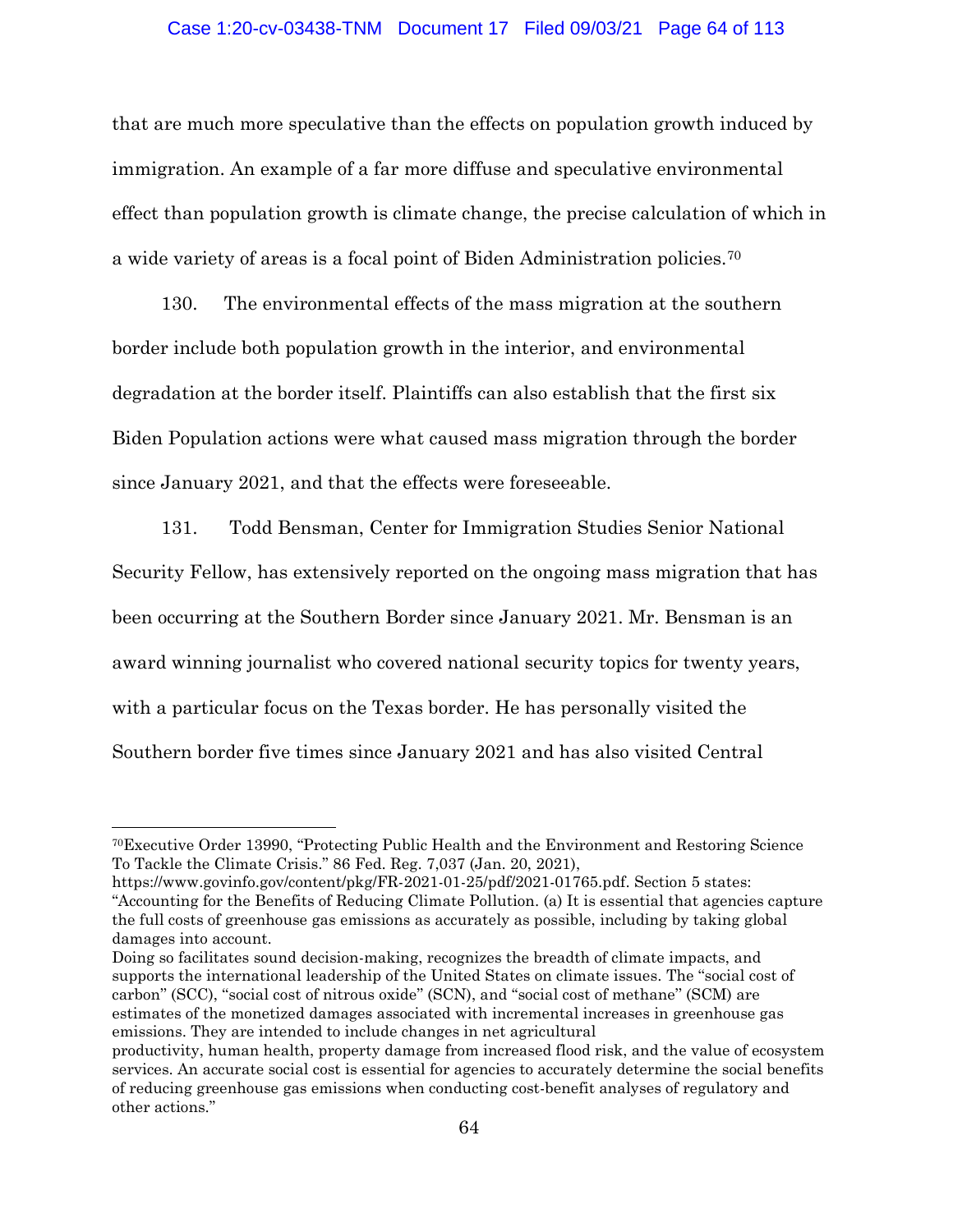#### Case 1:20-cv-03438-TNM Document 17 Filed 09/03/21 Page 65 of 113

America. What he witnessed at the southern border in the El Paso Sector, the Del Rio Sector, the Big Bend Sector, and the Roma Port of Entry on the Texas, upon information and belief, is mirrored by similar occurrences in many places on the Southern border, including in Arizona and New Mexico as well as Texas.

132. That these actions would cause mass migration was reasonably foreseeable since before the November 2020 presidential election. The Biden Campaign's promises to grant the right to settle in the United States permanently to those who entered illegally fueled high enthusiasm and travel plans throughout Latin America and the world. DHS even issued a Homeland Security assessment in October 2020 that warned of a border crisis. U.S. Dept. of Homeland Sec., Homeland Threat Assessment (Oct. 2020). This report named as a factor likely to drive the next mass migration influx: migrant "perceptions of U.S. and Mexican immigration and enforcement policies" due to ongoing "inter-governmental division and inconsistent messaging." *Id*. at 24. That is, that foreign nationals were paying close attention to the Biden campaign's promises.

133. According to Mr. Bensman's reporting, the majority of approximately 70,000 foreign nationals within Mexico who had applied for Mexican asylum in the months before the election had the intention to cross the border into the United States after the election if President Trump lost. Because of the Trump Administration's "Remain in Mexico" policy, migrants like these did not have the ability to cross and claim asylum at the United States border with the intention of disappearing into the U.S. interior. When the Biden Administration ended the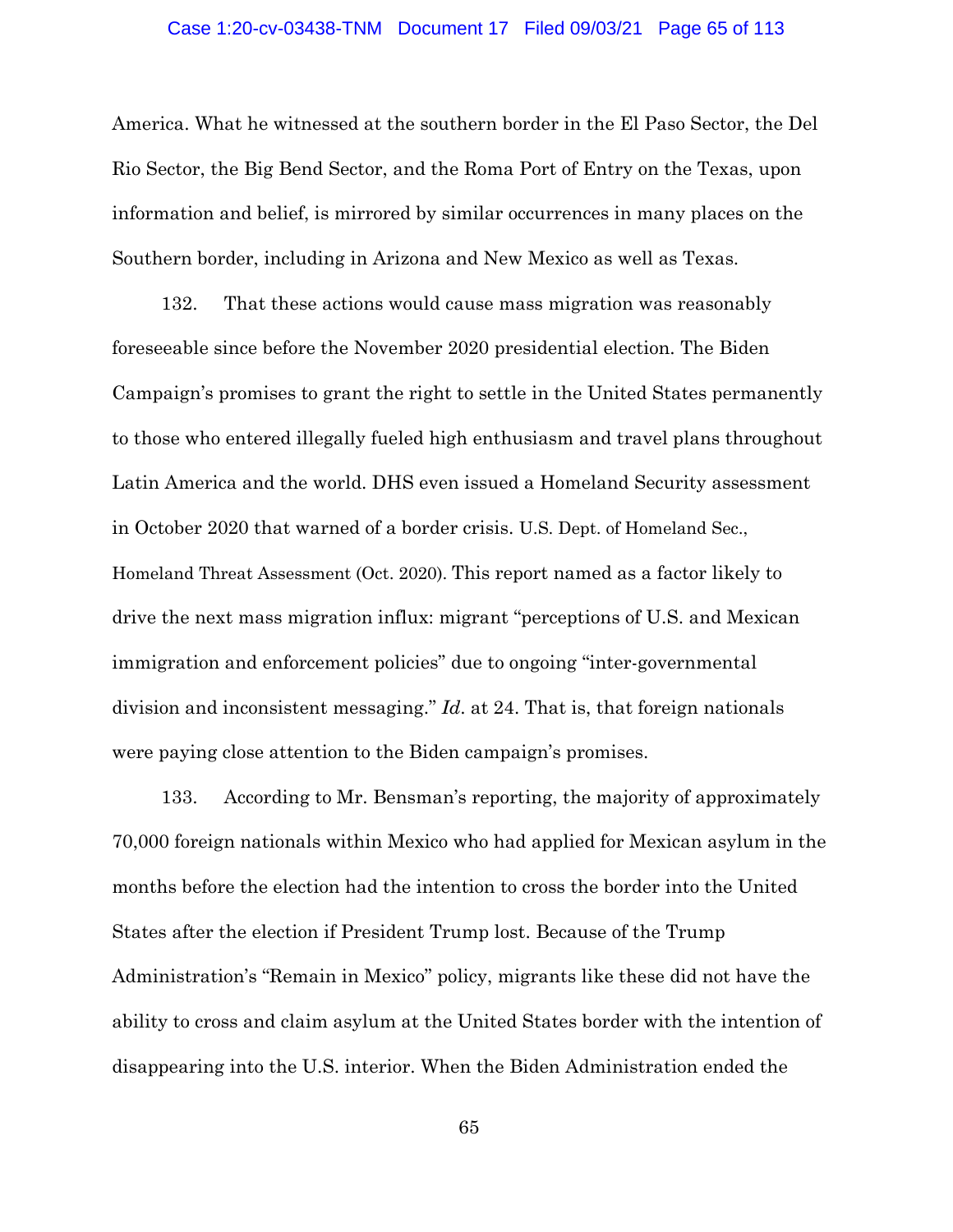#### Case 1:20-cv-03438-TNM Document 17 Filed 09/03/21 Page 66 of 113

Remain in Mexico policy, combined with its termination of the border wall, the incentive and ability to cross the border and obtain residence in the United States was restored. When these actions were followed by orders to ICE and immigration courts that virtually all who managed to cross would not be subject to interior enforcement, the floodgates opened.

134. As greater and greater numbers of foreign nationals began to pour

across the border-- encouraged by the success of those who came before them,

Biden Administration policies progressed from dismantling enforcement to

actively working to facilitate mass unlawful border crossing, a policy that Mr.

Bensman has called "catch and bus."

135. In a visit to Del Rio Texas in March 2021, Mr. Bensman first ran into

the phenomenon of "catch and bus." According to Mr. Bensman:

When DHS encounters illegal border crossers it now gives them papers and then steers them towards buses, often arranged by non-governmental organizations (NGOs). I have read their tickets, and found that they are headed to places all over the country. One evening during that visit, I saw an idling charter bus parked on a lot prepared to disperse a new kind of import throughout the American landscape. The bus and a small van nearby were packed with sixty or so mostly Haitian families fresh out of the Rio Grande from their illegal crossings.

I was able to find out more through investigating the charter buses themselves. The papers that DHS provides to many of the border crossers consist of an administrative document titled "Order of Release on Recognizance," which grants them the legal right to be present inside the United States. Passengers agreed to show two such documents to me. I saw that the documents require the border crosser to self-report to a deportation officer in their destination cities by a specific date provided. One Nicaraguan national showed me a DHS document titled "Interim Notice Authorizing Parole," which grants him a renewable one-year term to live legally inside the country. Most will likely use their time to apply for asylum, a lengthy, backlogged process that allows for work authorization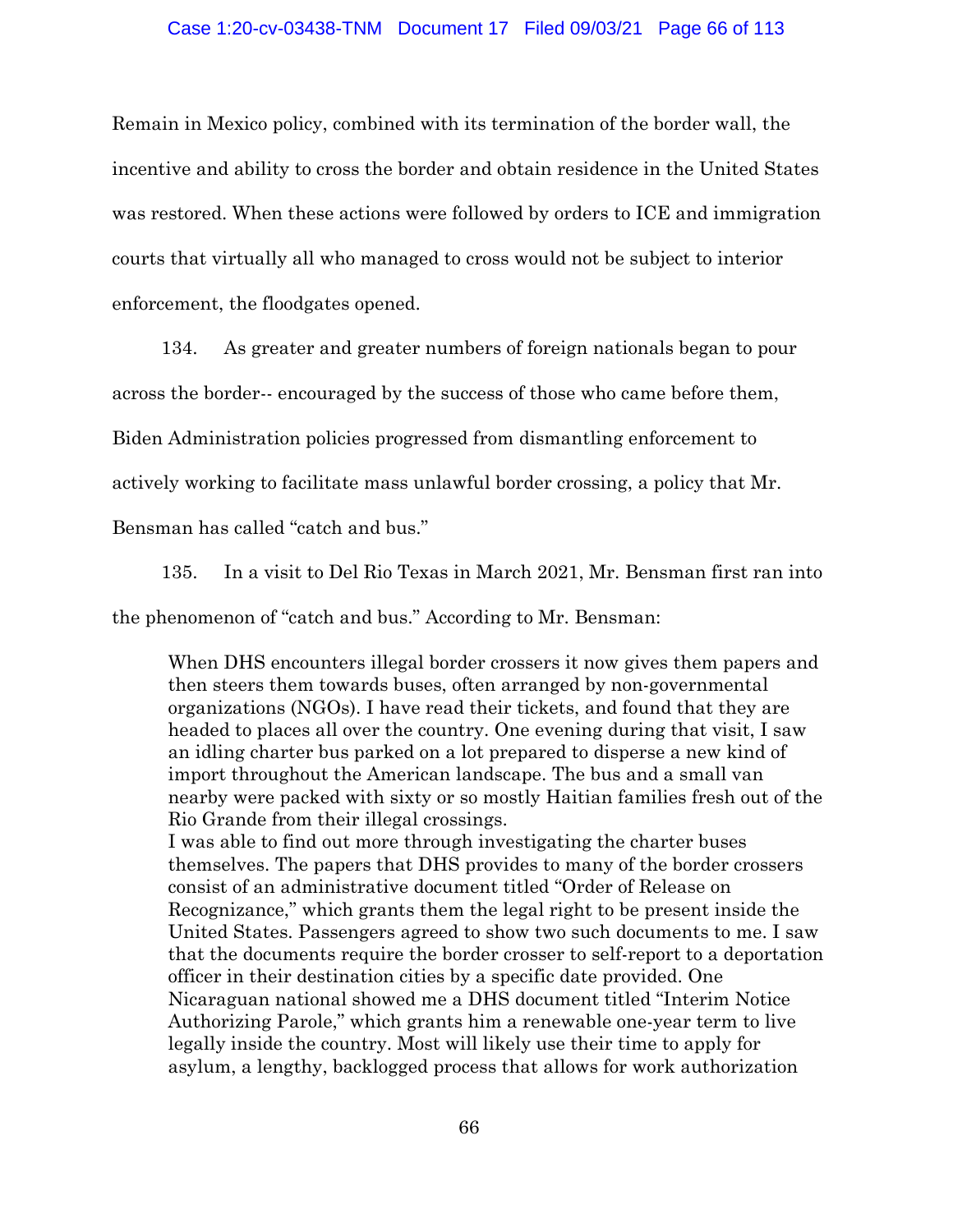and Social Security cards during an adjudication process that can drag on for years.

136. Local media confirms Mr. Bensman's reporting. Tiffany Burrow, volunteer operations director at the Val Verde Border Humanitarian Coalition, explained that the Border Patrol will call the organization, bring them to the center, where volunteers will help arrange transportation to destinations all over the country.[71](#page-66-0) In Del Rio, transportation is also arranged by the El Buen Samaritano Migrante Church. As witnessed by Mr. Bensman, migrants leave for places like Fort Lauderdale, Orlando, West Palm Beach, and Newark, New Jersey. 22. The border crossers do not head to all places in the U.S. equally; most head to specific areas where existing communities and relatives will welcome newcomers from specific places. Haitian, Venezuelan, and Cuban bus passengers often head towards Florida and New Jersey. Those from Nicaragua and other Central American nations have been delivered to Tennessee, Massachusetts, Indiana, Michigan, North Carolina, Georgia, Kentucky, and to large cities in Texas such as Dallas and Houston.

137. In places like Roma, Texas, where the channel of the Rio Grande is very narrow, the mass-migration phenomenon is of truly historic proportions. While on a trip to Roma in May, Mr. Bensman reported watching boat after boat full of migrants, generally families and children, and operated by cartel

<span id="page-66-0"></span><sup>71</sup> Vanessa Croix, *A new surge of migrants is overwhelming this Texas border town's resources*, KENS5 (Feb. 4, 2021), https://www.kens5.com/article/news/special-reports/at-the-border/a-newsurge-of-migrants-overwhelming-border-towns-resources/273-15eb48c6-de8c-4f90-8c18- 3353bc02e150.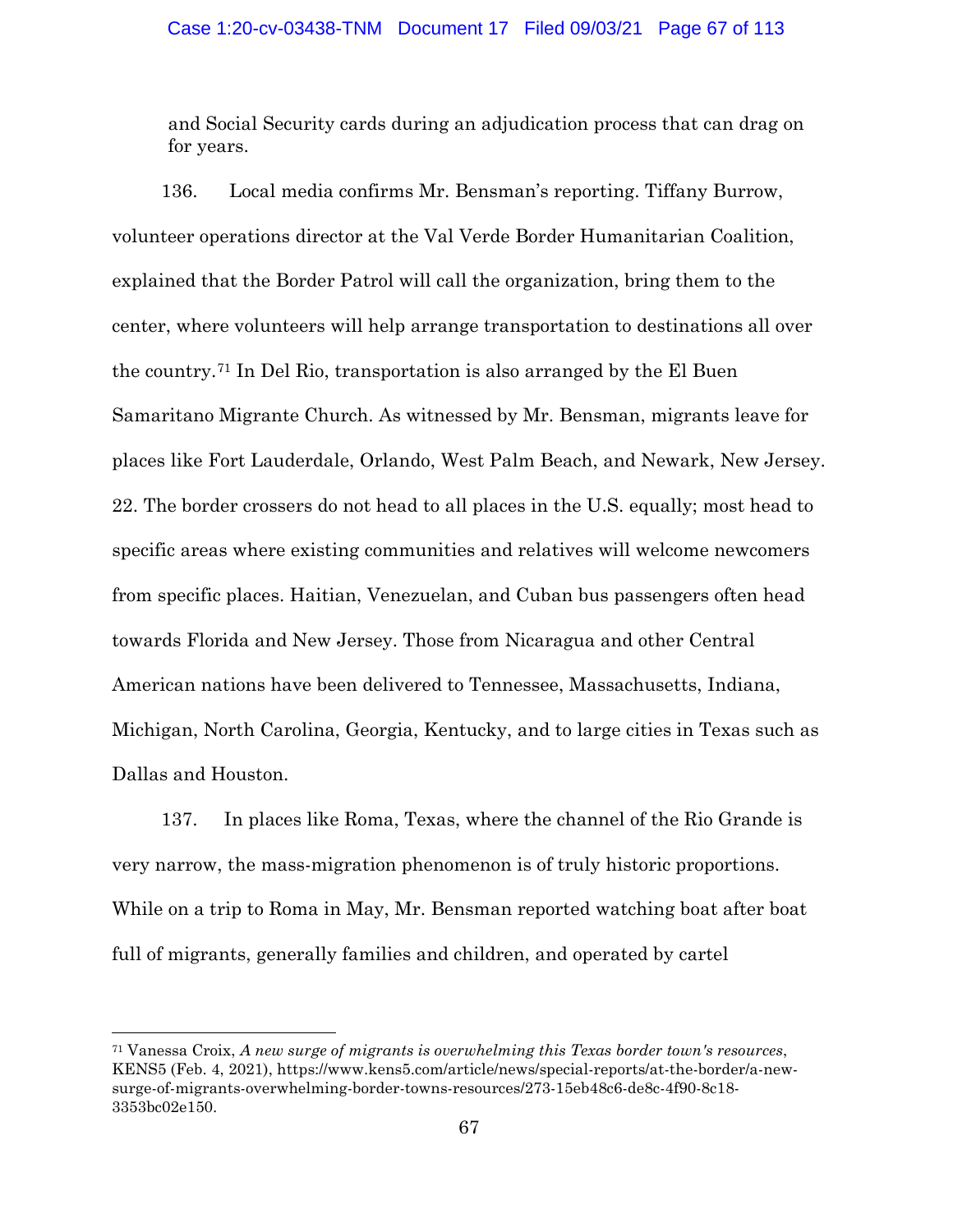#### Case 1:20-cv-03438-TNM Document 17 Filed 09/03/21 Page 68 of 113

smugglers, land and unload passengers at an openly established raft crossing. These passenger unloadings go on all night long, every night, and hundreds of similar raft crossings. At these crossings, the boat passengers, at least those that include minors, flag down Border Patrol agents, who direct them to mobile Border Patrol crossing stations. At these stations, new arrivals take a seat on the ground, while border patrol agents tend to their water, food, baby formula, and diaper needs. Another agent would collect their personal belongings in a plastic bag with their names on it. These would go separately to the brick-and-mortar facility. Other agents would take their personal information and shoot photos, then put them in another queue to wait for a bus, which would then take them to an NGO to arrange their transportation to the interior.

138. Mr. Bensman asked many border crossers what motivated them to come, and found that they all had a very sophisticated and accurate understanding of the new rules of entry. Most have booked passage with cartels, at around \$5,000 a person. The process has become an organized business, run in foreign countries by professional, highly organized cartels. For instance, the cartel La Linea sells a more expensive "package deal" for \$11,000. The package deal offers passage from Guatemala to any desired destination in the United States. Guatemalan nationals arrive with laminated directions, specifying exactly which bus to go to and where to catch them. The cartels are able to market their packages because the immigrants are successful in coming and successful in settling into the interior of the United States.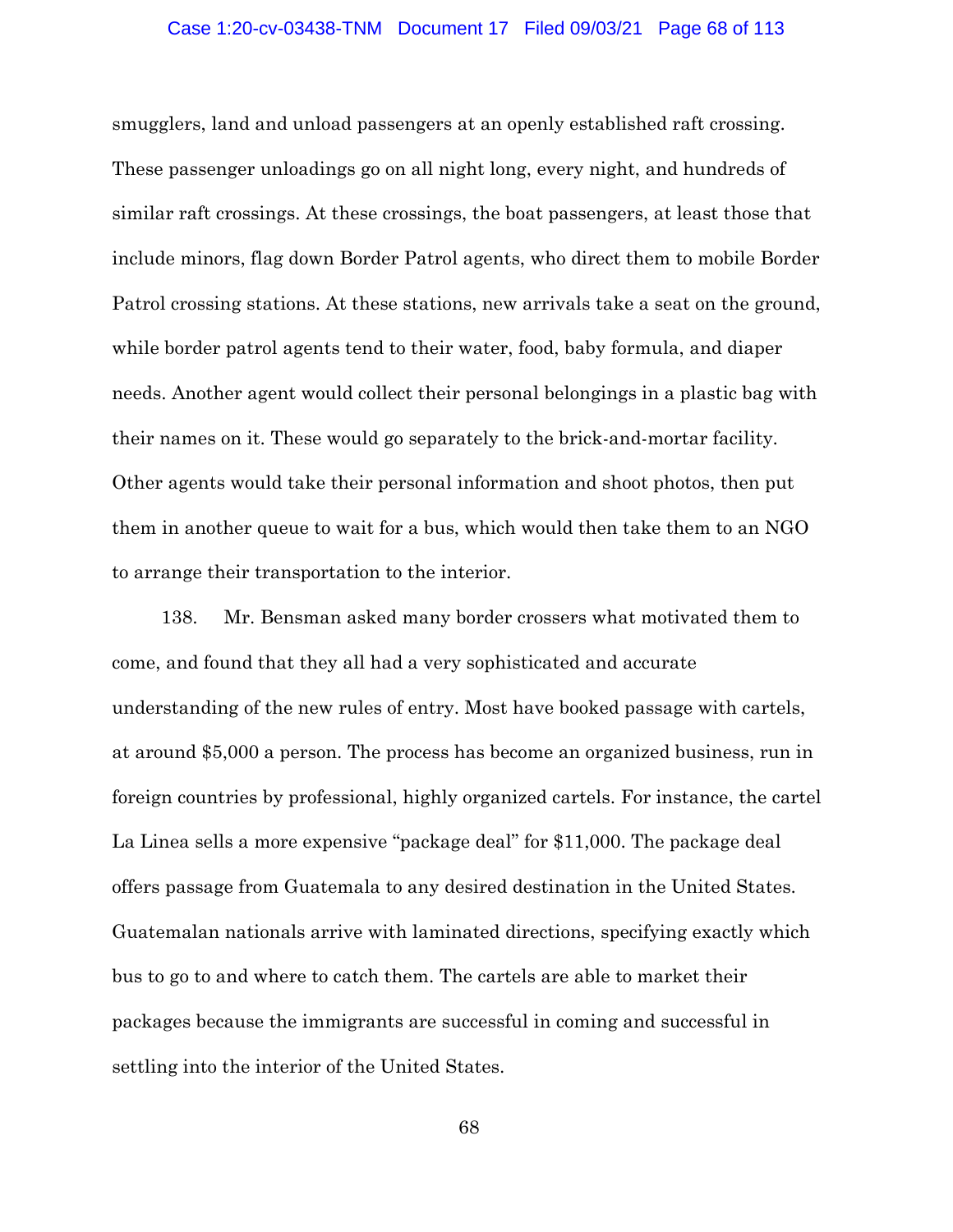### Case 1:20-cv-03438-TNM Document 17 Filed 09/03/21 Page 69 of 113

139. According to Mr. Bensman, this mass migration phenomenon has normalized into a streamlined, industrial fixture with conveyor-belt supporting infrastructure expanding on both sides of the border, a 7-days-a-week, 365 days-ayear part of the landscape. Cartel smugglers and the U.S. government have openly and closely partnered in it, with no pretense otherwise. Upon information and belief, buses are leaving regularly not only from Texas but from Arizona and California as well, dispersing foreign nationals throughout the United States.

140. An exact estimate of how many foreign nationals have crossed and settled in the United States as a result of these actions is difficult to calculate. Between the end of February and the end of July of this year, there were over a million southwest border encounters by Border Patrol.[72](#page-68-0) However, not all illegal border crossers are apprehended—some researchers believe it is about 68%.[73](#page-68-1) It seems reasonable to estimate well over a million additional foreign nationals have entered the country with plans to stay because of the Biden Administration's population actions in the first six months of the Biden Administration.

# **VI. Standing: the Specific Damages to Plaintiffs from the DHS Instruction Manual and the Biden Administration's Population Actions**

141. The arbitrary and capricious lack of a framework for NEPA analysis in immigration agencies' NEPA regulations was necessary to enable the historical

<span id="page-68-1"></span><span id="page-68-0"></span>72See *Southwest Land Border Encounters*, U.S. CUSTOMS AND BORDER PROTECTION (last visited Sept. 2, 2021), https://www.cbp.gov/newsroom/stats/southwest-land-border-encounters. <sup>73</sup> Conn Carroll, *Biden border crisis far worse than official numbers show*, WASH. EXAMINER (July 26, 2021), https://www.washingtonexaminer.com/opinion/biden-border-crisis-far-worse-thanofficial-numbers-show.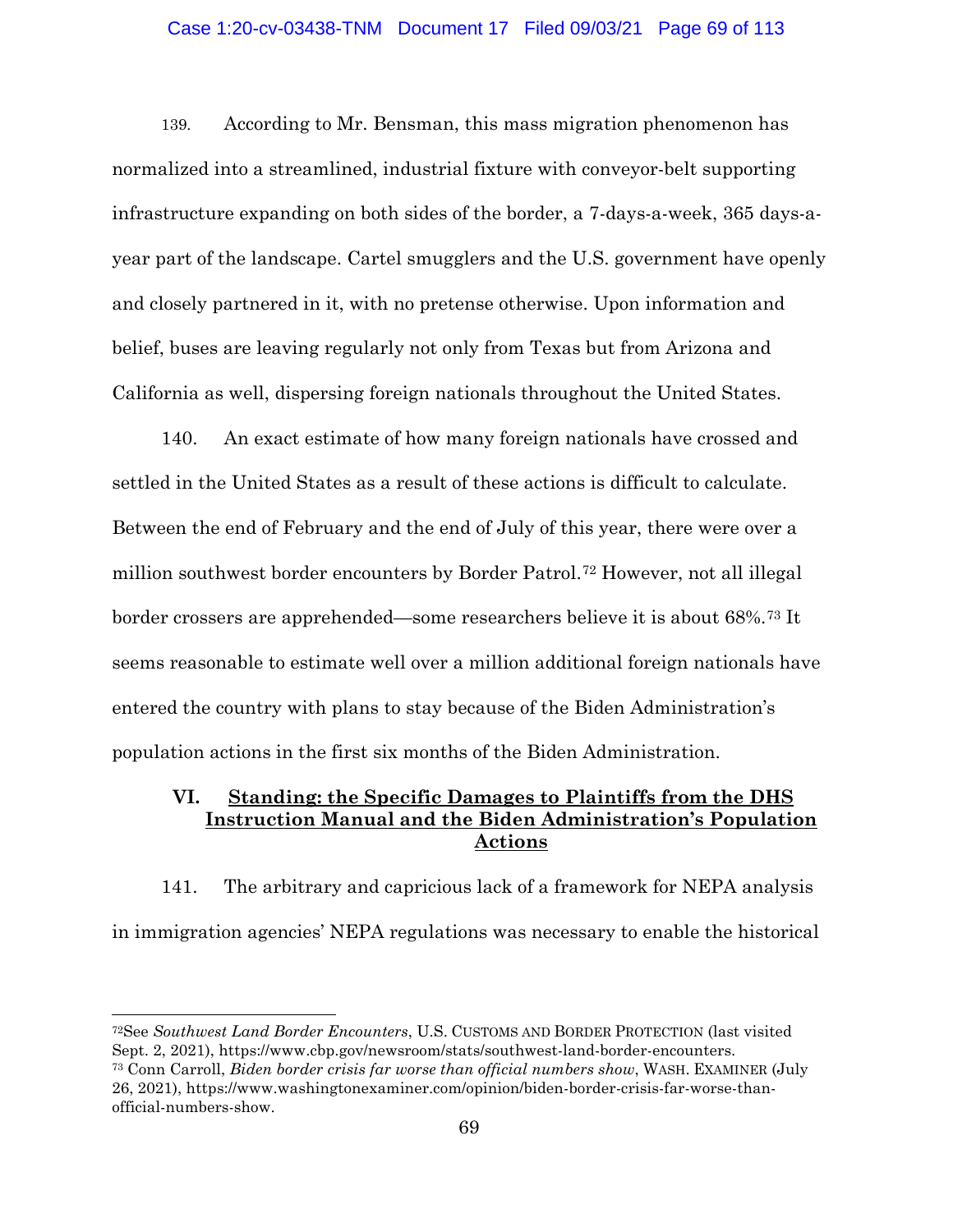#### Case 1:20-cv-03438-TNM Document 17 Filed 09/03/21 Page 70 of 113

neglect of NEPA compliance, as well as the ongoing failure of the Biden Administration to comply with NEPA in its immigration actions. Both the historical neglect of NEPA and the Biden Administration's failure actions have caused specific damages to the Plaintiffs and the places they cherish.

142. Four members of Plaintiff MCIR: Henry Barbaro, Steve Kropper, David Holzman, and Mike Hanuer; and Plaintiffs Linda Huhn, Rob Meyer, Bruce Anderson, Kevin Lynn, Steven Chance Smith, and Gail Getzwiller, have all personally witnessed environmental degradation to places and environments they value because of DHS's arbitrary and capricious NEPA procedures. Without these irrational, absolutely inadequate NEPA regulations, DHS, and INS before it, would never have been able to maintain an institutional blindspot that rendered it incapable of carrying out its responsibilities under NEPA for decades.

143. As a result of his career in regional planning, Henry Barbaro realized that the source of all the environmental impacts and degradation that he works to prevent is population growth. As a regional planner in New Hampshire, Mr. Barbaro worked with a variety of municipalities with a focus on environmental management. He helped communities protect their water resources (e.g., drinking water aquifers, wetlands, rivers, streams, floodplains) and promoted land use laws and ordinances (e.g., on-site sewage disposal, land use zoning, subdivision regulations) so as to protect neighborhood character and the natural resources of the communities. All of these land use controls had their basis in the municipal master plans.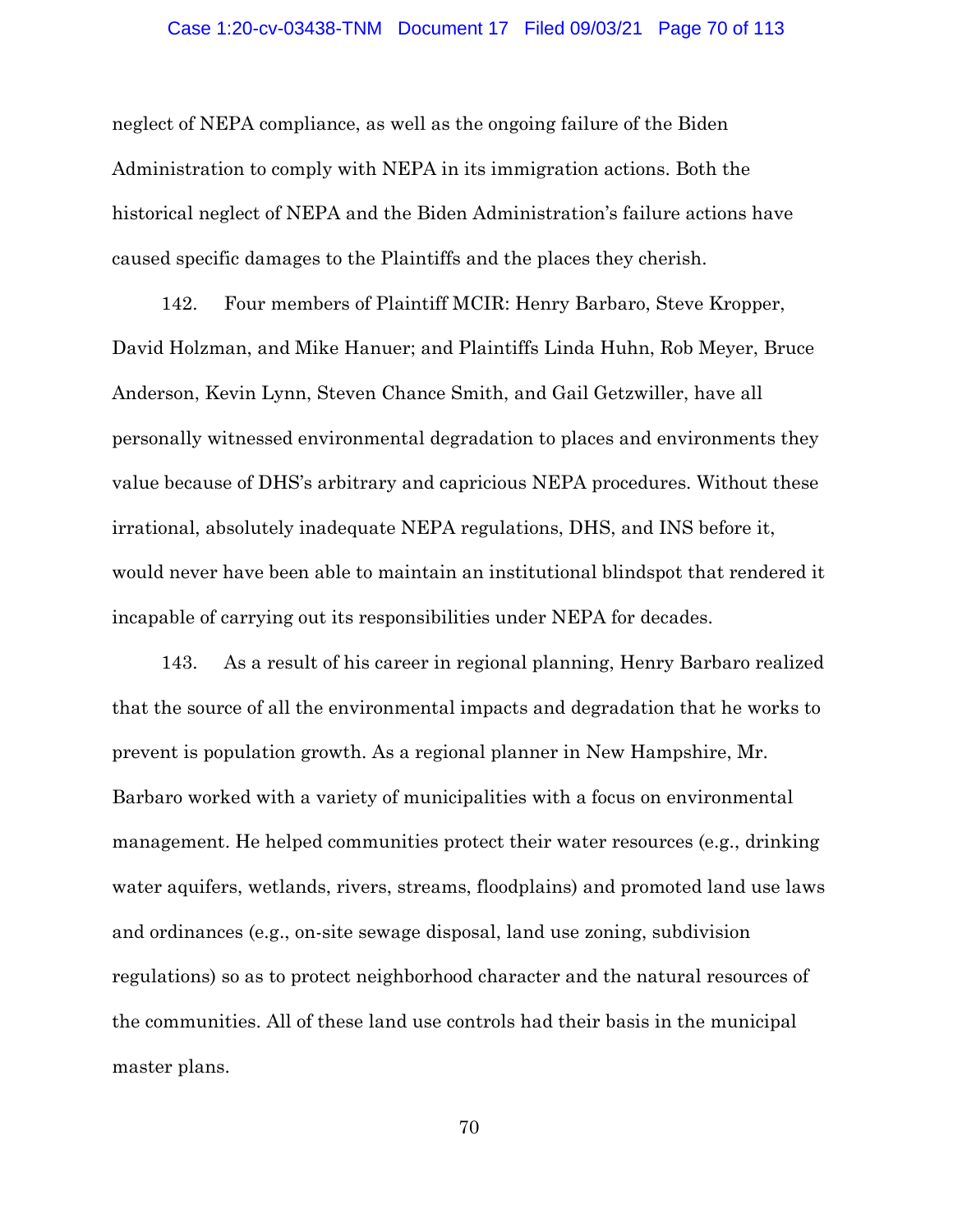### Case 1:20-cv-03438-TNM Document 17 Filed 09/03/21 Page 71 of 113

144. Mr. Barbaro was struck when he realized that the introductory content of every plan had a population projection, with the remainder of the plan methodically describing how the town was going to accommodate the future population growth. What proved to be true is that no matter what land use laws were passed by the community's legislative body, growth and development kept marching forward, inexorably changing farmland, forests, and fields into subdivisions, apartment buildings, and commercial/office developments.

145. After some years, Mr. Barbaro came to realize that as long as population growth continued, the natural landscape and character of every community within the seacoast of New Hampshire, places that he cherished, would be forever changed. He loved to visit these rural landscapes and enjoyed their rich ecology. Mr. Barbaro greatly mourned as he personally watched natural areas and views in Massachusetts and New Hampshire be lost to development as the population grew through immigration. Mr. Barbaro is a hiker and cross country skier, and his ability to enjoy these outdoor activities in New England has significantly declined because of overcrowding caused by population growth. Cross country skiing trails are now overrun with snowmobiles and walking trails are saturated with mountain bikers, making it hazardous for him to enjoy them and get exercise as he used to in the past. The over-trafficking of the hiking trails he once enjoyed exposes rocks, protruding tree roots, and unstable soil, which often leads to complete destruction of these trails due to erosion.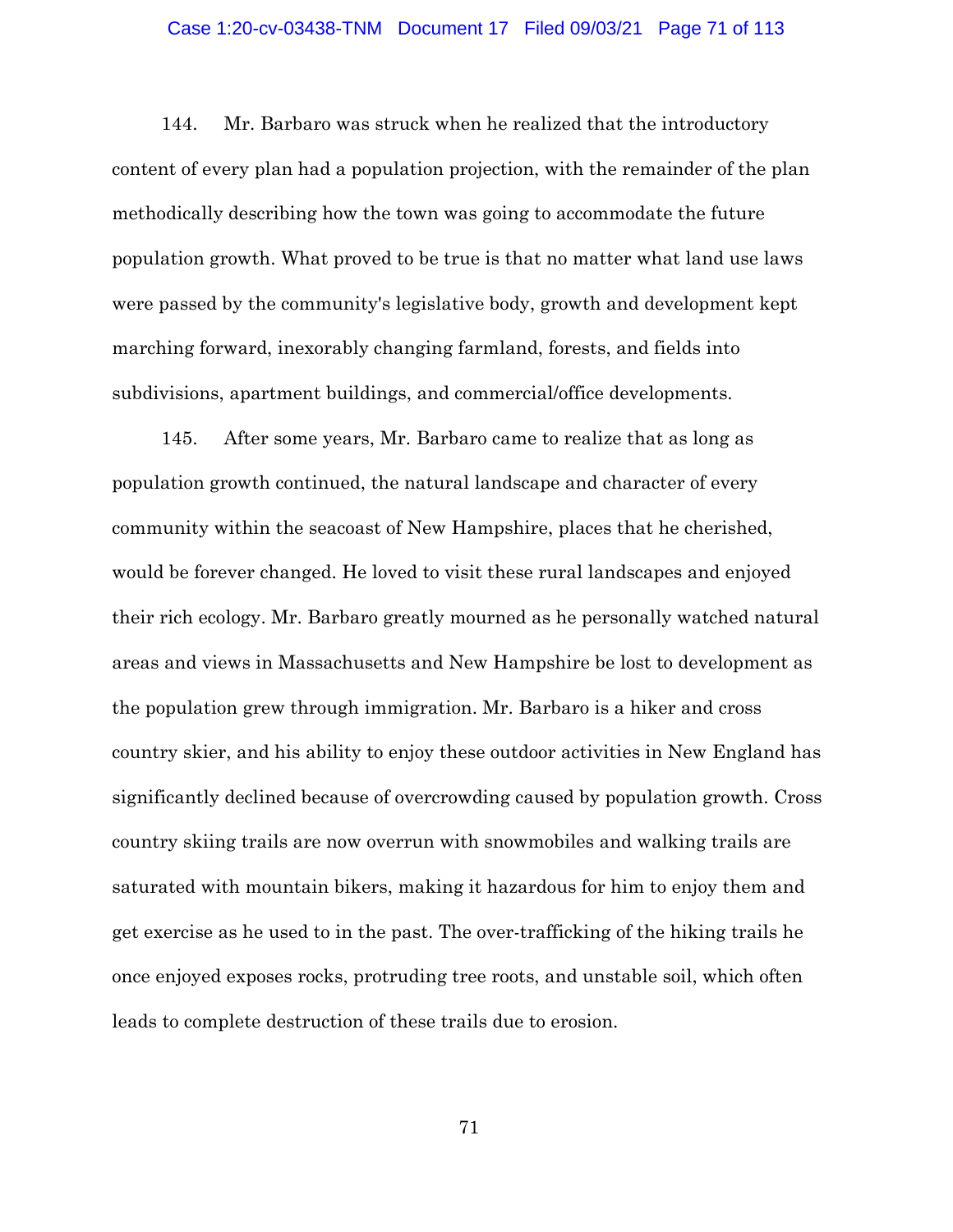### Case 1:20-cv-03438-TNM Document 17 Filed 09/03/21 Page 72 of 113

146. Mr. Barbaro has also personally witnessed the spread of invasive species—greatly caused by greater footprint encroachment by a greater population. This spread of invasive species choke out native coastal vegetation and coastal marshes, makes more difficult and less rewarding his job as a conservationist, his enjoyment of nature as a photographer, and his local use of nature as an outdoorsman.

147. Mr. Barbaro knows that the population growth he has experienced in Massachusetts is due in part to the federal government's immigration policies. According to numbers from the Migration Policy Institute, as of 2019,17.3% of the population in Massachusetts is foreign born.[74](#page-71-0) The growth in the foreign born population in Massachusetts between 1990 and 2000 was 34.7% and the growth in the foreign born population between 2000 and 2019 was 54%. *Id*. In contrast, the growth in the native born population between 1990 and 2000 was only 2.5% and the growth in the native born population was only 2.3%. *Id*. The migration of foreign nationals, therefore, contributes to the increasing overcrowding he experiences.

148. Mr. Barbaro was deeply disappointed when he learned that NEPA has never been applied to immigration actions. He believes that if America's immigration agencies had not been following unlawful and inadequate NEPA

<span id="page-71-0"></span><sup>74</sup> *State Immigration Data Profiles: Massachusetts*, MIGRATION POLY'Y INSTITUTE (last visited Sept. 2, 2021), https://www.migrationpolicy.org/data/state-

profiles/state/demographics/MA#:~:text=Massachusetts%20%20%20%20Demographics%20%20%20 ,%20%2054.0%25%20%2024%20more%20rows%20.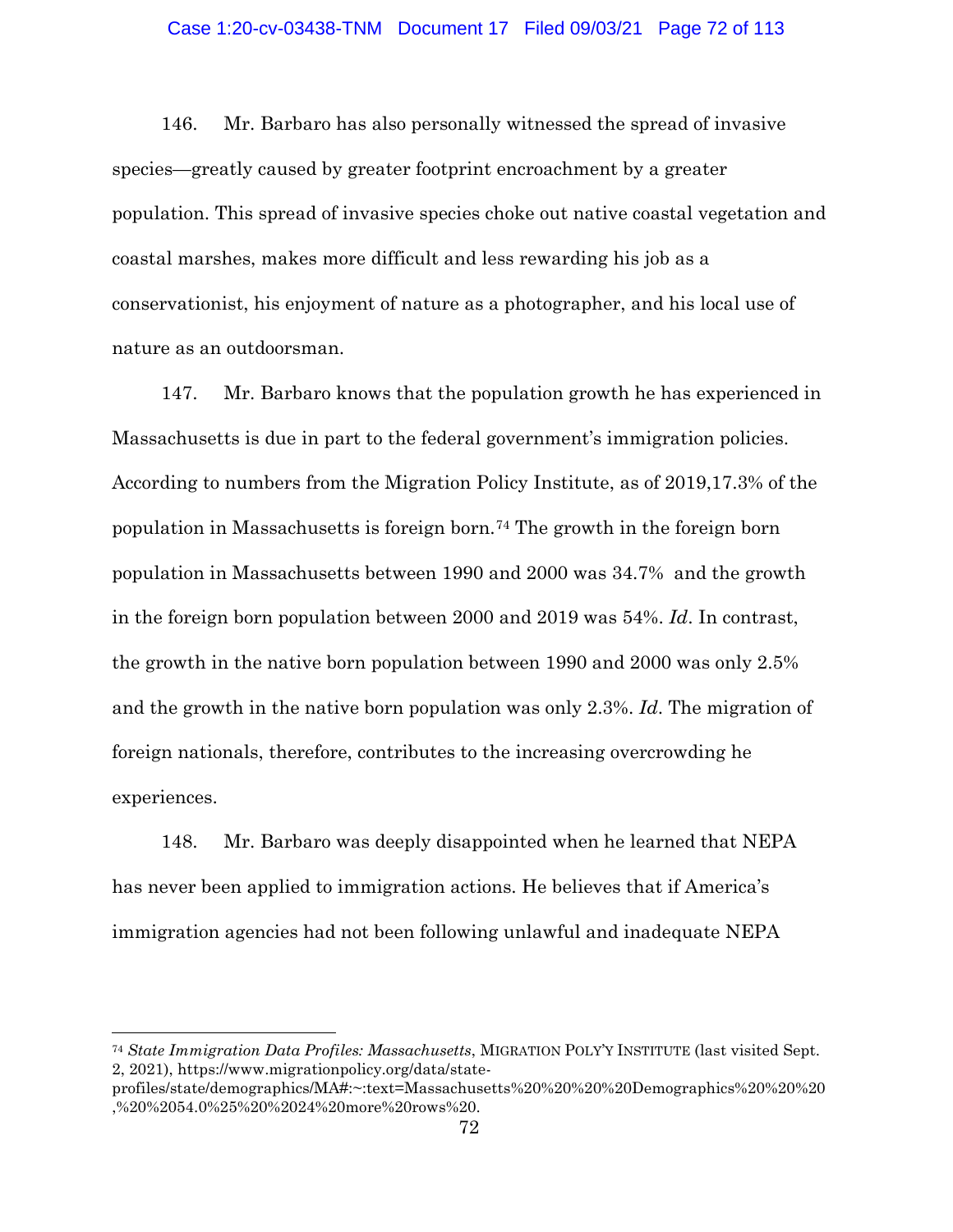### Case 1:20-cv-03438-TNM Document 17 Filed 09/03/21 Page 73 of 113

regulations, at the times they exercised their discretion to continually expand immigration, different decisions might have been made.

149. Mr. Barbaro also is disappointed that the Biden Administration has continued to violate NEPA in the nine Biden Population Actions it has taken since January that by design are augmenting the American population with large numbers of foreign nationals. He is aware that, because of the six actions that ease entry for illegal border crossers, and then allow illegal border crossers to stay, over a million illegal aliens have been absorbed into the interior since January. He feels that many more millions may come in over the next three and a half years if these actions continue.

150. This border crisis, just like most, is felt more in some American communities than others, rather than equally spread through every square mile of the U.S. Some cities are a greater draw than others. Upon information and belief, Boston is a fairly popular destination for those arriving on buses and planes from the border, particularly those from Central American countries. Mr. Barbaro has been informed that a sample of those heading into the interior have bus tickets to the Boston area, where he lives.

151. Mr. Barbaro also knows that the Boston area must have a substantial number of new asylum seekers who have recently entered because on July 19, EOIR added the Boston Immigration Court to the list of ten other immigration courts with a dedicated docket to families who were apprehended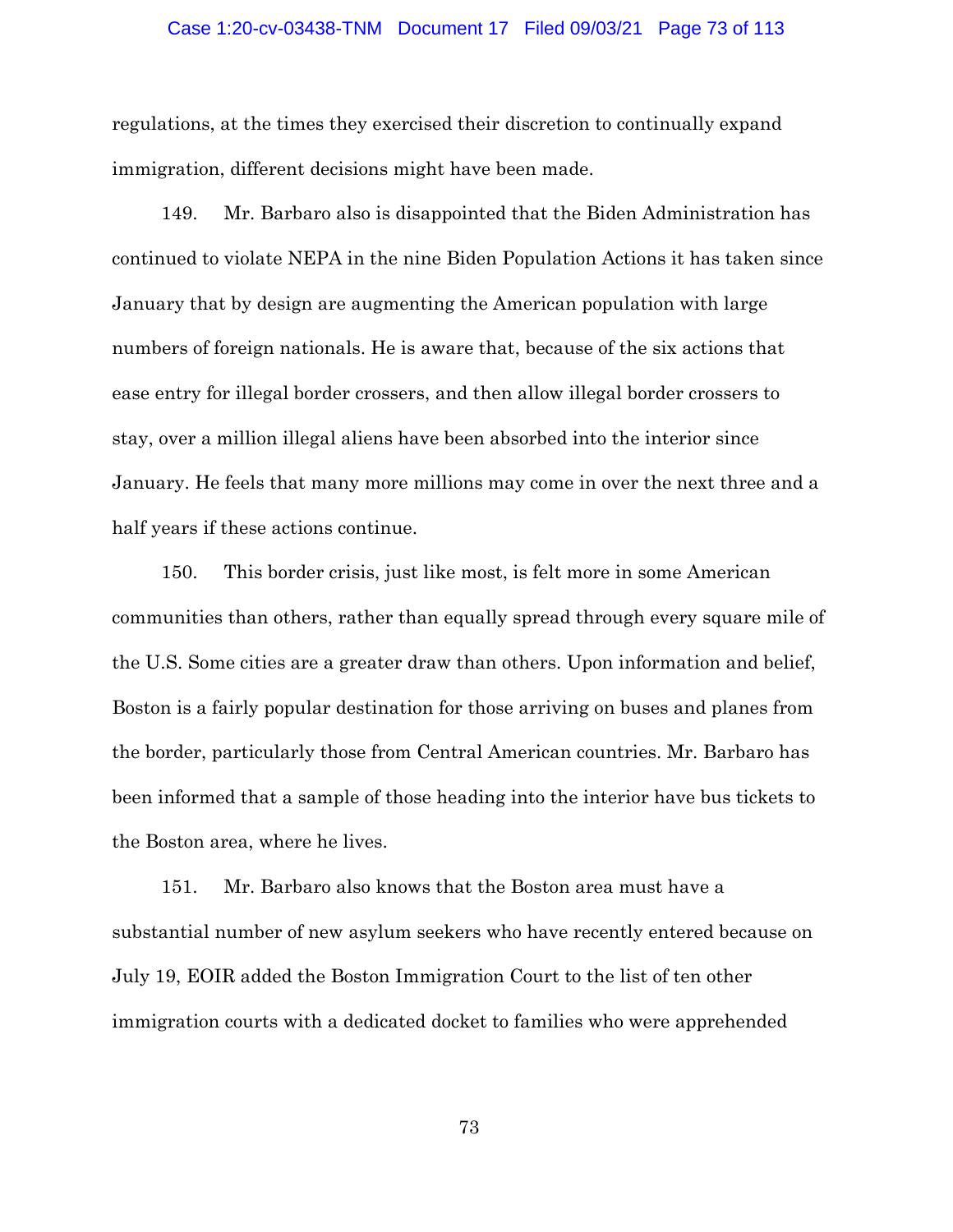## Case 1:20-cv-03438-TNM Document 17 Filed 09/03/21 Page 74 of 113

between ports of entry after May 28, 2021.[75](#page-73-0) Mr. Barbaro also recognizes that with the new Biden Action allowing immigration courts to clear cases without adjudication, the end result will likely mean that if this Boston docket gets too full, Boston immigration judges may simply chose to clear their dockets without ordering deportations for any of those who might have false asylum claims.

152. While Mr. Barbaro himself cannot know the exact numbers of those arriving in the community where he lives, a NEPA analysis would at a minimum provide those numbers. As a regional planner, he realizes that local government and private industry must plan ahead in order to meet the demands of a growing population. This need to plan locally is exactly why NEPA analysis of proposed immigration actions before such actions are carried out is so publicly beneficial and serves the very purpose the statute was passed—determining the causes and effects of population growth. If many people head to the Boston area from the border and settle there, the community will have to adjust accordingly, and will have to make environmental tradeoffs to accommodate a sudden influx of working age people and families.

153. Steve Kropper has been subject to personal adverse effects of immigration led population growth. Mr. Kropper is concerned that increased emissions from a growing population has caused rising temperatures. Increased temperatures in Massachusetts have led to a "the huge upswing in deer ticks and poison ivy throughout the state. As a result, he records that he and his friends and

 $\overline{a}$ 

<span id="page-73-0"></span><sup>75</sup> *See Boston Immigration Court*, EXEC. OFF. OF IMMIGR. REV. (July 19, 2021), https://www.justice.gov/eoir/boston-immigration-court.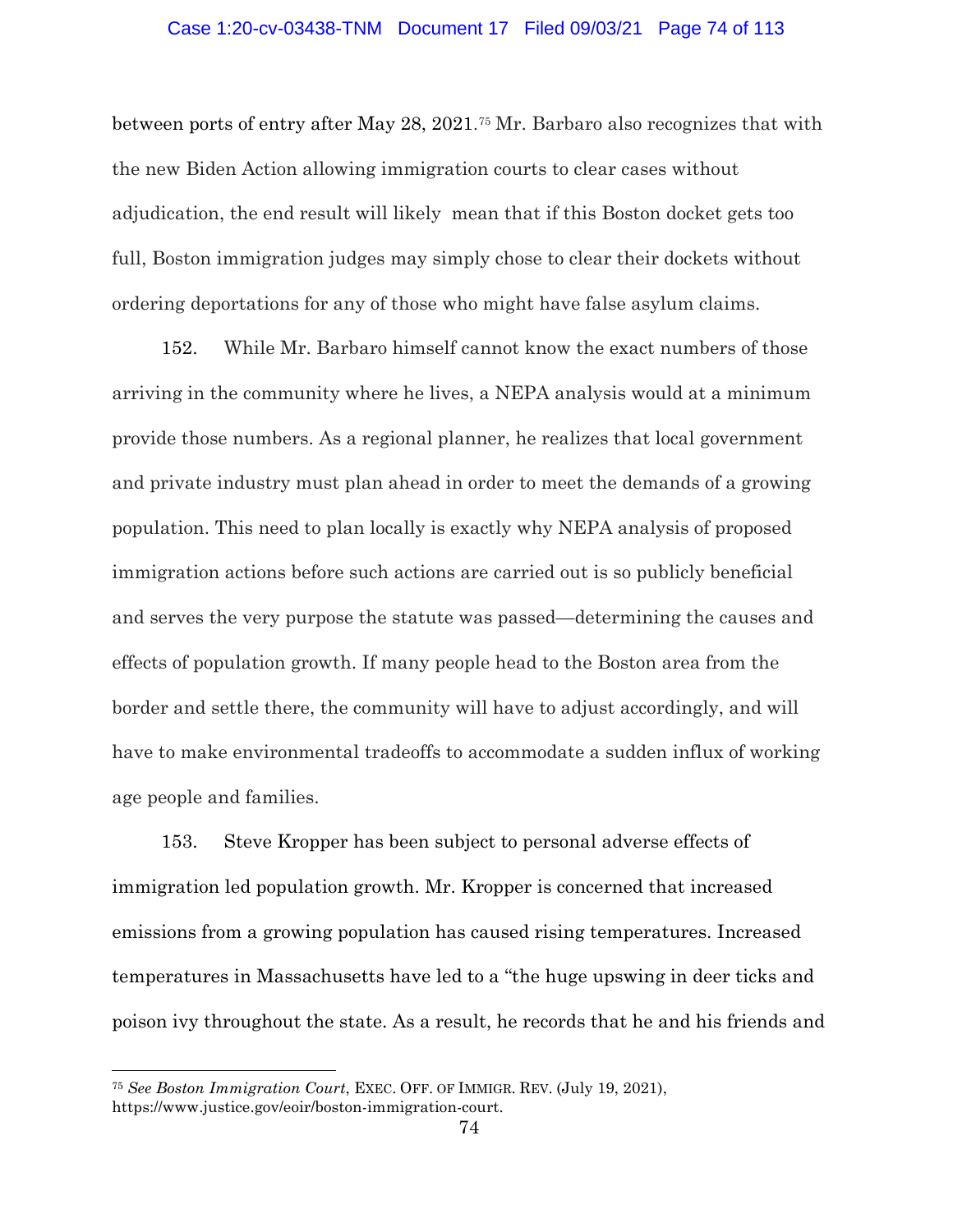### Case 1:20-cv-03438-TNM Document 17 Filed 09/03/21 Page 75 of 113

family are much more hesitant to use the outdoors. Warmer temperatures make one of his favorite pastimes, skiing much more limited in duration and lesser in quality.

154. Mr. Kropper's own neighborhood in Lexington, Massachusetts, a suburb of Boston, has seen a devastating impact on open space and quality of life because of local population growth, much of which is due to immigration. As a resident of Lexington, he frequently drives to Boston, and the population growth has increased the traffic in the area greatly–it used to take 18 minutes to drive to Boston and now it takes an hour. The recent actions by the Biden administration will create even more congestion. As an elected town meeting member involved with development, he knows that local planning is hugely affected by population growth. New foreign nationals heading to Boston will need to be housed, and they will drive on the roads.

155. Mr. Kropper enjoys hiking and has always felt attached to the wildlife he sees on his hikes. He has hiked over 272 miles of Vermont's Long Trail. In his youth, he enjoyed the ample biodiversity, especially the Timber Rattlesnake, Bald Eagle, and the Eastern Mountain Lion. In his adult life, these species have never appeared during months of solo and group hiking. Increased human footprint, because of immigration-led growth, and never evaluated under NEPA have decimated these species. He grieves his children cannot have the same enjoyment of biodiversity he had himself.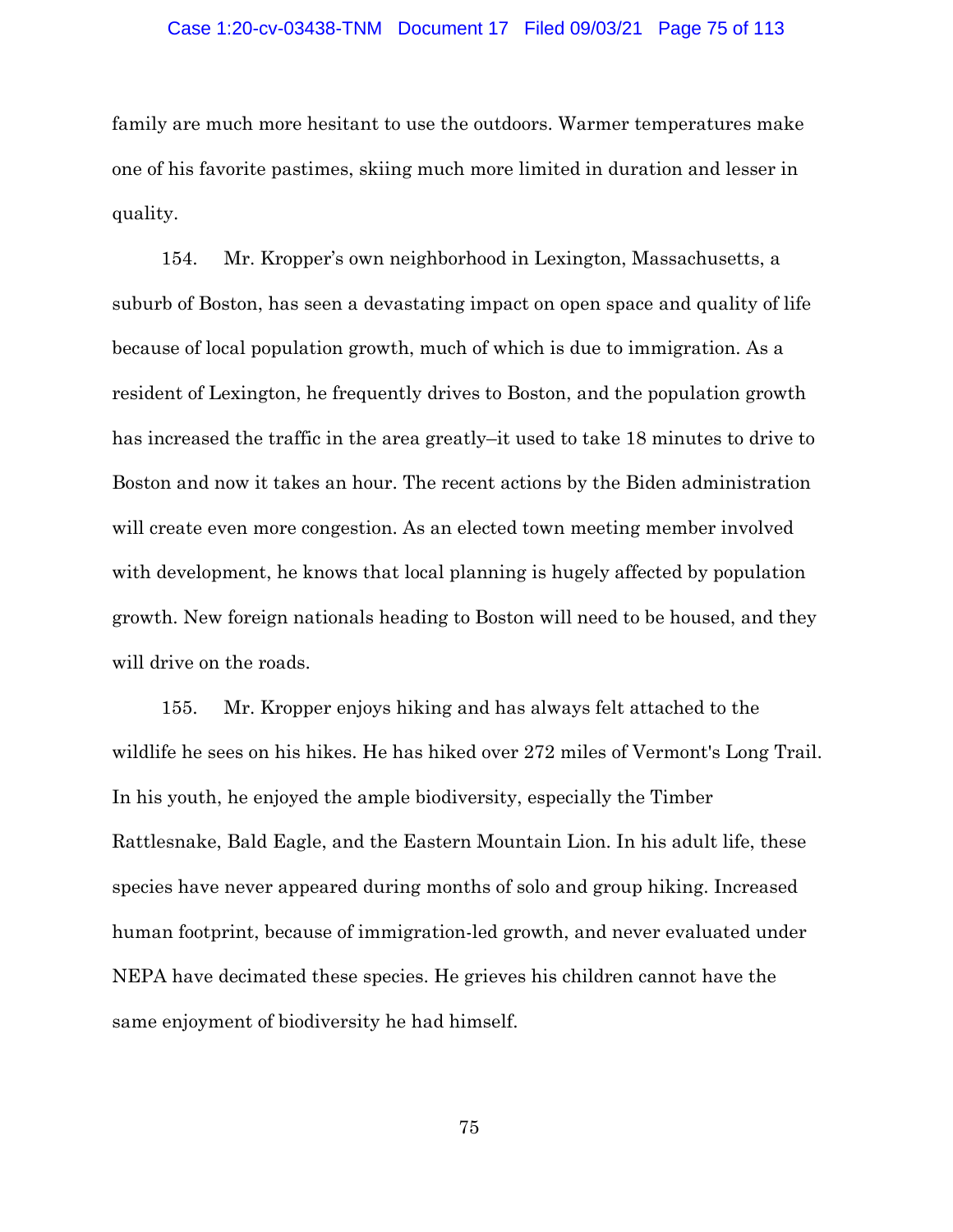## Case 1:20-cv-03438-TNM Document 17 Filed 09/03/21 Page 76 of 113

156. Mr. Kropper has also developed strong attachments to places he has traveled to in the United States that are at particular risk from the border crisis caused by the six Biden Population Actions that brought over a million people across the border from February to July this year, as well as from population growth. One place that is particularly special to him, recreationally and aesthetically, is Big Bend, Texas.

157. Mr. Kropper has visited Big Bend National Park, located near the U.S.-Mexico border in Texas, nine times since 1980. He has rafted, walked, cycled, and hiked the park. Big Bend is a rich yet fragile ecosystem: each sub-region has species that are uniquely adapted to the terrain, animal life, and rainfall patterns. For example, Guadalupe fescue is a short-lives grass, a perennial, which grows only at high altitude in the Chisos. On his nine visits to Big Bend, rangers have endeavored to point out signature regional mammals (such as Black Bears in the Chisos Mountains or the Mexican long-nosed bat); unfortunately, many are now considered threatened species, and he has not been able to see one despite deeply hoping to as he visited over the years.

158. Illegal border crossing across the park tramples and disrupts this pristine nature that Mr. Kropper values greatly. Border crossers simply discard anything they no longer need as they cross, and seeing this trash and refuse left behind is very upsetting to Mr. Kropper. Increased border crossing also makes it dangerous as a hiker to be in these areas for fear of cartel human smuggling. Every time Mr. Kropper has returned, he has been more and more disturbed to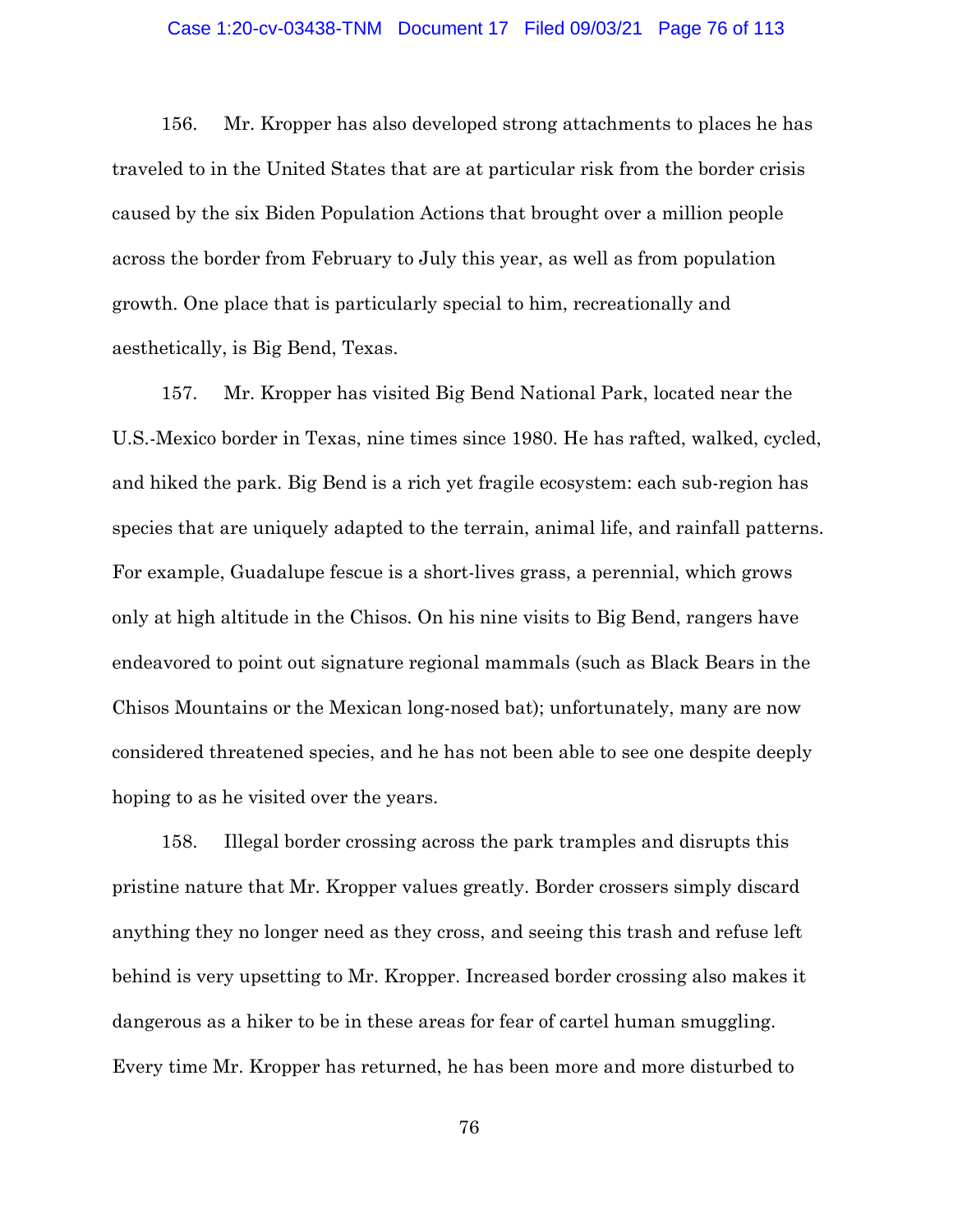### Case 1:20-cv-03438-TNM Document 17 Filed 09/03/21 Page 77 of 113

see the time lapse in ongoing, persistent degradation of the park by unlawful border crossers.

159. The six Biden Population Actions to encourage illegal border crossing have had a devastating effect on the area. As Mr. Bensman has reported, the Big Bend Sector in Texas has never been busier. La Linea cartel controls the area, where "foot guides" lead groups of border crossers on eight to 12 day treks with the goal of getting them to U.S. Interstate 10. They use the cartel's services because of "*la invitacion*," (the invitation), the promises presidential candidate Biden made to foreign nationals that if they get to the U.S. border, they will be able to cross into the interior, and never fear deportation. These promises have been fully kept by President Biden's immigration actions: the termination of the border wall; the end of the Remain in Mexico policy; the institution of "catch and bus" by the Border Patrol; the exemption from deportation of almost all illegal aliens; the exemption from penalties for breaking immigration laws; and the restoration of the immigration court discretion to end mass numbers of those cases that do enter deportation proceedings. These are all part of "*la invitacion*."

160. And now, upon information and belief, large groups of 50-100 foreign nationals each are continually flowing through the Big Bend Sector. Vehicles blast in from the Mexican side and wreak havoc upon the park. Mr. Kropper would love to go back to Big Bend, as he regularly has, but these days, he does not think it is safe to do so. And he is devastated when he contemplates how little the cartel operation will pay attention to preserving the wilderness.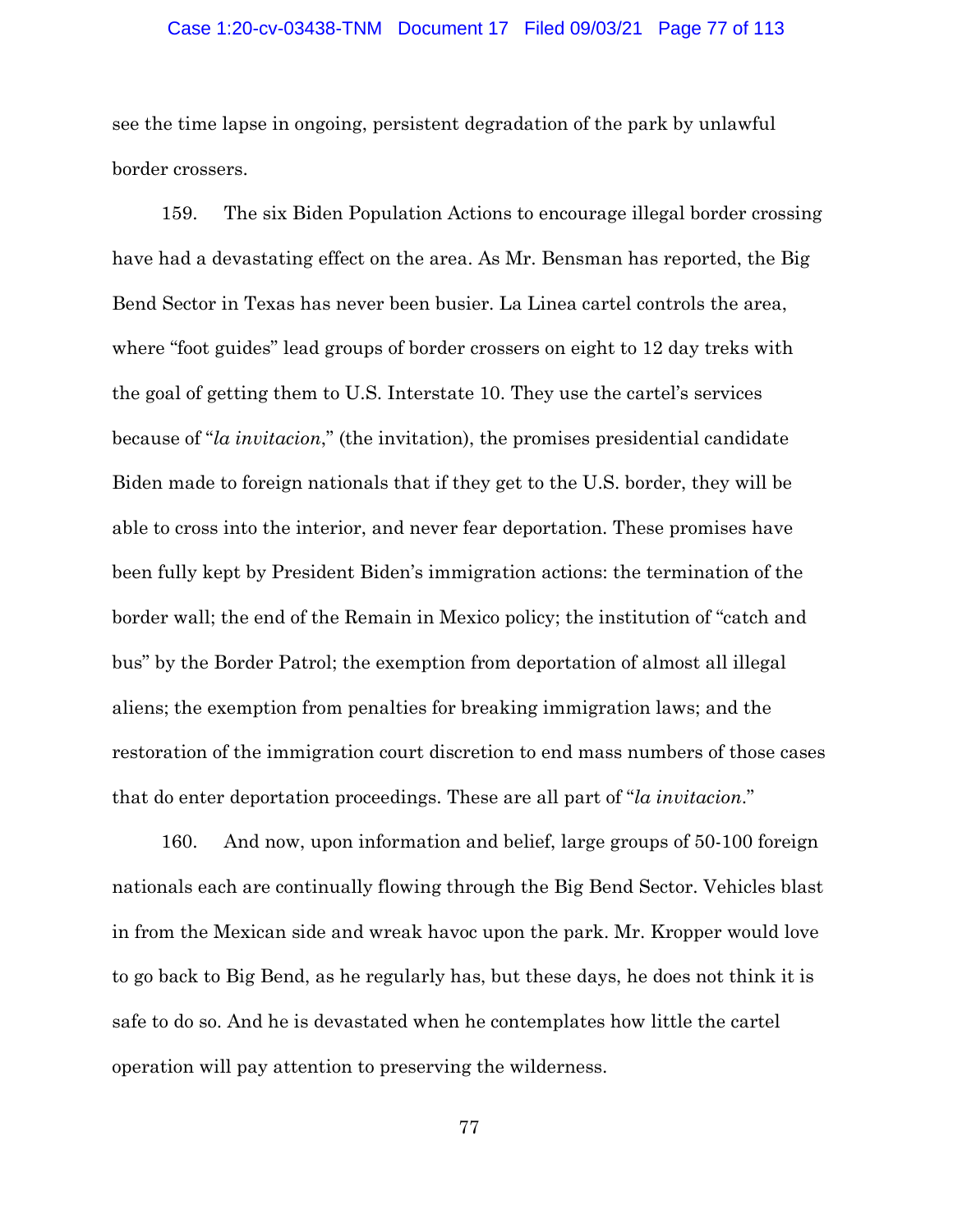### Case 1:20-cv-03438-TNM Document 17 Filed 09/03/21 Page 78 of 113

161. David Holzman also has suffered specific harms to places and wildlife he cherishes. David Holzman's love for the unique geography and open spaces of the United States can be traced back to the cross-country road trips he took with his family as a child to national parks. He vividly remembers the wide open spaces he passed through Kansas and the Colorado Great Plains. Since then, he has derived great spiritual and benefit from visiting open spaces. He visited Nevada by train on a route surrounded by completely undeveloped land.

162. Over time, the open spaces Mr. Holzman valued have disappeared in part because of population growth which is driven by immigration actions authorized without NEPA analysis. These places are further threatened by the actions the Biden Administration has authorized in the service of even greater population expansion. He mourns for the lost open spaces between Tucson and Phoenix, the San Francisco Bay area, and around Salt Lake City, which he experienced in the 1970's but have disappeared in recent years, as he has observed on numerous trips.

163. Mr. Holzman lives now in the same neighborhood in Lexington Massachusetts that he did during his childhood. As a child he used to enjoy the sounds of silence from his porch and Monarch and Swallowtail butterflies, along with lightning bugs. Now with sprawl and traffic, he has measured 60 decibels most of the day and evening from traffic on the nearest highway. He sees about as many butterflies over the whole summer as he would see in a mere couple of days as a child. He used to see Monarch butterflies in Cape Cod frequently, and now he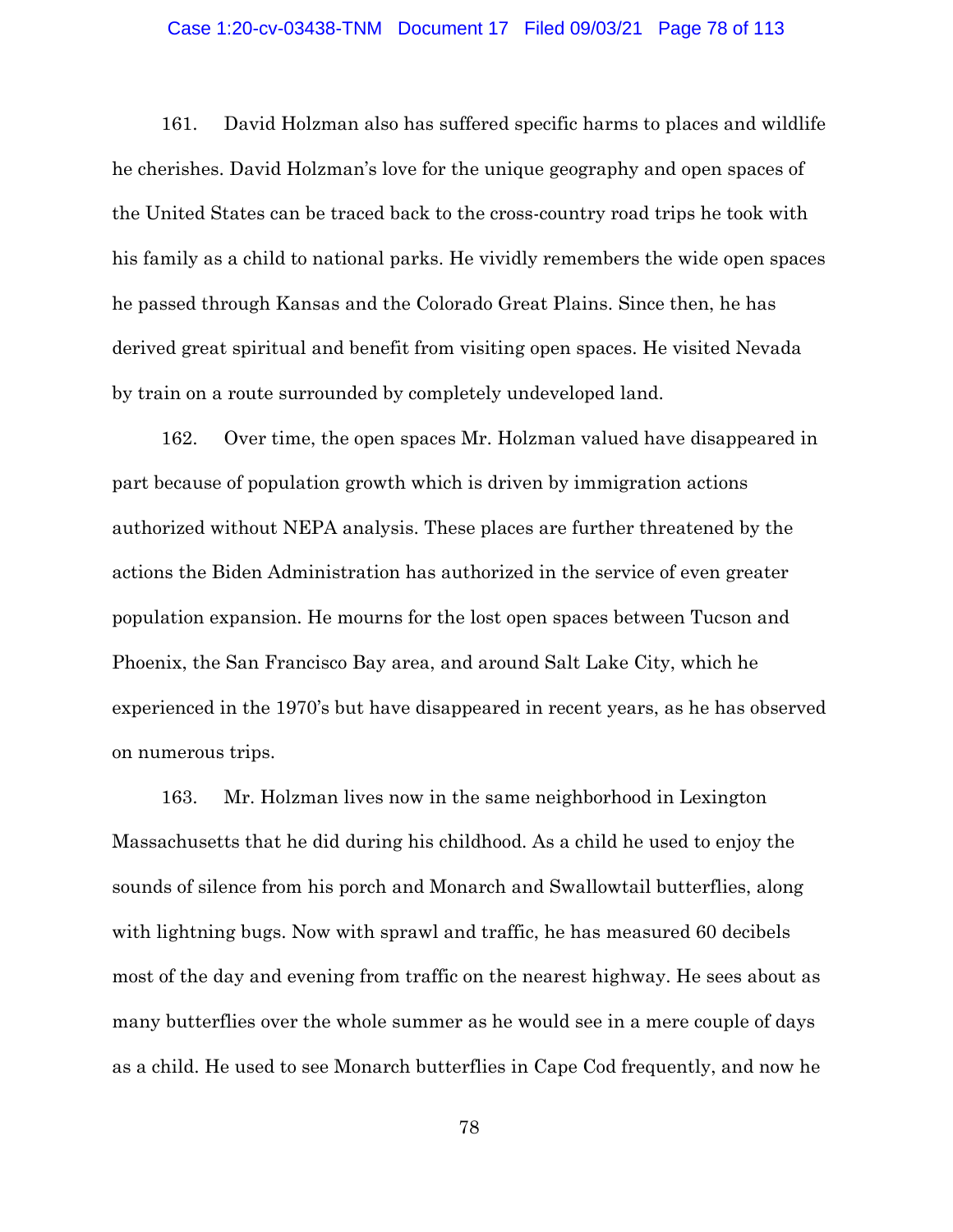### Case 1:20-cv-03438-TNM Document 17 Filed 09/03/21 Page 79 of 113

hasn't seen a Monarch butterfly there in two decades. The noise pollution and loss of wildlife has lessened his intrinsic enjoyment and connection to nature in his daily life.

164. These environmental impacts, which were already increasing with continued immigration driven population growth, will intensify even with the addition of over a million additional new residents and an unknown number to come, a portion of whom are headed to the Boston area where he lives.

165. Mike Hanauer also dreads the potential population growth in the Boston area that will result from the Biden population augmentation program that is being implemented without NEPA review. Mr. Hanauer used to love to walk, hike, and observe nature. His recreation and enjoyment of nature near his home in Massachusetts has been impaired by population growth. Losing open spaces around him is a very upsetting experience. He depends on regular biking for both his mental and physical well-being. However, because of immigration driven population growth, local roads are more congested and more dangerous every year. Even when he attempts to take his bike recreation out of the city, bike trails are now often congested with people, and therefore as dangerous as the roads because of overpopulation. "being turned into housing, shopping malls, schools and just plain ugly sprawl." When he does try hiking locally, he has found a considerable increase in trails trampled, litter, trail wear, and crowding.

166. Plaintiff Kevin Lynn has also been palpably affected by the population growth allowed by DHS failure to conduct NEPA review on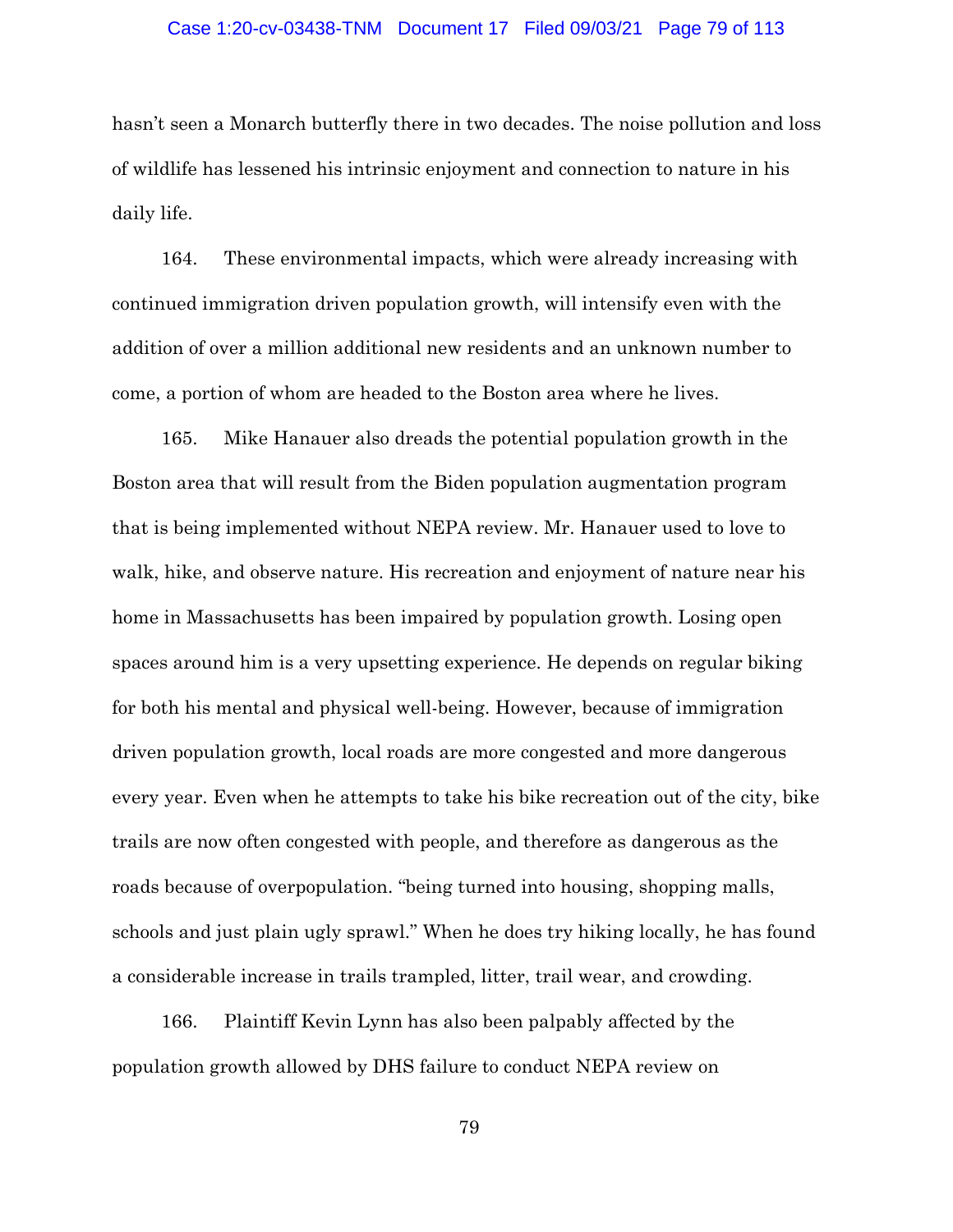#### Case 1:20-cv-03438-TNM Document 17 Filed 09/03/21 Page 80 of 113

immigration. Mr. Lynn is unhappy if he does not have regular access to nature and open space. He spent many years living in Southern California, a region of the country whose population grew exponentially because of immigration before it happened to the rest of the country. Mr. Lynn first lived in a small cabin in Malibu, where there was plenty of open space–he could embark onto mountain biking trails from his own porch. As years went by, development caused by immigration driven population growth changed the area he lived beyond recognition–it went "from pastoral to suburban, public space to exclusive estates, and hiking trails to backyards." He considered it ruined recreationally and aesthetically, and no longer worth the longer and longer commute to his job in downtown Los Angeles.

167. When he moved downtown, he found overpopulation, driven by the constant immigration of foreign nationals, every year made his life more and more stressful. He spent hours behind the wheel of a car in gridlock. His recreation and environmentally friendly-habits were also threatened by congestion: though he tried to bicycle to work and other places, he found it was too hazardous to navigate Los Angeles traffic. He also suffered from pollution, finding the smog disgusting and bad for his health.

168. Because population growth had made California so much less enjoyable, Mr. Lynn moved back to Pennsylvania. He wished he could move back to his native Bucks County, but it had also changed. The area has been transformed beyond recognition since his childhood. It used to have wide and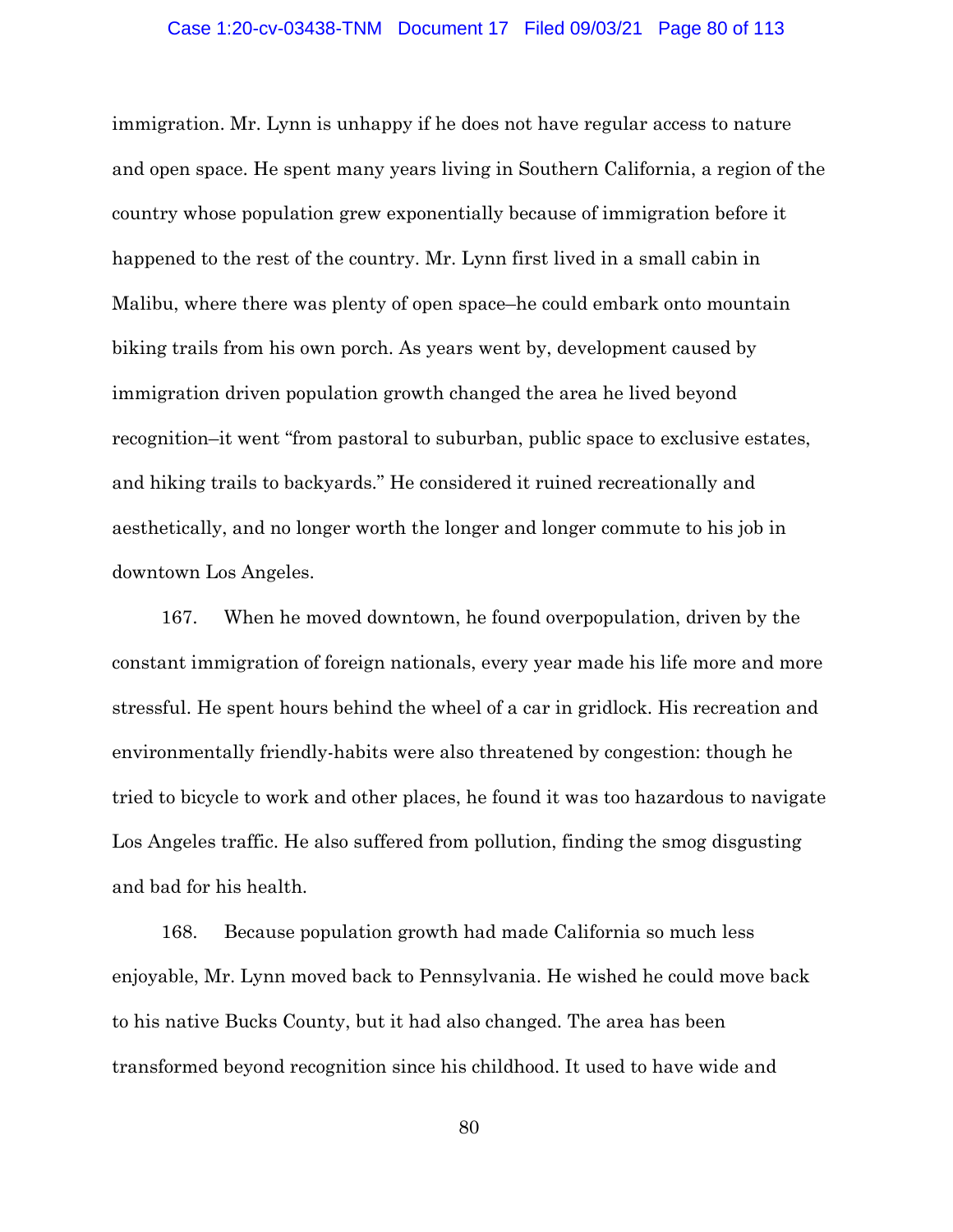## Case 1:20-cv-03438-TNM Document 17 Filed 09/03/21 Page 81 of 113

plentiful open spaces, and some of the best game lands in the country. Population growth and sprawl have transformed open spaces, bucolic landscape, and wild game areas into suburban guard-gated communities.

169. As a result, Mr. Lynn decided to move to Lancaster County for a more rural existence where he could ride his bike to go buy fresh produce. According to Forbes, the county is one of the top places in America to visit, with a bucolic countryside and a large Amish population. Mr. Lynn finds this lovely, unique American environment to be exactly what he was seeking. However, the whole character of the area that means so much to Mr. Lynn is likely to be changed forever by one specific immigration policy that has been changed by the Biden Administration—refugee resettlement. In 2017, the BBC called Lancaster the "refugee county of America."[76](#page-80-0)

170. Between 2013 and 2017, Lancaster County had taken in 20 times more refugees per capita since 2013 than any other county in America. Through refugee resettlement NGOs with local branches in Lancaster such as Church World Service (CWS) Lancaster, DOS directs federal dollars here to resettle refugees. DOS makes agreements with these NGOs, according to whether they meet certain criteria, and they determine how many refugees to bring and where to settle them. Local citizens never have a chance to weigh in or know what is coming, and no NEPA analysis is ever conducted regarding how the area may be

 $\overline{a}$ 

<span id="page-80-0"></span><sup>76</sup> Franz Strasser, *Lancaster, Pennsylvania: America's Refugee Capital*, BBC (Jan. 27, 2017), https://www.bbc.com/news/av/world-us-canada-38776233.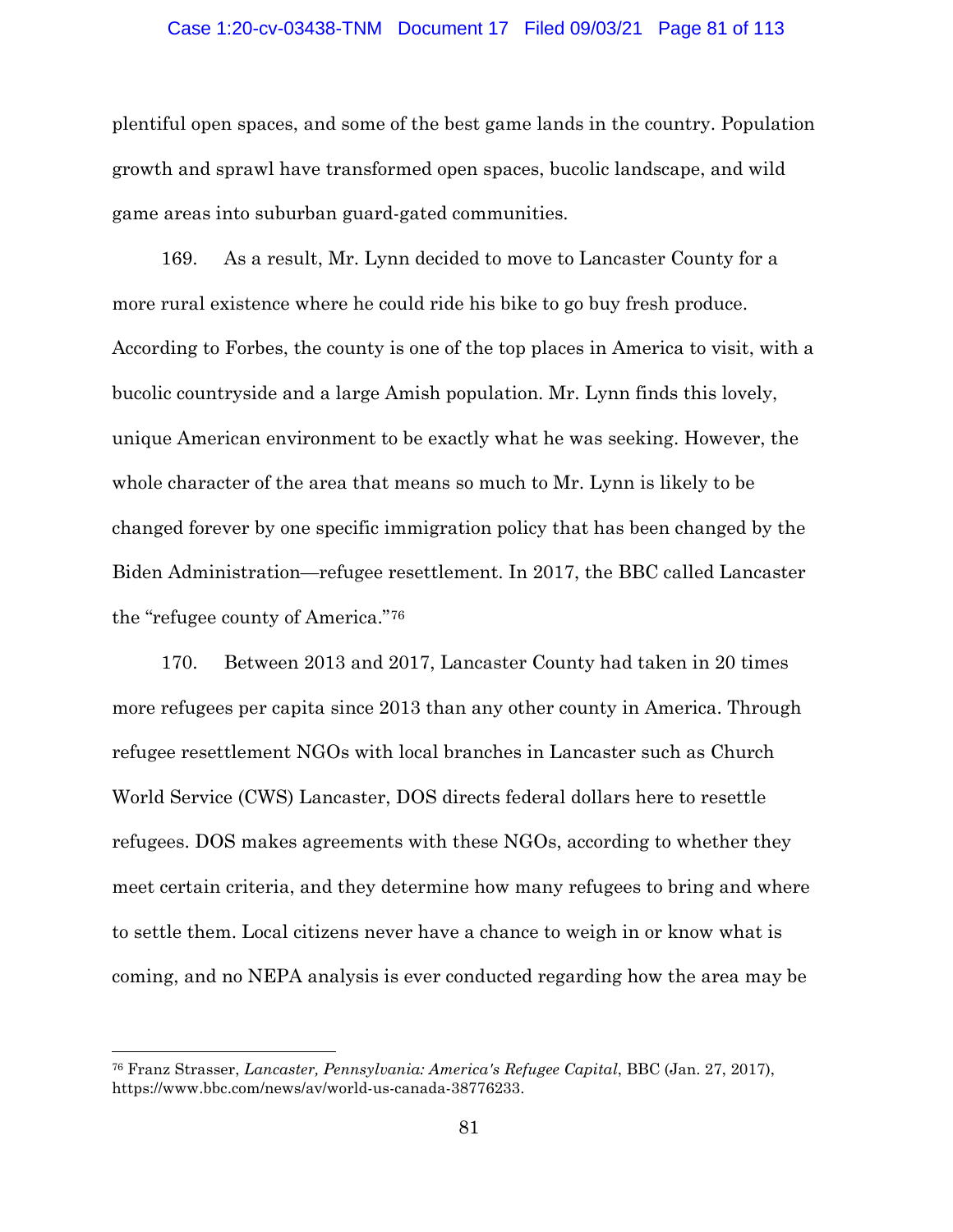## Case 1:20-cv-03438-TNM Document 17 Filed 09/03/21 Page 82 of 113

transformed by this resettlement. Locals do not even get to see the contracts awarded after the fact.

171. The refugee ceiling under the Trump Administration meant that the number of refugees resettled in Lancaster County specifically would be small. But, with the Biden Administration having quadrupled the refugee ceiling and planning to raise it by eight fold or more in later years, this one immigration program has the potential to single handedly transform the character of the area. Furthermore, the Biden Administration may resettle refugees by another program it recently created as well. In August, DHS created a new program to resettle Afghani nationals including those on Special Immigrant Visas (SIVs), through the parole power, which it authorized to last for two years. Afghani nationals on SIVs, at least, are eligible to join DOS's refugee resettlement program. CWS Lancaster has already increased its calls to increase Afghan refugee resettlement.<sup>[77](#page-81-0)</sup> This parole program—which is a pure creation of executive authority that goes beyond the plain scope of the statute of the INA—does not appear to have any numerical limit.

172. Mr. Lynn is currently involved in organized efforts to fight development in order to save the farmland and rural character of the area. He feels there are already many more people in Lancaster County than sustainable and the unending population growth has already led to less open space, more pollution, and more traffic. Population growth from refugee or parolee

 $\overline{a}$ 

<span id="page-81-0"></span><sup>77</sup> *See Serving refugees and immigrants in Central Pennsylvania*, CWS LANCASTER (last visited Sept. 2, 2021), https://cwslancaster.org/.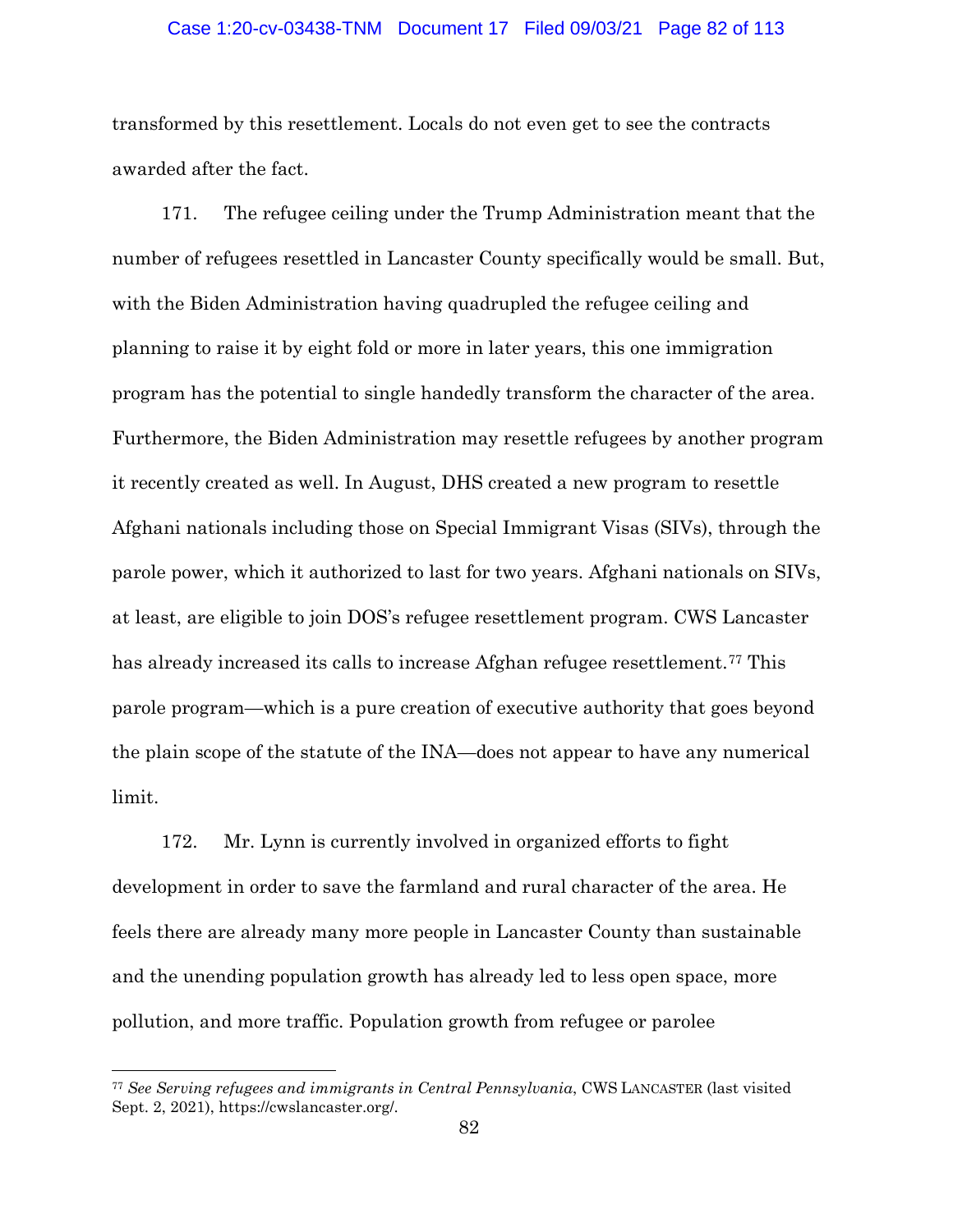#### Case 1:20-cv-03438-TNM Document 17 Filed 09/03/21 Page 83 of 113

resettlement would negate Mr. Lynn's personal efforts to preserve the rural character of Lancaster and his enjoyment of the area. He feels he might have to move yet again.

173. Mr. Lynn learned of NEPA years ago. He was disappointed to learn that DHS's NEPA procedures allow federal immigration agencies to authorize countless immigration actions without conducting any NEPA review. Mr. Lynn wants to weigh in on the recent actions by the Biden Administration that will increase immigration, particularly the actions with the potential to transform the character of Lancaster County that he cherishes and has fought hard to save.

174. Plaintiff Linda Huhn has also been personally affected by DHS's NEPA procedures that allow federal agencies to authorize immigration actions without NEPA review. As a longtime resident of Minneapolis, she also lives in an area that is impacted by immigration, but profoundly affected by one immigration program in particular: refugee resettlement.

175. In the 2000's and 2010's Ms. Huhn noticed far more foreign nationals in Minneapolis and its surrounding area than she did in the early 1990's as the Minneapolis/St. Paul area became home to a large number of refugees. An area of the city near the University of Minnesota campus is known as little Mogadishu because it is home to more Somali people than anywhere outside Somalia. According to a New York Times article in 2020, Minnesota has about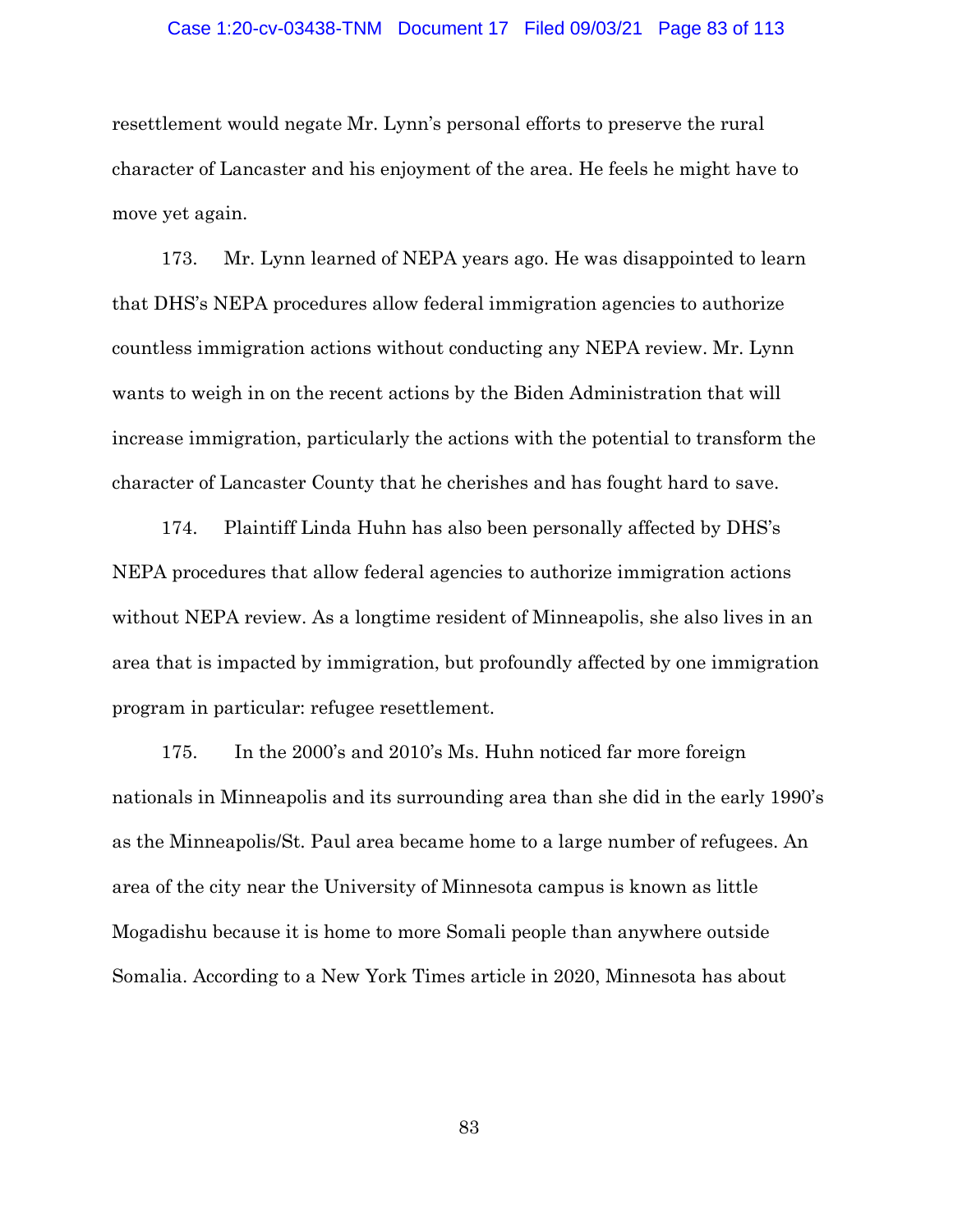57,000 Somali refugees altogether[.78](#page-83-0) However, the mere number of refugees does not tell the whole story of population growth, as many refugees who settle in Minneapolis from places such as Somalia have very large families. Refugees also have the right to bring members of their families into the country as well through chain migration. Ms. Huhn is aware that government decisions have directly resettled refugee populations into her state, especially Minneapolis. DOS signs contracts with non-governmental organizations (NGOs) with local branches in Minnesota to do so. These NGOs include Lutheran Social Service of Minnesota, Catholic Charities of Mpls/St. Paul, Catholic Charities of Winona, the MN Council of Churches, the International Institute, and Arrive Ministries. Local citizens like Ms. Huhn do not have the opportunity to speak out, much less have a seat at the table regarding these actions before they occur. Nor has Ms. Huhn ever been shown the contracts between the NGOs and DOS to resettle refugees in her community.

176. Now that the Biden Administration has raised the refugee ceiling, and plans to raise it next further even more— altogether, an 8-fold increase in the number of refugees over 2020, Ms. Huhn expects the refugee program to have continuing, increasing effects. She also wonders whether the numerous local NGO's in Minnesota will ultimately also take Afghani nationals from the new parole program.

 $\overline{a}$ 

<span id="page-83-0"></span><sup>78</sup> Kimiko de Freytas-Tamura, *In Minneapolis Somali-Americans Find Unwelcome Echoes of Strife at Home*, N.Y. TIMES (June 7, 2020), https://www.nytimes.com/2020/06/07/us/minneapolis-somalisgeorge-floyd.html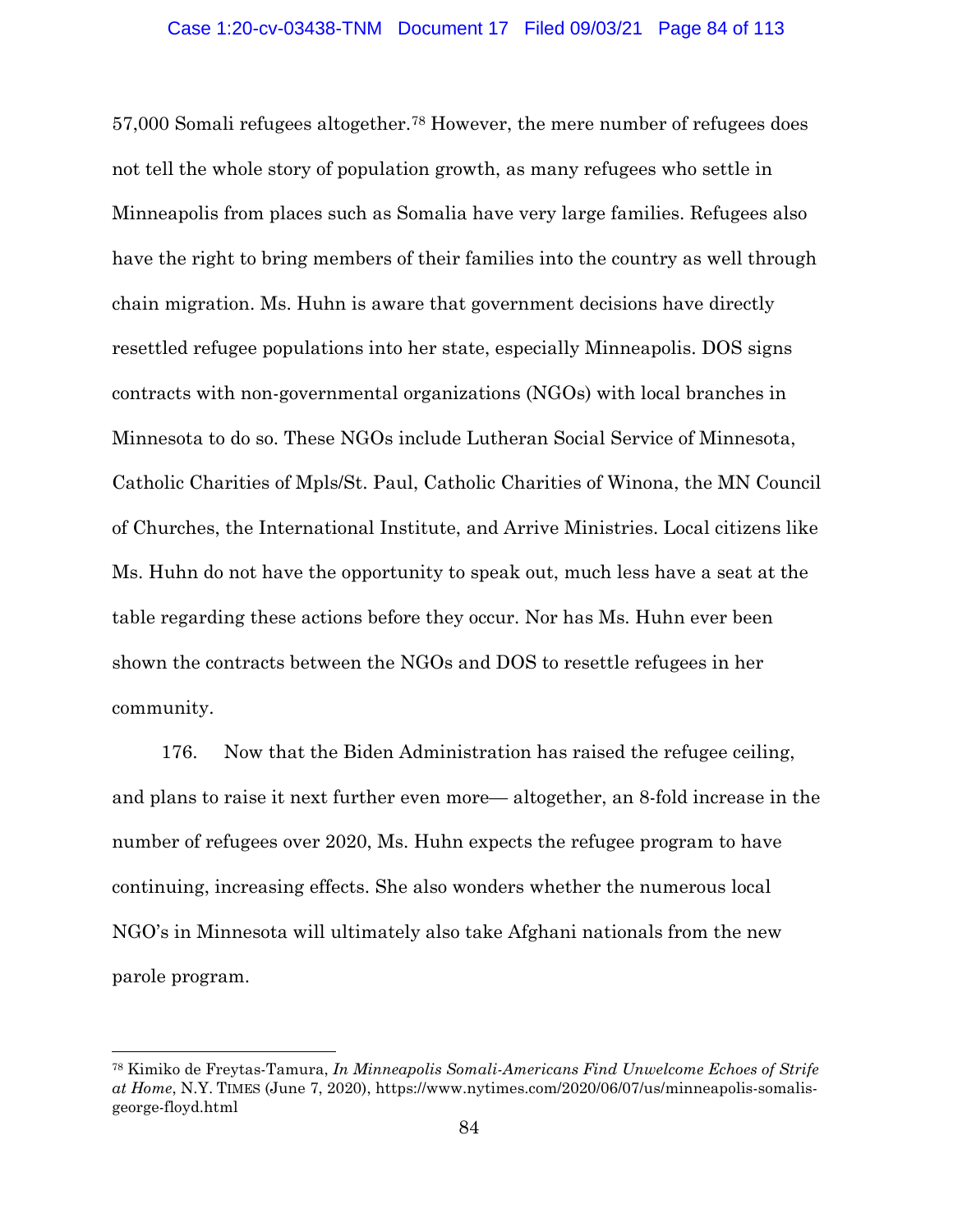## Case 1:20-cv-03438-TNM Document 17 Filed 09/03/21 Page 85 of 113

177. Ms. Huhn has been already personally affected by the population growth created by the refugee program in the Twin Cities. She is a nature photographer.ne of her favorite subjects to photograph, the endangered Karner Blue Butterfly, now no longer exists in Minnesota. It disappeared from the state because road development wiped out the butterfly's main food source. Ms. Huhn now must travel outside the state in hopes of observing and photographing it. Another local photographic subject she was once able to enjoy was the native wildflowers on virgin prairie remnants near historic Fort Snelling. This area was bulldozed for light rail construction for the airport, rendering her photography impossible. The light rail's construction was due, in part, to the need to accommodate the new population brought to Minneapolis by immigration.

178. Ms. Huhn's losses also include her aesthetic enjoyment of the nature which used to surround Minneapolis which has been lost. She has frequently driven from Minneapolis to her childhood home of New Ulm. Over the years, she found: the trip grew longer as the Minneapolis urban area sprawled farther west. Instead of two hours, by the mid 1990's the 100-mile trip had stretched to nearly three. It was also less scenic. Construction of office buildings atop a hill overlooking the Minnesota River outside a western suburb on her route meant destruction of about half the hill prairie on which she would view seasonal wildflowers.

179. Other favorite and memories from the grounds of her childhood home were the frequent sounds of frogs and the Eastern Meadow Lark—which are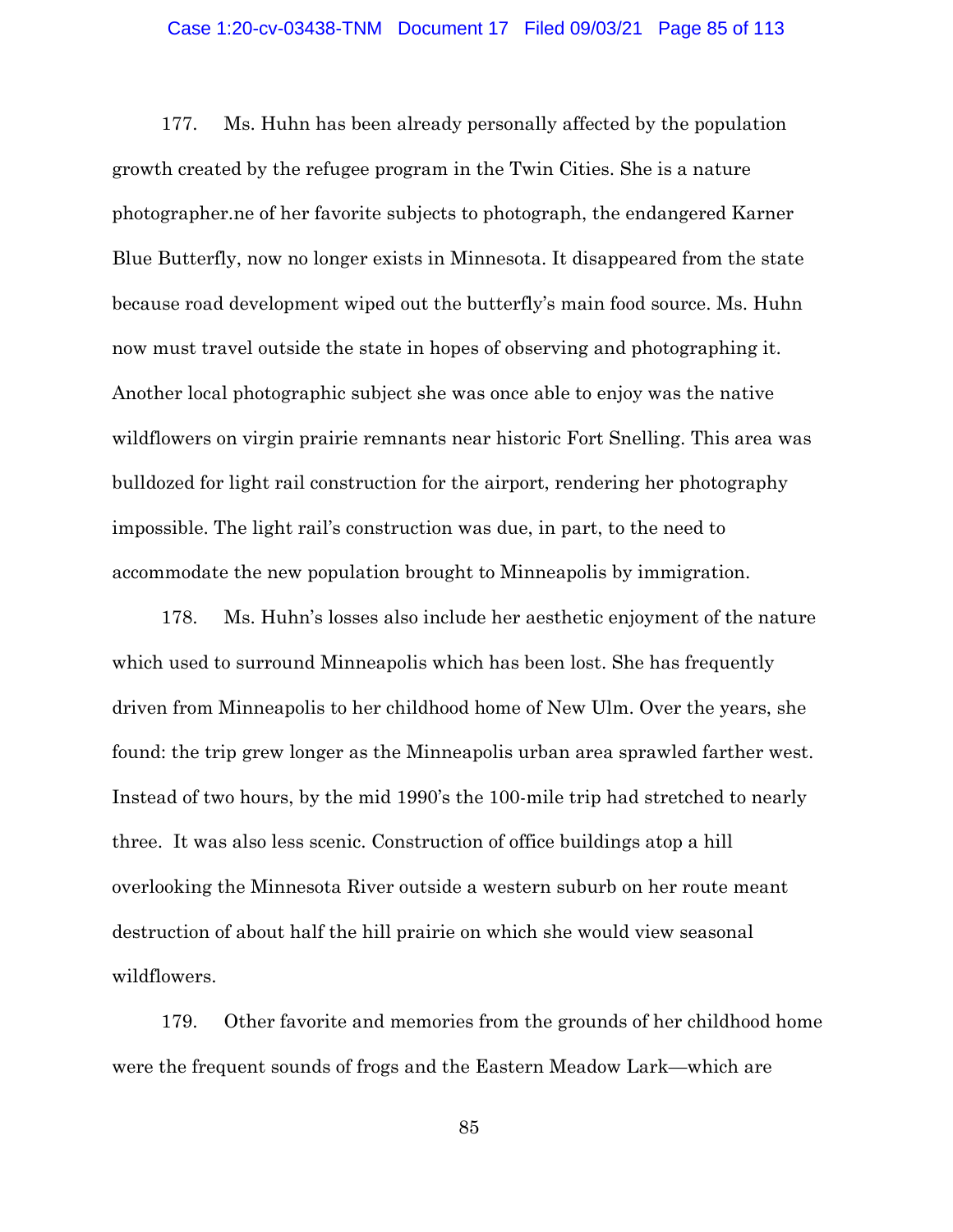## Case 1:20-cv-03438-TNM Document 17 Filed 09/03/21 Page 86 of 113

seldom seen or heard in the area now. She used to love watching and photographing wild birds, including Northern Flickers, Chickadees, Northern Cardinals, Robins, Blue Jays, and Red-Headed woodpeckers, which all used to be a common sight. Population growth has taken its toll on her enjoyment of this avian biodiversity, for instance, a recent news article informed her the woodpecker's population is down by 95% in Minnesota because of loss of oak savanna habitat—a result of increased development and population growth.[79](#page-85-0)

180. She grieves over the decades of her life spent slowly watching the gradual loss of the wilderness she grew up enjoying. This loss was driven by government choice, but Ms. Huhn never has had the chance to make her voice heard on any of these impacts under NEPA. She worries about the survival of a conservation program she lobbied for–the Minnesota Scientific and Natural Areas program, which protects lands in Minnesota with exceptional ecology and rare species. With continuing population growth driving unstoppable development, some of these protected lands are being encroached on and endangered by urban sprawl. Protecting an area itself is not enough if development or farmland reaches close enough to its borders–invasive species travel into a protected area via livestock, pets, gardens or waste. Urban sprawl has nearly reached the borders of her personal favorite protected area, the Helen Allison Scientific and Natural

 $\overline{a}$ 

<span id="page-85-0"></span><sup>79</sup> Gustave Axelson*, Nearly 30% of Birds in U.S., Canada Have Vanished Since 1970*, CORNELL CHRONICLE (Sept. 19, 2019), https://news.cornell.edu/stories/2019/09/nearly-30-birds-us-canadahave-vanished-1970.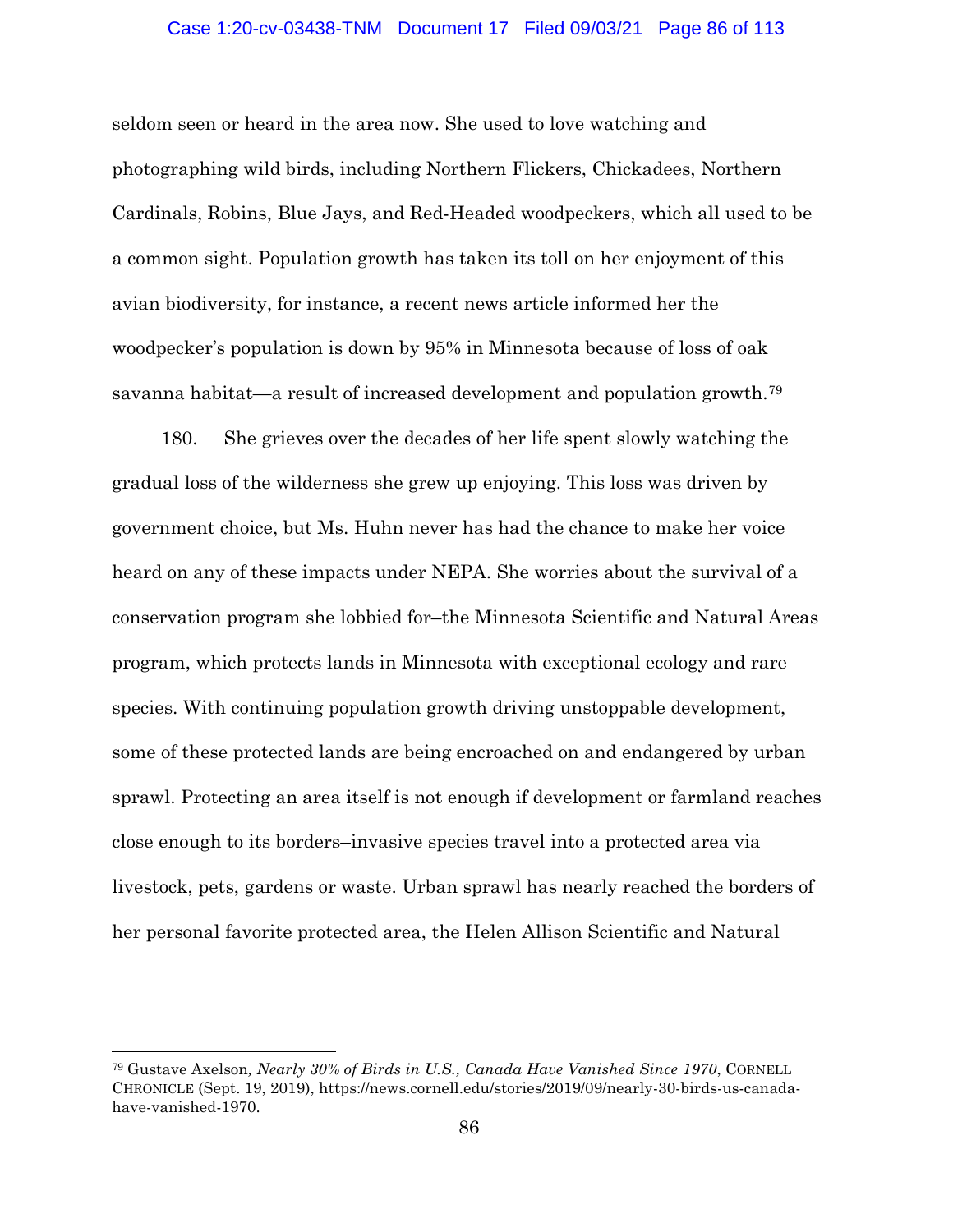#### Case 1:20-cv-03438-TNM Document 17 Filed 09/03/21 Page 87 of 113

Area. She worries that much of the legislative and citizen activism in which she has participated will be thus nullified by endless population growth.

181. Sharp population growth has led to serious housing shortages. Tent camps for unsheltered people have been part of daily news for over two years. Sadly, many of these tent camps are impinging on the ecological integrity of suburban and urban open spaces per the camps' physical footprints or the trash and debris they produce. Aesthetically, functionally, and recreationally, her enjoyment of her own neighborhood has been reduced. She fears that if population in Minnesota continues to increase through immigration, particularly the newly enlarged refugee program, more and more of the open spaces and biodiversity she has enjoyed all her life will continue to be lost.

182. The quality of life of Plaintiff Rob Meyer, also a resident of the Twin Cities, has also been affected by immigration-driven population growth and has caused places special to him change for the worse. The wilderness in Minnesota and Wisconsin has always been of special value to him. His family owns a lakeshore cabin in northwest Wisconsin, which was once in a wilderness but has now slowly been developed. More and more cabins are being built in the woods. Open spaces once ripe for bird and animal watching are evaporating; areas where he and his family could camp as children are paved over. Today, virtually all lakeshore on Minnesota and Wisconsin lakes has been developed—with cabins built right on the roads that circle the lakes. The contrast Mr. Meyer sees between his ability to connect with nature in Minnesota and that of his children is stark.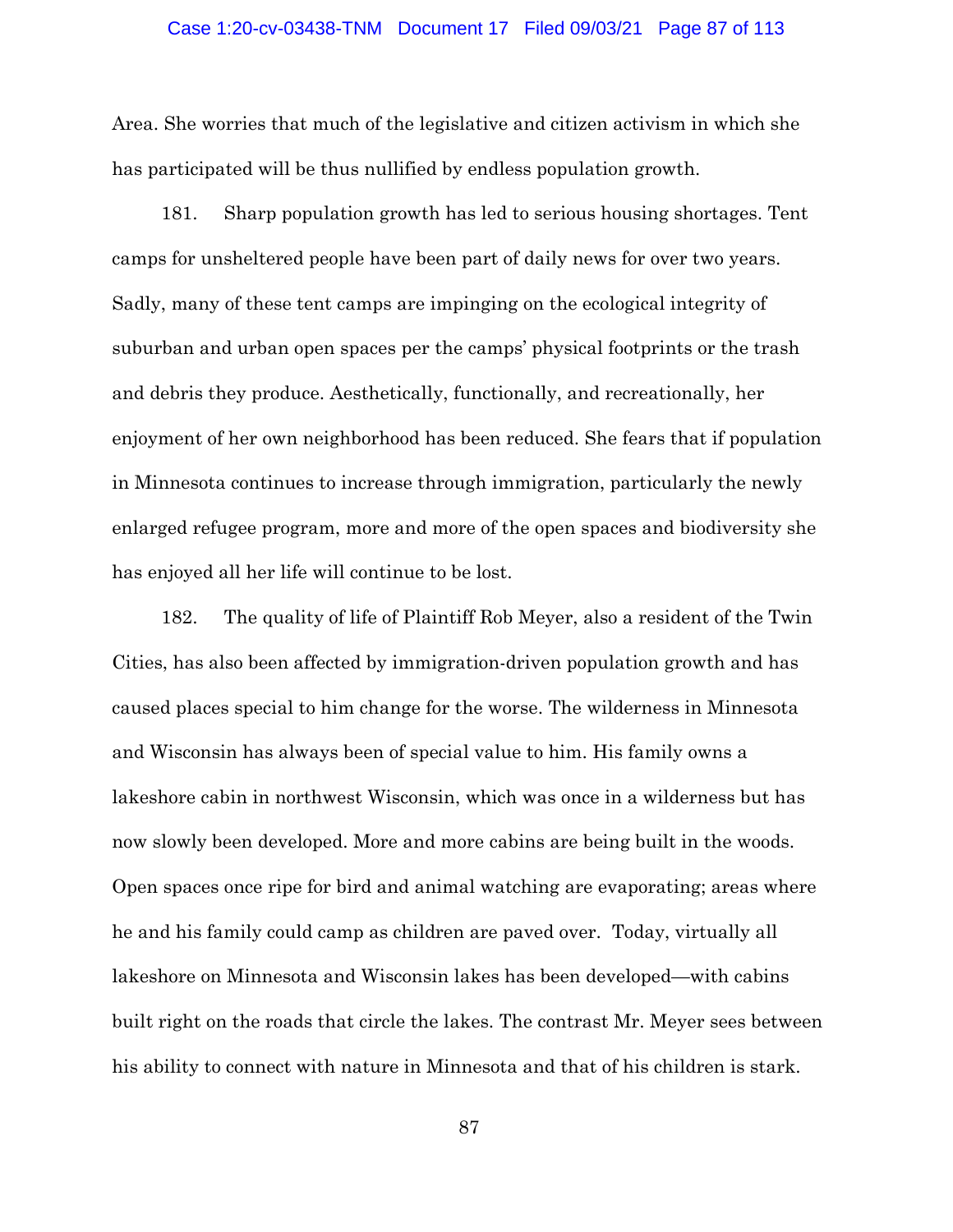## Case 1:20-cv-03438-TNM Document 17 Filed 09/03/21 Page 88 of 113

183. Population growth has caused massive suburban development on the east Metro Area of Minneapolis-Saint Paul in the St. Croix River Valley. The bare pastureland Mr. Meyer drove by on the way to high school in the early 1970's has been replaced by major shopping centers and endless single-family houses interlaced with multistory apartments and townhomes. This suburban sprawl around the Twin Cities constantly affects Mr. Meyer personally. When he first moved to the Twin Cities in 1980, traffic levels and congestion were much less than they are now. He now spends hours in traffic as a direct result of population growth, with his commute to work increasing by 20-30 minutes a day just in the past 12 years.

184. In addition, the population growth has significantly reduced the quality of Mr. Meyer's recreational opportunities along the rivers and his enjoyment of interstate waterways. The St Croix River, a designated National Scenic Riverway, is a special place to him. Throughout his life, he, along with his family, has frequently boated on the St. Croix, Mississippi River, and Minnesota Rivers. All three of these rivers are becoming progressively more crowded each year as the local population grows.

185. Many years of immigration driven population growth has also necessitated an increase in farmland production to meet the growing local population's increased demand for food. This increased farmland production means that far more farming-related sediment is washed into streams where Mr. Meyer likes to go boating: it causes lower visibility of potential water-borne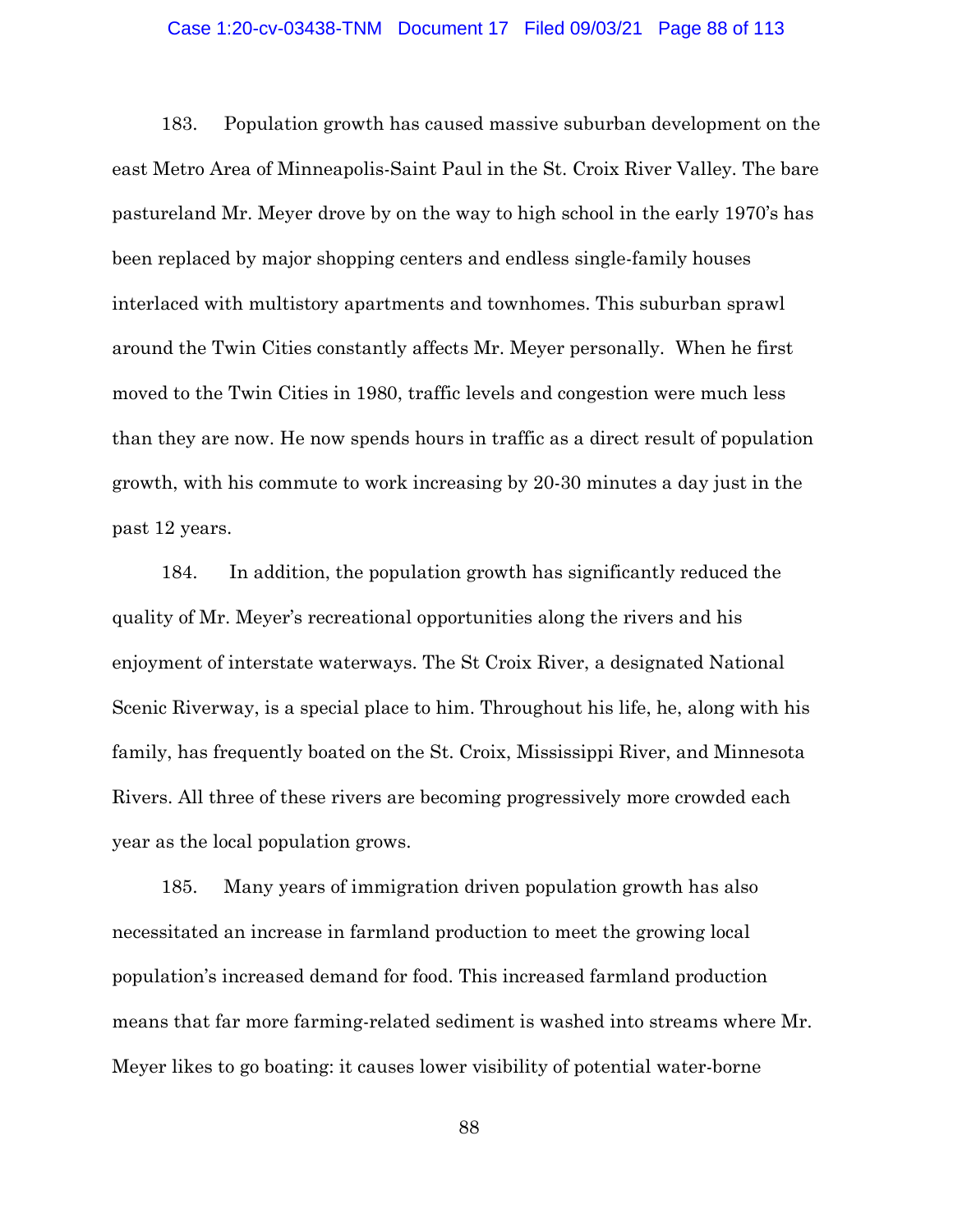## Case 1:20-cv-03438-TNM Document 17 Filed 09/03/21 Page 89 of 113

hazards, clogs his boat's cooling vents, shallows the waterways, and rapidly forms sandbars, which are very hazardous. He and his children once found themselves grounded on a newly formed sandbar on a section of the Mississippi River known as Lake Pepin, and had to jump into ankle deep water. When the population of this area was smaller such a thing would never have happened.

186. Mr. Meyer is aware of NEPA and how it was designed to promote environmentally-informed decision making and to enable public participation in federal agencies' actions. When he learned of NEPA, he realized that the government has a legal duty to let his voice be heard on the decisions it makes before irrevocably altering the environment around him. He especially wonders why there was never any local NEPA hearing when NGOs settled refugees around the area he lived. Refugee resettlement in particular has had a profound impact on Mr. Meyer's community.

187. On information and belief, not only is the Minnesota the state with the most resettled refugees per capita but Minnesota is also the number one state in the nation for "secondary migration"–refugees moving to Minnesota after their initial resettlement elsewhere. Minnesota is so attractive because it has so many social services available for refugees, including one of the most sophisticated health systems specializing in refugee health.<sup>[80](#page-88-0)</sup> The population impacts of refugees are far greater than the mere numbers who settle. Refugees in the Twin

 $\overline{a}$ 

<span id="page-88-0"></span><sup>80</sup> LUTHERAN SOC. SERV. OF MINN., REFUGEE FACTS AND FIGURES (updated Feb. 1, 2018), https://www.lssmn.org/sites/default/files/2018-06/Refugee%20Facts%20and%20Figures-Updated%2002012018.pdf.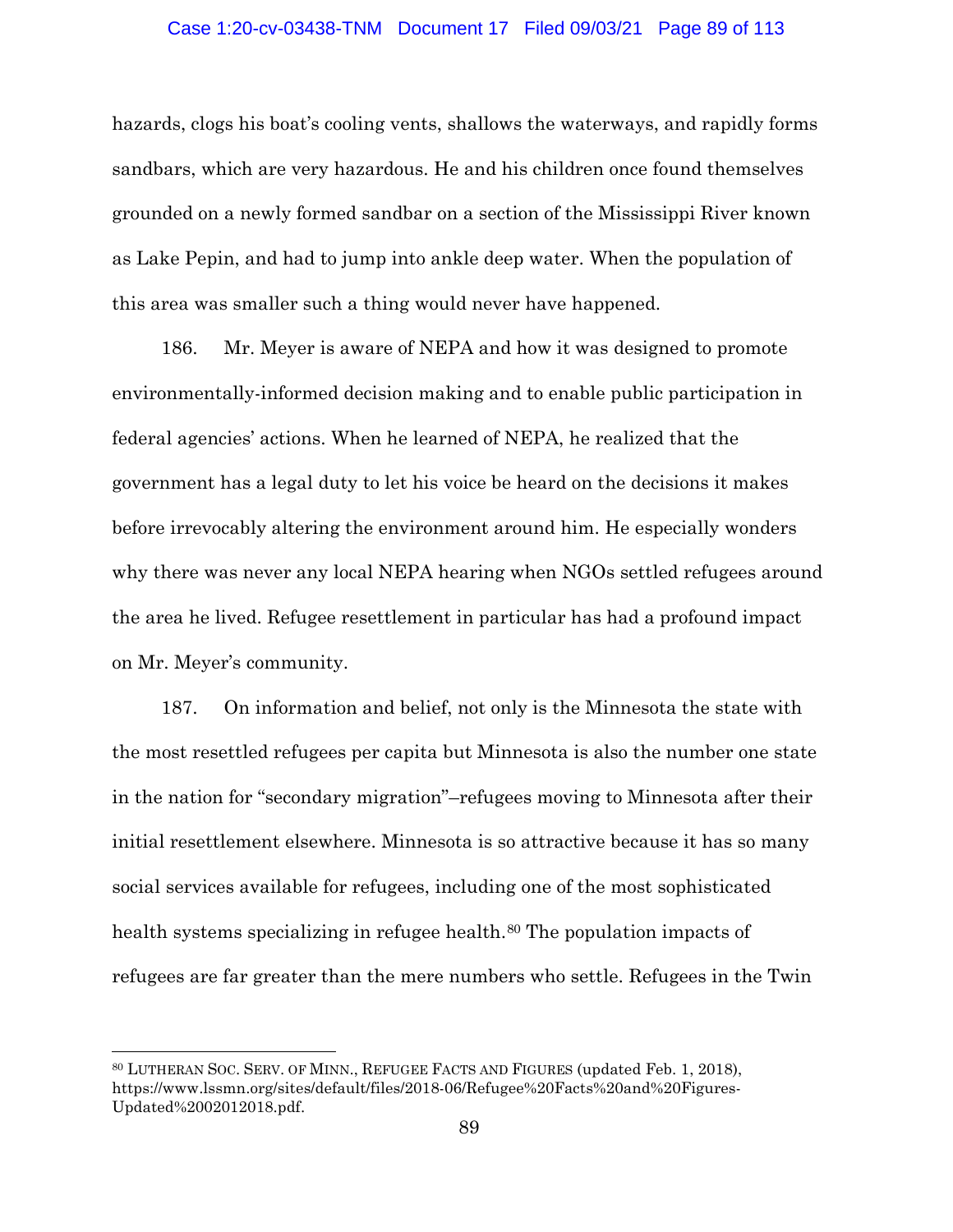## Case 1:20-cv-03438-TNM Document 17 Filed 09/03/21 Page 90 of 113

Cities have historically brought in many more family members through chain migration. In addition, refugees have a much higher fertility rate than native Minnesotans. Therefore, the environmental impacts of this one program's ongoing addition of population to Mr. Meyer's local community have been and will continue to be very palpable to him.

188. Mr. Meyer now knows that INS, DHS, and DOS all had promulgated NEPA regulations that allowed this neglect. The refugee program specifically has had a huge impact on the Twin Cities, although its effects were smaller at the end of the Trump Administration. However, Mr. Meyer's expectations that the future effects of the refugee program might remain small changed with the change in administrations. President Biden soon quadrupled the yearly refugee cap, and Mr. Meyer expects that it will continue to increase every year of the Biden administration. With the refugee ceiling so substantially increased, and with two more humanitarian programs recently created by DHS using the parole power, Mr. Meyer reasonably fears that more refugees or parolees will be resettled in the Twin City without any kind of NEPA review.

189. Mr. Meyer is aware that Minnesota is historically home to a number of refugee resettlement non-governmental organizations (NGOs), including Lutheran Social Service of Minnesota, Catholic Charities of Mpls/St. Paul, Catholic Charities of Winona, the MN Council of Churches, the International Institute, and Arrive Ministries. He knows these NGOS privately make arrangements with the Department of State to determine how many refugees to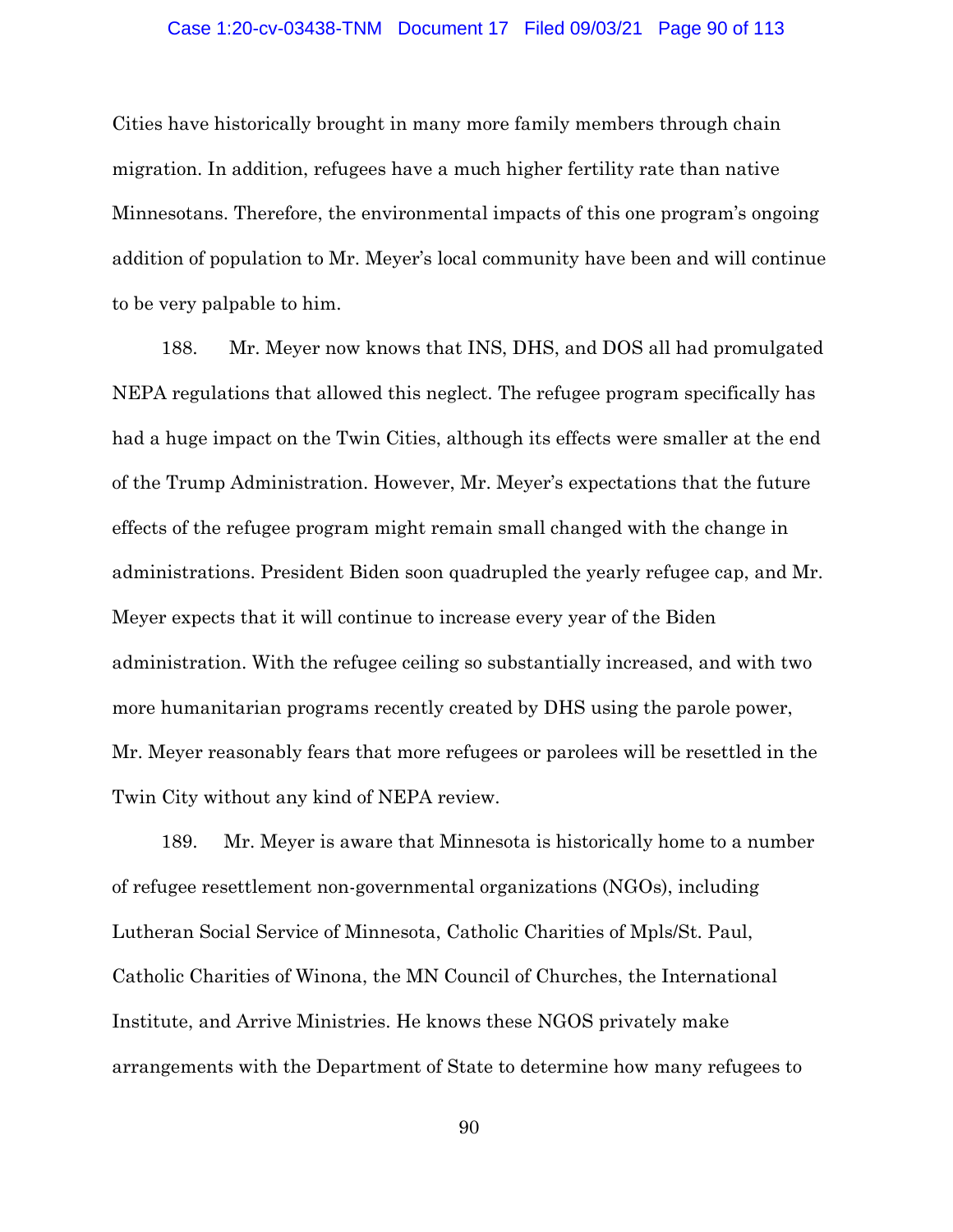#### Case 1:20-cv-03438-TNM Document 17 Filed 09/03/21 Page 91 of 113

resettle in my local community. He believes a process like this is ideally suited for the kind of public transparency that NEPA is supposed to guarantee to citizens before their communities are transformed by public/private partnerships according to non-public contracts. But instead, the process has been frustratingly opaque. Mr. Meyer believes if there were public transparency, the process would also move along with greater accountability. As it is, without NEPA review, the DOS takes action behind the scenes–determining the criteria for awarding contracts to NGOS, and granting them without public knowledge.

190. As a native Minnesotan, Plaintiff Bruce Anderson has always particularly valued two natural landscape features: native grasslands and wetlands, particularly prairie wetlands, both of which are under threat in Minnesota from urban sprawl caused by population growth.

191. Mr. Anderson is an avid a birdwatcher and nature observer but his enjoyment of these activities has become more and more threatened by urban sprawl and other development spurred by population growth that encroaches ever further into the wilderness. While observing nature in Minnesota and Wisconsin, over time Mr. Anderson has personally witnessed the dramatic decline of many species he used to find easily. This includes endangered species such as the Western Fringed Prairie Orchid, the Piping Plover and Black Footed Ferret. He fears that if federal government driven population growth continues or accelerates, these cherished species will disappear altogether.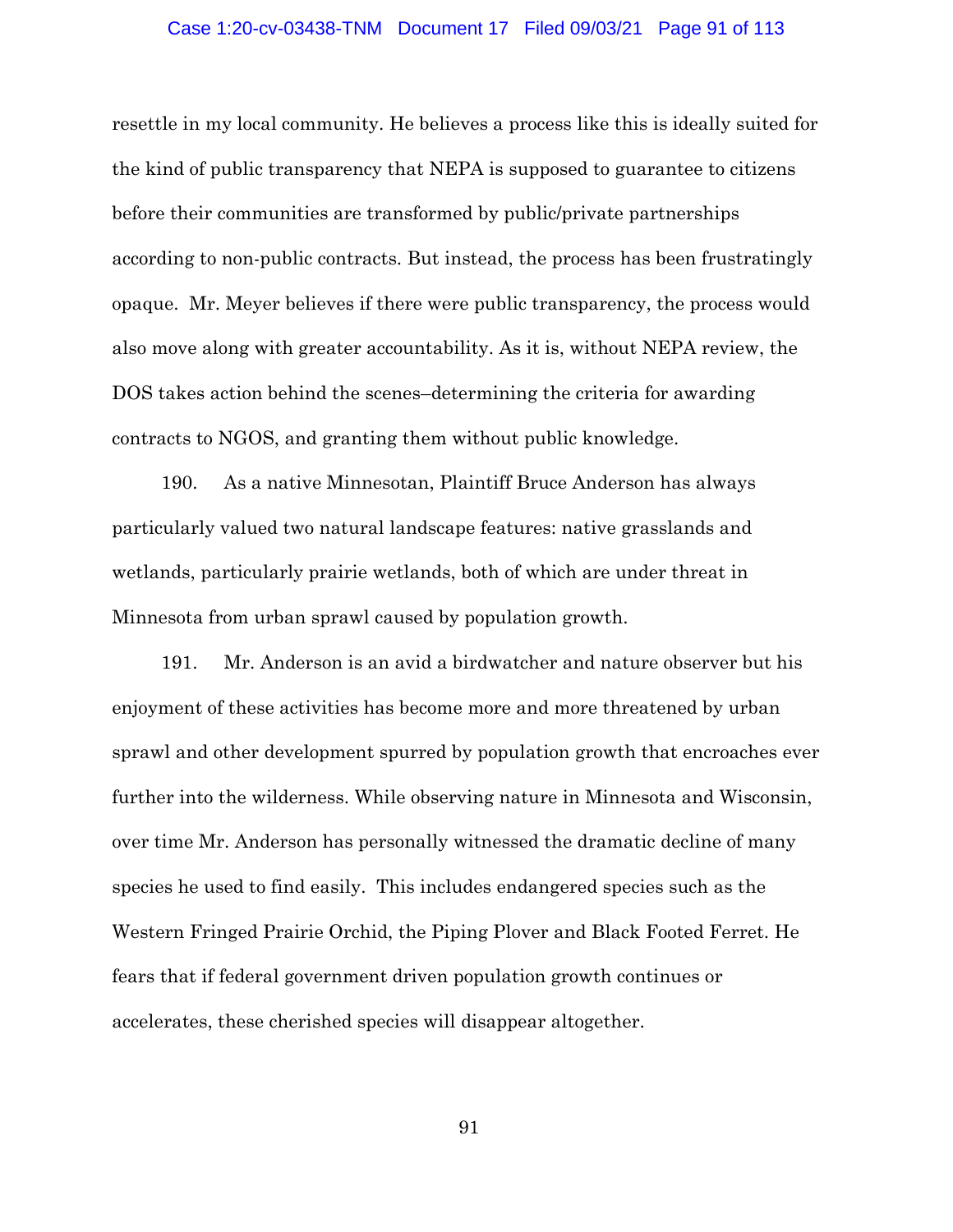## Case 1:20-cv-03438-TNM Document 17 Filed 09/03/21 Page 92 of 113

192. When people move to these places, they put pressure on the environment in all sorts of ways. Over the past forty years Mr. Anderson has personally seen the huge proliferation of motorized recreation in places he used to be able to observe nature in solitude and quiet. He has been dismayed by the roar of motors echoing through the wilderness. His enjoyment of certain trails is interrupted or hazarded because of ATV traffic—where years ago they would never be seen. The physical and acoustic footprint of these vehicles negatively impacts big small game and non-game species, which are sensitive to excessive noise and disturbance particularly during the breeding season and throughout the winter. Displacement during winter depletes energy reserves needed for survival and reproduction by mammals and birds. Engine noise scares and disorients animals while physical tracks destroy habitat and food sources.

193. Mr. Anderson has witnessed entire landscapes in Minnesota and western states succumb to invasive plant expansion over time. Invasive plant species, spread and encouraged by human activity in developments, has altered many places he used to observe nature. He greatly fears that if federal government driven population growth continues or accelerates, these once abundant species will disappear altogether. His fears have been realized with the abrupt change in immigration policies imposed by the Biden Administration that have already led to greatly accelerated population growth.

194. As a Forest Service natural resource manager, Mr. Anderson is familiar with NEPA—he has been responsible for various aspects of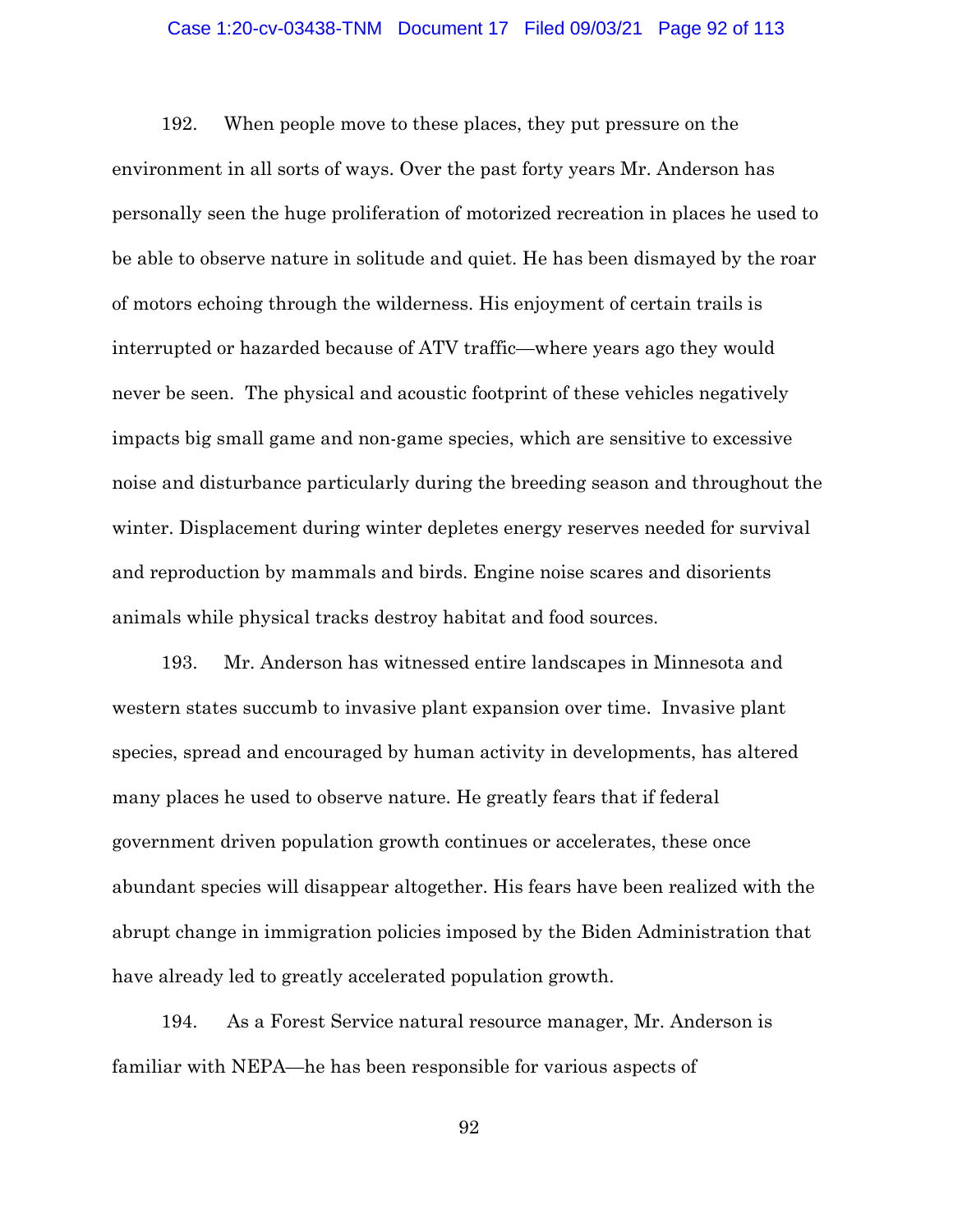## Case 1:20-cv-03438-TNM Document 17 Filed 09/03/21 Page 93 of 113

environmental analysis under NEPA himself. He has observed and written NEPA documents for minor federal actions such as issuing federal permits for ranchers to graze livestock, develop small water structures and treat noxious weeds. He finds it hard to believe in contrast that tens of millions of people have and continue to be granted permission to move to this country permanently without the government giving any consideration of the environmental impacts at all. It is his opinion that any agency regulations that allow such a gross oversight must be arbitrary and capricious.

195. The refugee resettlement program has had an especially tangible effect on Mr. Anderson because the program has such a great influence on Minnesota, where his favorite habitats are so vulnerable to the effects of population growth. Minnesota is a notable destination for refugees, and the family members that follow them through chain migration. Unlike the arrangements between cattle ranchers and the Forest Service to graze cattle, the arrangements between refugee resettlement agencies and the DOS are never analyzed under NEPA. In fact, they are kept secret to the local public. Yet, these arrangements directly bring the people from other countries into Minnesota. For Mr. Anderson, the refugee program is the perfect example illustrating that the neglect of NEPA analysis for immigration is entirely arbitrary.

196. DOS has just announced that it will be awarding contracts to resettle refugees to NGOs, and Mr. Anderson expects more if the Biden Administration continues to raise the refugee ceiling. There are several local branches of these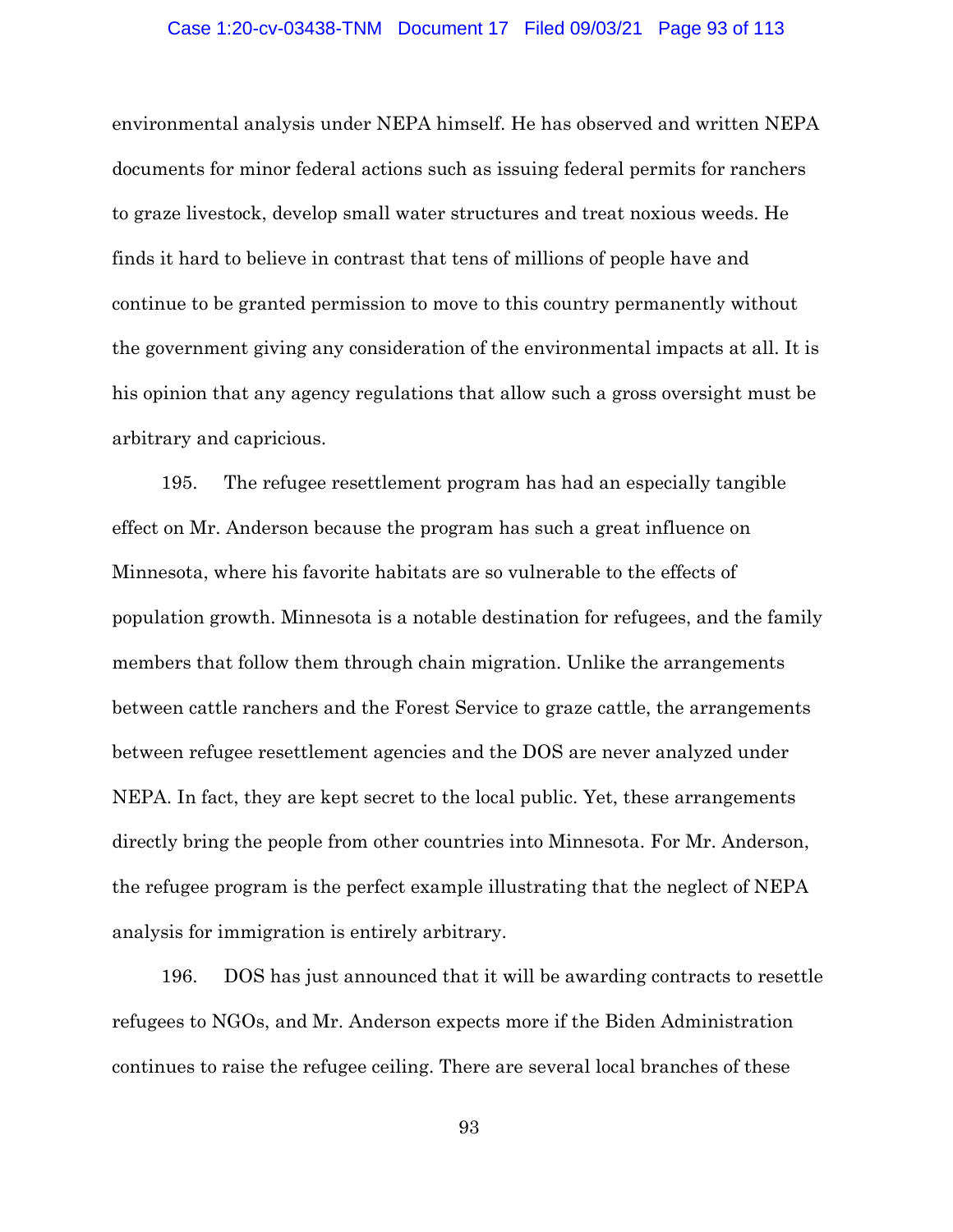#### Case 1:20-cv-03438-TNM Document 17 Filed 09/03/21 Page 94 of 113

NGOs in Minnesota that will resettle refugees through the State Department's program. These contracts will accelerate population growth in Mr. Anderson's community, which will further encroach on his favorite habitats and wildlife. But Mr. Anderson will have no opportunity in any kind of local hearing to hear what the plans are for the Twin Cities, as NEPA ought to provide him.

197. Plaintiff Steven Chance Smith has been especially damaged by the six Biden Population Actions encouraging foreign nationals to cross the southern border between ports of entry. Collectively they caused the ongoing mass migration crisis at the southern border.

198. Mr. Smith has lived almost his entire life on the border, and he understands that the number of crossings ebb and flow based on the actions of the presidential administration in power. He understands that the people who cross are extremely attentive to the promises made by those who are in charge of our immigration agencies like DHS: migrants come if they believe they are being encouraged by our government, and they do not come if they know they will be kept out.

199. Mr. Smith also sees that DHS has ordered the Border Patrol to stand down. He no longer sees agents patrolling, and they have removed the cameras and sensors they used to use to monitor the border. He also talks to Border Patrol agents personally–many of them are demoralized because they want to do their job, but are not allowed to. They have told him that they have been ordered to release even criminal aliens into the interior with a Notice to Appear. This stand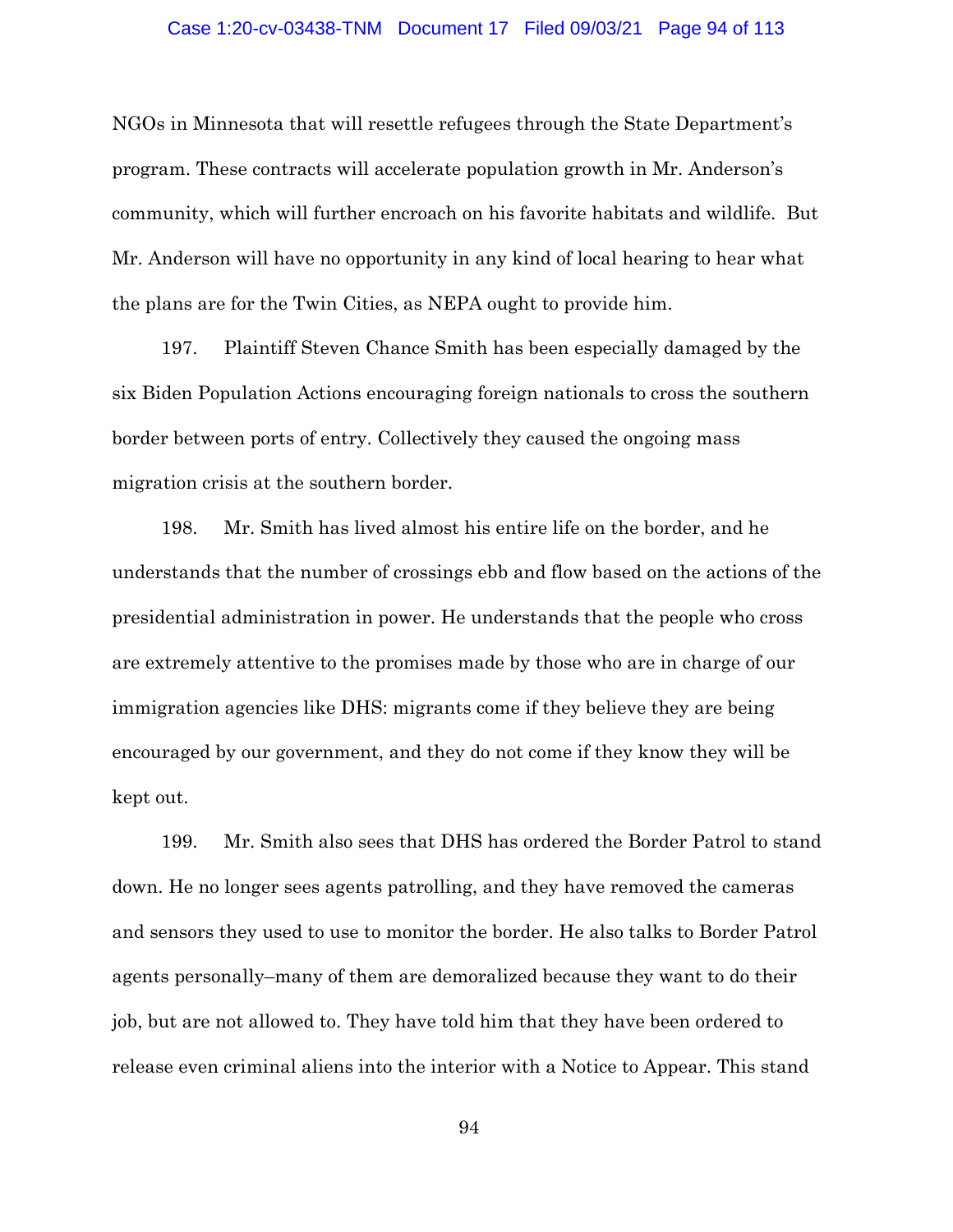### Case 1:20-cv-03438-TNM Document 17 Filed 09/03/21 Page 95 of 113

down of law enforcement has allowed cartels to have free reign over the borderlands.

200. Because Mr. Smith lives and works on the border, he personally witnesses the flow of border crossers. The six above-mentioned Biden Population Actions caused the number of crossers he personally sees crossing the ranch to increase to eight or nine times it was before. Not only does he see the people themselves cross, he finds signs of increased traffic on the ranch all the time–new blankets, new clothes, new carpet booties (to prevent leaving tracks), and new campsites. He has to pick up what they leave behind.

201. Mr. Smith's daily life and peace and quiet working on the ranch and the enjoyment of leisure time at home are regularly disrupted by this increase in border crossings. Ranching is difficult, physical work, and Mr. Smith needs to take care of the cattle, letting them graze, and then rounding them up in order to brand and calve them. He rides around the ranch alone, gathering the cattle up. This process can take days, but be undone in a minute if border crossers open the gates and leave them open. The cattle are also stressed and less able to thrive as a result of border crossers and the trash they leave behind.

202. Mr. Smith believes that to be a rancher is to be a steward of the land: he must take care of the land if he wants the cattle to thrive and to be able to sustain his way of life. He feels the land is entrusted to his care, and he cares greatly about it. Ranching is the life he knows and loves, even though he now knows it is impossible to live a normal life when the cartels are in control of the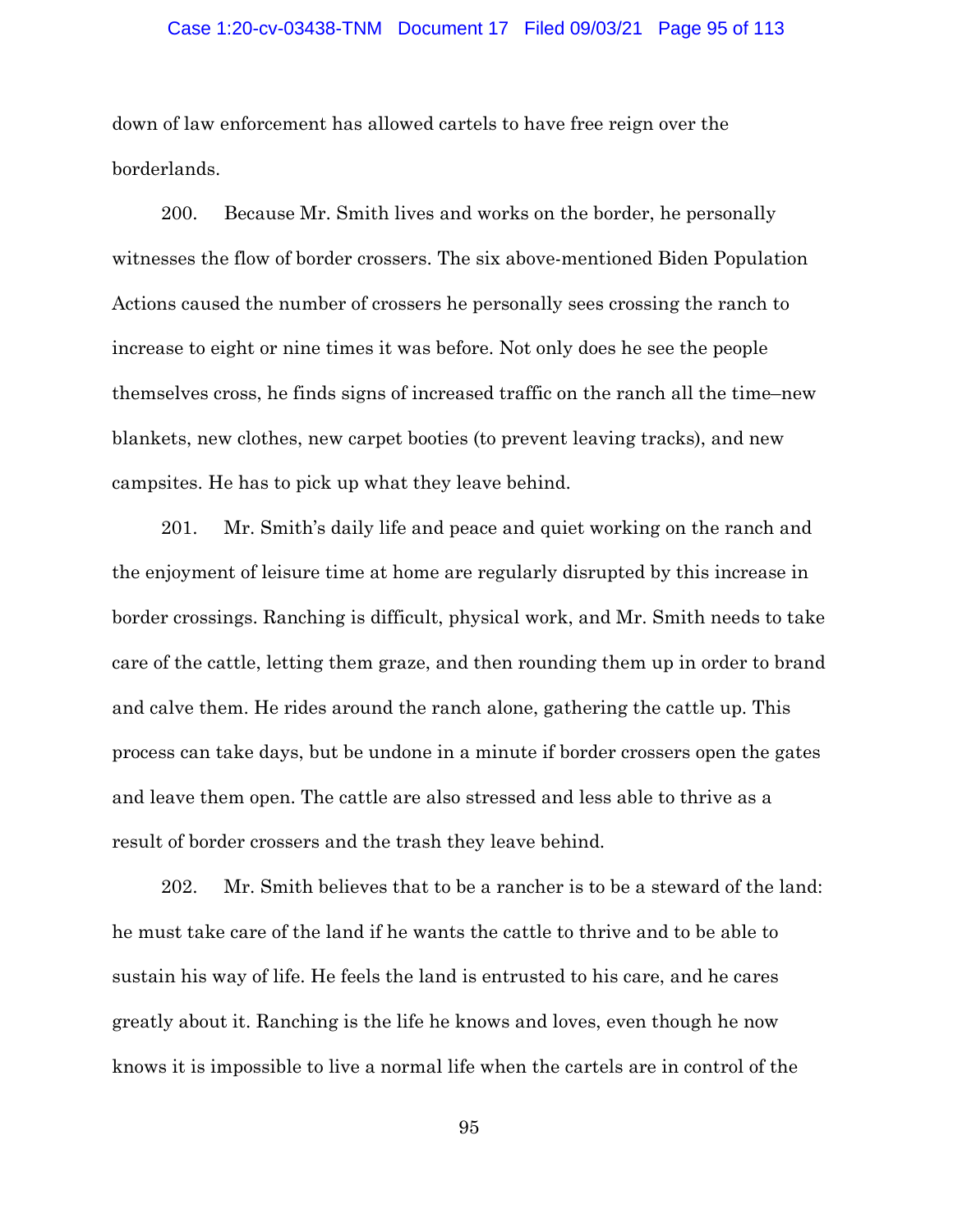### Case 1:20-cv-03438-TNM Document 17 Filed 09/03/21 Page 96 of 113

border. When he is out on horseback or in his truck on the ranch, he is two hours from any law enforcement. He needs to bring a pistol at all times, even though he would prefer not to. However, he knows he is under threat of trouble from cartel members at all times when the border is not under control by law enforcement.

203. Life on the border during mass migrations is very stressful. Mr. Smith feels that he has acclimated to it, but he often worries about his wife and children. They all know that gang members may break into their house at any time, and they have witnessed drug smugglers packing drugs through their property. He and his wife see all kinds of people crossing their property on the game cameras–many of them carrying A-K 47's. The constant threat certainly affects the quality of their lives and their enjoyment of their home and the land around them. His wife is often, quite reasonably, scared to death, and he worries for her. Relaxing at any time is impossible, because even when no border crossers or cartel members are visible to the eye, they leave signs that they have been there, like tracks or trash in the yard. Sometimes, drug smugglers will even bury drugs or guns on their property.

204. The mass migration caused by the Biden Administration's recent actions has been particularly stressful, because law enforcement on the border has been ordered to completely stand down. Mr. Smith finds that many of the border crossers are more aggressive than they have ever been before, and this adds to his stress and worry, and makes it impossible for him to enjoy his ranching life. Border crossers also sometimes cause damage to the forest. In the past year, they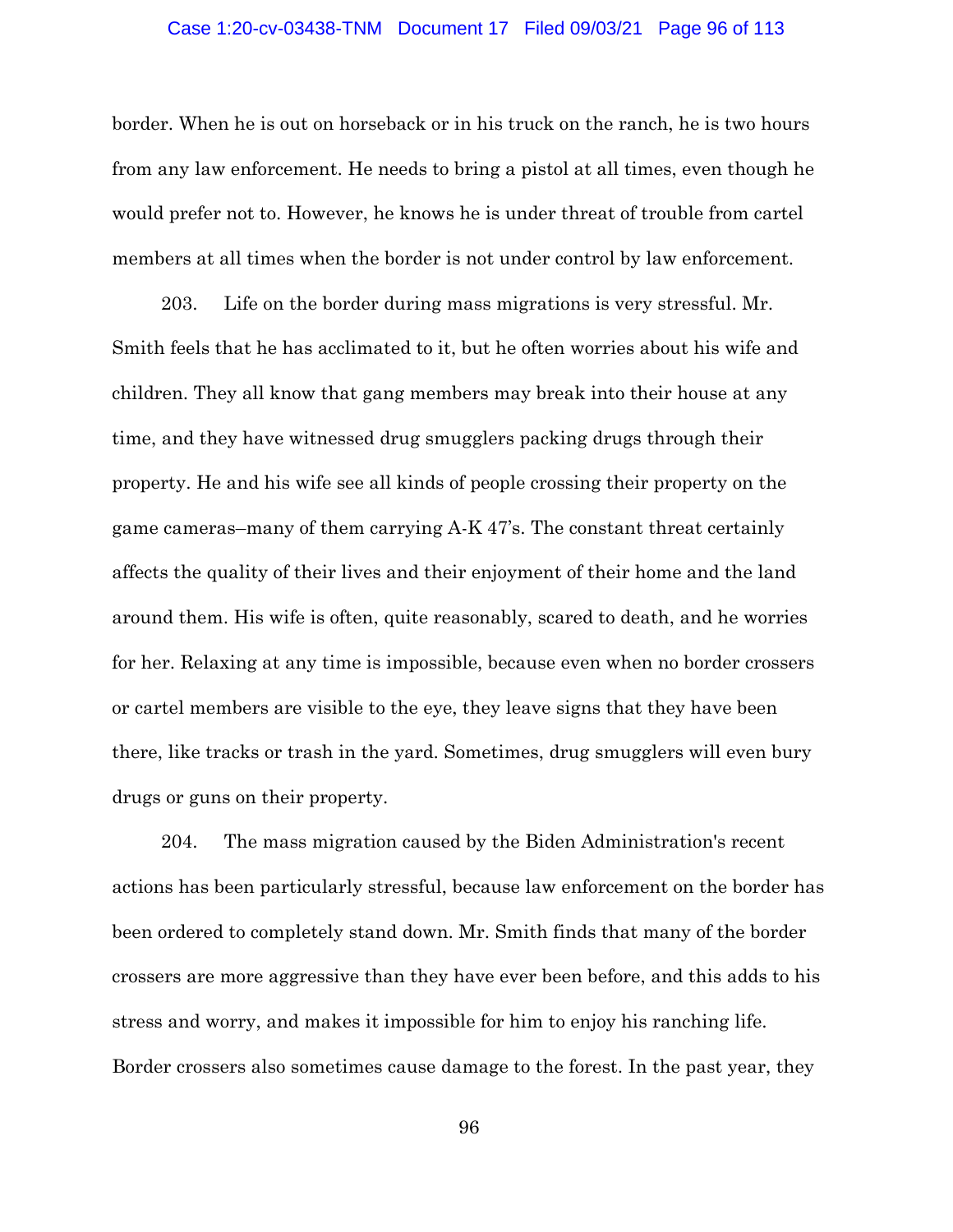#### Case 1:20-cv-03438-TNM Document 17 Filed 09/03/21 Page 97 of 113

set two fires, which destroyed federal forests that Mr. Smith's employees would lease to ranch their cattle. Losing the ability to access this part of the forest was a substantial blow.

205. Mr. Smith believes that DHS is able to carry out all of these actions because the public is in the dark about the scale of the environmental consequences. The land is being overrun and constantly degraded. The constant passage of people has all kinds of environmental and other consequences, but the Biden Administration is able to hide it because it never has to account for the actions they are taking. If NEPA were properly applied to immigration related actions, the situation might be different.

206. Plaintiff Gail Getzwiller also experiences the environmental impacts of the Biden Administration's actions that have eased illegal entry and created incentives for illegal border crossers to come. The rush of people that have come through in the past seven months have done incredible damage to the environment that she cherishes along the border in Arizona.

207. Recently, the numbers of people crossing the southern border have increased tremendously on the border near her ranches in Arizona, with no end in sight. Two particular hotspots are Sasabe, Arizona and Three Points, Arizona, both in Pima County. Sasabe is located right next to a gap in the border wall, and it is a place where the river usually runs dry. It is therefore, as it is, a very easy place to cross, and it has now become a significant point of entry for the cartels to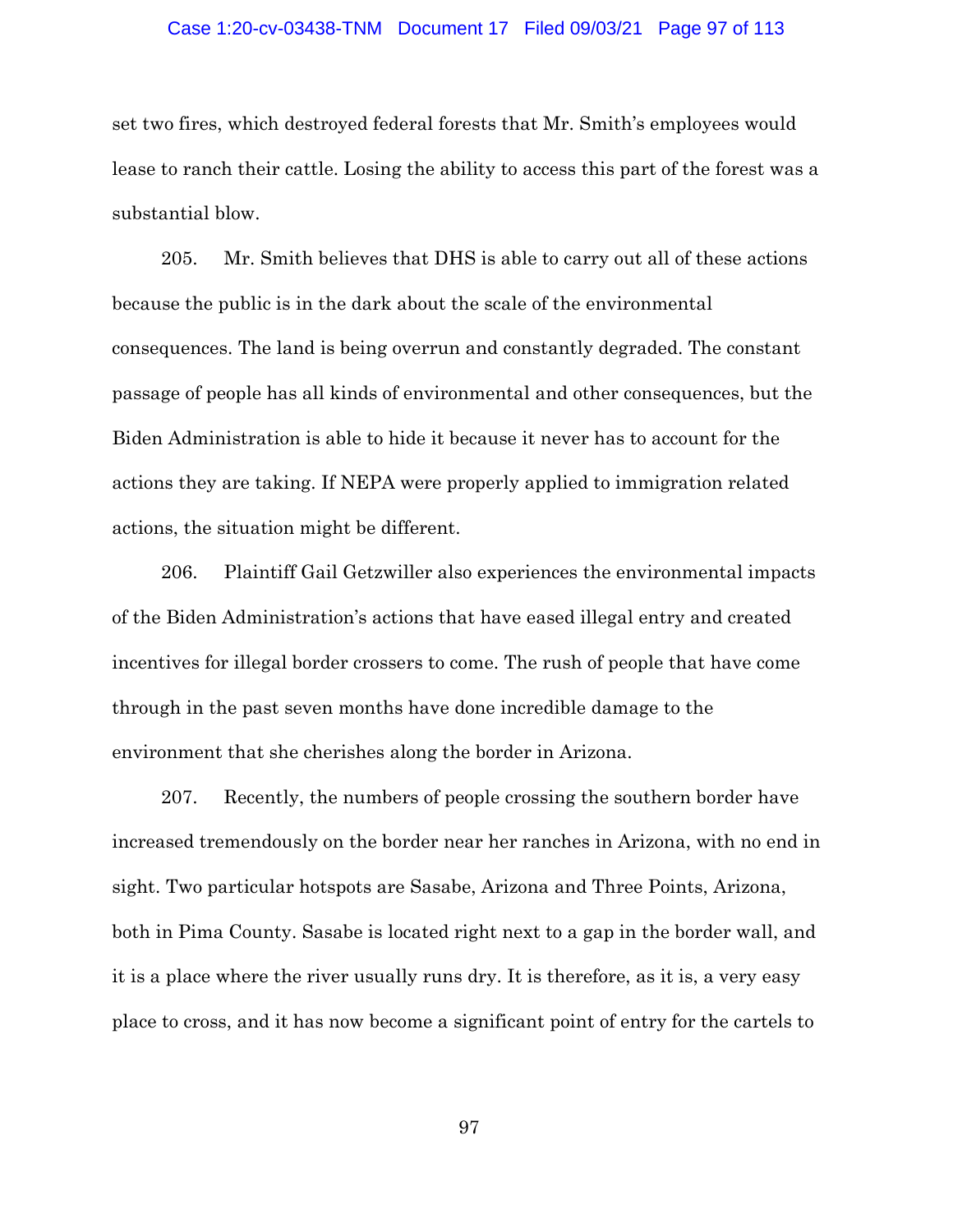## Case 1:20-cv-03438-TNM Document 17 Filed 09/03/21 Page 98 of 113

traffic in their human cargo, with enormous amounts of trash dropped in their wake.

208. Local volunteers, including Ms. Getzwiller, in a supportive role, will go to hotspots on the border in order to clean up the trash that piles up when people cross illegally. In the past three years, upon information and belief, volunteers at the Arizona border have picked up 10,000 tons of trash left by border crossers. Illegal border crossers often discard everything they had with them on the journey north: diapers, backpacks, plastic water bottles, clothing. They often wear camouflage clothing to make the trek up to the border, but change into street clothes and clean themselves up once they are safely over the border. Cleaning this up is an incredibly big job. With Sasabe and Three Points undergoing such an environmental crisis, Ms. Getzwiller drives to both of these places in order to help support the ongoing clean-up efforts. She helps with the logistics–carrying out an enormous trash pickup operation in the middle of a desert requires a great deal of support. Helpers need to bring food, water, trucks to haul the massive amounts of garbage away.

209. The larger the border crisis, the more impossible it is for volunteers to keep up with it—and the more it will harm the delicate and precious ecosystem that Ms. Getzwiller and her community relies upon for sustenance and renewal. The borderlands of Arizona have long been under threat from illegal border entry, and, over the years, she has had many people cross her ranches, and leave trash along the way. Picking up this trash is incredibly important to the health of the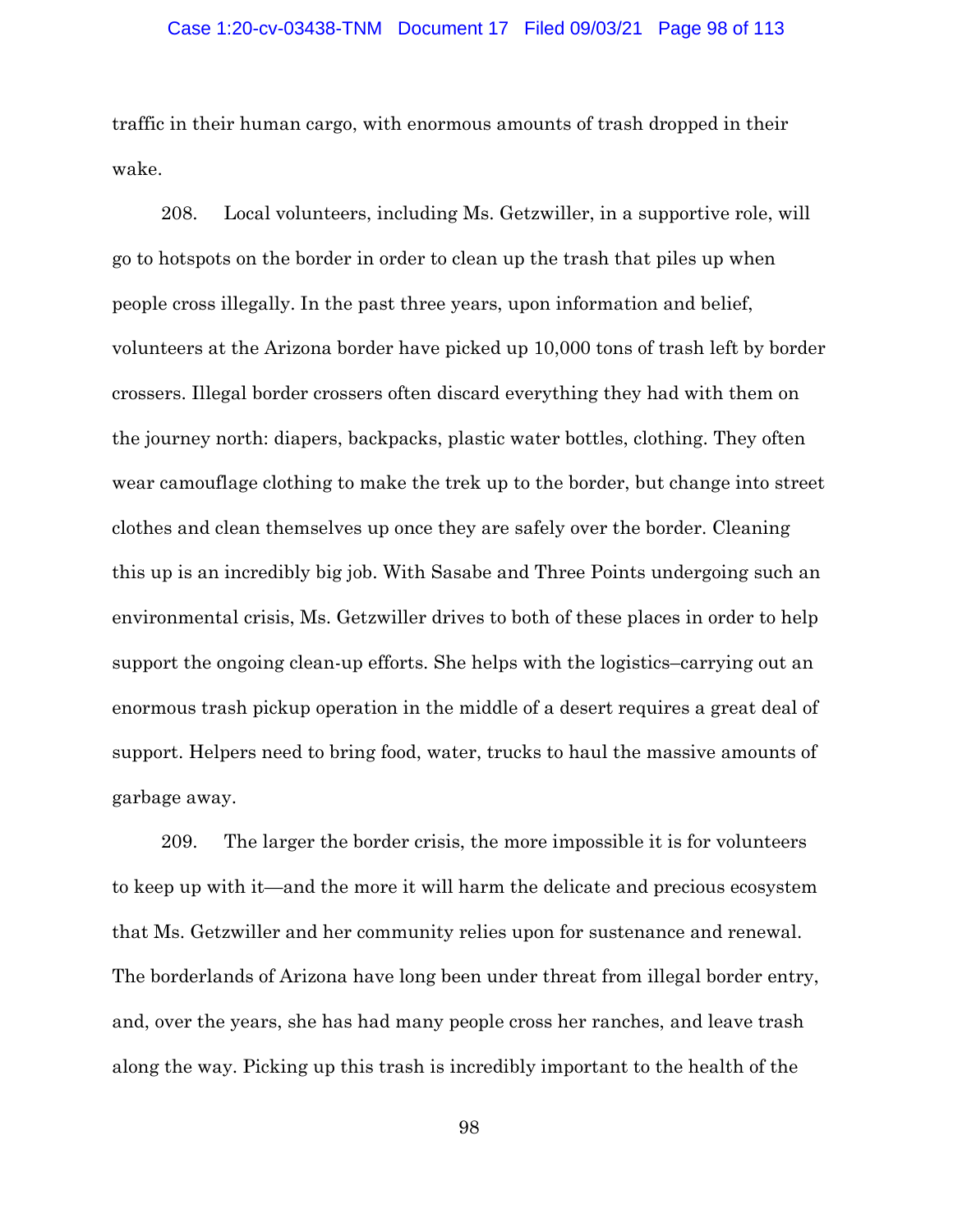### Case 1:20-cv-03438-TNM Document 17 Filed 09/03/21 Page 99 of 113

ecosystem. Even if it is not on her own ranch, large amounts of trash cause watershed degradation, soil erosion, damage to infrastructure, and loss of vegetation and wildlife. It pollutes the water and is bad for human health, and bad for the health of the cattle on her ranch as well. Seeing the damage from this trash grieves her tremendously.

210. Ms. Getzwiller believes the sustainability of her own way of life depends on stopping the damage to the health of the local ecosystem—her own cattle will not be healthy if the land is not tended. She also deeply cherishes and values the borderlands there, with its unique and beautiful desert landscapes and wildlife. Arizona has one of the most ecologically diverse landscapes in the nation, and seeing it be a thoroughfare for migrant crossing highly disturbs her.

211. While the land in Arizona can be harsh, Ms. Getzwiller feels that seeing what it produces is incredibly rewarding. Arizona is an incredibly dry place, and landowners must keep the soil in condition to receive the rain that does fall, in order that the local Santa Cruz river will fill and, so that it will properly replenish the land as well as provide water to people living in Arizona. No Arizona landowner like her can fail to care about the health of the local rivers. The essence of environmentalism, she believes, is local attachment to the land, with neighbors and communities cherishing and taking care of the land near them.

212. Thus, she is deeply upset by the intense environmental damage being wrought by the current border crisis, which is occurring as a result of the Biden Population Actions. Ms. Getzwiller sees that the Biden Administration wants to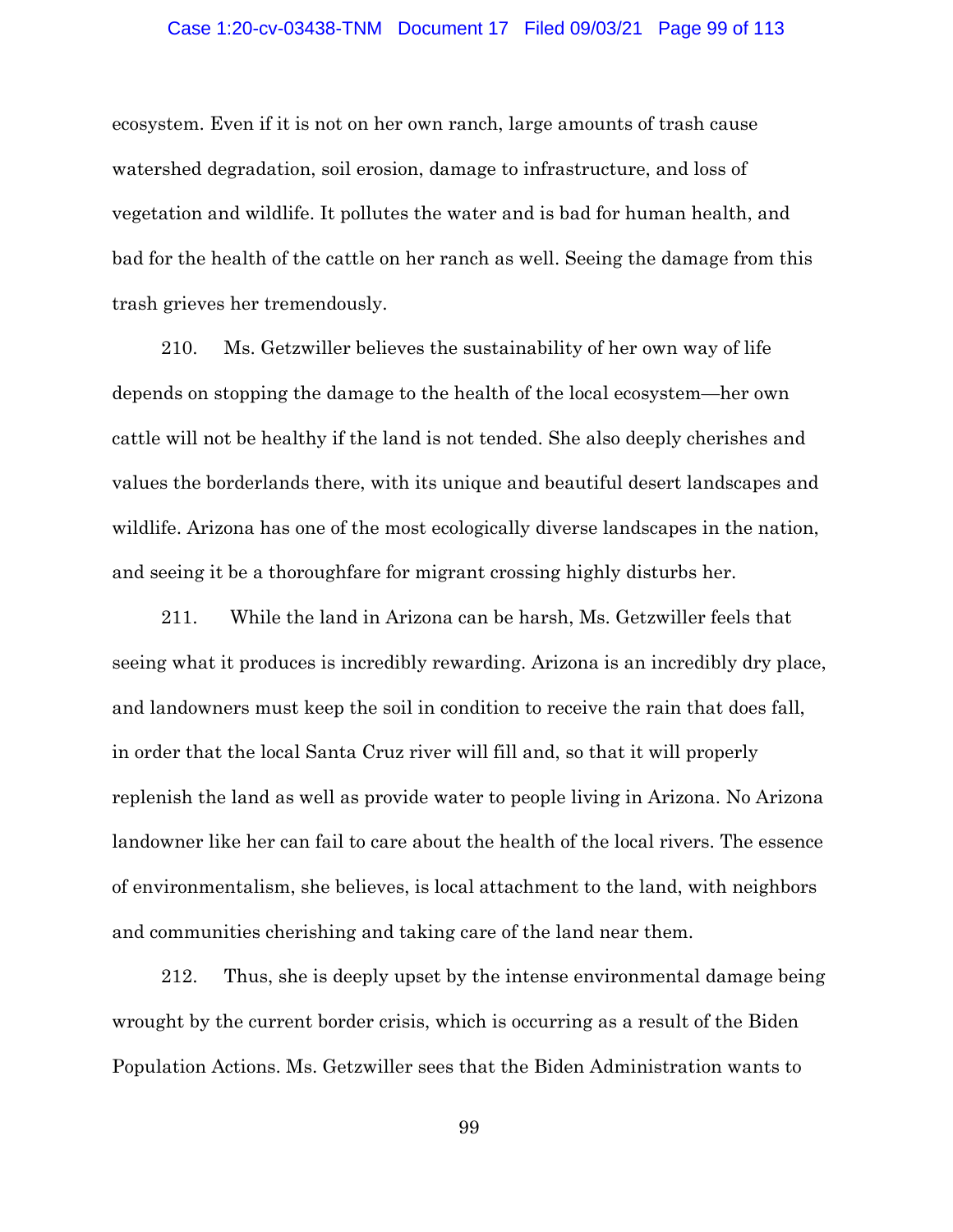#### Case 1:20-cv-03438-TNM Document 17 Filed 09/03/21 Page 100 of 113

encourage more people, from everywhere in the world, to come into the United States, and the federal agencies that control immigration policy have backed up that mandate with both words and actions. The more out of control the situation gets, the easier it is for more to come, and more and more are encouraged.

213. Ms. Getzwiller knows that officials high in the DHS have clearly ordered the Border Patrol to stand down. She estimates that she sees about 25% of border protection activity that she did before the beginning of the Biden Administration. Border patrol agents simply do not patrol anymore. Some of it is because their manpower is taken up by processing families and children at the border. The cartels are very good at distracting border patrol agents from doing any enforcement that they might still do. For instance, cartels will leave children alone in the desert, stranded. The Border Patrol is obliged to save them.

214. If construction on the wall had continued, Ms. Getzwiller would not be seeing such devastation in Sasabe. Closing the gap in the wall would have made such a huge difference, and if it had been built, far fewer border patrol agents would have been able to do the job of preventing entry. She would never have seen the trash pile up in massive amounts as she has. She wishes that the federal government had followed the mandate NEPA, and considered the environmental impacts of actions before carrying them out. The six Biden Population Actions that encourage migration at the southern border certainly have had significant impacts right at the border itself that have diminished her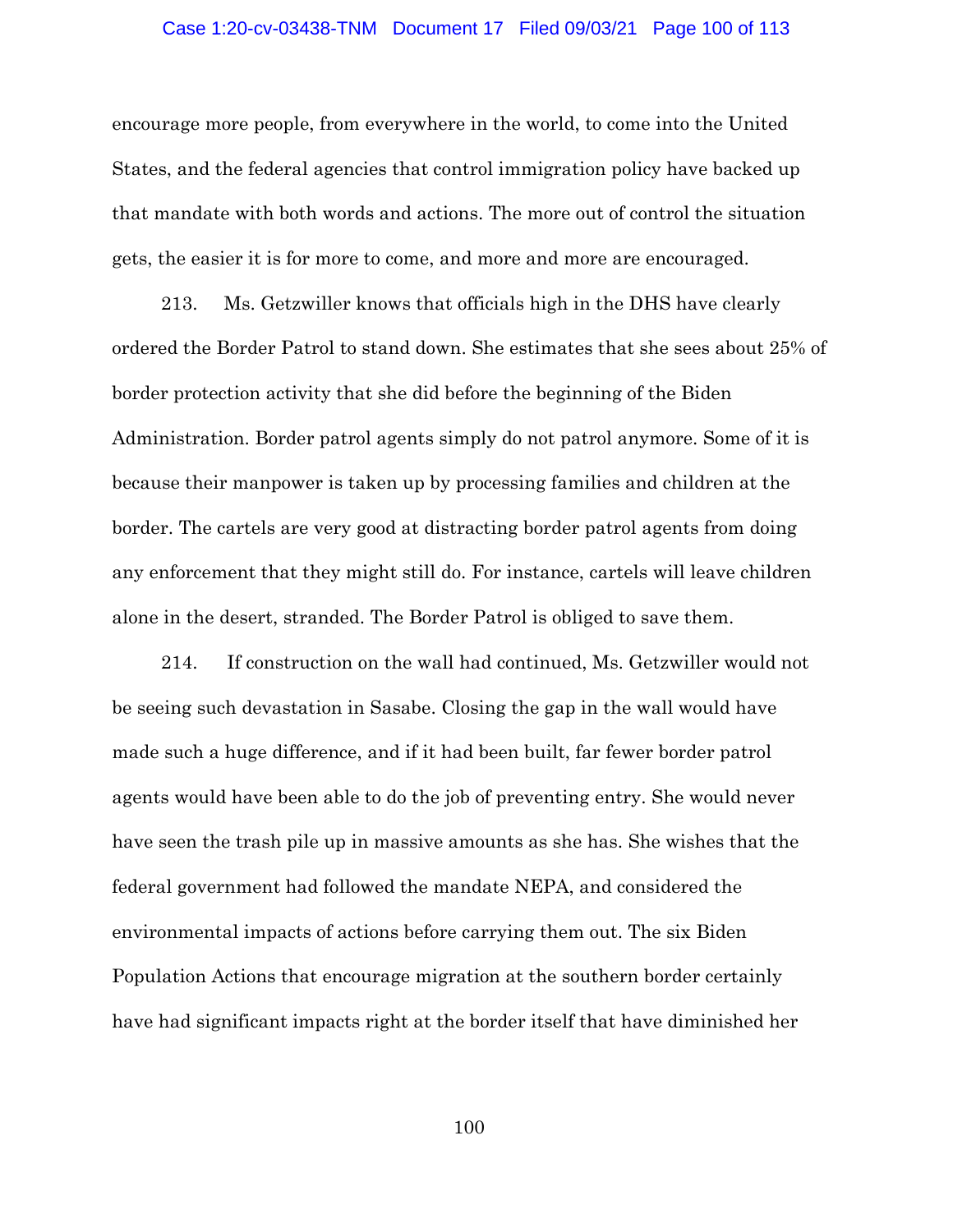#### Case 1:20-cv-03438-TNM Document 17 Filed 09/03/21 Page 101 of 113

enjoyment of the landscape and way of life she loves. But no agency carried out any NEPA analysis before going forward and implementing these actions.

215. Furthermore, Ms. Getwiller is disturbed that DHS under the Biden Administration has entirely changed the mission of the border patrol. Living near the border, she sees that the foreign nationals apprehended at the border are mostly families or children traveling alone. The Border Patrol apprehends them, processes them, and then hands them over to other immigrant agents who bring them to non-governmental organizations like Catholic Services who take them, including minor children, and board them onto buses or planes to all sorts of places in the interior, either with papers to appear in court, or with nothing at all. The children come from Guatemala, Honduras and Ecuador primarily.

216. Recently, while at the airport in Tuscon, Ms. Getzwiller spoke to a young volunteer for Catholic Charities who told her that he was putting six minors from Ecuador on a plane to New York City, where supposedly, Catholic Charities would try to find a family member. The young man explained to her that the border crossers are continually processed by immigration agents of the federal government, and taken to Casa Linda Lodge— a local housing space owned by Catholic Charities. Volunteers and employees at Casa Linda Lodge arrange transportation for the migrants from there to all over the United States interior. This particular story struck her with worry. She wondered if these six minors could really all be headed to New York City to be reunited with family–or if they were being trafficked, as many children traveling with non genetic relatives have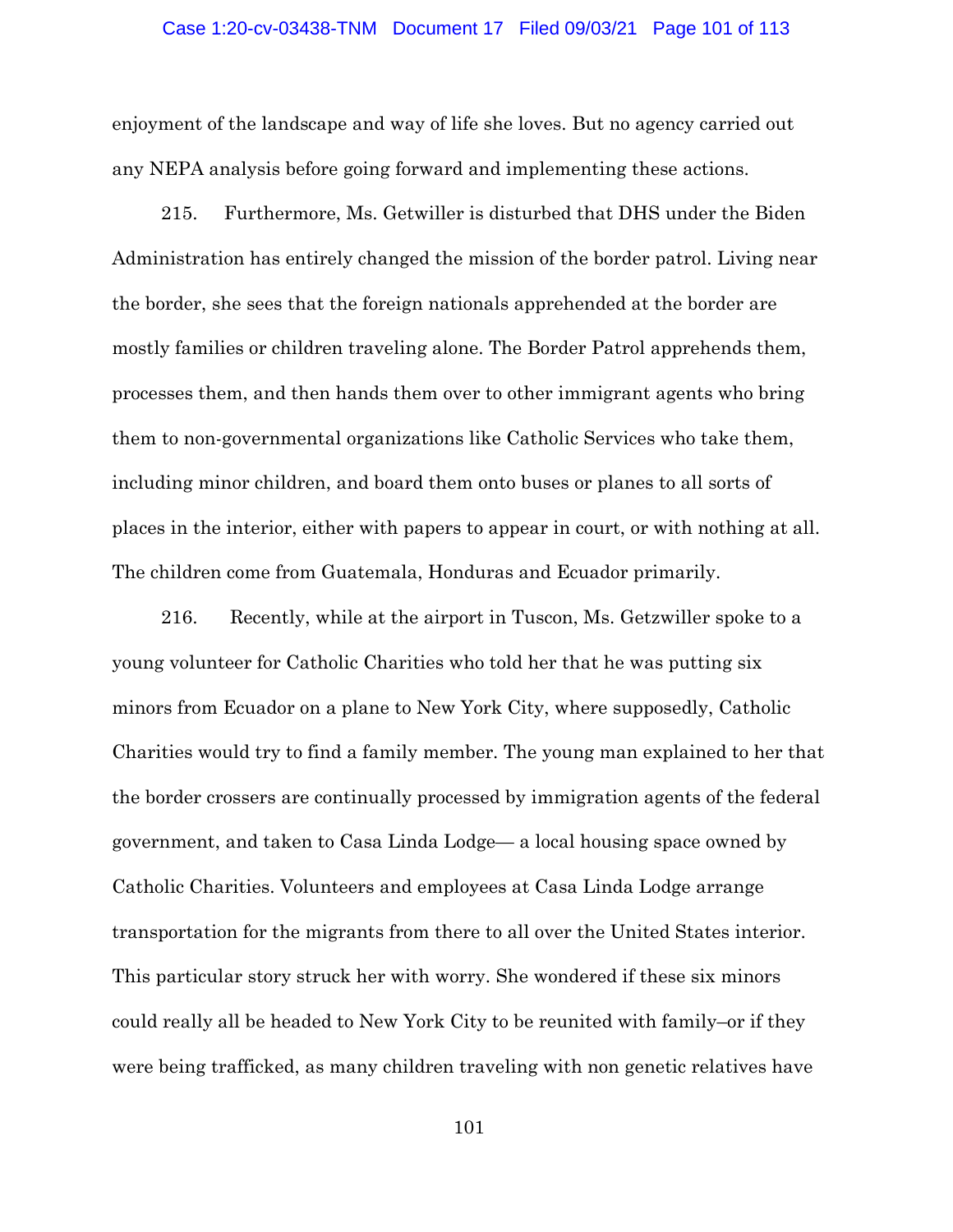#### Case 1:20-cv-03438-TNM Document 17 Filed 09/03/21 Page 102 of 113

been. She wishes that the federal government had to disclose what sort of arrangements the Border Patrol really had with this NGO. As far as she knows, U.S. immigration agencies are, in essence, partnering with cartels and NGOs to bring millions of people into the country, and this partnership is big business. She feels that the disinfectant of sunlight is desperately needed.

217. Ms. Getzwiller is also concerned about the public health and public safety risks of de facto allowing cartels to determine who crosses the nation's border and settles in the United States. She has heard that some crossers come from terrorist hotspots. While she has never been afraid for her physical safety from the border crossers themselves before, now she is. At this point, living so close to the frontlines, her peace and quiet, and enjoyment of her land is wrecked by worry. The worry and distress of living under these conditions and seeing places she cherishes overrun with migrants who could be from anywhere in the world is so great she is considering moving to Idaho. But at the same time, she can hardly imagine leaving a place she loves so much.

218. Ms. Getzwiller believes that if our federal immigration agencies had to go through a NEPA process before carrying out these actions, the American public would react and have its voice heard. The news media has moved on from the chaos at the border, and much of the public is simply in the dark.

219. Therefore, Plaintiffs have been harmed by the effects of the nine above-mentioned immigration actions in particular. No NEPA analysis of any of these actions was done whatsoever, even though they, cumulatively and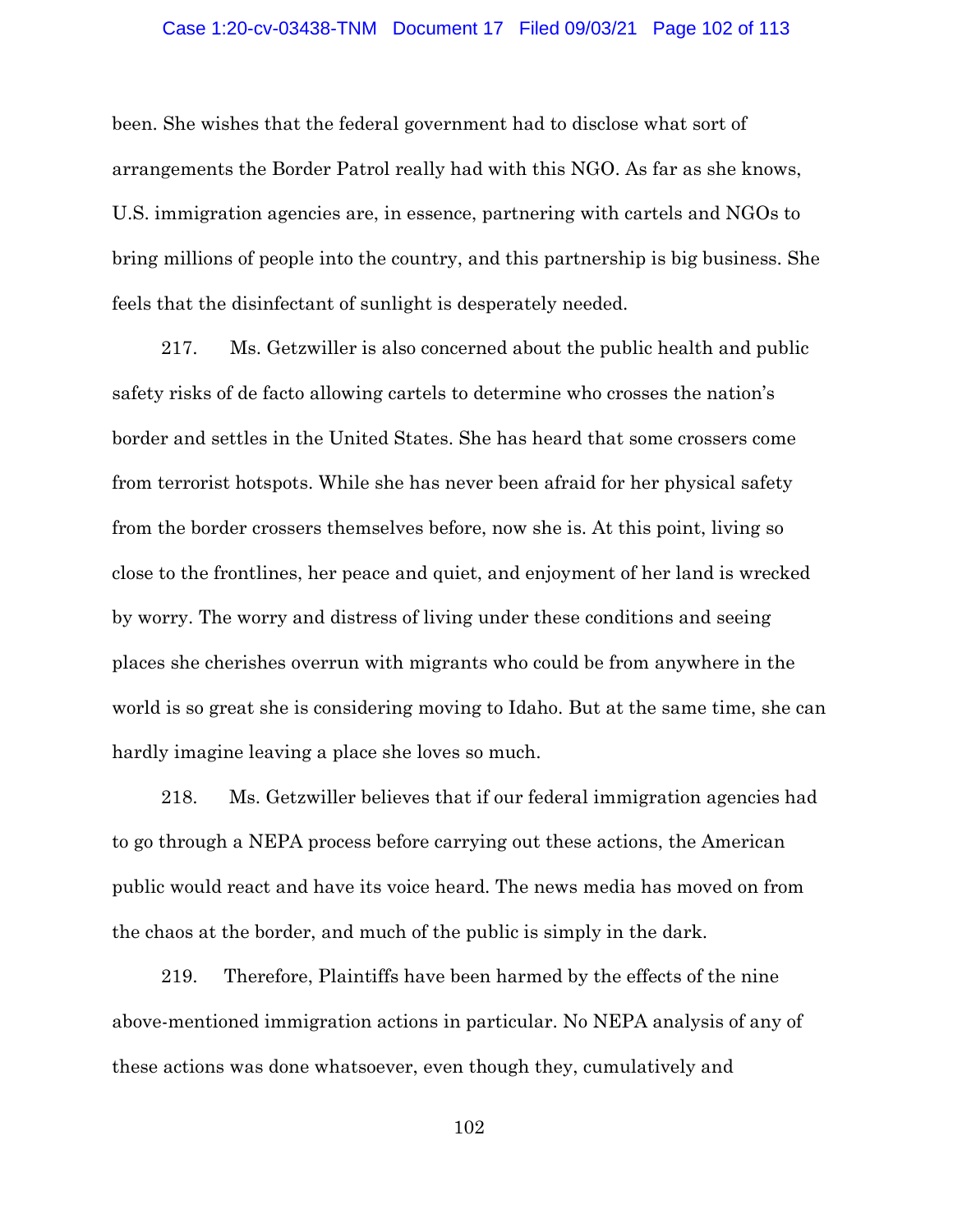individually, had environmental impacts that have affected and will continue to affect Plaintiffs. The failure to attempt to conduct any sort of NEPA analysis also would not have happened if DHS's Instruction Manual had set up a rational framework to conduct analysis of the impacts of immigration related actions.

## **VII. CAUSES OF ACTION**

## **COUNT I**

## **The DHS Instruction Manual Violates the APA and NEPA by Failing to Require NEPA Compliance with Respect to its Actions Relating to the Entry Into and Settlement of Foreign Nationals in the United States.**

220. Plaintiffs reallege the above paragraphs as if fully set forth herein. DHS promulgated its current NEPA procedures under CEQ regulations requiring each federal agency to adopt internal NEPA procedures to ensure NEPA compliance. 40 C.F.R. § 1507.3. These agency NEPA procedures needed to comply with CEQ regulations. 40 C.F.R. § 1507.1 (2017).

221. CEQ's previous regulation 40 C.F.R. § 1507.3(b)(2) requires DHS to set forth "specific criteria for and identification of those typical classes of action[]" which normally require (i) the preparation of an environmental impact statement, (ii) the finding that they are subject to categorical exclusion, or (iii) the preparation of an environmental assessment.

222. DHS promulgated its current Instruction Manual on November 6, 2014. The Instruction Manual qualifies as a "rule" under the APA because it is "the whole or a part of an agency statement of general or particular applicability and future effect designed to implement, interpret, or prescribe law or policy or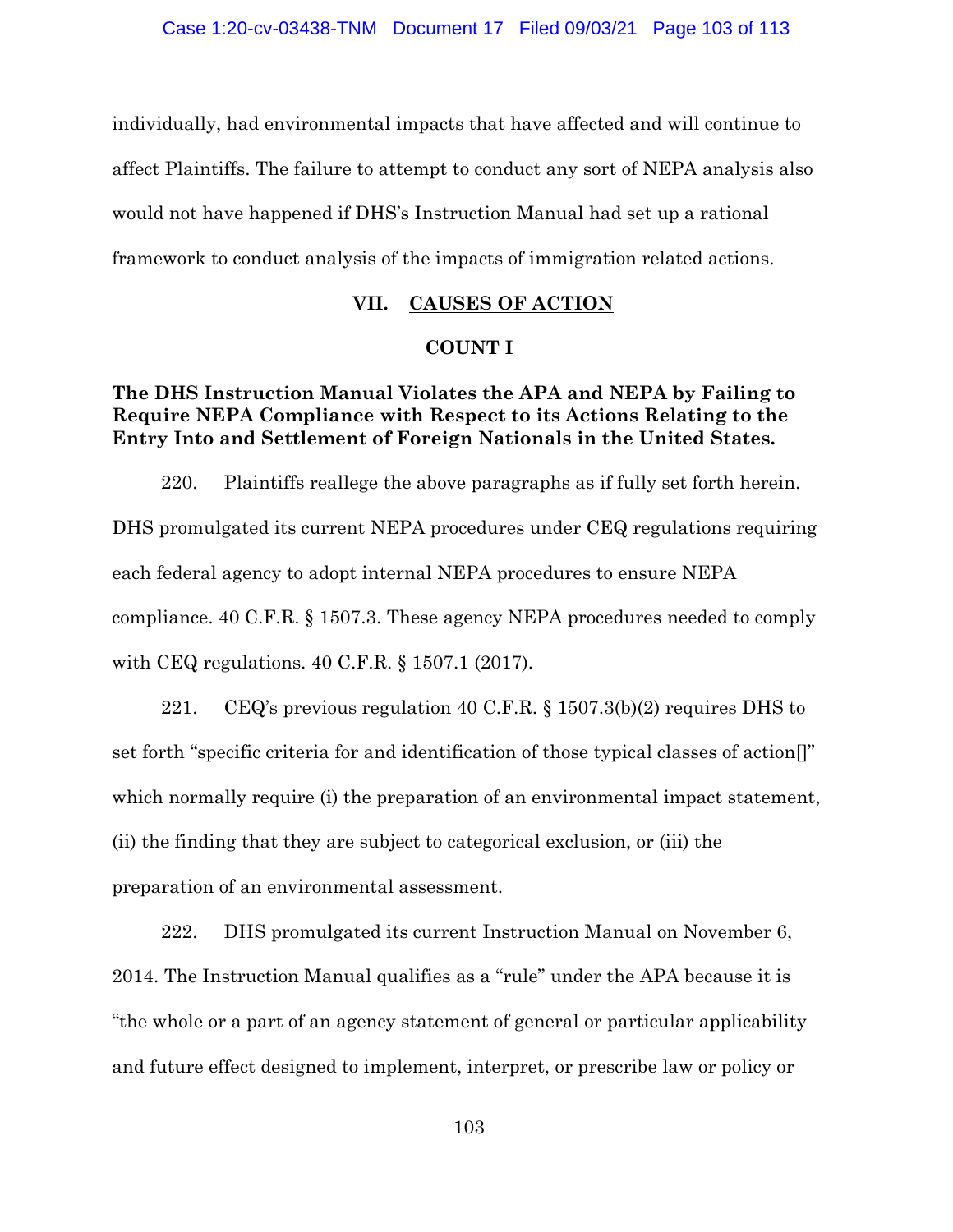## Case 1:20-cv-03438-TNM Document 17 Filed 09/03/21 Page 104 of 113

describing the organization, procedure, or practice requirements of an agency." 5 U.S.C. § 551(4) (2012). NEPA rules qualify as final federal actions under the APA. 40 C.F.R. §1508.18(a) provides that federal actions include "new or revised agency rules, regulations, plans, policies, or procedures; and legislative proposals[.]"

223. The regulation of the entry into and settlement of foreign nationals in the United States is a major component of DHS's statutory mission, and such regulation comprised "principal programs" pursuant to 40 C.F.R. § 1505.1(b) and "typical classes of action" pursuant to 40 C.F.R. § 1507.3(b)(2).

224. The entry into and settlement of foreign nationals in the United States has myriad impacts on the "human environment" subject to NEPA analysis, including, but not limited to, population growth and the attendant impacts such growth produces.  $42 \text{ U.S.C.}$  §  $4331 \text{(c) (C)}$ .

225. The Instruction Manual, which is a final agency action with legal consequences, omits any mention of immigration policy. DHS's failure to address these "typical classes of actions" and/or "principal programs" in its Instruction Manual violated the CEQ NEPA regulations 40 C.F.R §§ 1500-1508. DHS's promulgation of this final agency action was arbitrary, capricious, and otherwise not in accordance with law, or without observance of procedure required by law, within the meaning of the APA. 5 U.S.C. § 706(2). As such, DHS's action should be held unlawful and set aside.

## **Count II**

**Failure to Prepare an EIS for Termination of Border Wall Construction Violates NEPA and the APA.**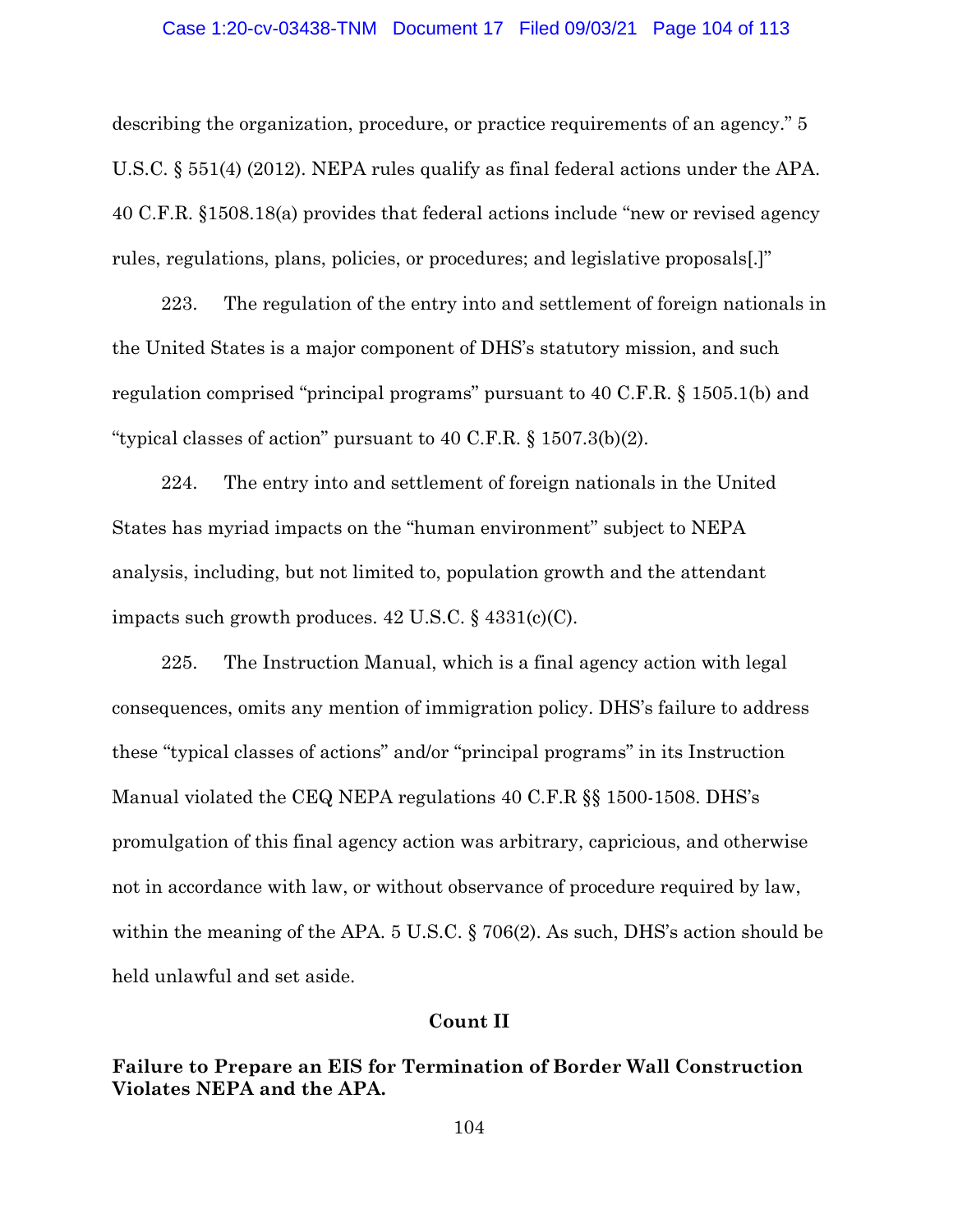226. Plaintiffs reallege the above paragraphs as if fully set forth herein.

227. The suspension of all border wall projects has had the potential to cause significant environmental effects which DHS has completely failed to consider, in violation of NEPA. Defendants have not prepared either an EIS or an EA to study the significant environmental impacts of abruptly terminating the border wall.

228. In taking the above-referenced major actions without conducting any sort of environmental analysis, Defendants have taken final agency actions that are arbitrary, capricious, and otherwise not in accordance with law, or without observance of procedure required by law, within the meaning of the APA. 5 U.S.C. § 706(2). As such, DHS's action should be held unlawful and set aside.

### **Count III**

# **Failure to Prepare an EIS or EA for Termination of "Remain in Mexico" Policies Violates NEPA and the APA**

229. Plaintiffs reallege the above paragraphs as if fully set forth herein.

230. The termination of the "Remain in Mexico" policy by cancelling: 1) the "Migrant Protection Protocols;" 2) the Asylum Cooperative Agreements with Honduras, Guatemala, and El Salvador; 3) Prompt Asylum Case Review, and 4) the Humanitarian Asylum Review Program; has had the potential to cause significant environmental effects which DHS and DOS have completely failed to consider, in violation of NEPA. Defendants have not prepared either an EIS or an EA to study the environmental effects of these policies.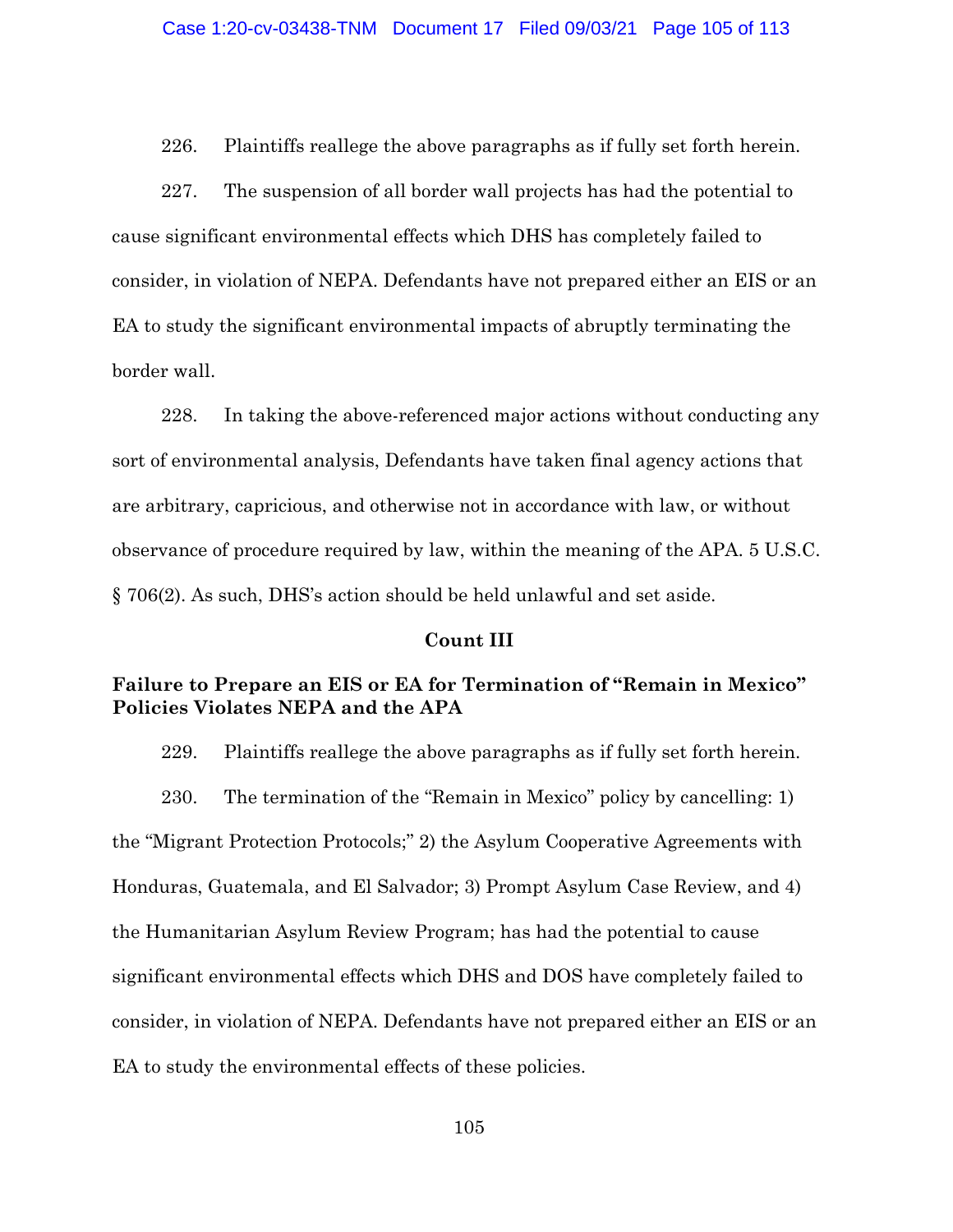231. In taking the above-referenced major actions without conducting any sort of environmental analysis, Defendants have taken final agency actions that are arbitrary, capricious, and otherwise not in accordance with law, or without observance of procedure required by law, within the meaning of the APA. 5 U.S.C. § 706(2). As such, DHS and DOS's actions should be held unlawful and set aside.

## **Count IV**

## **Failure to Prepare an EIS or EA for the Adoption of a Policy for CBP Agents to Grant Temporary Permission to Stay in the United States and Arrange Transportation for Encounters at the Border Violates NEPA and the APA**

232. Plaintiffs reallege the above paragraphs as if fully set forth herein.

233. The adoption of a new policy by DHS to instruct CBP agents to give permission slips to seek more permanent legal status to those illegal border crossers they meet, and to help them board buses to destinations within the interior of the country has had the potential to cause significant environmental effects which DHS has completely failed to consider, in violation of NEPA. DHS has prepared neither an EIS nor an EA to study the environmental effects of these policies.

234. In taking the above-referenced major actions without conducting any sort of environmental analysis, Defendants have taken final agency actions that are arbitrary, capricious, and otherwise not in accordance with law, or without observance of procedure required by law, within the meaning of the APA. 5 U.S.C. § 706(2). As such, DHS's actions should be held unlawful and set aside.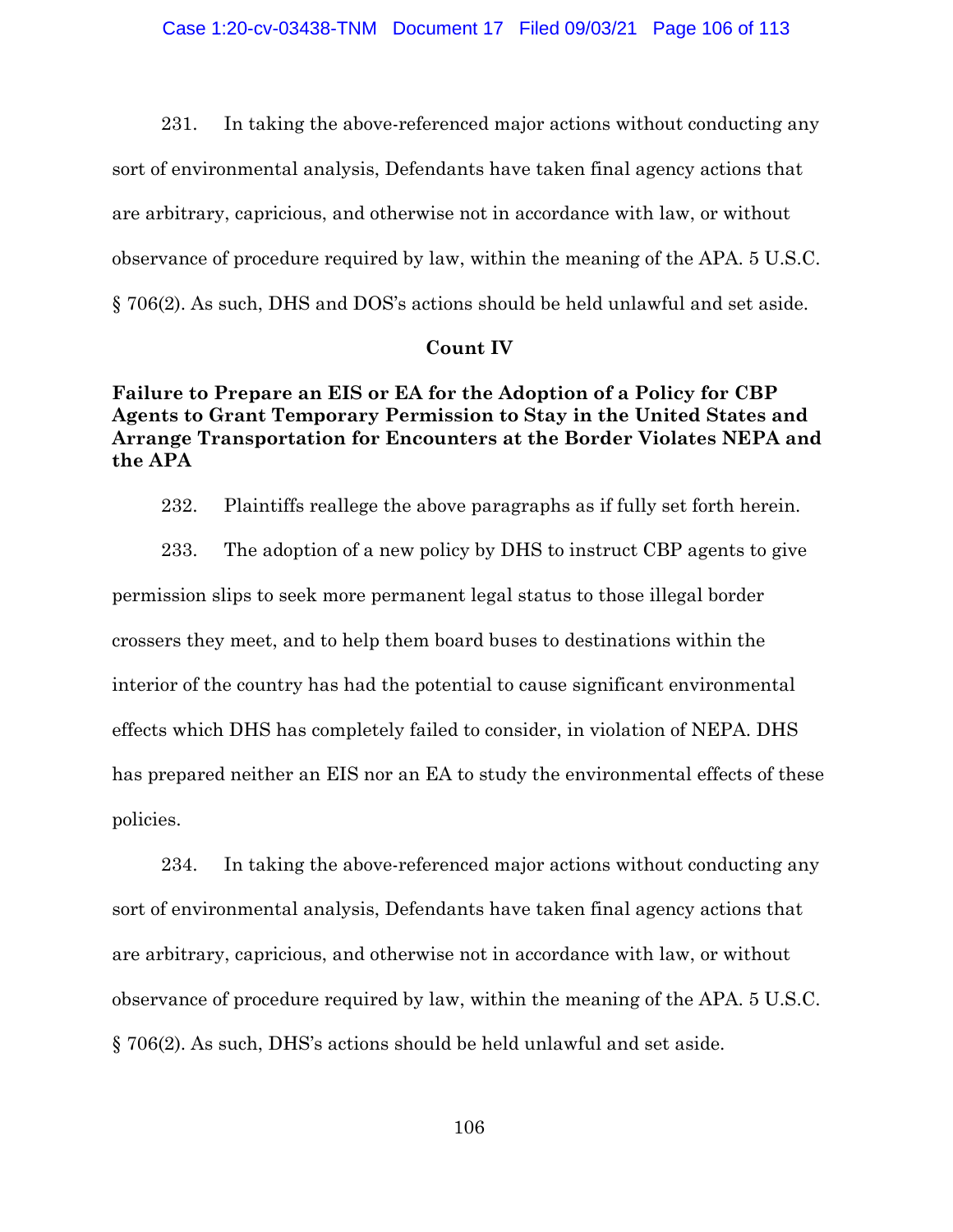## **Count V**

# **Failure to Prepare an EIS or EA for the Adoption of a Policy that Prevents ICE from Detaining and Removing the Vast Majority of Illegal Aliens in the Interior of the U.S. Violates NEPA and the APA**

235. Plaintiffs reallege the above paragraphs as if fully set forth herein.

236. The adoption of a new policy by DHS to forbid ICE from detaining and removing of all foreign nationals unlawfully present except those who meet a few narrow categories has had the potential to cause significant environmental effects which DHS has completely failed to consider, in violation of NEPA. DHS has prepared neither an EIS nor an EA to study the environmental effects of this policy.

237. In taking the above-referenced major actions without conducting any sort of environmental analysis, DHS has taken final agency action that is arbitrary, capricious, and otherwise not in accordance with law, or without observance of procedure required by law, within the meaning of the APA. 5 U.S.C. § 706(2). As such, DHS' action should be held unlawful and set aside.

## **Count VI**

# **Failure to Prepare an EIS or EA for the Adoption of a Policy to No Longer Penalize Illegal Aliens from Failing to Depart the U.S. Violates NEPA and the APA.**

238. Plaintiffs reallege the above paragraphs as if fully set forth herein.

239. The adoption of a new policy by DHS to stop fining aliens for failing to depart the U.S. has had the potential to cause significant environmental effects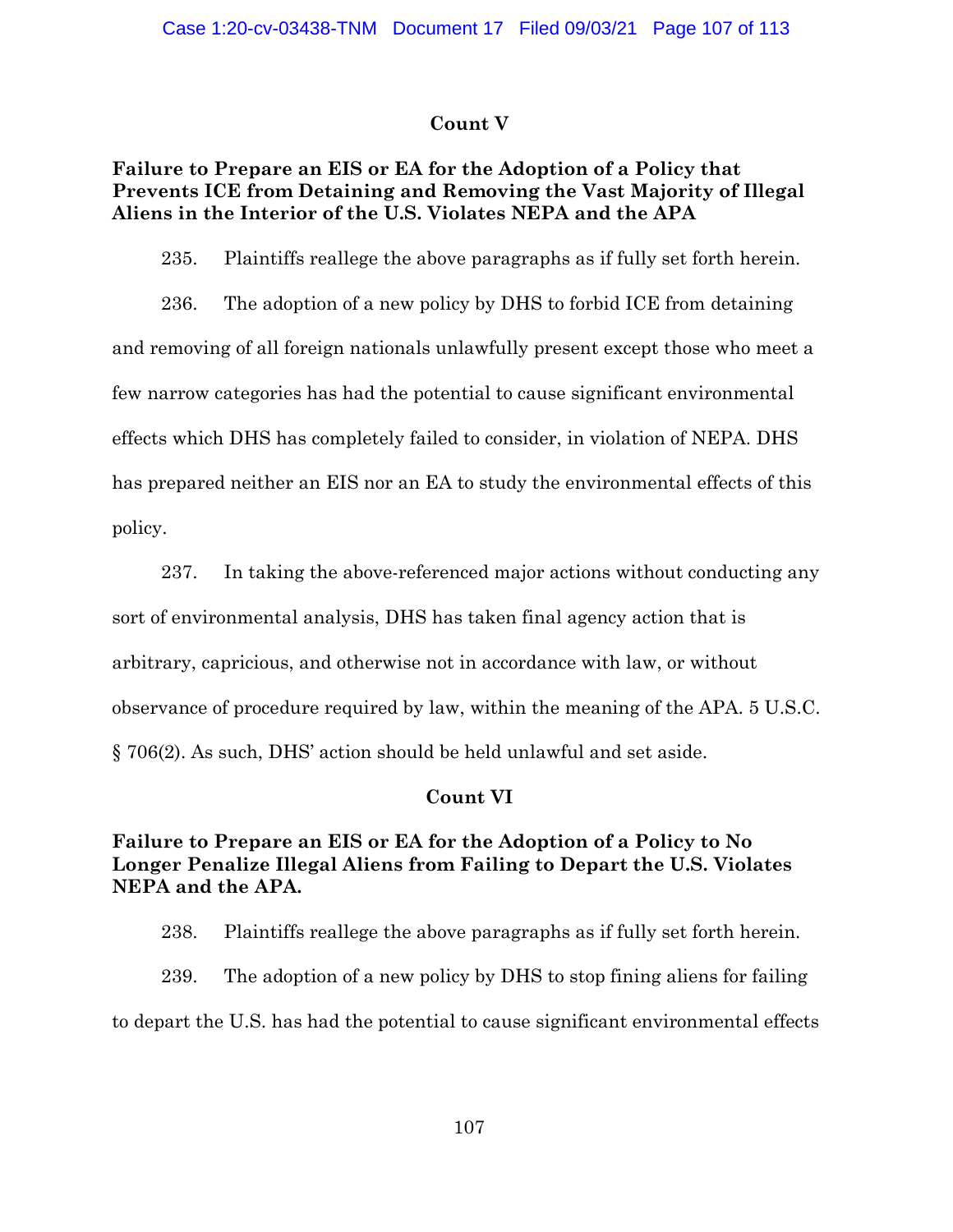which DHS has completely failed to consider, in violation of NEPA. DHS has not prepared either an EIS or an EA to study the environmental effects of this policy.

240. In taking the above-referenced major actions without conducting any sort of environmental analysis, DHS has taken final agency actions that are arbitrary, capricious, and otherwise not in accordance with law, or without observance of procedure required by law, within the meaning of the APA. 5 U.S.C. § 706(2). As such, DHS's action should be held unlawful and set aside.

## **Count VII**

# **Failure to Prepare an EIS or EA for Reinstating Administrative Closure in EOIR's Immigration Courts Violates NEPA and the APA**

241. Plaintiffs reallege the above paragraphs as if fully set forth herein.

242. The adoption of a new policy by DOJ to reinstate administrative closure in EOIR's immigration courts has had the potential to cause significant environmental effects which DOJ has completely failed to consider, in violation of NEPA. DOJ has not prepared either an EIS or an EA to study the environmental effects of this policy.

243. In taking the above-referenced major action without conducting any sort of environmental analysis, DOJ has taken final agency action that is arbitrary, capricious, and otherwise not in accordance with law, or without observance of procedure required by law, within the meaning of the APA. 5 U.S.C. § 706(2). As such, DOJ's action should be held unlawful and set aside.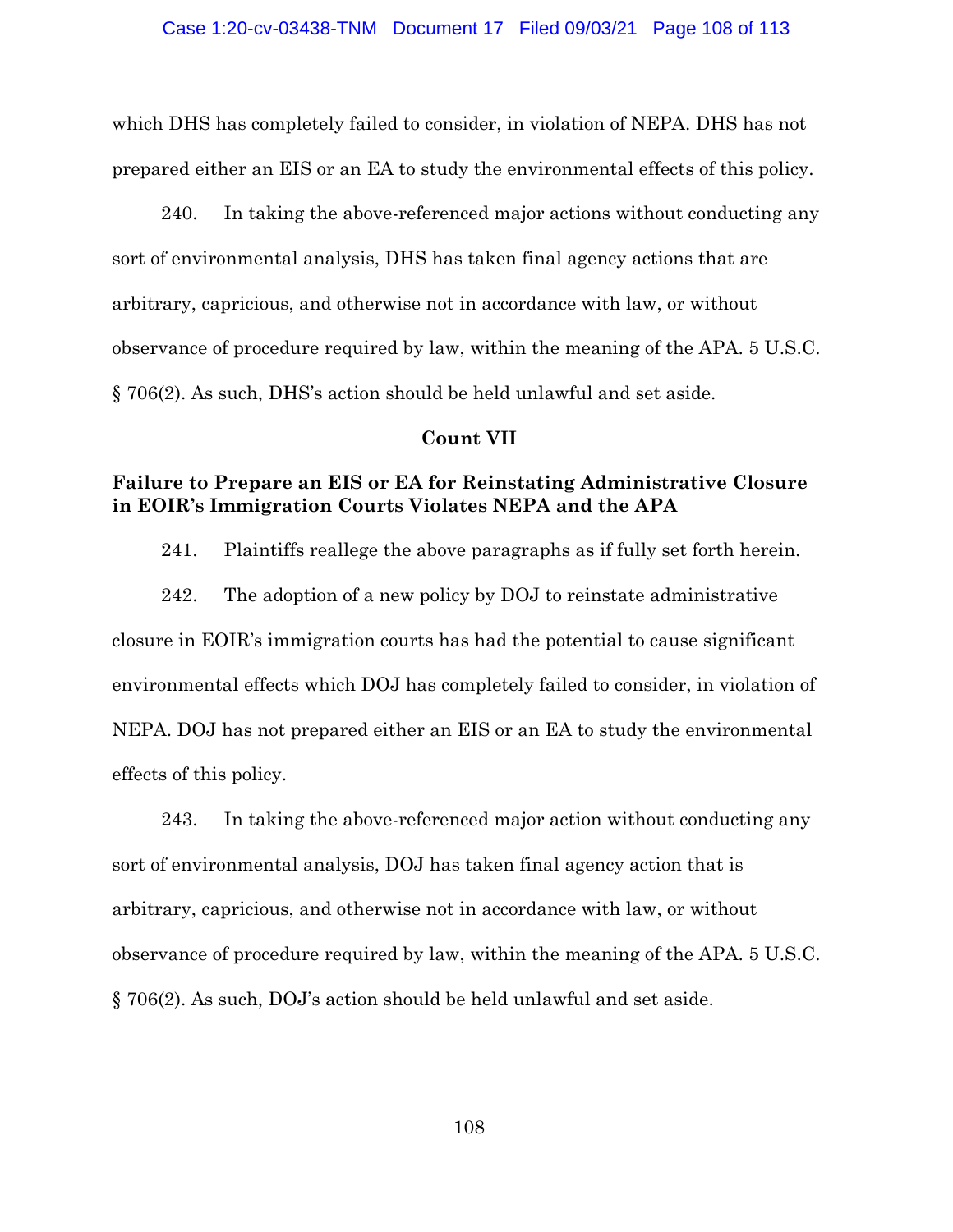### **Count VIII**

# **Failure to Prepare an EIS or EA for Expanding the Refugee Resettlement Program Violates NEPA and the APA**

244. Plaintiffs reallege the above paragraphs as if fully set forth herein.

245. The adoption of a new policy by DOS to expand the refugee resettlement program has had the potential to cause significant environmental effects which DOS has completely failed to consider, in violation of NEPA. DOS has not prepared either an EIS or an EA to study the environmental effects of this policy.

246. In taking the above-referenced major action without conducting any sort of environmental analysis, DOS has taken final agency action that is arbitrary, capricious, and otherwise not in accordance with law, or without observance of procedure required by law, within the meaning of the APA. 5 U.S.C. § 706(2). As such, DOS's action should be held unlawful and set aside.

### **Count IX**

# **Failure to Prepare an EIS or EA for Restarting a Program Through the Use of Parole Authority Specifically for Central Americans Violates NEPA and the APA**

247. Plaintiffs reallege the above paragraphs as if fully set forth herein.

248. The adoption of a new policy by DHS to restart a program through the use of parole authority by DHS in lieu of a refugee program specifically for Central Americans has had the potential to cause significant environmental effects which DHS has completely failed to consider, in violation of NEPA. DHS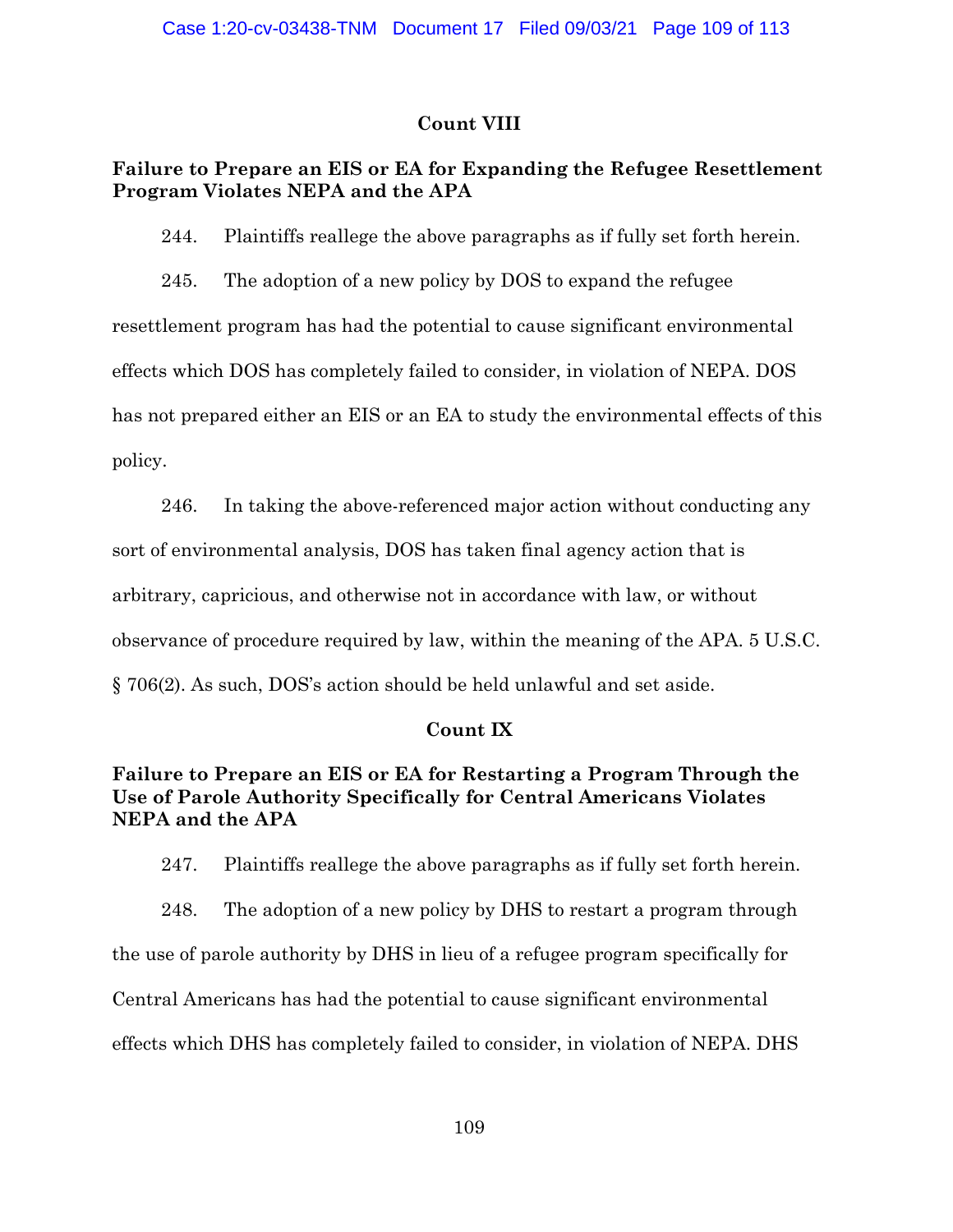has not prepared either an EIS or an EA to study the environmental effects of this policy.

249. In taking the above-referenced major action without conducting any sort of environmental analysis, DHS has taken final agency action that is arbitrary, capricious, and otherwise not in accordance with law, or without observance of procedure required by law, within the meaning of the APA. 5 U.S.C. § 706(2). As such, DHS's action should be held unlawful and set aside.

#### **Count X**

### **Failure to Prepare an EIS or EA for Creating a New Program Through the Use of Parole Authority Specifically for Afghani Nationals Violates NEPA and the APA**

250. Plaintiffs reallege the above paragraphs as if fully set forth herein.

251. The adoption of a new policy by DHS to create a new program through the use of parole authority by DHS in lieu of a refugee program specifically for Afghani nationals has had the potential to cause significant environmental effects which DHS has completely failed to consider, in violation of NEPA. DHS has not prepared either an EIS or an EA to study the environmental effects of this policy.

252. In taking the above-referenced major action without conducting any sort of environmental analysis, DHS has taken final agency action that is arbitrary, capricious, and otherwise not in accordance with law, or without observance of procedure required by law, within the meaning of the APA. 5 U.S.C. § 706(2). As such, DHS's action should be held unlawful and set aside.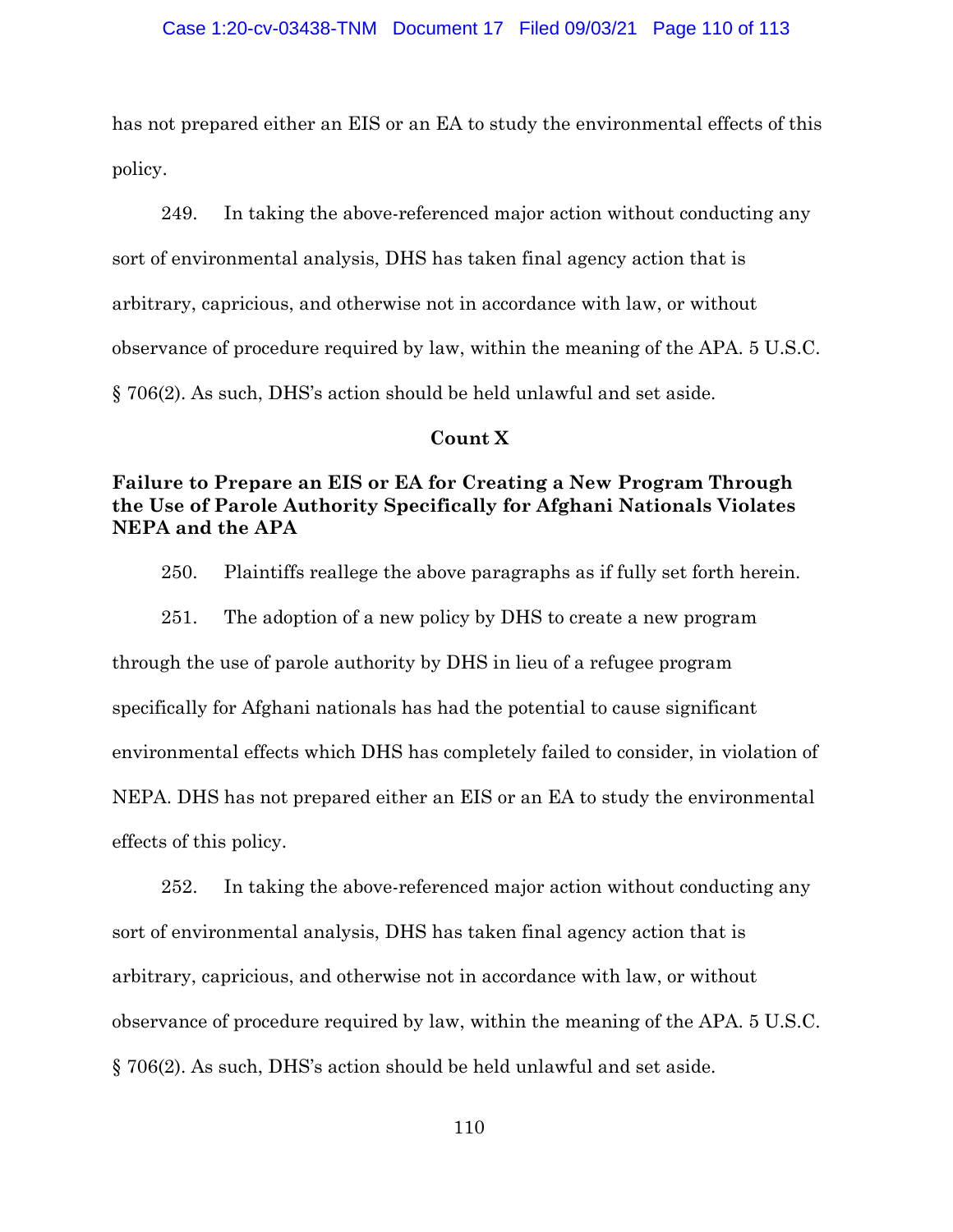#### **Count XI**

### **Alternatively, Failure to Prepare a Programmatic EIS of the Biden Population Actions Collectively Violates NEPA and the APA**

253. Plaintiffs reallege the above paragraphs as if fully set forth herein.

254. CEQ regulation 40 C.F.R.  $\S$  1508.1(q)(3)(iii) provides that federal actions subject to NEPA include: "Adoption of programs, such as a group of concerted actions to implement a specific policy or plan; systematic and connected agency decisions allocating agency resources to implement a specific statutory program or executive directive."

255. The Biden Population Actions taken collectively constitute the adoption of such a program. This program constitutes a "coherent plan of national scope, [whose] adoption surely has significant environmental consequences." *Kleppe*, 427 U.S. at 400.

256. Defendants were therefore alternatively required to prepare a programmatic EIS to evaluate the Biden Population Actions collectively if they were not evaluated individually. Defendants have not attempted to comply with NEPA for any of these actions. Defendants have therefore violated NEPA by failing to prepare an EIS, or even an EA, for the Biden Population Actions collectively. Collectively, these actions have had significant environmental effects.

257. Defendants' decision to proceed without initiating any NEPA compliance accordingly is arbitrary, capricious, an abuse of discretion, and otherwise contrary to law, in violation of the APA.

111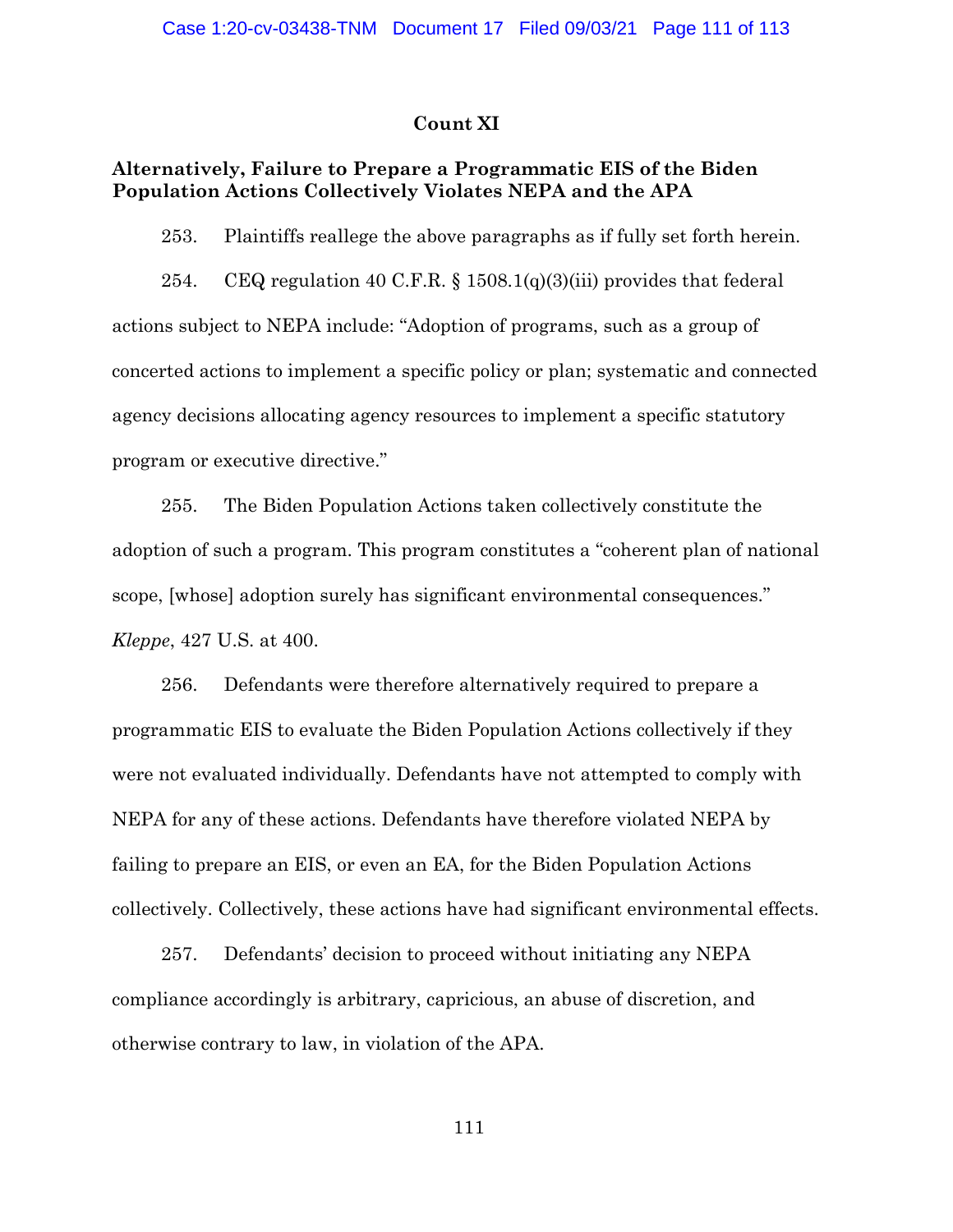#### **VIII. PRAYER FOR RELIEF**

WHEREFORE, in light of the foregoing, Plaintiffs respectfully request that this Court grant the following relief:

- 1) Enter a declaratory judgment that DHS's failure to address immigration in the Instruction Manual is arbitrary and capricious and in violation of its duties under the law both at the time DHS promulgated its NEPA procedures and under the law today;
- 2) Enter an injunction that DHS shall adopt new procedures that shall address the environmental effects of its immigration related actions which considers, at minimum, their effects on population growth, and that provides guidance for how DHS shall coordinate NEPA compliance with other agencies when they conduct joint actions with DHS that relate to immigration.
- 3) Enter a declaratory judgment that Defendants have violated NEPA and the APA in adopting the Biden Population Actions by failing to prepare a programmatic EIS to study their impacts on the environment.
- 4) Enter an injunction that Defendants shall conduct a nationwide EIS on the Biden Population Actions.
- 5) Award Plaintiffs reasonable attorney fees, costs, and expenses incurred in pursuing this action to the extent permitted by law; and
- 6) Provide such other relief as this Court deems just and proper.